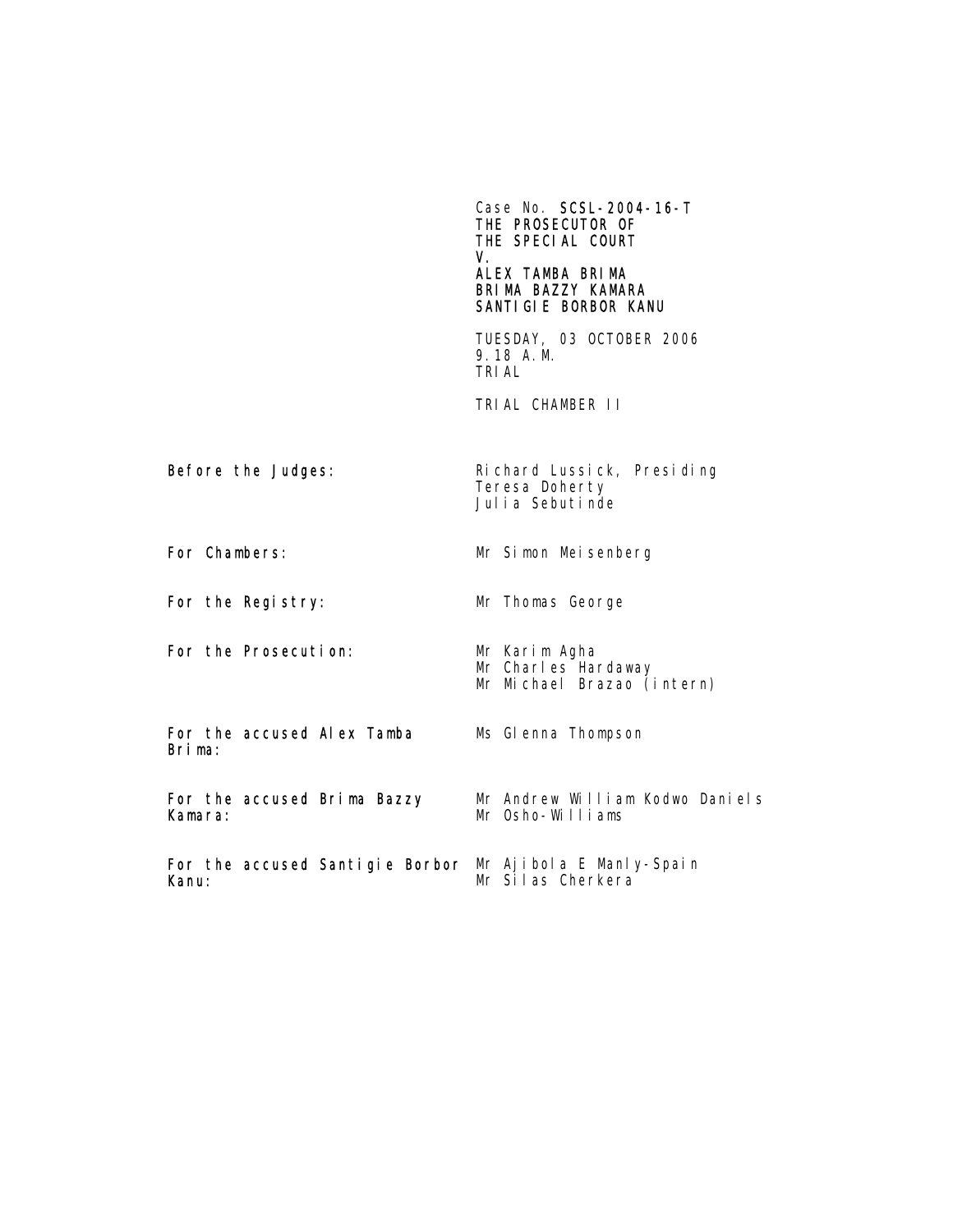1 2 3 4 5 6 7 8 9 10 11 12 13 14 15 16 17 18 19 20 21 22 23 24 25 26 27 28 29 [AFRC03OCT06A - CR] Tuesday, 3 October 2006 [The accused present] [The witness entered Court] [Open session] [Upon commencing at 9.18 a.m.] WITNESS: DAB-137 [continued] [The witness answered through interpreter] PRESIDING JUDGE: Mr Witness, you will recall yesterday that you took an oath to tell the truth. THE WITNESS: Yes, sir. PRESIDING JUDGE: I'm just reminding you now that you are still bound by that oath; do you understand that? THE WITNESS: Yes, sir. PRESIDING JUDGE: Mr Wagona. MR WAGONA: Yes, thank you, Your Honours. Good morning, Your Honours. PRESIDING JUDGE: Good morning. CROSS-EXAMINED BY MR WAGONA: Q. Good morning, Mr Witness. A. Good morning. Q. I have some few questions for you this morning. Please make your answers brief and respond directly to my questions. MR DANIELS: Excuse me, Your Honours. I would be grateful if Court Management or WVS could verify the voice distortion this morning. PRESIDING JUDGE: Yes, that's important. Thank you, Mr Daniels. MR GEORGE: It is in place.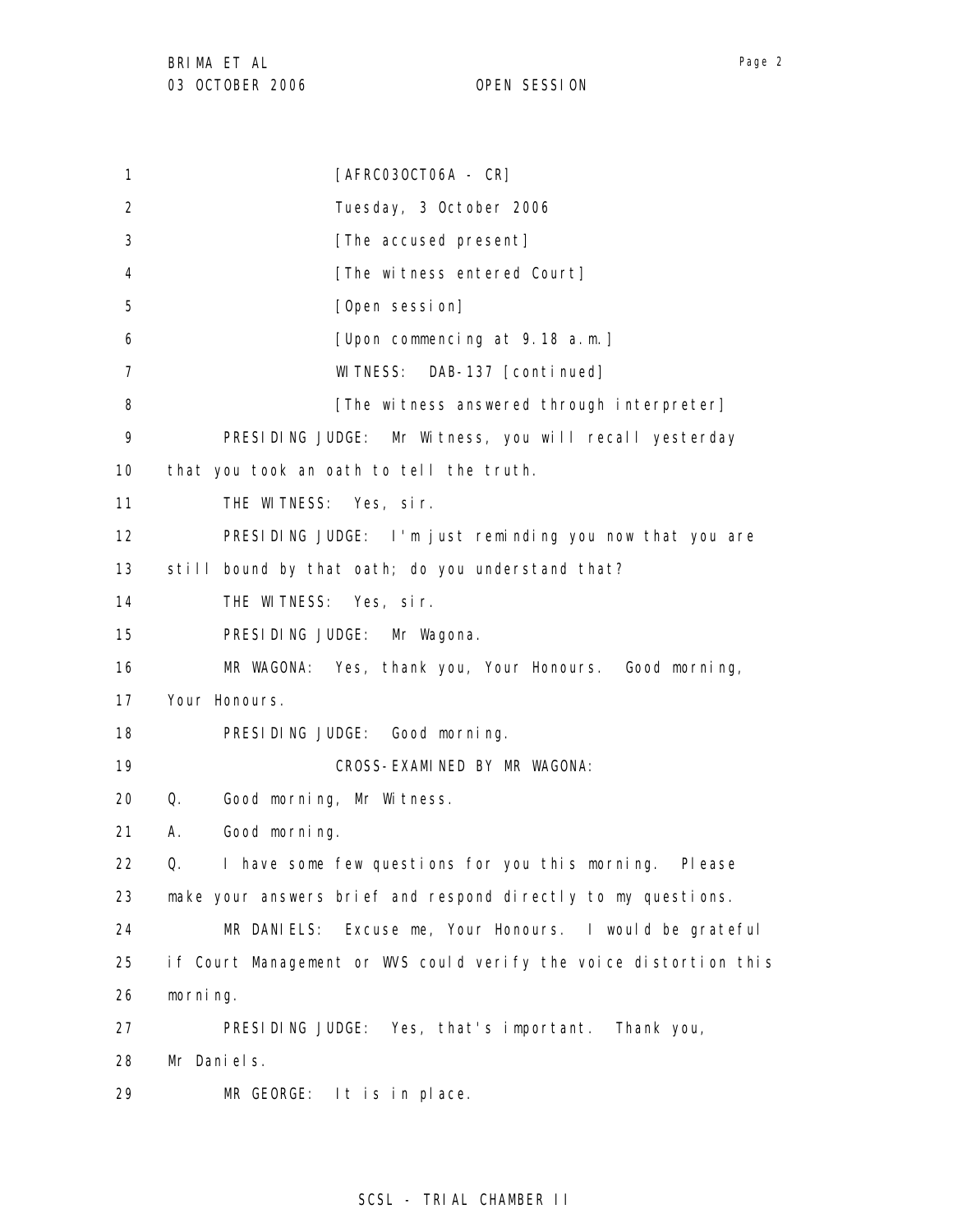1 PRESIDING JUDGE: Yes, I'm told it's in place.

2 MR DANIELS: Yes. We are most grateful.

3 MR WAGONA: Thank you.

4 Q. Where you can answer "yes" or "no," or "I don't know,"

5 please use those answers so that we can get along quickly; is

6 that clear?

7 A. Yes, sir.

8 Q. Now, as an [indiscernible] person being an industrial

9 10 engineer, how often do you read newspapers, listen to radio and discuss current events in the country with other people.

11 12 JUDGE DOHERTY: Mr Wagona, you have more than one question there.

13 MR WAGONA: I'll break it down. Thank you, Your Honours.

14 Q. How often do you read newspapers?

15 A. Every time a newspaper goes to my place of --

16 Q. [Microphone not activated]?

17 A. -- I always buy --

18 19 THE INTERPRETER: Your Honours, may counsel wait for the interpretation.

20 THE WITNESS: -- every day.

21 MR WAGONA:

22 23 Q. And how often do you discuss current events happening in the country with other people?

24 A. Every time I hear something that is very important, I

25 discuss it with people.

26 Q. And for how long have you been doing this; reading

27 newspapers, listening to radio?

28 A. It's a long time now. But since I came from school, since

29 I came to this country from where I was studying, when I seen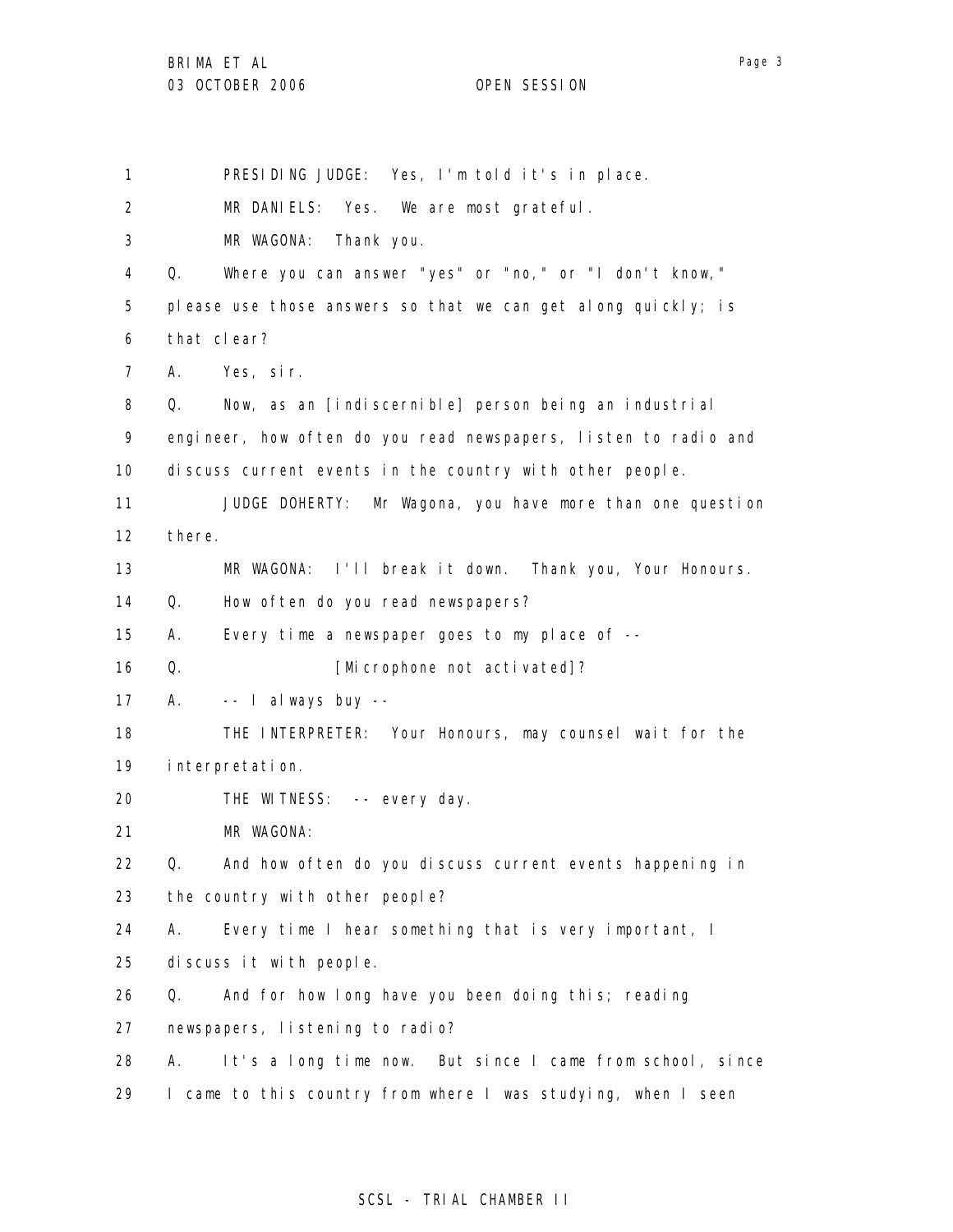1 newspapers, I read it. It's over ten years now.

2 3 4 5 6 7 8 9 10 11 12 13 14 15 16 17 18 19 20 21 22 23 24 25 26 27 28 Q. So when you heard that SLA soldiers had overthrown President Kabbah's SLPP government, did you get to hear names of some of those SLA soldiers who overthrew the government? A. Yes, sir. Q. Did you hear that Alex Tamba Brima, aka Gullit, was one of those involved in the overthrow of the government? A. I did not hear that name, sir. Q. Did you learn that there were people called honourables in the AFRC government? A. I did not hear those who were called honourables. But they were soldiers. I didn't know or hear about anyone called honourable amongst them. Q. Didn't you hear that people called honourables were responsible for carrying out the coup? MR MANLY-SPAIN: May it please, Your Honour. PRESIDING JUDGE: Yes. MR MANLY-SPAIN: This question has been put a number of times. We're worried about it. There's no foundation in this Court for that question that people called honourables were those responsible for the coup. No evidence has been led that if you were called honourable you were responsible for the coup. PRESIDING JUDGE: Yes, I agree with that, Mr Manly-Spain. There is also another objection to that question in that, in the previous question, he said he'd never heard of any honourables, so doesn't that pre-suppose an answer to your question, Mr Wagona? MR WAGONA: Much obliged, Your Honours. I'll move to

29 another question.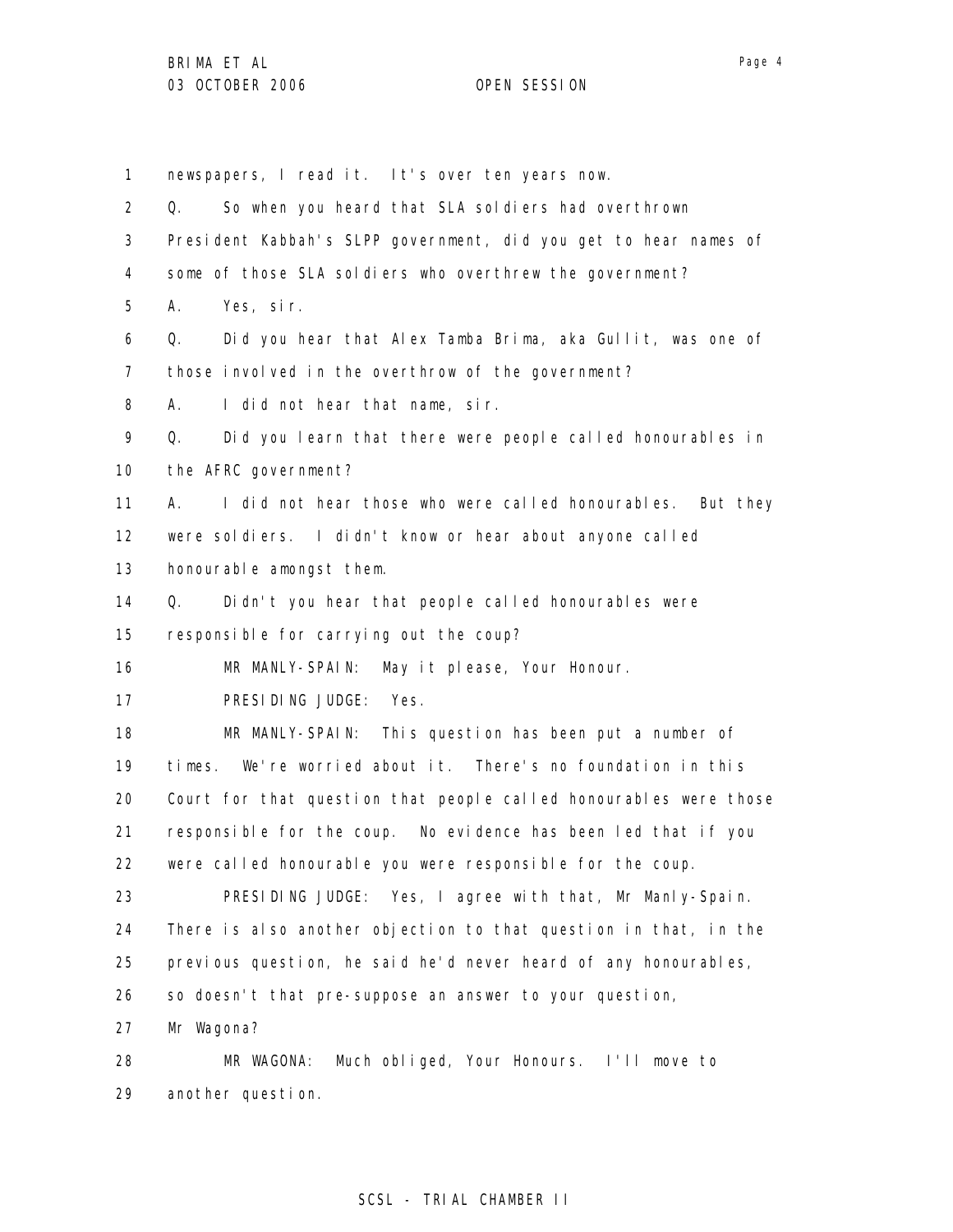1 2 3 4 5 6 7 8 9 10 11 12 13 14 15 16 17 18 19 20 21 22 23 24 25 26 27 28 29 Q. Did you hear that Ibrahim Bazzy Kamara was one of the soldiers involved in the overthrow of the government? A. No, sir. Q. Did you hear that Santigie Borbor Kanu, aka Five-Five, was one of the soldiers involved in the overthrow of the government? A. No, sir. Q. Mr Witness, I put it to you that the three persons, whose names I have mentioned to you, were involved in the overthrow of the SLPP government; what could you say to that? A. Those that I know Gborie and Zagalo, they are dead now. Q. Do you remember people from the Special Court obtaining a statement from you in connection with your evidence today? A. Yes, sir. Very well, sir. Q. Now, what I have here is a summary which was supposed to have been made from that statement, and I'm going to read to you the summary and ask you some questions. "Witness has never met the three AFRC indictees but heard about them through radi0 broadcasts and newspaper reports." Did you tell the person who recorded your statement that you had heard about the indictees through radio broadcasts and newspaper reports? A. Yes, sir, that they have been arrested and they are before the Court. Q. Now, I'll take you to your evidence concerning Bo. Now, the people you named who were commanders in the AFRC government in Bo, that is Colonel Boysie Palmer, the brigade commander; Captain AB Kamara, the officer in charge of the AFRC secretariat; and Major AF Kamara, the Secretary of State for the southern province. I put it to you -- MR MANLY-SPAIN: Sorry. Again, counsel is not putting the

### SCSL - TRIAL CHAMBER II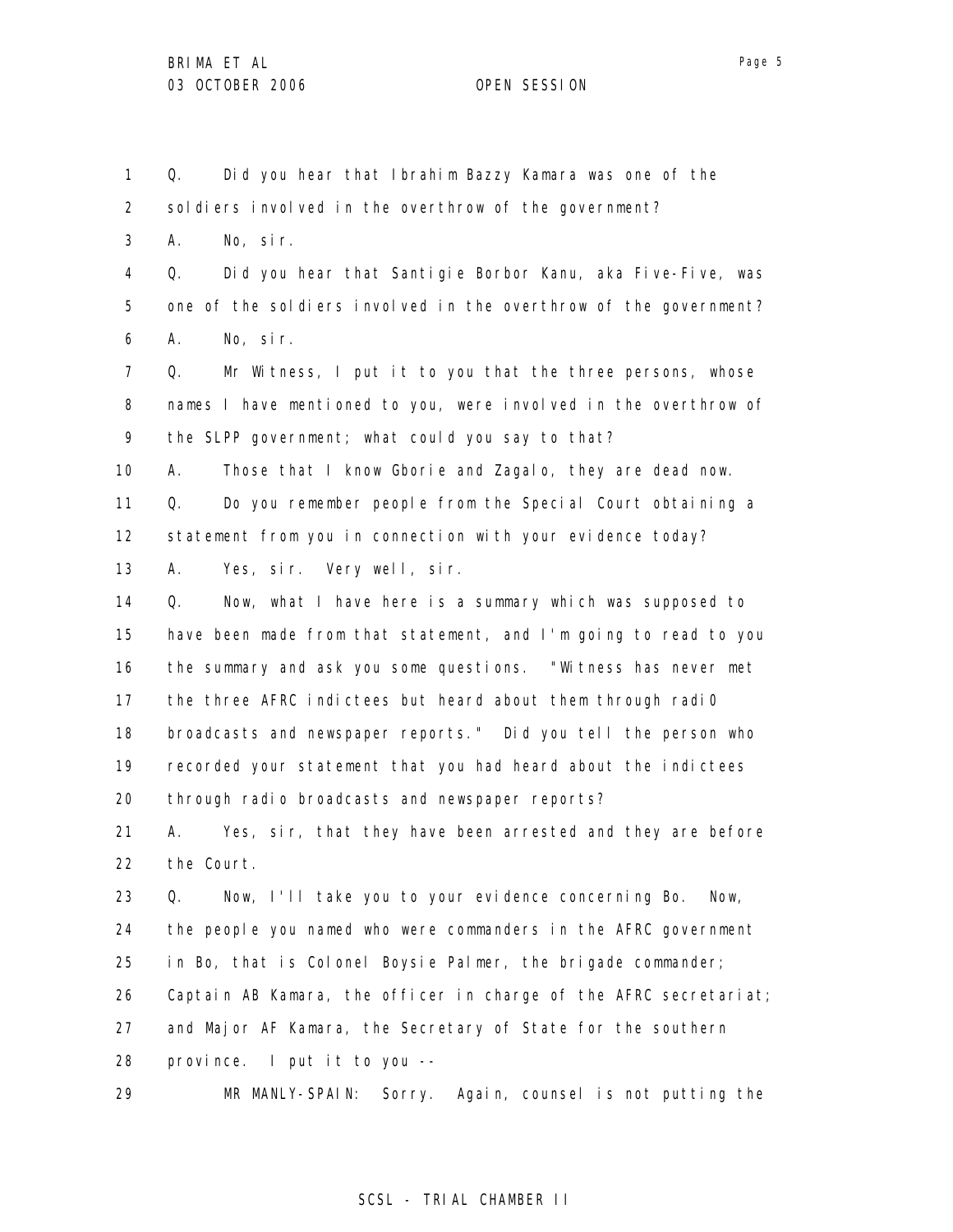1 2 3 4 5 6 7 8 9 10 11 12 13 14 15 16 17 18 19 20 21 22 23 24 25 26 27 28 29 question correctly. The evidence that came up was that Boysie Palmer was a Sierra Leone Army battalion commander, not a member of the AFRC government. PRESIDING JUDGE: What do you say to that objection, Mr Wagona? MR WAGONA: Your Honour, I say that the evidence was that he was the brigade commander. I can leave out mention of AFRC. But the evidence was that he was the brigade commander. PRESIDING JUDGE: Well, that's not disputed. Mr Manly-Spain is not disputing that. He's disputing your reference to the AFRC. MR WAGONA: I'll leave out that, Your Honours. Q. So, Mr Witness, I'm going to ask you about Colonel Boysie Palmer, the brigade commander; Captain AB Kamara; and Major AFK Kamara. Do you know who their superiors were? A. You mean those three people, sir? Q. Yes, please. A. Well, I am not -- I was not in the military. I think that Boysie was their superior. In the government, the Secretary Of State, I think was -- the rank okay, but for the work, he was the minister for the south. Everybody was there and everybody was answerable to him. PRESIDING JUDGE: Mr Witness, when you say "I think," are you just guessing? THE WITNESS: I'm not guessing. What I mean, the minister, the minister of state obviously was the administrative head. MR WAGONA: Q. But you don't know who their superiors were, do you? A. For the rank, the one was major, the other one was captain

### SCSL - TRIAL CHAMBER II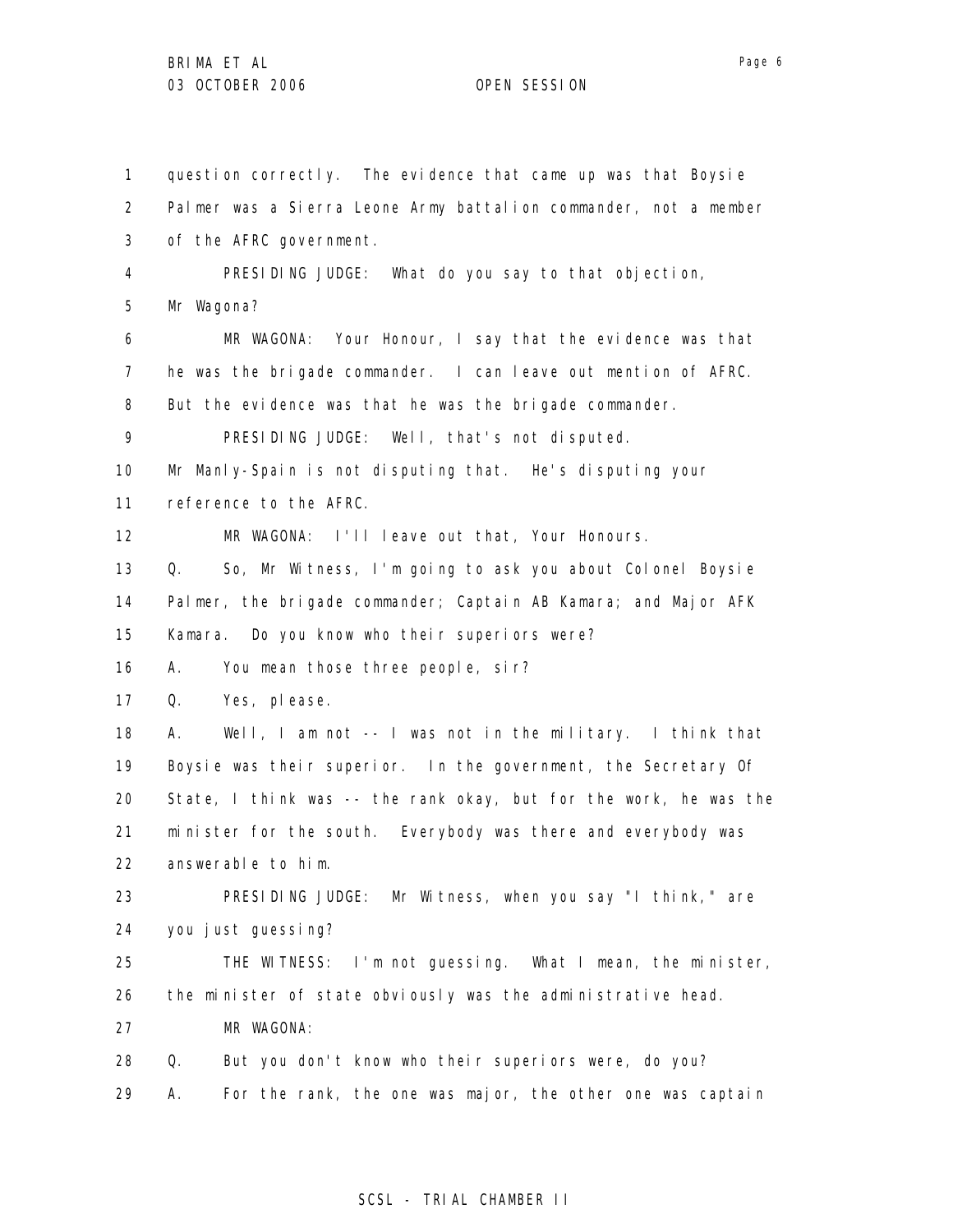1 2 3 4 5 6 7 8 9 10 11 12 13 14 15 16 17 18 19 20 21 22 23 24 25 26 27 28 29 and the other one was a colonel, and I think a colonel was a higher rank, and I think he was the superior in the military side. Q. Yes, but do you know who Colonel Boysie Palmer's superiors were? A. I don't know who is called -- I don't know who is called Kanu. I know Boysie Palmer. PRESIDING JUDGE: Colonel. I think the word is "colonel." THE WITNESS: Oh, colonel. Oh, okay, I heard Kanu. MR WAGONA: Q. Do you know who his superiors were? A. You know Kanu and captain -- oh, sorry, colonel and captain. Colonel is a higher rank. Q. Yes, all of these commanders who were based there, the highest in rank was Boysie Palmer; is that correct? A. Yes, sir. Yes, sir. Yes, sir. Q. Now, what I'm asking you now is: Do you know who his superiors were? A. In the region, you mean? He was the military commander. Q. In the country. In the region and the country. A. Well, in the country, you had chairman of defence staff, something like that. I don't know. Chief of defence staff. He was the overall boss. Q. Now, I put it to you, Mr Witness, that Alex Tamba Brima, aka Gullit, Ibrahim Bazzy Kamara and Santigie Borbor Kanu, aka Five-Five, were some of the superiors of Boysie Palmer; what do you say to that? A. That is not my own area. I don't know anything about this [indiscernible] those people that you called.

### SCSL - TRIAL CHAMBER II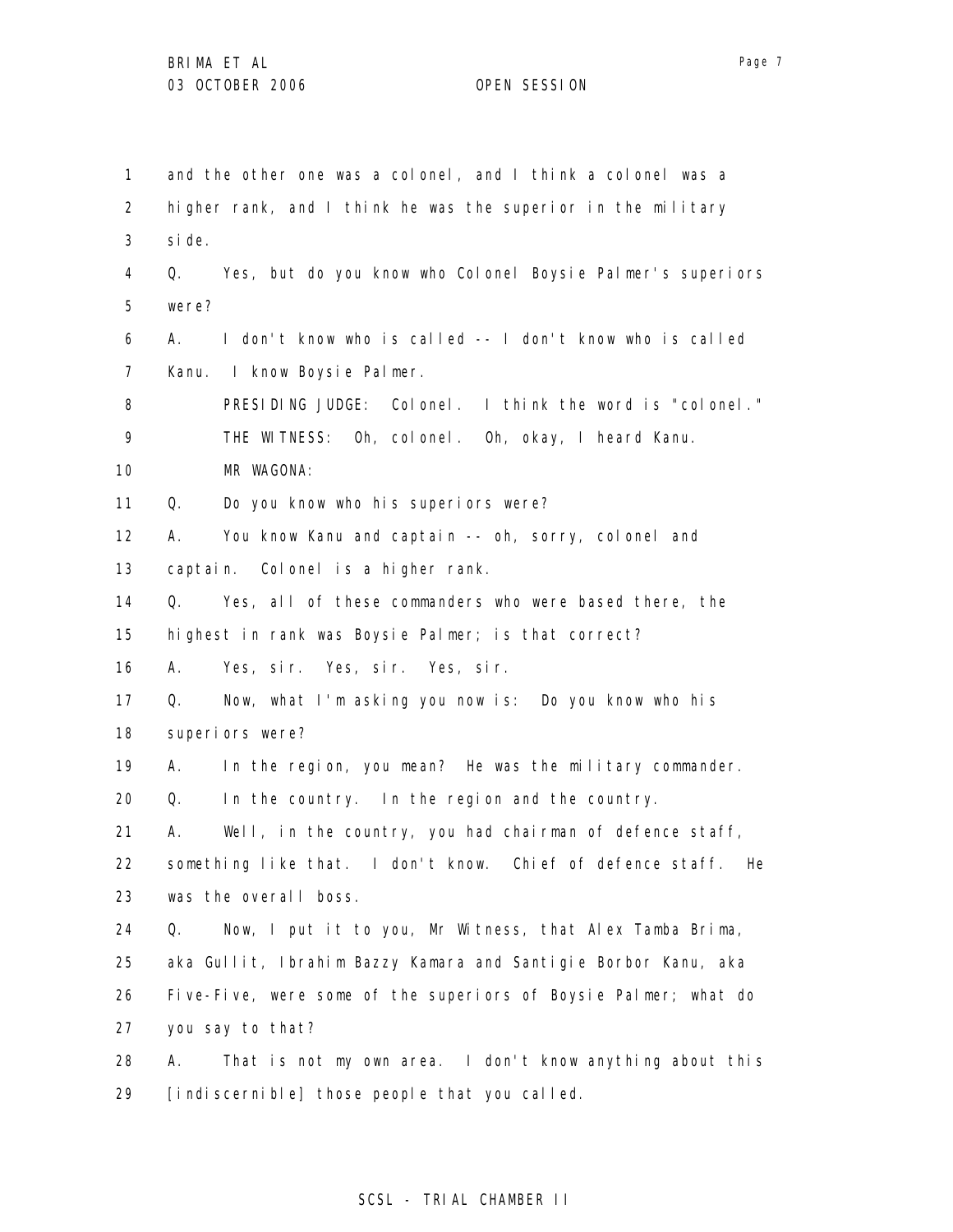1 2 3 4 5 6 7 8 9 10 11 12 13 14 15 16 17 18 19 20 21 22 23 24 25 26 27 28 29 MS THOMPSON: I'm not sure where that came from, because Boysie Palmer is supposed to be a military commander and there's never been any evidence he's a colonel, and there's never been any evidence in this Court that the three indictees had some sort of military commandership over Boysie Palmer, or any other colonel in the battalions. There's never been any evidence that they actually were superior to the battalion commanders. I mean, political, there has been evidence, but not as far as in 1997, the battalions that were stationed in the country. I don't know whether that is evidence and I don't know where that question is coming from. PRESIDING JUDGE: What's your reply? MR WAGONA: My reply is that that can be made as part of our submissions. That can be addressed during our submissions. PRESIDING JUDGE: You're saying you've got evidence that will substantiate your last question? MR WAGONA: Yes, Your Honour. PRESIDING JUDGE: All right. Well, the witness is capable of answering it, in any event. Do you want that question repeated? THE WITNESS: Yes, sir. Yes, sir. MR WAGONA: Q. I put it to you, witness, that Alex Tamba Brima, aka Gullit, Ibrahim Bazzy Kamara and Santigie Borbor Kanu, aka Five-Five, were some of the superiors of Boysie Palmer; what is your response, Mr Witness? A. As far as I am concerned, in the south, the brigade commander was the overall boss. Q. I also put it to you that Boysie Palmer reported to the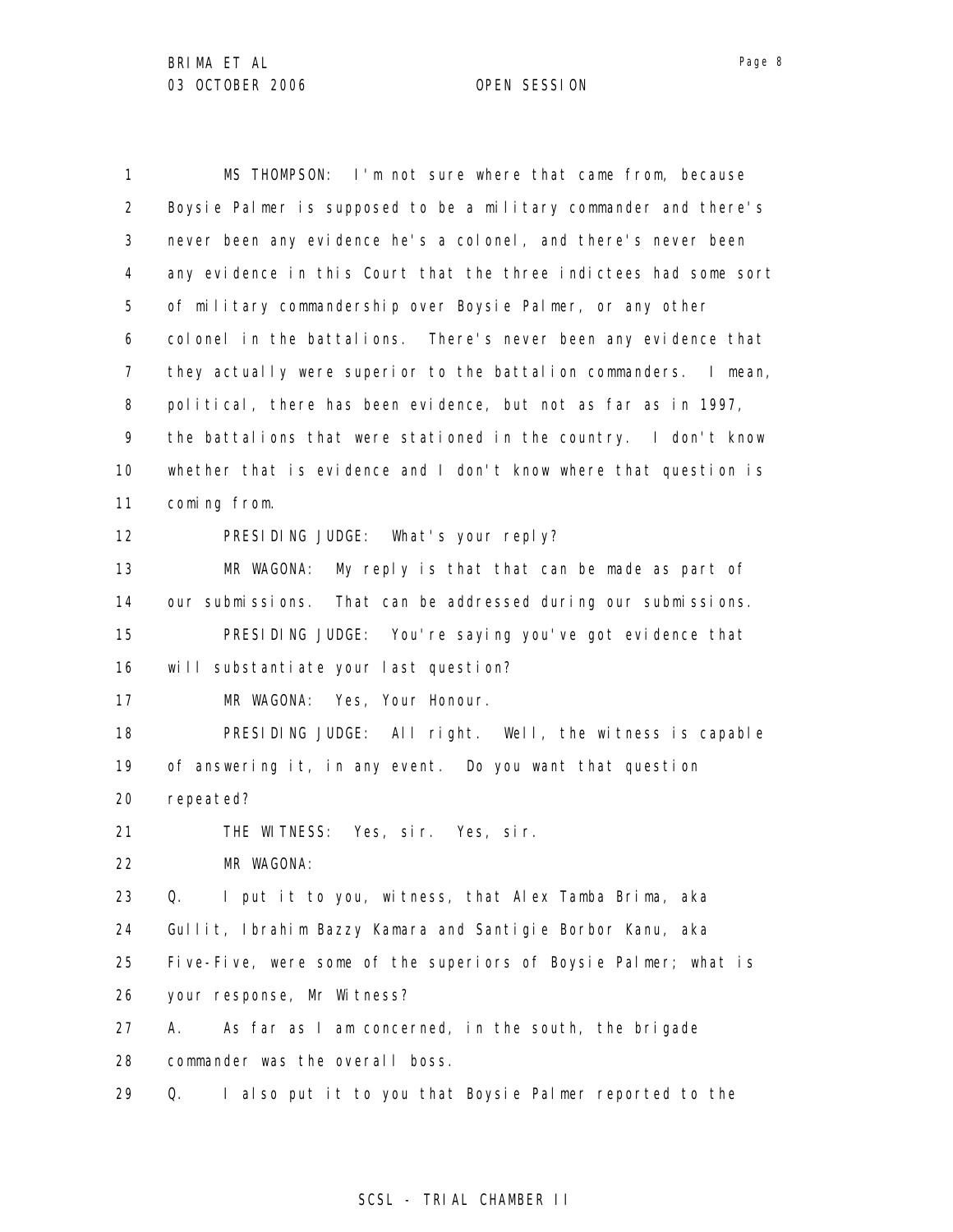1 AFRC government.

2 3 4 A. Well, I was not a member of the AFRC government, so I didn't know what was going on, but what I knew he was the brigade commander; he was the overall boss for the south.

5 Q. Okay.

6 7 8 9 10 11 MS THOMPSON: Your Honour, may I [indiscernible] my learned friend said they had evidence which they were going to use to substantiate that question. Is that evidence going to come out in this -- through this witness? Is he going to put it through this witness? Because, as far as I am aware, the Prosecution has closed their case.

12 13 14 15 PRESIDING JUDGE: No, no. What I understood, Ms Thompson, but we'll hear from Mr Wagona on this, what I understood, in their submissions, they're going to point to evidence that is al ready on record to substantiate that question.

16 MR WAGONA: Yes.

17 PRESIDING JUDGE: Is that correct, Mr Wagona?

18 MR WAGONA: That's correct, Your Honour.

19 20 21 22 23 24 Q. Mr Witness, I'll now ask you concerning the meetings you testified about in Bo. Now, from what you testified, is it correct to say that a delegation that went to Bo, the delegation that went to Gerihun from Bo with a letter from Paramount Chief Boima, wanted to secure peace with the Kamajors through Paramount Chief Demby?

25 26 27 28 29 A. Yes, that was the letter that was sent. He wrote the letter, sent it to the paramount chief, in whose chiefdom the Kamajors were, so that he could help to bring peace there. Q. Now, that attempt was not successful, because the Kamajors rejected the idea of talking peace; not so?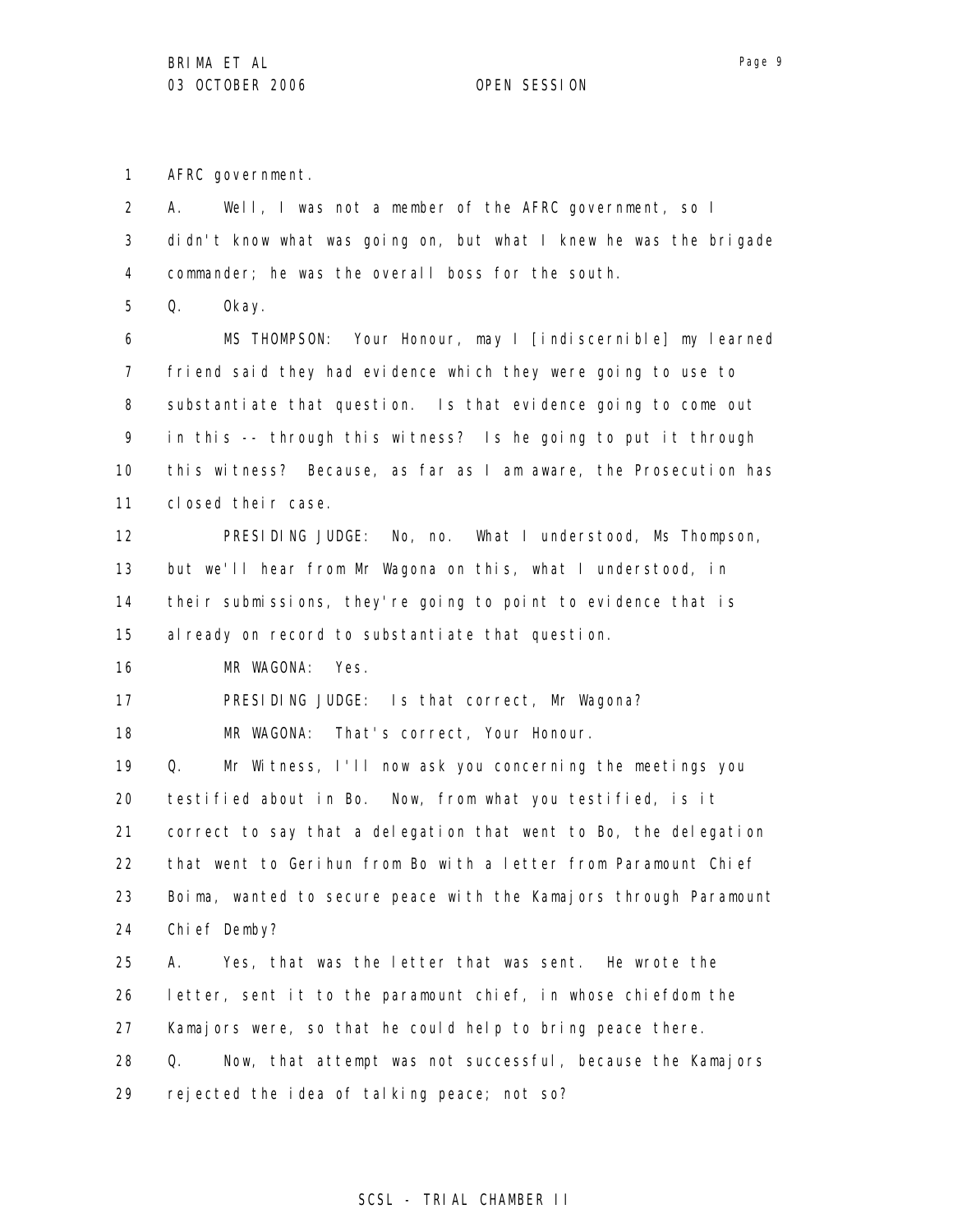1 2 3 4 5 6 7 8 9 10 11 12 13 14 15 16 17 18 19 20 21 22 23 24 25 26 27 28 29 A. Well, I didn't go along with them, but I just heard that after two days they were killed. I heard that from civilians. Q. Now, concerning the killing, did you hear that Paramount Chief Demby was killed on the very day the delegation from Bo went to Gerihun, or was it some other day later? A. Some other day later. Q. But this was in connection with that visit; is that right? A. Well, yes, because it was because of the visit I'm sure they killed -- they killed him, according to what we heard from civilians running away from the end. Q. And you had testified, regarding the first meeting, that the first meeting was held on the initiative of the AFRC; do you remember that? A. Yes, at town hall, the first meeting, yes. Q. Now, I put it to you that, like the first meeting, the second meeting was also held at the initiative of the AFRC; what do you have to say? A. Well, the second meeting, people came from Freetown here, but I don't know who instructed them to hold the meeting, and I didn't know, I didn't hear that someone took them there. They said they had gone to make peace between the Kamajors and the AFRC soldiers. Q. I put to you that those people who came from Freetown were working on behalf of the AFRC government; what do you have to say? A. Well, anybody who tried to bring peace at that time was bringing peace on behalf of the country. Q. Did you say that during the first meeting the AFRC was appealing to the Kamajors to join them so as to disarm the RUF?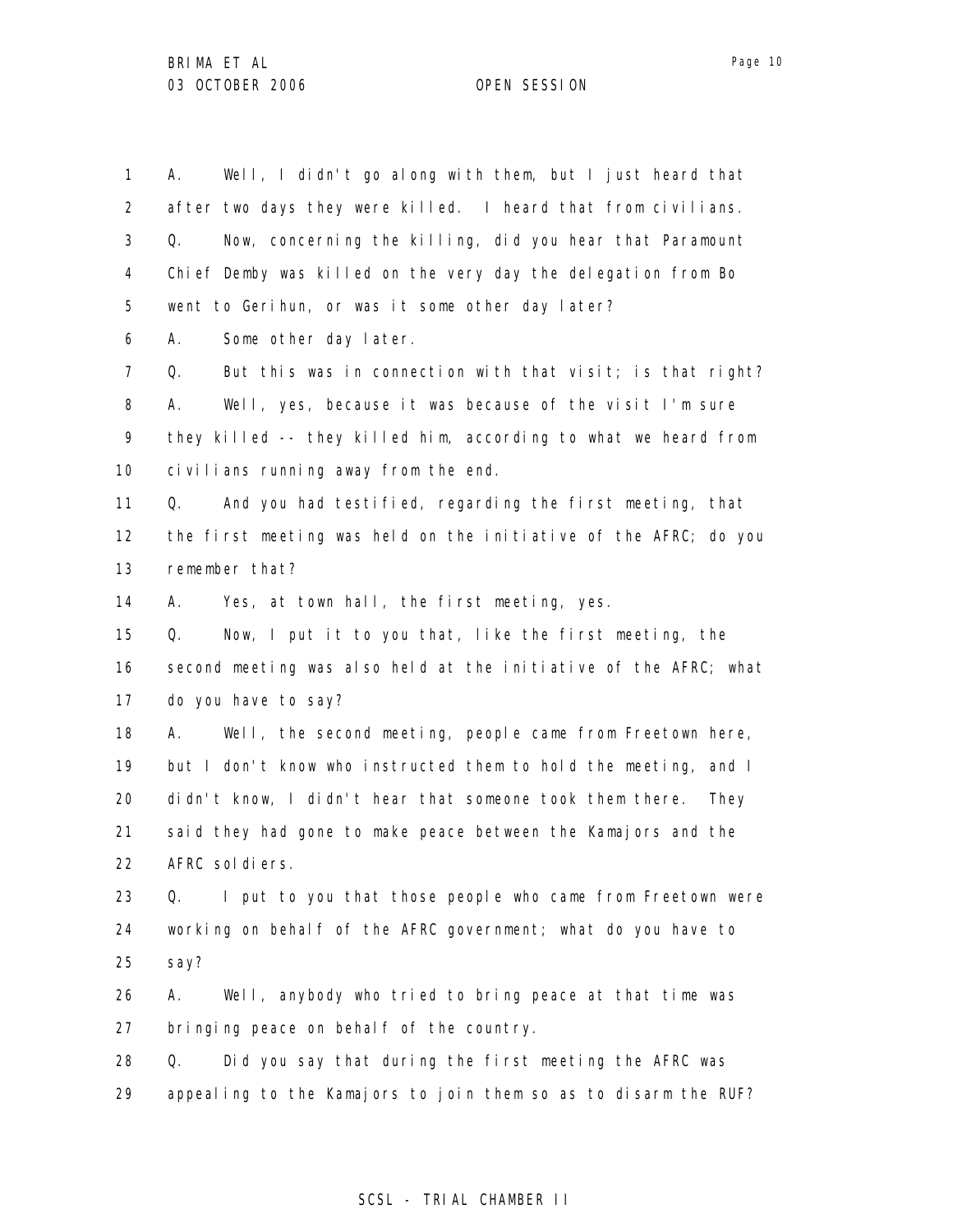1 2 3 4 5 6 7 8 9 10 11 12 13 14 15 16 17 18 19 20 21 22 23 24 25 26 27 28 29 A. They asked the civilians so that they could talk to their brothers who were Kamajors, who would all unite and disarm the RUF, so that we'll get everlasting peace. Q. Now, during the AFRC government, the SLA were working together with RUF; isn't that correct? A. Soldiers were working together with RUF who had come from the bush. We saw all of them come. They said they had come for peace. Q. So the question of wanting to disarm the RUF at that time would not arise, would it? A. Well, we didn't see them disarmed. Q. Now, the Paramount Chief Demby, who was killed in Gerihun, whom you testified about, was that the father of Albert Joe Demby, the former Vice-President of Sierra Leone, in President Kabbah's government? A. It was not -- he was not the father. His father had died. Q. Now, you testified that you were told that Kamajors killed Paramount Chief Demby; do you remember that? A. Yes. Q. I put it to you, Mr Witness, that Paramount Chief Demby was killed by the soldiers; what do you have to say to that? A. Well, I don't know anything about that. The information that I got was that -- that's what I told this Court. Q. I put it to you that he was in fact killed on the orders, and in the presence, of Boysie Palmer and Major AF Kamara; what do you have to say about that? A. I don't know anything about that. Q. Now, I'll ask you concerning the attack in Tikonko; where were you when that attack took place?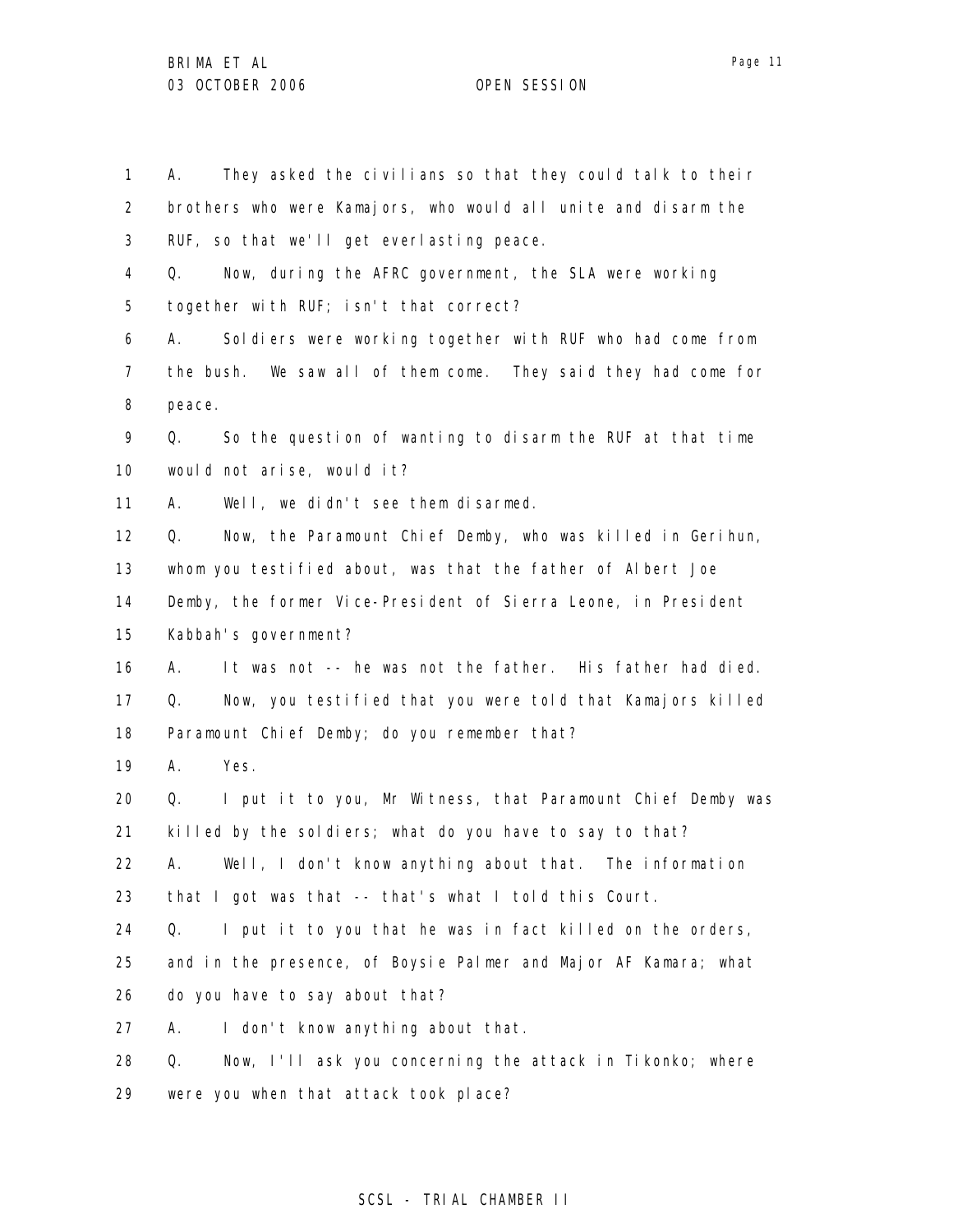1 2 3 4 5 6 7 8 9 10 11 12 13 14 15 16 17 18 19 20 21 22 23 24 25 26 27 28 29 A. I was in my village. I didn't know who attacked Tikonko. I told you that the people who attacked Tikonko, they resembled Guinean soldiers. Guinean soldiers went and attacked Tikonko Town, because they passed through my home. Q. Now, during that attack, apart from the burnings you talked about, did you hear that the attackers engaged in looting and killing civilians? A. From my home town to Tikonko Town is about -- almost about 15 miles, more than about 11 miles. I don't know anything, because I was not in town when they attacked. Q. So, did you later hear anything, or you did not? A. Well, they said they attacked the town and they looted. Q. And also killed? A. I didn't hear about killing at that time, or any other time, from the attack. Q. And I put it to you that that attack was carried out by soldiers who had come in search of Kamajors; what do you have to say to that? A. Well, that was why I told you that it was the Guinean sol diers. Yes, Your Honour, because they were Guinean sol diers, and they are soldiers, too. Q. It was, in fact, carried out by AFRC soldiers; what do you have to say to that? A. Well, I don't know anything about that. And I don't believe that it was the AFRC. Q. Although you say you don't know? A. To say that it was the AFRC soldiers. JUDGE SEBUTINDE: Mr Witness, could we request you, if you don't know the answer to a question, to say that you don't know,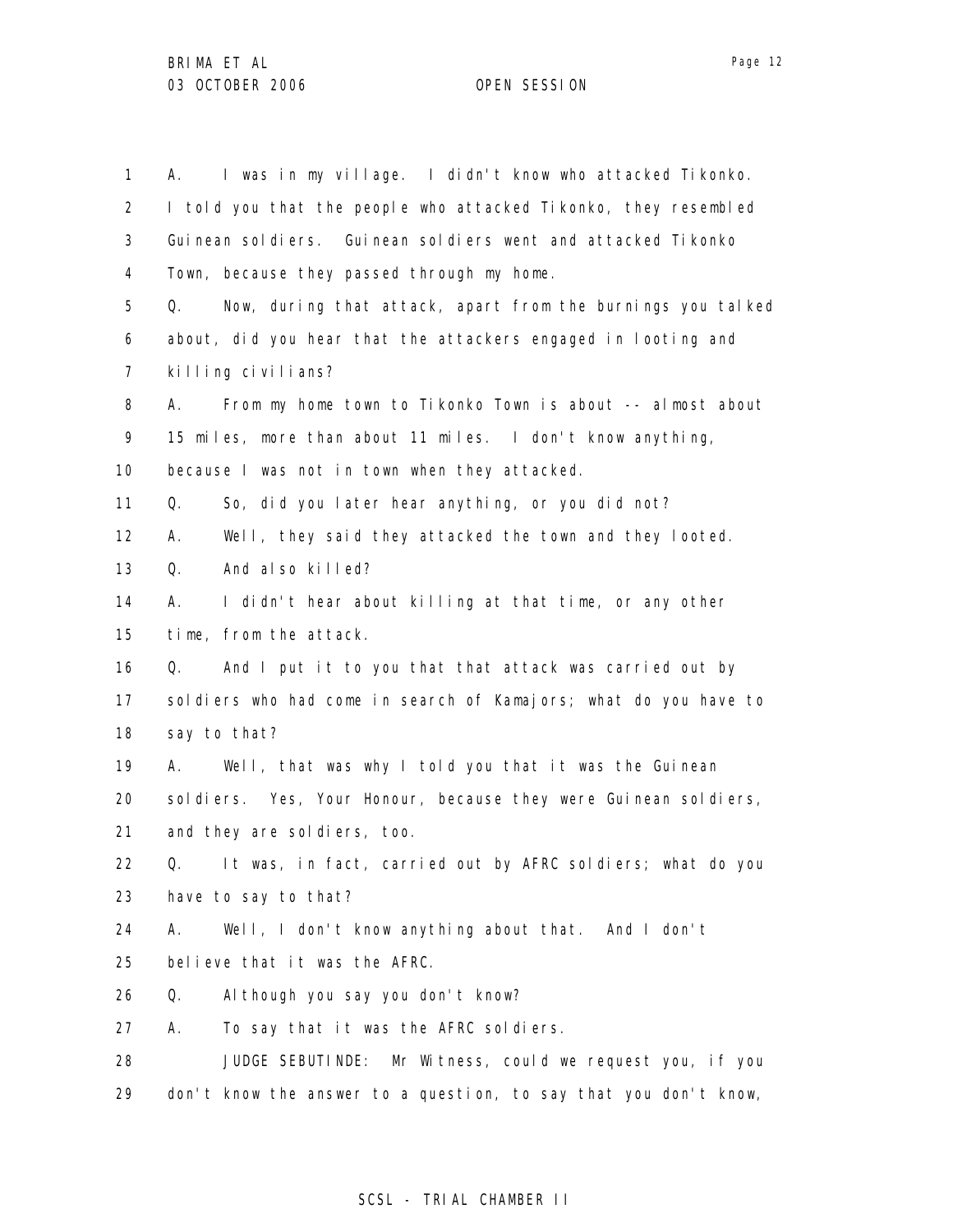1 2 3 4 5 6 7 8 9 10 11 12 13 14 15 16 17 18 19 20 21 22 23 24 25 26 27 28 rather than tell us what you believe. THE WITNESS: Thank you, ma. JUDGE SEBUTINDE: Because what you believe is not [microphone not activated]. THE WITNESS: Okay, ma. JUDGE SEBUTINDE: It's not useful to the Court. It's what you know that is useful to us. THE WITNESS: Thank you, ma. MR WAGONA: Q. Mr Witness, I put it to you that it was the AFRC soldiers, during that attack, who committed the acts of burning, looting and they also killed civilians; what do you have to say to that? A. I don't know about that. Q. And finally concerning the death of Paramount Chief Demby, I put it to you that the soldiers killed him because he refused to join the AFRC government; what do you have to say? A. I don't know anything about that, sir. MR WAGONA: Just a moment, Your Honours. Thank you, Your Honours. Mr Witness, that's the end of my questions. Thank you for coming to Court. Thank you, Your Honours. THE WITNESS: Thank you, sir. PRESIDING JUDGE: Is there any re-examination? MR DANIELS: No re-examination, Your Honour. PRESIDING JUDGE: Thank you. Mr Witness, we would like to thank you for coming to Court to give evidence. Your testimony is now finished and you will be able to leave in a few moments. Please just sit there and we will pull the curtains so you will be able to leave.

29 THE WITNESS: Okay. Thank you, sir.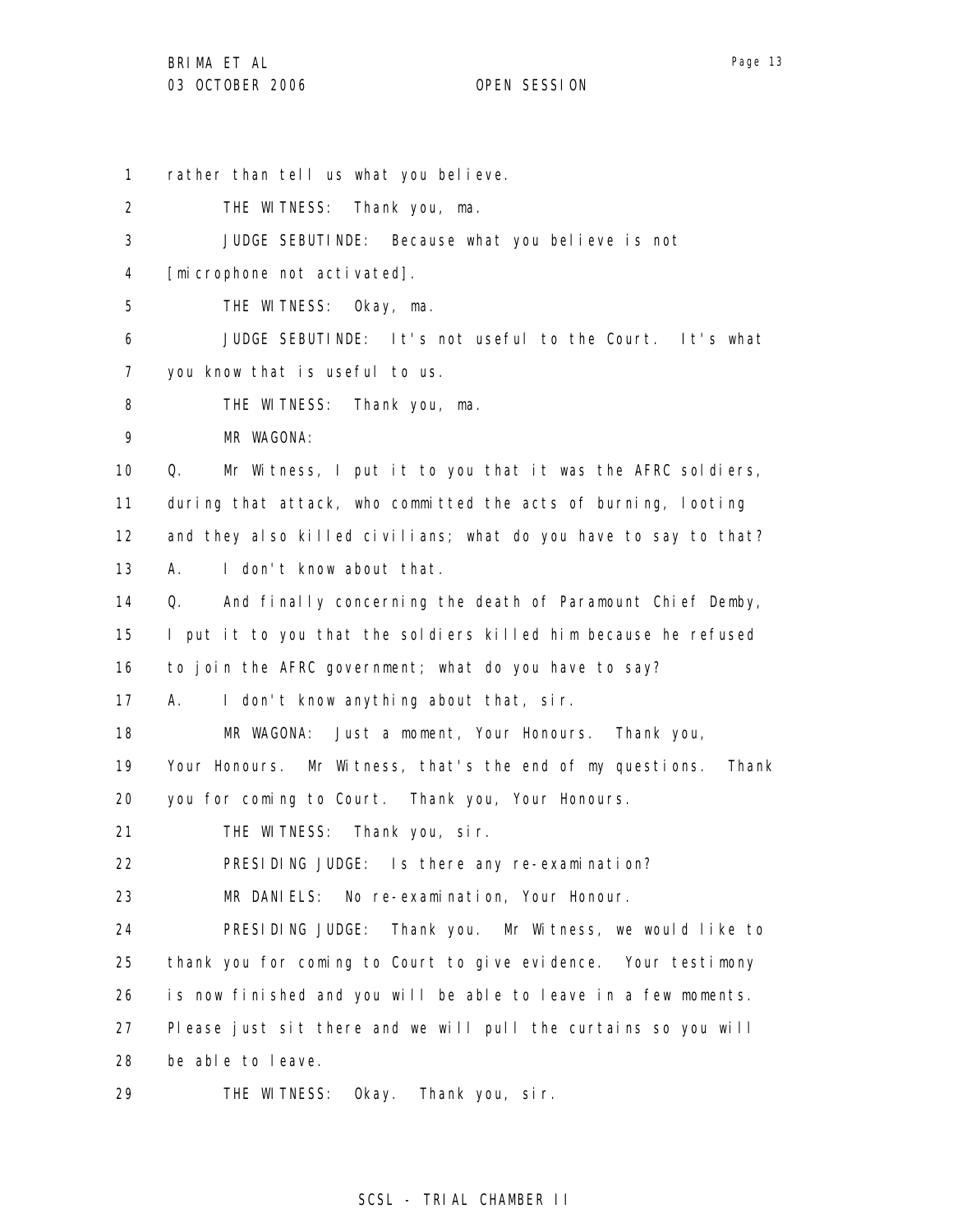1 2 3 4 5 6 7 8 9 10 11 12 13 14 15 16 17 18 19 20 21 22 23 24 25 26 27 28 29 [The witness withdrew] PRESIDING JUDGE: Mr Manly-Spain, I understand the next witness is the last of the common witnesses, DAB-147; is that right? MR MANLY-SPAIN: Yes, Your Honour. PRESIDING JUDGE: You'll be leading this witness? MR MANLY-SPAIN: Yes. He'll give evidence in Krio. MS THOMPSON: Your Honour, whilst that witness is being brought in, I have a short application to make on behalf of the first accused, and that is, that he would like to be excused from this afternoon's session. He has some personal matters that he wants to attend to, which he can only do this afternoon. He has consented to me representing his interests in his absence, Your Honour. PRESIDING JUDGE: I see. Just one moment, please. Yes, you will be here, Ms Thompson? MS THOMPSON: I will be. PRESIDING JUDGE: I know it will be Mr Kamara's witness giving evidence this afternoon, anyway, so that will be quite acceptable to the Court. MS THOMPSON: I'm most grateful, Your Honour. WITNESS: DAB-147 [Sworn] [The witness answered through interpreter] PRESIDING JUDGE: Just before you begin, Mr Manly-Spain, I think everything will be all right, but I will just make sure that voice distortion has been deactivated. MR GEORGE: Yes, Your Honour. PRESIDING JUDGE: I'm told it has been, so please go ahead, Mr Manly-Spain.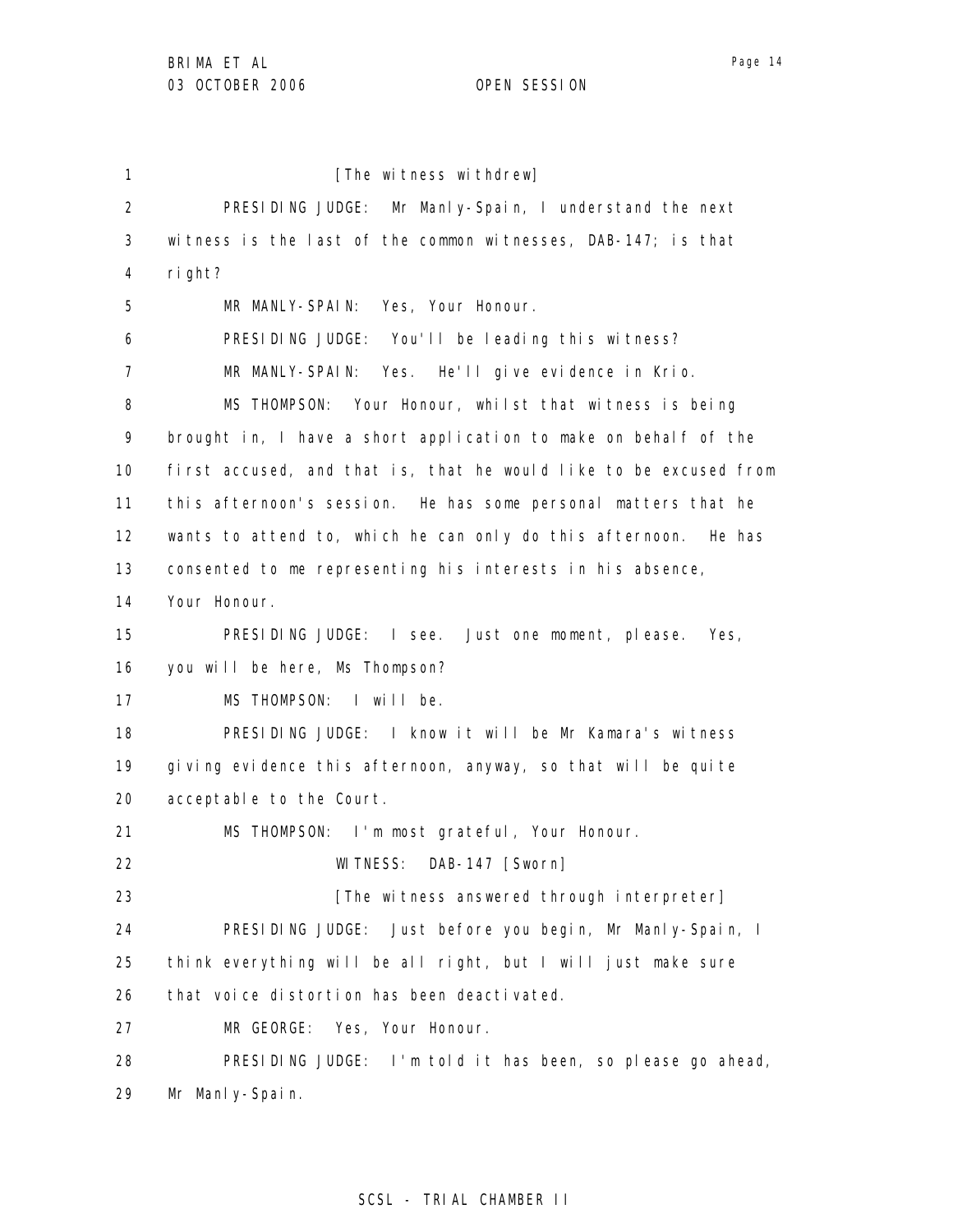| 1                 |    | MR MANLY-SPAIN: Thank you, Your Honour.                          |
|-------------------|----|------------------------------------------------------------------|
| $\overline{2}$    |    | EXAMINED BY MR MANLY-SPAIN:                                      |
| 3                 | Q. | Mr Witness, good morning.                                        |
| 4                 | А. | Yes, good morning, sir.                                          |
| 5                 | Q. | I'm going to ask you some questions in evidence-in-chief.        |
| 6                 |    | After me, my colleagues on this side may ask you some further    |
| 7                 |    | questions, and thereafter counsel on the other side will ask you |
| 8                 |    | in cross-examination. Mr Witness?                                |
| 9                 | А. | Yes, sir.                                                        |
| 10                | 0. | You are from the Kenema District, Eastern Province of            |
| 11                |    | Si erra Leone?                                                   |
| $12 \overline{ }$ | А. | Yes.                                                             |
| 13                | Q. | Please wait for the interpretation, okay?                        |
| 14                | А. | 0kay.                                                            |
| 15                | Q. | You are about [overlapping microphones] years old?               |
| 16                |    | JUDGE SEBUTINDE: We didn't hear that, Mr Manly-Spain.            |
| 17                |    | MR MANLY-SPAIN:                                                  |
| 18                | Q. | You are about 32 years old, Mr Witness?                          |
| 19                | А. | Yes.                                                             |
| 20                | Q. | And you were born in Kenema Town?                                |
| 21                | Α. | Yes.                                                             |
| 22                | Q. | You are educated and literate in English?                        |
| 23                | Α. | Yes.                                                             |
| 24                |    | Your Honours, may the witness speak up?<br>THE INTERPRETER:      |
| 25                |    | MR MANLY-SPAIN:                                                  |
| 26                | Q. | Mr Witness, speak up for the interpreter to hear you.            |
| 27                | А. | Okay, sir.                                                       |
| 28                | Q. | You can also speak Krio and Temne?                               |
| 29                | А. | Yes, sir.                                                        |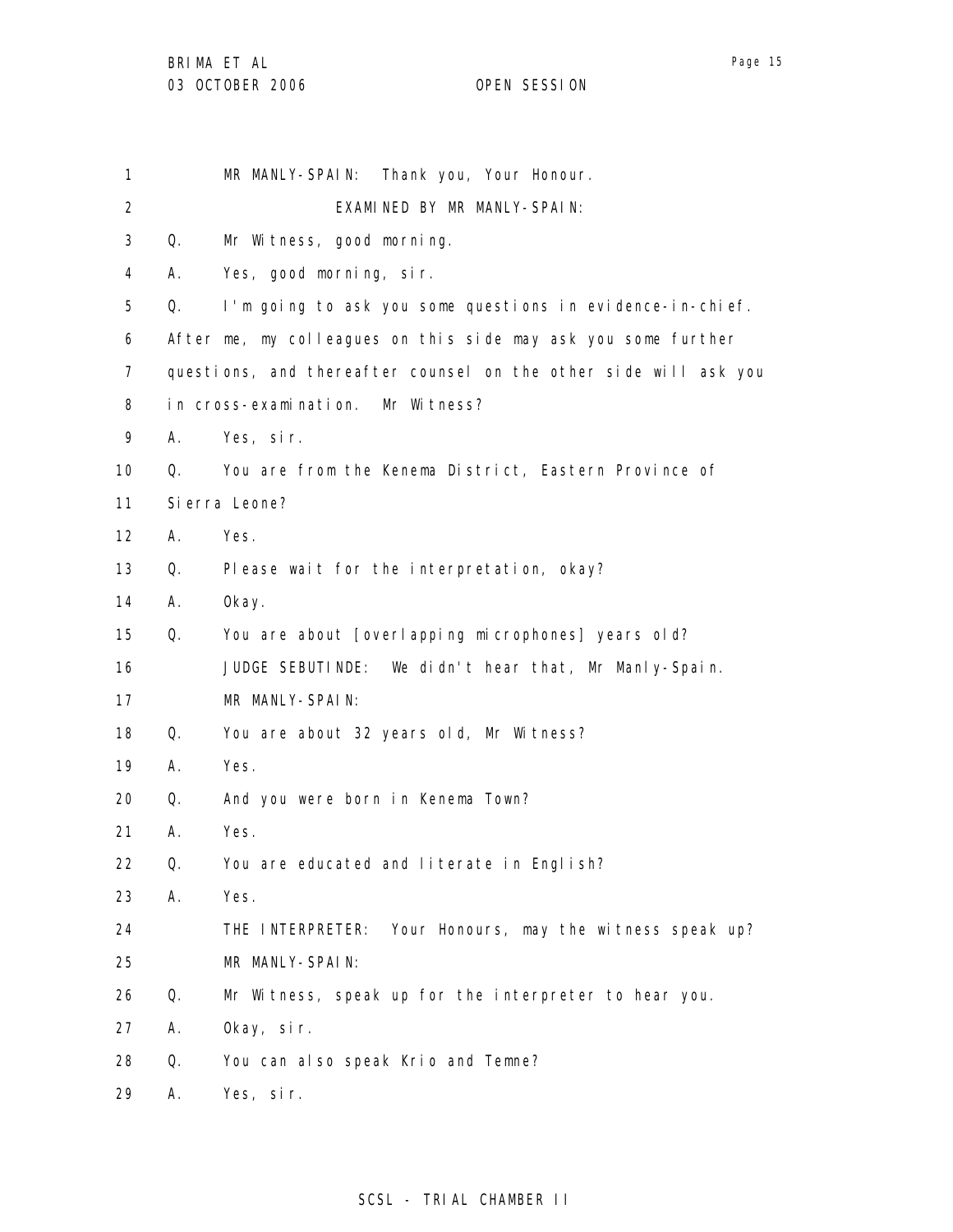- 1 2 3 4 5 6 7 8 9 10 11 12 13 14 15 16 17 18 19 20 21 22 23 24 25 26 27 28 Q. You are a married man. A. I'm married. Q. Do you have any children? A. Yes, sir. Q. And are you presently engaged in agriculture, in Tongo Field? A. Yes, sir. Q. Mr Witness, do you know the distance between Kenema Town and Tongo Fields? A. Yes, sir. Q. How far is it? A. 27 miles. Q. And, Mr Witness, do you recall the year 1997? A. Yes, sir. Q. In that year, did anything happen, Mr Witness, in May? A. Yes, sir. Q. Can you -- PRESIDING JUDGE: Just a minute. You are not permitted to walk in front of a witness. MR OSHO-WILLIAMS: I'm very sorry. PRESIDING JUDGE: Go ahead, Mr Manly-Spain. MR MANLY-SPAIN: Q. Can you tell this Court what you remember happened that year? A. It was the AFRC takeover. Q. Where were you when that happened? A. I was in Kenema Town. Q. At that time, what work were you doing?
- 29 A. Well, I was a businessman at that time.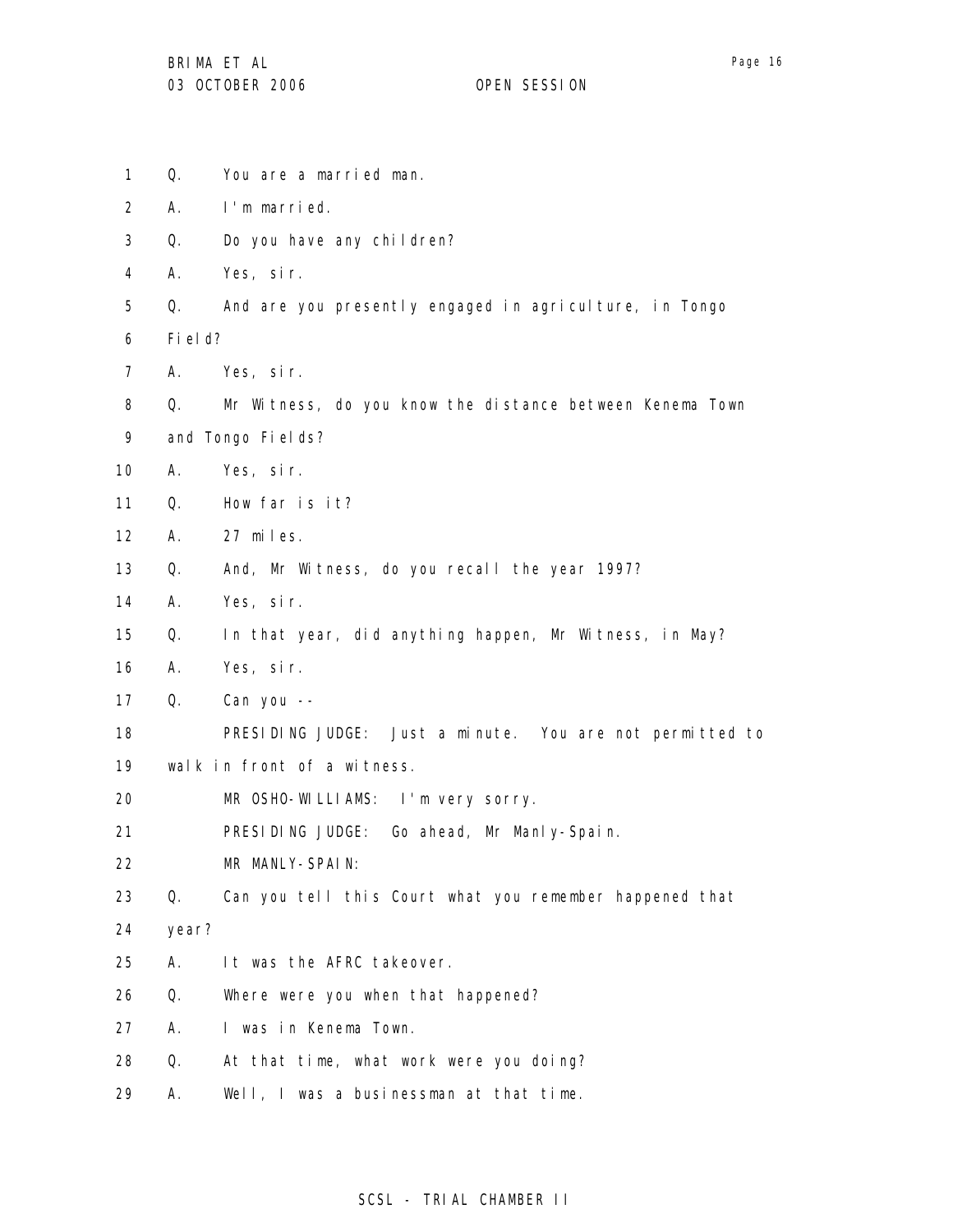- 1 Q. Prior to that, did you do any other type of work?
- 2 A. Yes, sir.
- 3 Q. What work did you do?
- 4 A. I was an SLBG.
- 5 Q. Thank you. What do you mean by SLBG?
- 6 A. Sierra Leone Border Guards.
- 7 Q. Do you remember when you started doing that job?
- 8 A. Yes, sir.
- 9 Q. When was that?
- 10 A. It was in 1992.
- 11 Q. Thank you. Did you receive any training to be a Sierra
- 12 Leone border guard?
- 13 A. It was within Kenema?
- 14 Q. When was that?
- 15 A. As I said, it was from 1992 to 1993.

16 Q. Thank you. Mr Witness, in 1997 --

17 JUDGE SEBUTINDE: Mr Manly-Spain, was that an answer to the

18 training? His training was from 1992 to 1993.

- 19 MR MANLY-SPAIN: Yes.
- 20 JUDGE SEBUTINDE: Is that the answer?
- 21 MR MANLY-SPAIN: Yes. I'll put it to him again.
- 22 JUDGE SEBUTINDE: Or is that the duration of his
- 23 deployment?
- 24 MR MANLY-SPAIN: I'll put it to him to make it clear.
- 25 Q. How long were you a border guard for?
- 26 A. It was from 1992 to 1994.
- 27 Q. Thank you. How long were you trained for?
- 28 A. Well, the training, during that time, you would be trained
- 29 to go and fight. And, later, if you were lucky, you would be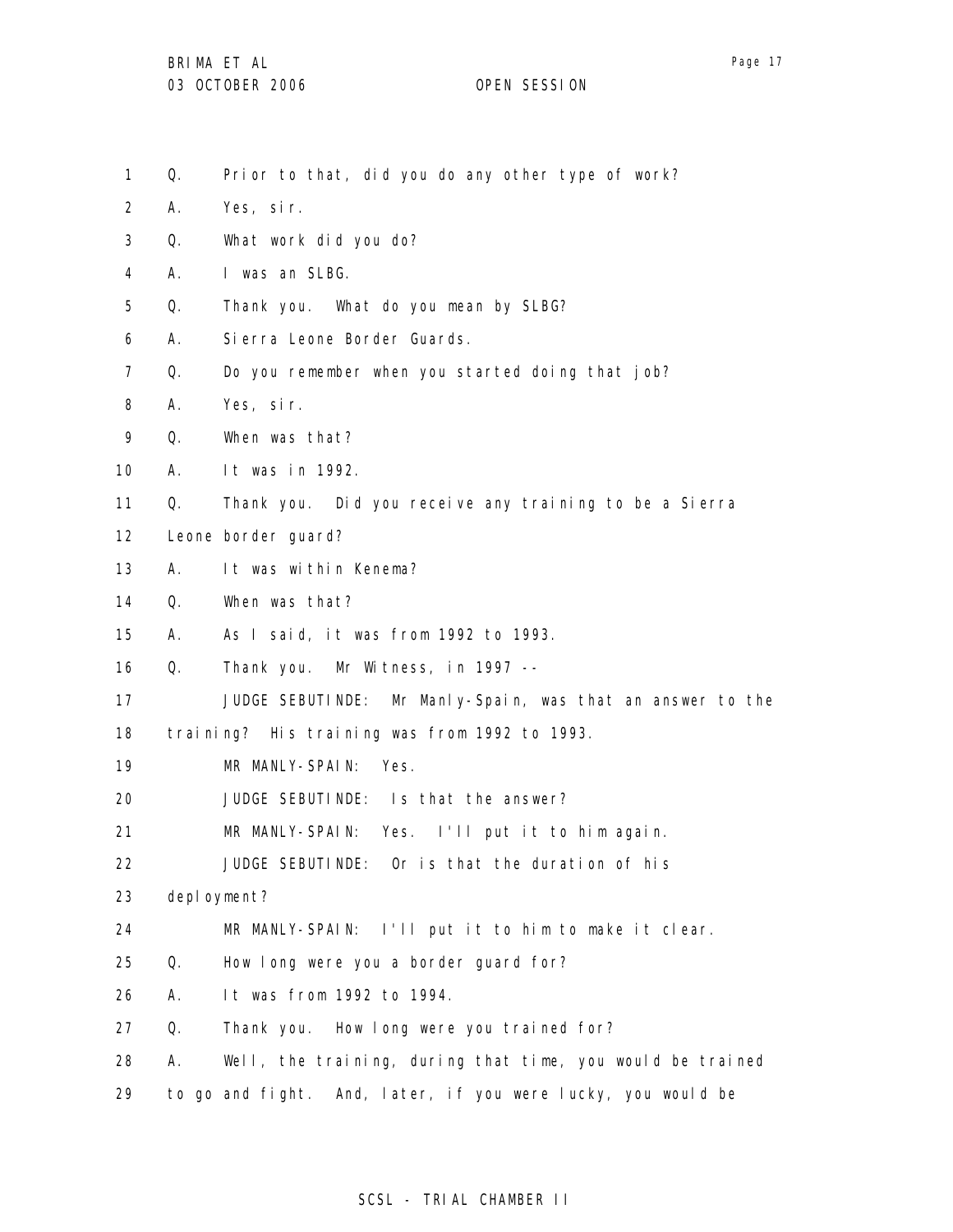1 2 3 4 5 6 7 8 9 10 11 12 13 14 15 16 17 18 19 20 21 22 23 24 25 26 27 28 29 promised for you to go and get number at BTC. Q. What do you mean by BTC? A. Benguema Training Centre. Q. All right. Mr Witness, let me ask you again: How long did you train for? From what time to what time did you train for? A. I just said from that 1992 to 1993 was those -- it was that three months, those three months that I trained for, to go and fight. Q. Thank you, Mr Witness. Mr Witness -- A. Yes, sir. Q. How did you hear about the coup of May 1997? A. It was the Kenema -- we heard over radio that AFRC had taken over. So if you were an experienced man in arms, you should report at the nearest military barracks or military base. Q. When you heard this announcement, did you respond to it? A. Yes, sir, I responded to it. Q. What did you do? A. I reported there. Q. Where did you report? A. At the battalion headquarters. Q. Mr Witness, were there soldiers at the battalion when you reported? A. Soldiers were there. Q. Were they Sierra Leone Army soldiers? A. It was the Sierra Leone Army soldiers. Q. Mr Witness, before May 1995 -- before May 1997, the coup of May 1997, do you know whether there were Sierra Leone Army soldiers in Kenema? A. Yes, sir. I was there.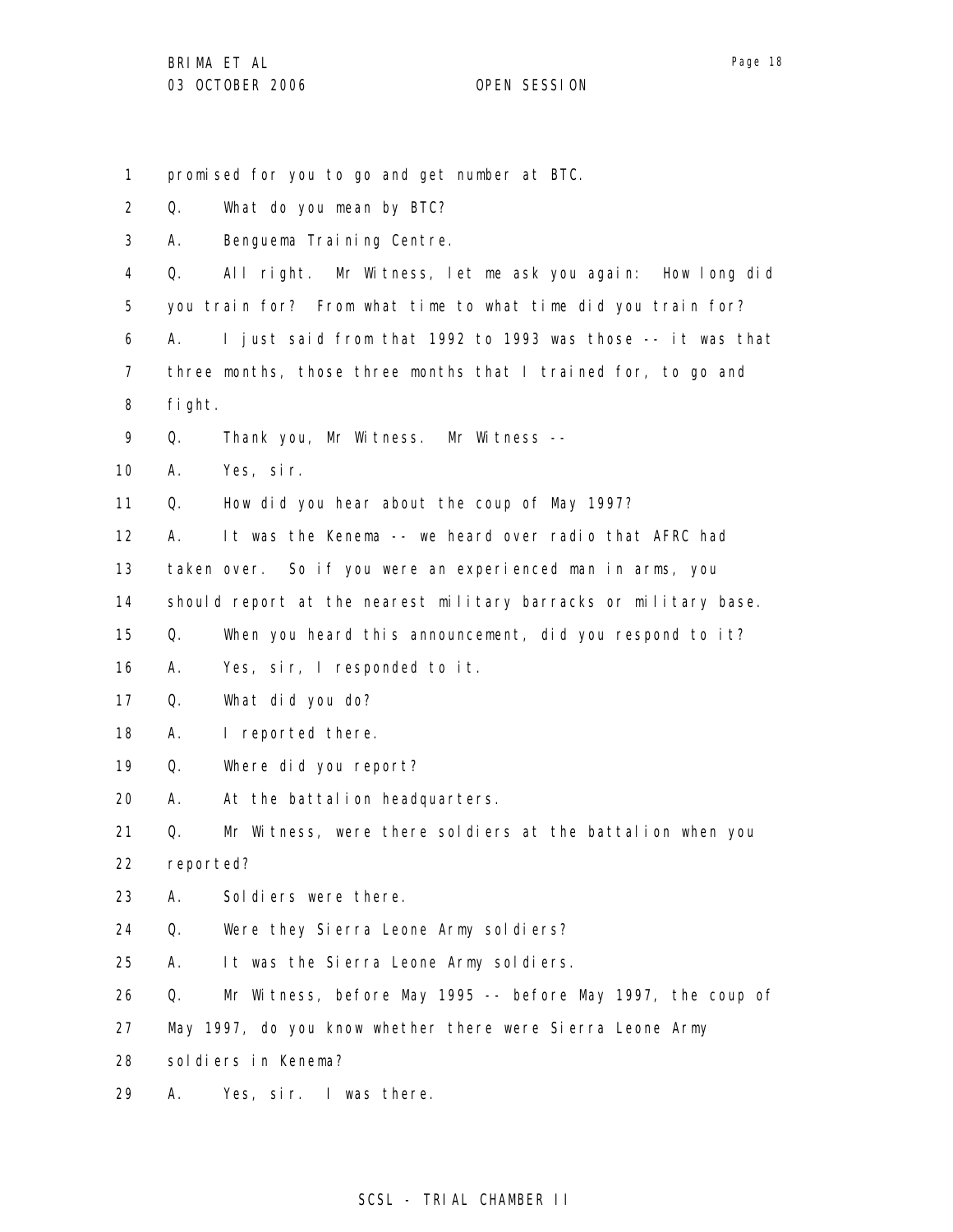1 2 3 4 5 6 7 8 9 10 11 12 13 14 15 16 17 18 19 20 21 22 23 24 25 26 27 28 29 Q. Mr Witness, did you report to any particular person in the battalion at Kenema? A. Yes, sir. Q. Who was that person? A. I can't name the person now, because we were many who reported there. So, as soon as we reported there, we didn't waste any time. Q. What do you mean by that, by "we didn't waste any time"? A. As soon as we reported there, tension had mounted. Because as they had taken over, there was tension within the township. Q. So what did you do when you reported? A. I went to the battalion, so, right there, we were assigned to the secretariat. Q. Thank you. Mr Witness, do you know the name of the battalion that was in Kenema at that time? A. It was the 18th Battalion. Q. Was there a battalion commander, at that time? A. Yes, sir. There was one battalion commander. Q. Do you remember his name? A. I can remember the name. Q. What was the name? A. It was Major Massaquoi. Q. Thank you, Mr Witness. Mr Witness, apart from Major Massaquoi, were there any other army, Sierra Leone Army officers with the 18th Battalion at Kenema at that time? A. Yes, sir. I can remember one of them. Q. Who was it? A. It was Captain Rogers. Q. Thank you very much. Mr Witness, you said that you heard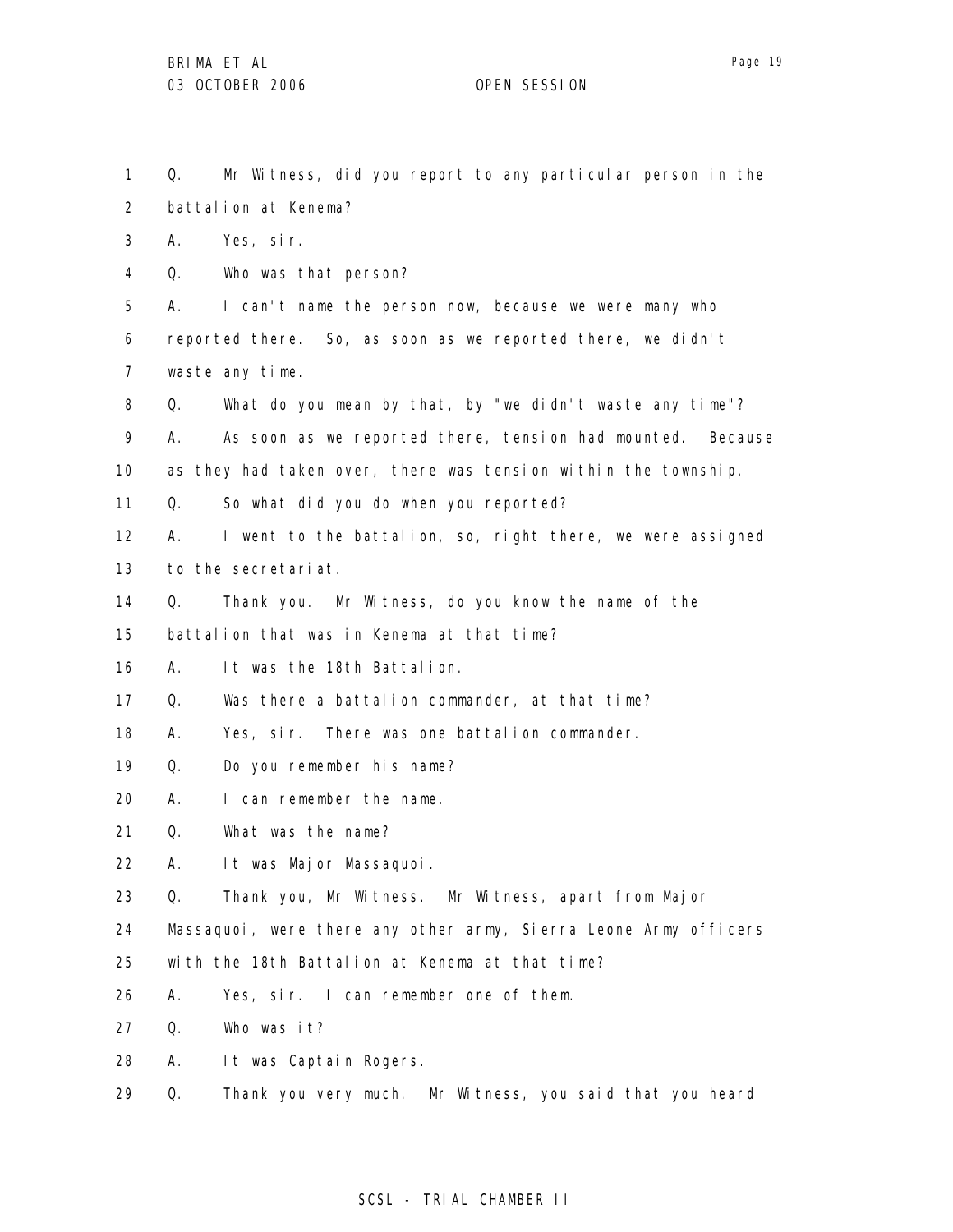1 2 3 4 5 6 7 8 9 10 11 12 13 14 15 16 17 18 19 20 21 22 23 24 25 26 27 28 29 an announcement which instructed people with army experience to go and report. Do you remember who made this announcement? A. Yes, sir. Q. Who was that person? A. It was Johnny Paul Koroma. Q. And do you know who Johnny Paul Koroma was at the time? A. I knew that now through the radio. He, the Johnny Paul Koroma. Q. Yes; do you know what position he held at that time? A. Yes, sir. Q. Please tell the Court. A. He was the chairman for the AFRC government. Q. Thank you, Mr Witness. Mr Witness, when you went back, when you went to the brigade headquarters, were you given any particular function? MR AGHA: Objection, Your Honour, I believe that question's been asked and answered. THE WITNESS: At the secretariat? PRESIDING JUDGE: There was an objection. What's the objection? MR AGHA: I think it's been asked and answered. I think he said that he was sent to the secretariat. PRESIDING JUDGE: Yes, but that doesn't answer the question, does it? What duties was he doing there? MR MANLY-SPAIN: That is all. That is what I'm asking. Yes, Mr Witness, please answer the answer. JUDGE SEBUTINDE: Perhaps you could repeat the question. MR MANLY-SPAIN: Thank you, Your Honour. Q. Yes, Mr Witness, when you went to report, were you given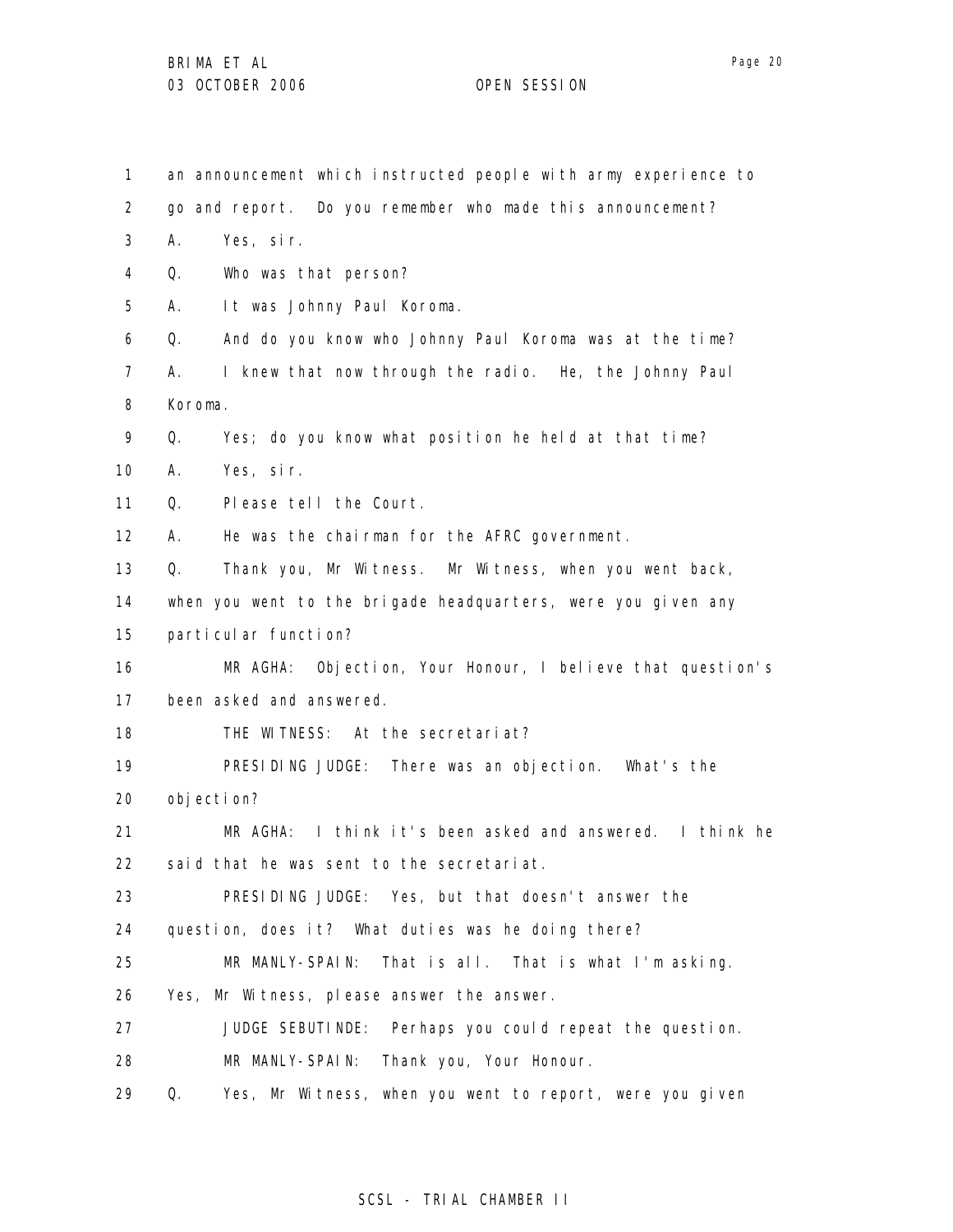- 1 2 3 4 5 6 7 8 9 10 11 12 13 14 15 16 17 18 19 20 21 22 23 24 25 26 27 28 any special function to perform? A. Yes, sir. Q. What was that? A. An IO. Q. What do you mean by an IO? A. Intelligence Officer. Q. And were you put under the command of any person? A. Yes, sir. Q. Who was that person? A. It was Lieutenant Ben Kenneh. Q. Can you please spell Kenneh? A. Yes, sir. Q. Please spell it for the Court. A. K-E-N-N-E-H. Q. Thank you. Mr Witness, after you had gone to work at the secretariat, do you know whether any appointments were made by the AFRC for Kenema? A. Yes, sir. Q. What was that? A. Well, at the secretariat, the OC secretariat was there. Q. Yes; who was that person? A. It was Captain Demoh Musa. Q. Demoh; can you spell Demoh? A. Demoh, yes, sir. Q. Please spell it for the Court. A. D-E-M-O-H. Q. Thank you, Mr Witness. Mr Witness, do you know whether anyone was in charge of the secretariat?
- 29 A. Officers were there.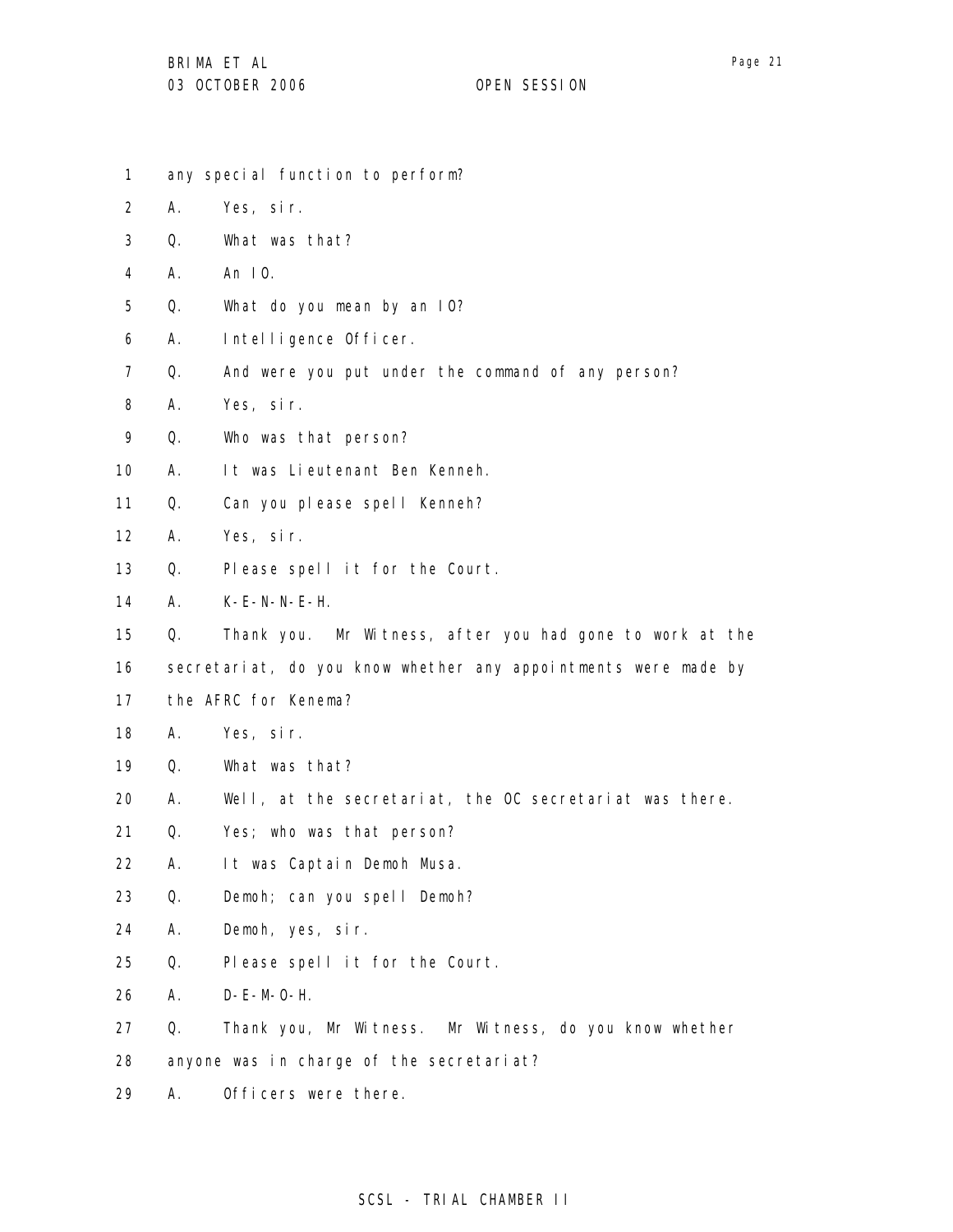| 1                 |    | JUDGE SEBUTINDE: Sorry, Mr Manly-Spain, does an OC mean an   |
|-------------------|----|--------------------------------------------------------------|
| $\overline{2}$    |    | officer in charge? The OC -- when he says the OC was Captain |
| 3                 |    | Demoh Musa, is that what you mean? Does an OC mean that?     |
| 4                 |    | Sometimes there are more than one.<br>MR MANLY-SPAIN:        |
| 5                 | Q. | Do you know who the head of the secretariat was?             |
| 6                 | Α. | Yes, sir.                                                    |
| $\overline{7}$    | Q. | Who was that?                                                |
| 8                 | А. | He was the officer in charge, Captain Demoh Musa.            |
| 9                 | Q. | Thank you. Thank you, Your Honour. Mr Witness.               |
| 10                | Α. | Yes, sir.                                                    |
| 11                | Q. | At the time, do you recall who the brigade commander was of  |
| $12 \overline{ }$ |    | the SLA in Kenema?                                           |
| 13                | А. | It was Colonel Fallah Sewa.                                  |
| 14                | Q. | Can you please spell that name for us?                       |
| 15                | А. | $F-A-L-A-H$ [sic], Fallah. S-E-W-A-H[sic].                   |
| 16                | Q. | Mr Witness, when you went back and you were the              |
| 17                |    | secretariat, did you stay there to work?                     |
| 18                | А. | I didn't stay there.                                         |
| 19                | Q. | How long did you work there, sorry?                          |
| 20                | А. | Well, if I said I didn't stay there, I was moving from       |
| 21                |    | Tongo and back. That was where I was assigned.               |
| 22                | Q. | Thank you. How long did you stay in Tongo for?               |
| 23                | А. | I went there twice.                                          |
| 24                | Q. | And, on the first occasion, did you stay there for any       |
| 25                |    | period of time?                                              |
| 26                | А. | I can stay -- I could stay there for two days, three days,   |
| 27                |    | and come back to the secretariat.                            |
| 28                | Q. | Thank you, Mr Witness. Mr Witness --                         |
| 29                | Α. | Yes, sir.                                                    |

# SCSL - TRIAL CHAMBER II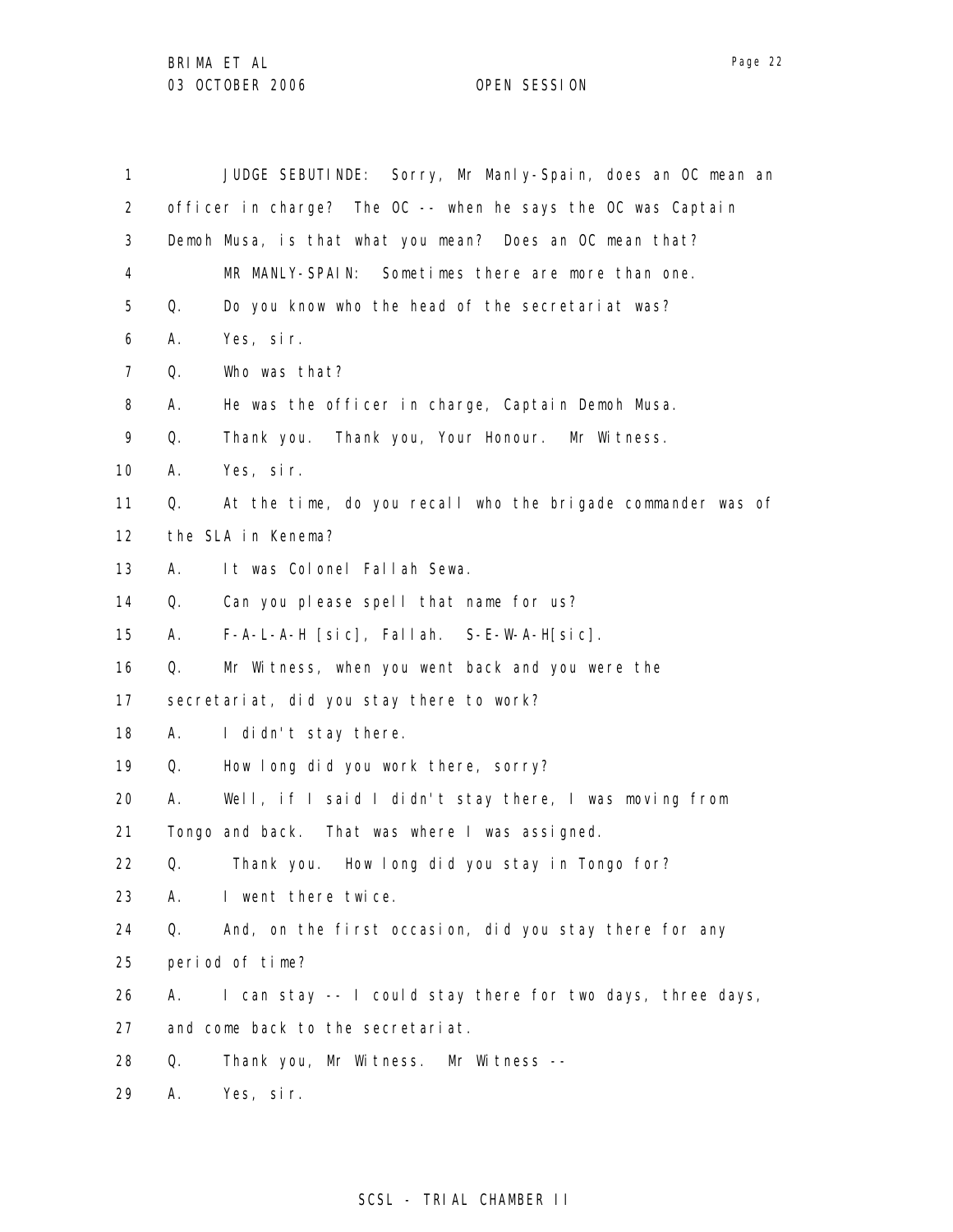| 1                 | Q.                      | -- did you go on these occasions to Tongo, did you go           |
|-------------------|-------------------------|-----------------------------------------------------------------|
| 2                 | al one?                 |                                                                 |
| 3                 |                         | A. I wasn't the only one. At that time, one man wouldn't        |
| 4                 | work.                   |                                                                 |
| 5                 | Q.                      | With whom did you go?                                           |
| 6                 | А.                      | Armed men. I went with an escort, so I wouldn't name a          |
| $\overline{7}$    |                         | person. It was an escort. We were many.                         |
| 8                 | Q.                      | Thank you. Did you belong to any force? The people you          |
| 9                 |                         | went with, and yoursel f?                                       |
| 10                | А.                      | Again.                                                          |
| 11                | Q.                      | The people you went with and yourself, I'm asking if you        |
| $12 \overline{ }$ | bel onged to any force? |                                                                 |
| 13                | Α.                      | Yes, sir.                                                       |
| 14                | Q.                      | What force was that?                                            |
| 15                | А.                      | As I said earlier, it was the IO, the Intelligence Officer.     |
| 16                | Q.                      | Yes, to which force did you belong?                             |
| 17                | А.                      | As I said, at that time it was under AFRC.                      |
| 18                | Q.                      | Thank you. Mr Witness, apart from the Sierra Leone Army,        |
| 19                |                         | whom you said was in Kenema after the coup, was there any other |
| 20                |                         | force in Kenema Town?                                           |
| 21                | А.                      | Yes, sir.                                                       |
| 22                | Q.                      | What force was that?                                            |
| 23                | А.                      | The Revolutionary United Front.                                 |
| 24                | Q.                      | Thank you. And do you know whether the Revolutionary            |
| 25                |                         | United Front had a leader in Kenema, at the time?               |
| 26                | Α.                      | Yes, sir.                                                       |
| 27                | Q.                      | Can you tell us who that person was?                            |
| 28                | А.                      | Sam Bockarie.                                                   |
| 29                | Q.                      | Did you personally meet with him in Kenema?                     |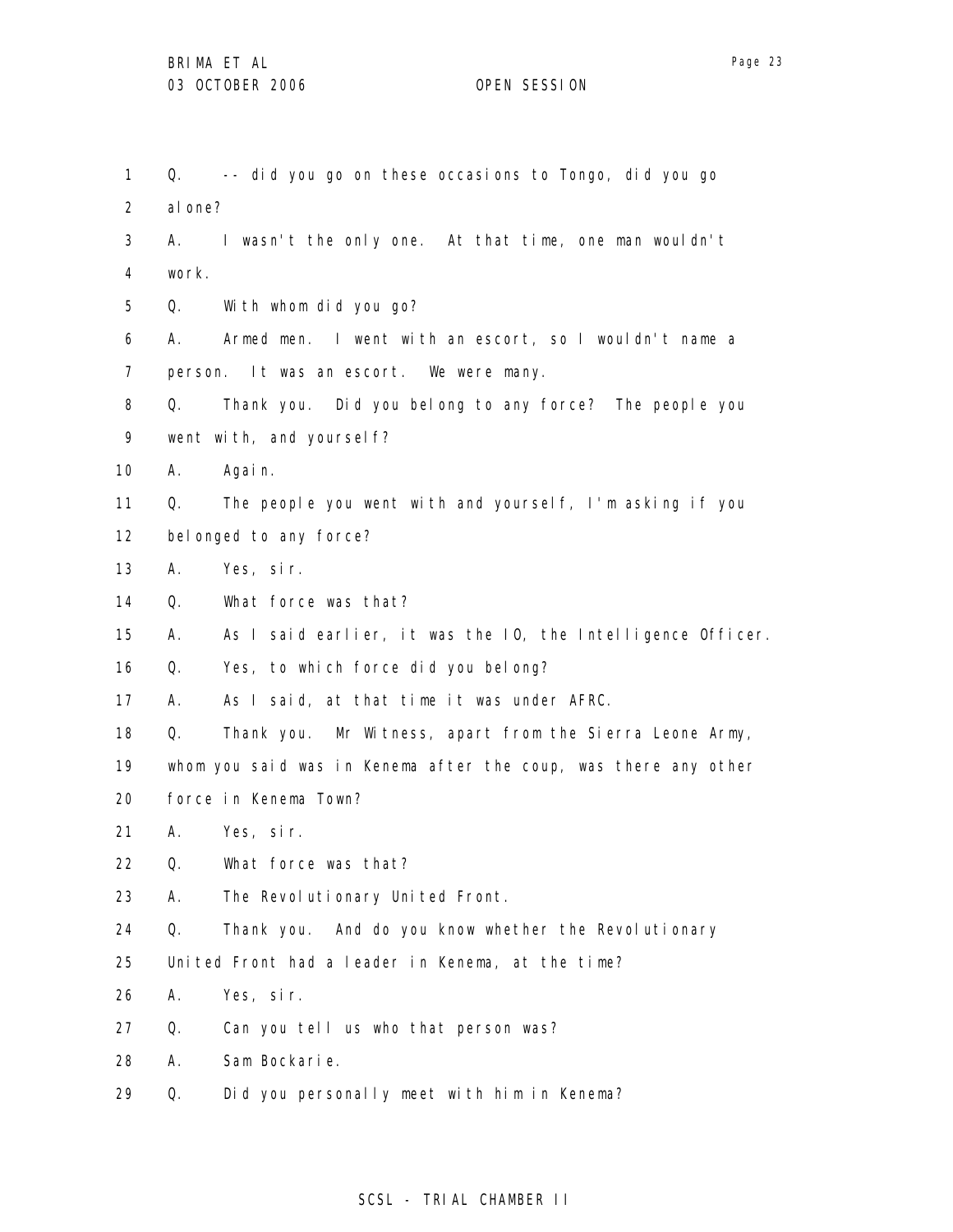1 A. I met he himself in Kenema.

2 3 4 5 6 7 8 9 10 11 12 13 14 15 16 17 18 19 20 21 22 23 24 25 26 27 28 29 Q. Thank you, Mr Witness. Mr Witness, apart from the SLA soldiers and the RUF, was there any other force in Kenema? A. They were there, sir. Q. What force was that? A. The Kamajors. And the Nigerians. Q. Thank you. Do you know whether the Nigerians were there before the coup? A. They were there before the coup. Q. I want to ask you now, Mr Witness, after the coup, do you know what the relationship was between these forces you have mentioned? A. Yes, sir. Q. Please explain to the Court. A. Their relationship was not cordial. The relationship was not cordial. Q. Please explain further what you mean. A. Where the relationship was not cordial, as we all know the Nigerians, who were the ECOMOGs, they were -- they were to the governments. I saw they were not in favour of the coup, so they were not in favour, so the Kamajors, again, they were not in favour. So there were some problems occurring, the fighting. Q. You said the Kamajors were not in favour; in favour of what? A. Of the -- about the AFRC takeover. Q. Thank you, Mr Witness. I want to ask you now, before the coup, do you know what the relationship was between the forces in Kenema? A. Well, before the relationship?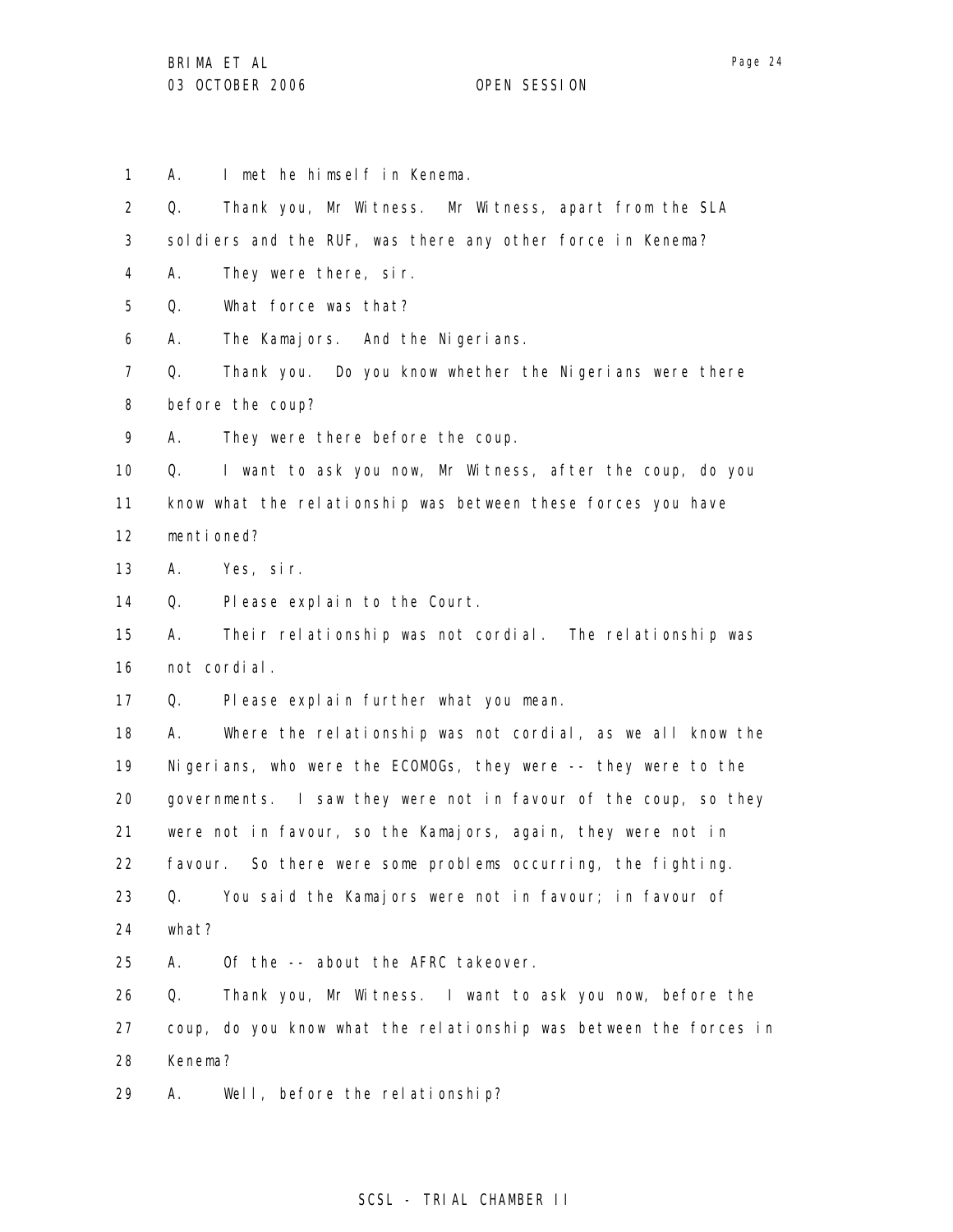1 Q. Yes, sir.

| $\overline{2}$  | The relationship was not good between the Kamajors and the<br>А. |
|-----------------|------------------------------------------------------------------|
| 3               | soldiers, so the Nigerians said it was good. They were visiting. |
| 4               | Sierra Leone soldiers, they would go to the Nigerian troops.     |
| 5               | They, too, would come -- unlike the Kamajors. They -- for them,  |
| 6               | the relationship was not good at all.                            |
| $\overline{7}$  | Thank you, Mr Witness. Mr Witness, what about the RUF,<br>Q.     |
| 8               | before the coup?                                                 |
| 9               | It was not good at all. As we all know, they were the main<br>А. |
| 10              | targets. It was not good at all.                                 |
| 11              | Mr Witness, when you were now back with the army in $-$ at<br>Q. |
| 12 <sup>2</sup> | the army -- at the brigade headquarters, did anything happen     |
| 13              | after May 1997 in Kenema?                                        |
| 14              | Yes, sir.<br>А.                                                  |
| 15              | Q.<br>Please explain to the Court what happened?                 |
| 16              | Fighting took place between the Nigerians and the joint<br>А.    |
| 17              | forces. Serious fighting took place, and serious fighting took   |
| 18              | place between the Kamajors and the AFRC troops.                  |
| 19              | Do you know what was the outcome of the fighting between<br>Q.   |
| 20              | the AFRC troops and the Nigerians?                               |
| 21              | Yes, the outcome, the fighting took place until the<br>А.        |
| 22              | Nigerians pulled out from their base.                            |
| 23              | And do you know where this base was in Kenema?<br>Q.             |
| 24              | Α.<br>Yes, sir.                                                  |
| 25              | Q.<br>Thank you. Do you know where was that?                     |
| 26              | Α.<br>Yes, sir. Lebanese school.                                 |
| 27              | Q.<br>Can you tell us where in Kenema was the Lebanese school?   |
| 28              | Between Fonikor and the Ahmadiyya secondary school.<br>Α.        |
| 29              | Please, can you spell Fonikor for us?<br>Q.                      |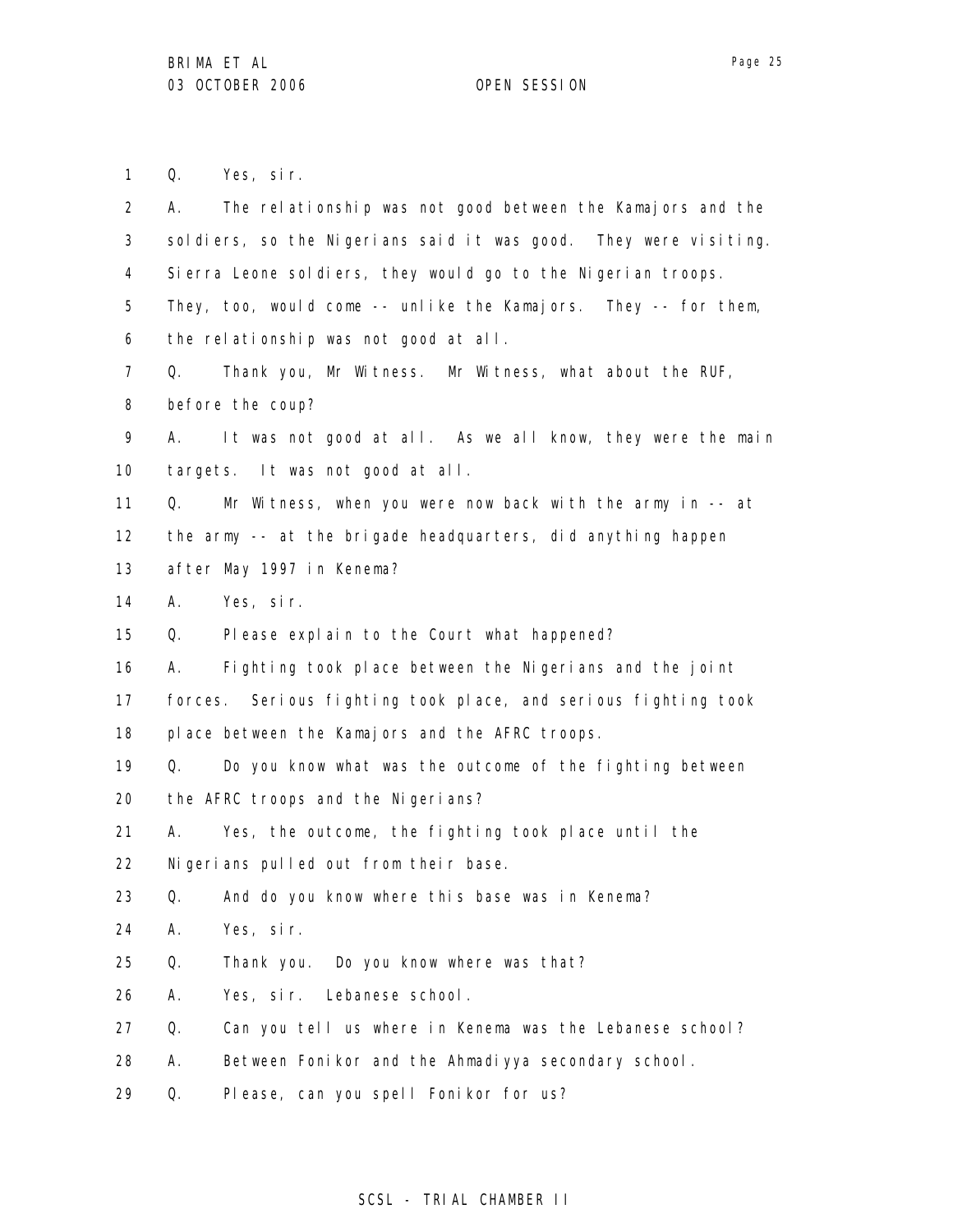1 2 3 4 5 6 7 8 9 10 11 12 13 14 15 16 17 18 19 20 21 22 23 24 25 26 27 28 29 A. Fonikor. Well, I can spell it in a way I can understand. Q. Please do. A. F-O-N-I-K-O [phon]. Q. Just for clarity, was that in Kenema Town? A. Yes, it was inside Kenema Town. Q. Mr Witness, do you know what the was result between the fighting -- after the fighting between the soldiers -- SLA soldiers and the Kamajors? A. Yes, sir. Q. Please tell the Court. A. The Kamajors -- the Kamajors pulled out from their places. Their home was Ribbi Hotel. They used to make barricades. So, after the fighting, they cleared there and they all moved forward. Q. You mentioned Ribbi Hotel. Can you tell this Court -- A. It was the Kamajors' base. Q. Yes. Can you tell the Court where, in Kenema Town -- where the Ribbi Hotel was in Kenema Town? A. Yes, sir. Q. Was it in Kenema Town? A. Yes, sir. Q. And can you please spell Ribbi for us? A. Yes, sir. Q. Please spell it. A. R-I-B-A [sic]. Q. Mr Witness. A. Yes, sir. Q. [Overlapping speakers] these two clashes, were they the only clashes in Kenema Town after May 1997?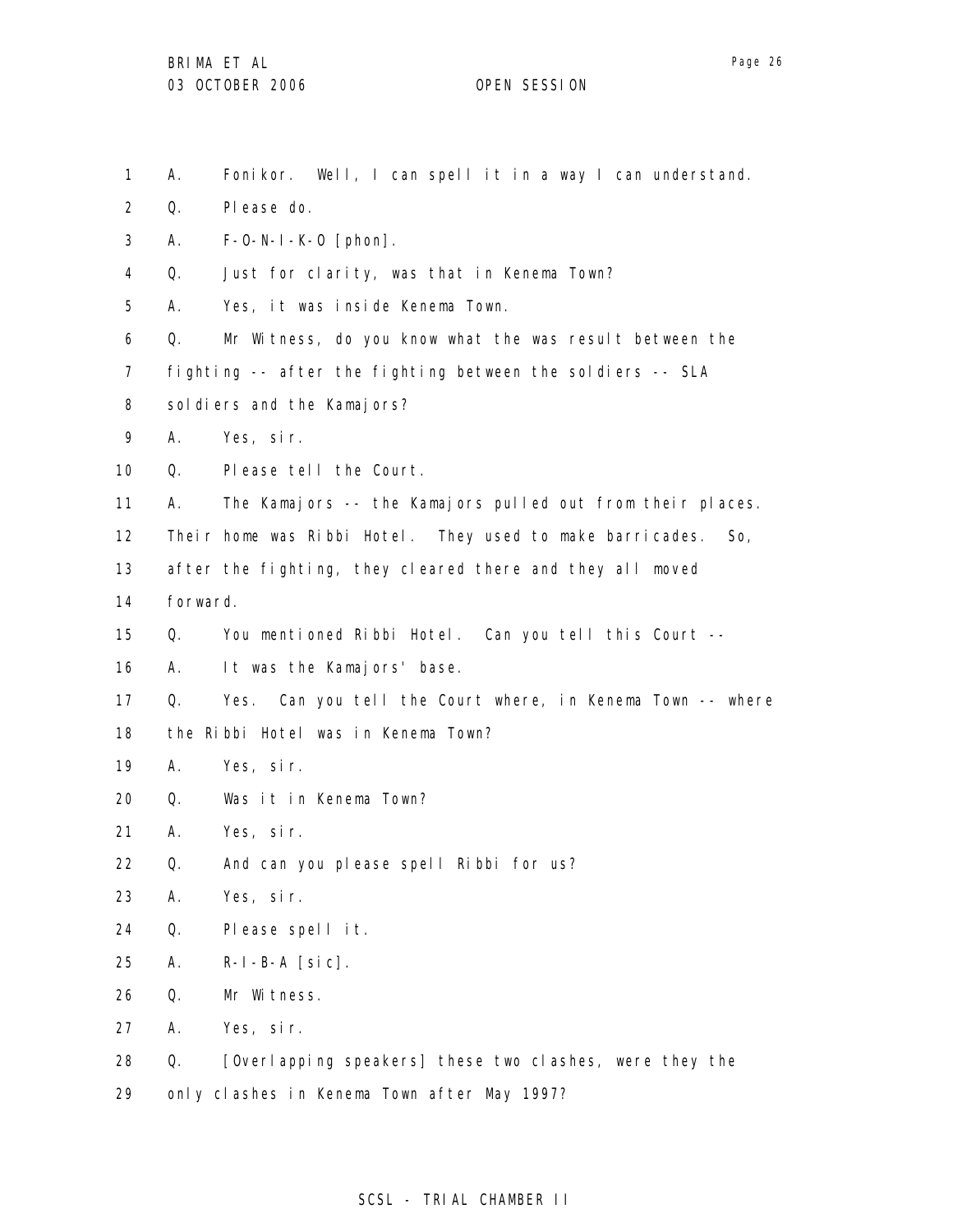1 2 3 4 5 6 7 8 9 10 11 12 13 14 15 16 17 18 19 20 21 22 23 24 25 26 27 28 29 A. Well, Kenema, as you yourself understand, it was Kamajors' stronghold base, so when they were removed from there, there was always fighting there. Around the surroundings. Q. With whom -- between whom were these fights? A. The Kamajors and the AFRC forces. Q. Mr Witness, before the May 1997 coup, were there RUF in Kenema Town? A. No, sir. Q. Do you know when they went -- whether they went into Kenema Town after the coup? A. Yes, sir. Q. Do you know when they went into Kenema Town? A. I cannot recall the date, but it was just after the takeover, the 25th May. That was the time they came there. Q. Thank you, Mr Witness. Mr Witness, how long do you know, if you know, did the RUF stay in Kenema Town? A. As I have told you, as soon as the overthrow, they came now and stayed there until when the AFRC -- Q. Fell? A. Fell. Q. Thank you. And do you know when the AFRC fell? A. It was in February 1998. Q. Thank you, Mr Witness. Whilst the RUF were there, did you witness any occurrences in Kenema Town involving the RUF? A. Yes, sir. Q. Can you remember any of them? A. I can recall when Sam Bockarie was executing, was doing public execution in the town. Q. Do you remember the month and the year?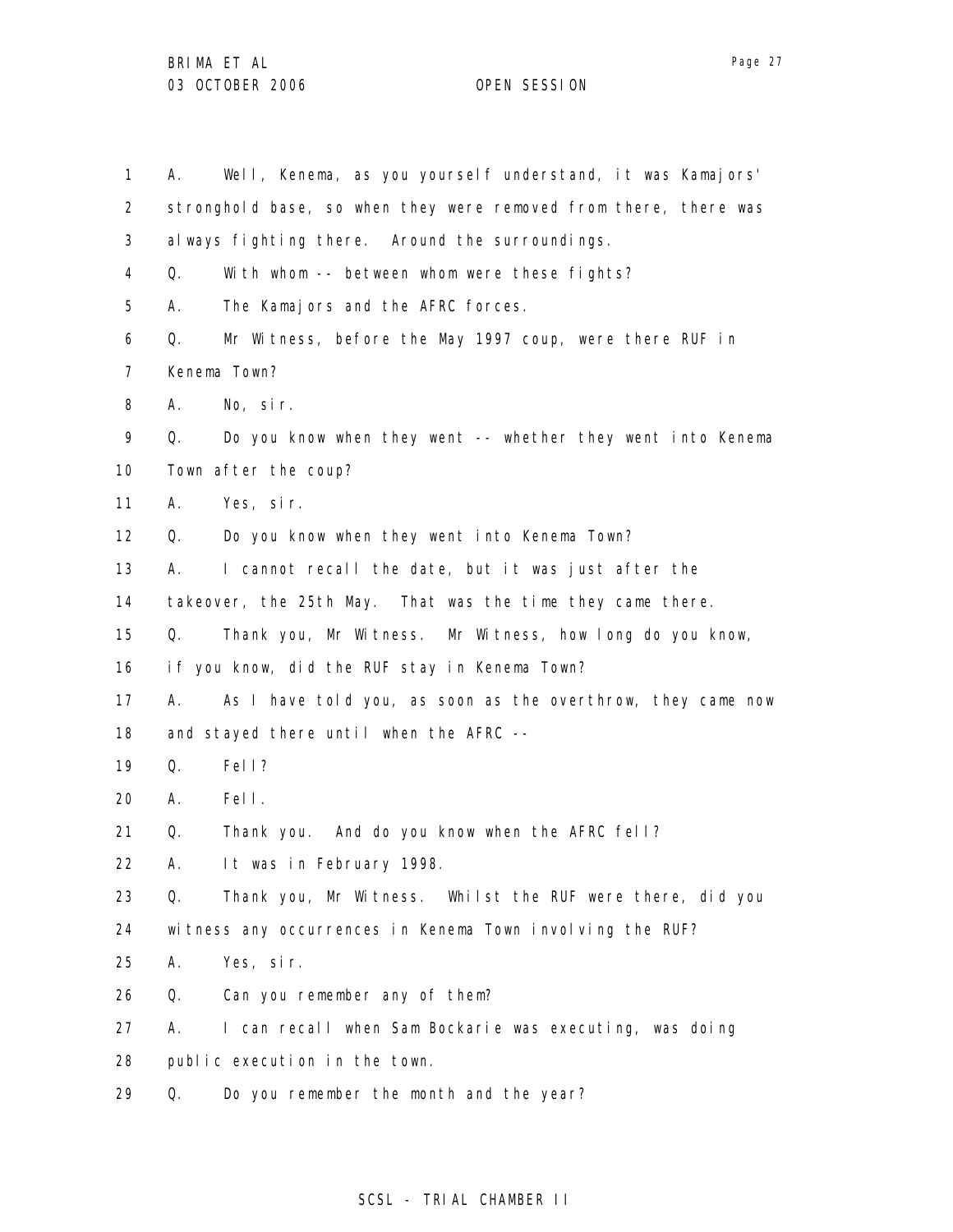1

2 3 4 5 6 7 8 to 1998. Q. Thank you. What did he do, how did he do these executions? A. Well, according to him, he would bring some civilians and say they were looting. So, therefore, anybody who was caught doing that who was not a junta deserved to die, so he was doing it publicly. Q. And where, in Kenema Town, did he do this?

A. I cannot recall the month, but it was in 1997, between 1997

9 10 A. He did it at the police station, secretariat and in police barracks.

11 12 Q. Thank you, Mr Witness. Mr Witness, did he do it personally himself? Did he execute these people personally?

13 14 A. He himself used to kill people. Sometimes he would order his men to do it.

15 16 Q. Thank you. Mr Witness, can you recall how many people you know that were killed by Sam Bockarie or his men?

17 A. I can recall some.

18 Q. Can you remember a number?

19 A. I can recall three whose names are still in my mind.

20 Q. Can you tell this Court these names?

21 22 A. He killed one man who we used to call K Aron, Burning Spear and Cole.

23 24 25 Q. Can you just go back to K Aron. Can you spell Aron for us? I take it that the K is like the letter K? K is the same as the letter K?

26 A. Yes, well, that is the man's name. The K is the letter.

27 The Aron is the A-R-O-N; that's how we used to spell it.

28 Q. A-R-O-N. Thank you. And the next name?

29 A. Cole.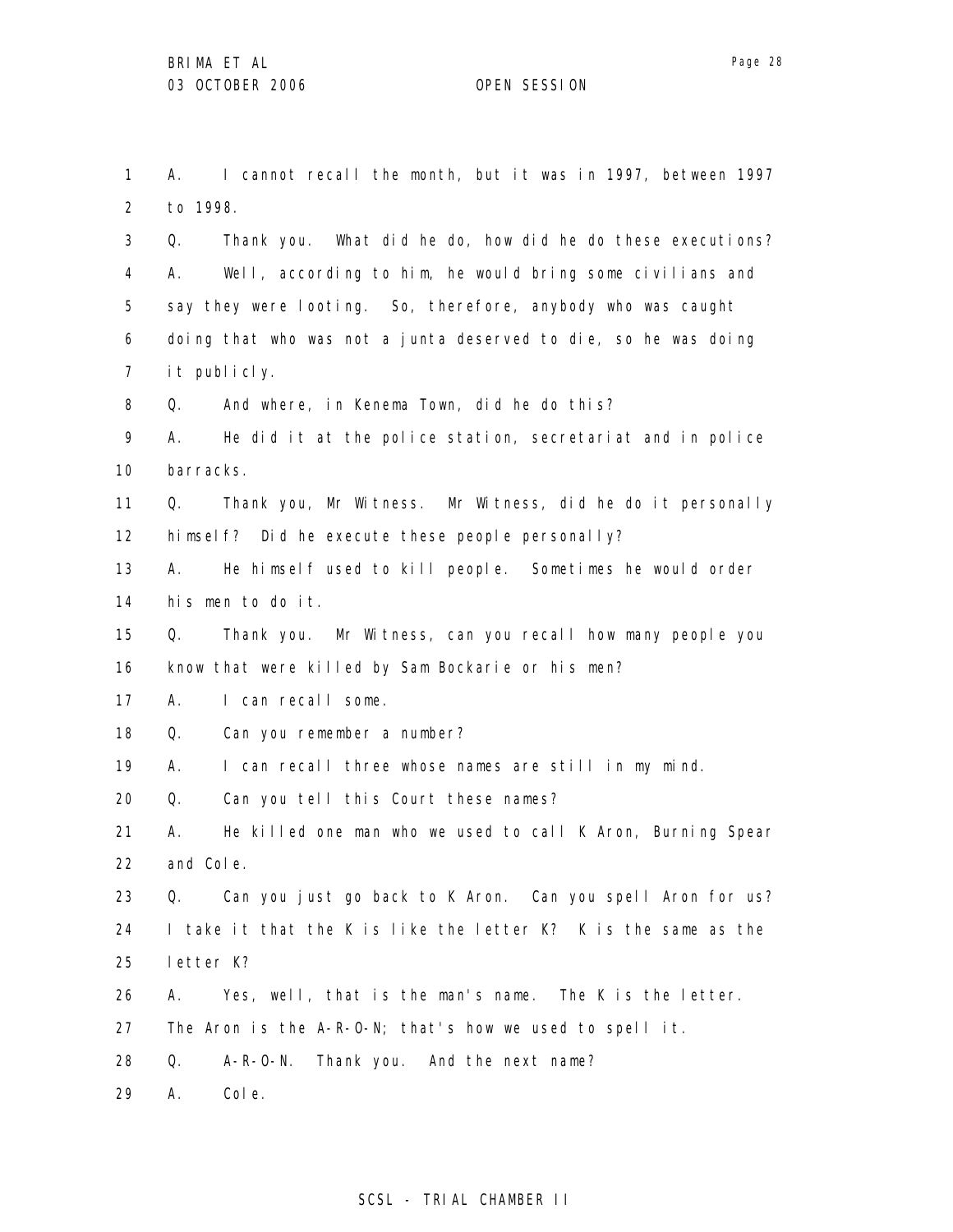- 1 Q. And the third name?
- 2 JUDGE SEBUTINDE: Is that C-O-L-E or what?
- 3 MR MANLY-SPAIN:
- 4 Q. Is it C-O-L-E, Cole?
- 5 A. C-O-L-E.
- 6 Q. Thank you, Mr Witness. What was the third name?
- 7 A. Burning Spear.
- 8 Q. I think that is obvious. Burning Spear.
- 9 JUDGE SEBUTINDE: Sorry, we didn't catch that at all.
- 10 MR MANLY-SPAIN: He said Burning Spear.

11 Q. Burning Spear, can you spell Spear?

- 12 A. S-P-E-A-R.
- 13 JUDGE SEBUTINDE: That's not the issue. The first part of
- 14 it is what we don't understand. The pronunciation, perhaps.
- 15 What's that? Burn in Spear, or what?
- 16 MR MANLY-SPAIN:
- 17 Q. Can you spell burning for us?
- 18 A. Burning Spear.
- 19 Q. Can you spell Burning?

20 A. Yes.

- 21 Q. Please spell it for us.
- 22 A. B-U-R-N-I-N-G. Burning.

23 Q. Thank you, Mr Witness. Mr Witness, apart from these

- 24 incidents, do you recall any incidents in Kenema at that time,
- 25 involving Mosquito and the RUF?
- 26 MR AGHA: Objection, Your Honour. I don't think he's
- 27 referred to a Mosquito before.
- 28 MR MANLY-SPAIN: Sorry. I take the point, sir.
- 29 Q. Do you remember any other incidents concerning Sam Bockarie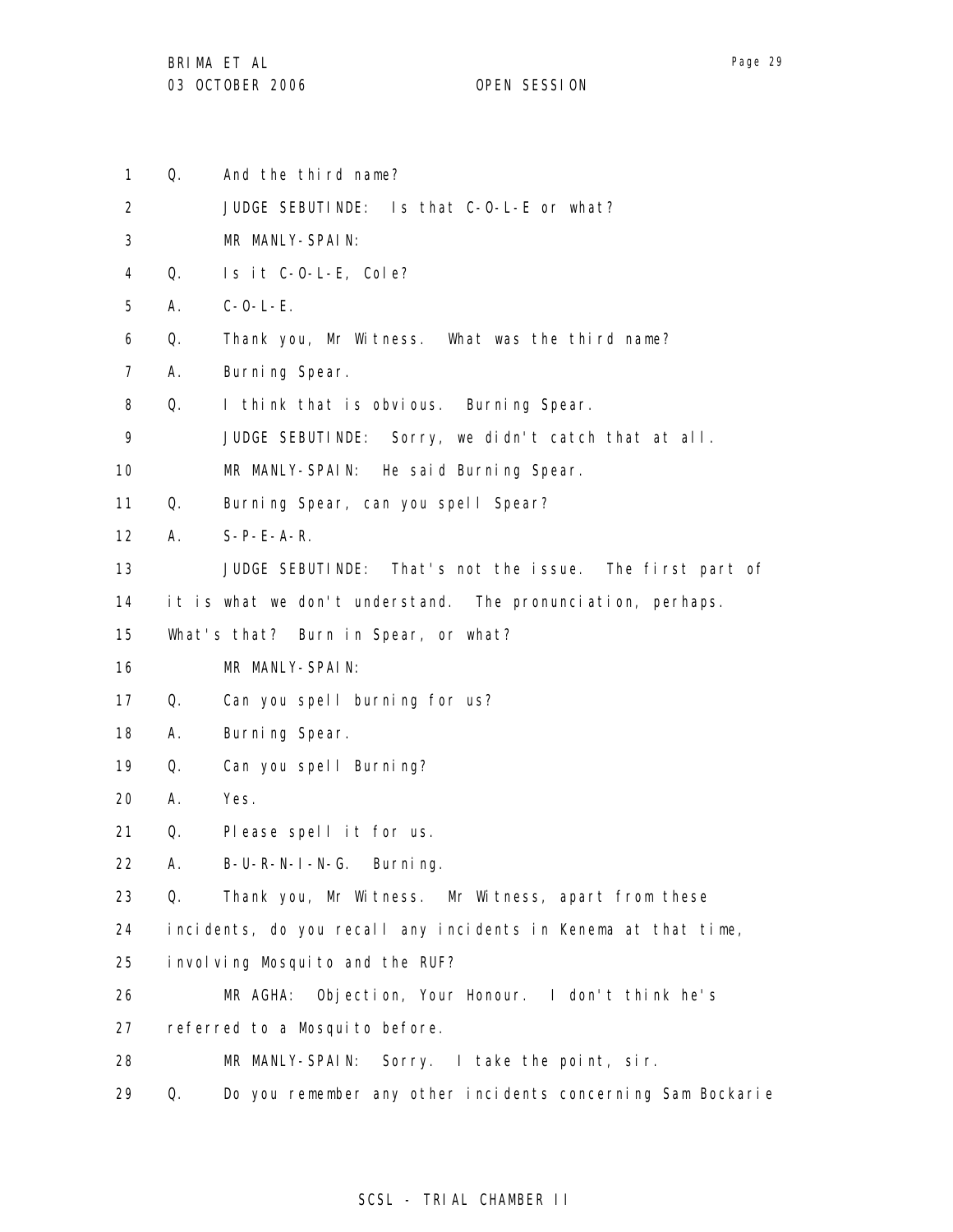A. Well, the incidents were as how -- like I said. They were

1 and the RUF?

2

3 4 5 6 7 8 9 10 11 12 13 14 15 16 17 18 19 20 21 22 23 24 25 26 27 28 29 many. Q. Yes. Can you remember any other one you want to tell this Court about? A. Yes, sir. Q. Please explain to the Court. A. I can recall the time when he went to apprehend the BS Massaquoi, Mr Kpaka and Dr Momoh. Q. Okay. Let's take them one by one. Can you spell out BS Massaquoi for us? A. Yes, sir. Q. Please do. A. The two letters, BS, and Massaquoi, M-A-S-S-A-Q-U-O-I. Q. Yes. Do you know who BS Massaquoi was in Kenema Town? A. Yes, sir. Q. Who was he? A. BS Massaquoi was one of the strong pillars in Kenema. They were the senior men in the town. Q. Thank you, Mr Witness. You mentioned Mr Momoh. Do you know his full name? A. Dr Momoh, I can't remember his first name now. But that was the name that was commonly called, Dr Momoh. MR MANLY-SPAIN: I believe we've had Momoh before. Q. And who was the third person you say, you mentioned? A. Mr Kpaka. Q. Who was he? A. Mr Kpaka was just like how Dr Momoh and others were, and BS Massaquoi.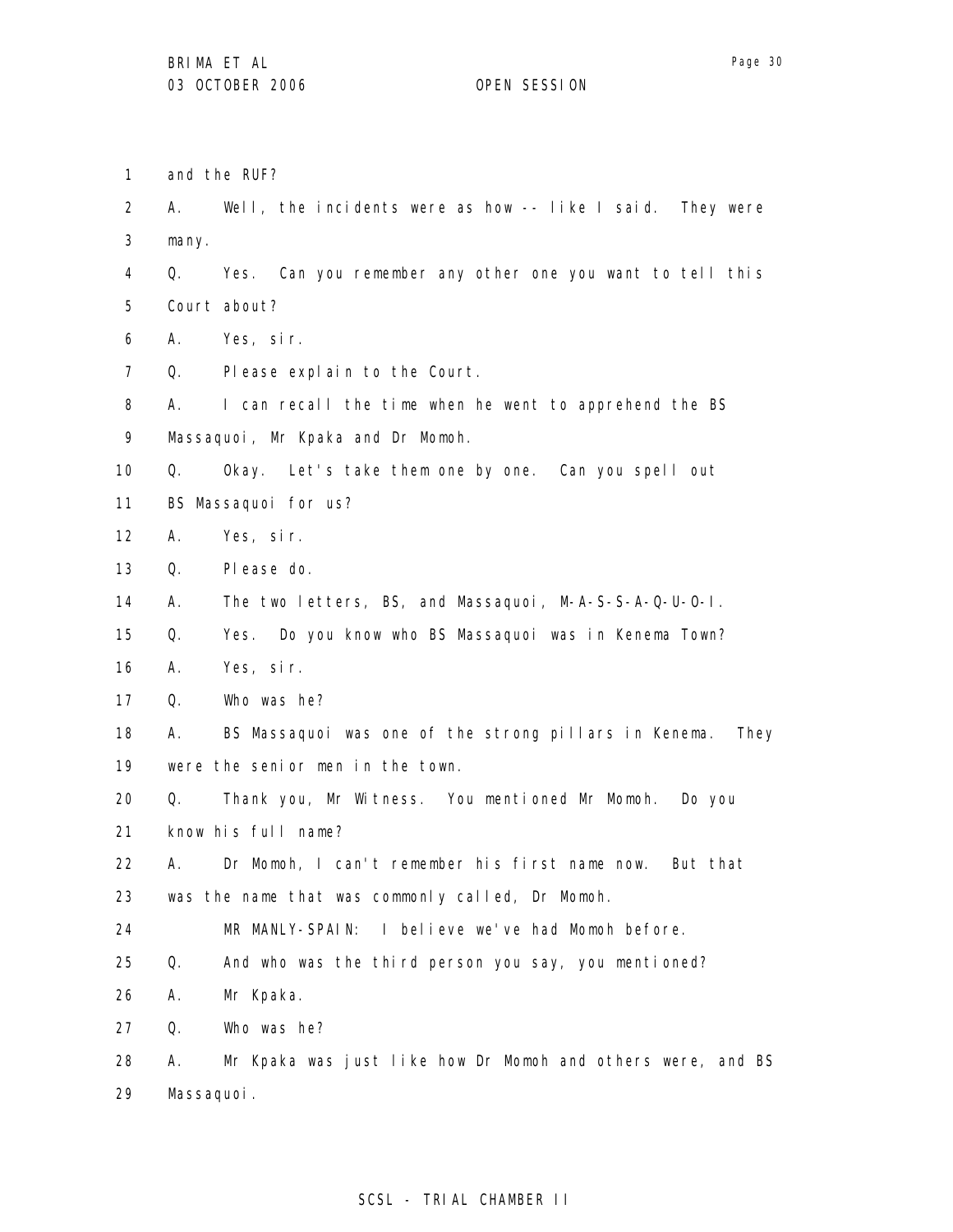- Page 31
- 1 2 3 4 5 6 7 8 9 10 11 12 13 14 15 16 17 18 19 20 21 22 23 24 25 26 27 28 29 Q. And how do you spell Kpaka? A. K-P-A-K-A. Q. Thank you. Do you know whether anything happened to them when they came across Mosquito -- Sam Bockarie? A. Yes, sir. Q. Please tell this Court what happened. A. Sam Bockarie apprehended them and took them to the secretariat and, from the secretariat, he took them to the police station. Q. Where were you at that time? A. As I told you earlier on, at the secretariat. Q. And were you present when they were taken there by Sam Bockarie? A. I was there. Q. You said you later on took them to the police station. A. Yes, sir. Q. Do you know whether anything happened at the police station? A. Yes, sir. Q. What happened? A. When he took them there, according to him, he said it was for investigation. Q. Do you know what the investigation was about? A. Yes, sir. Q. What was it? A. Well, according to him, he said he wanted to prove, because he had heard a piece of information that those people were Kamajor sympathisers, that they were financing Kamajors, for them to come and fight.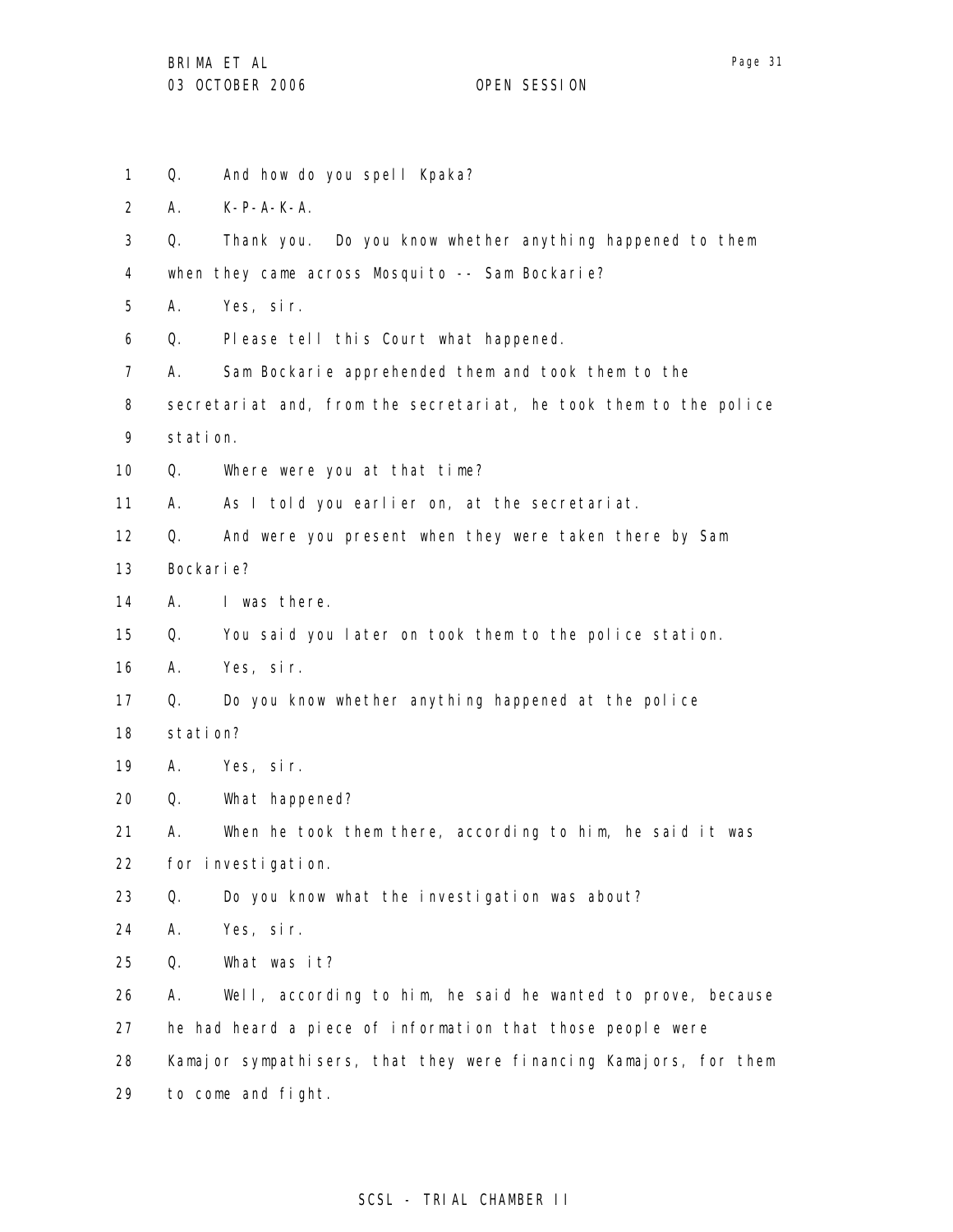1 2 3 4 5 6 7 8 9 10 11 12 13 14 15 16 17 18 19 20 21 22 23 24 25 26 27 28 29 Q. Thank you, Mr Witness. When they were taken to the police station, do you know whether anything happened there? A. At the police station, when he took them there, as I said earlier on, like Dr Momoh and all of them, those where I were. People. So, we were so concerned about the business, and we did everything we could to go and free all of them, but we only succeeded in freeing Mr Kpaka and Dr Momoh. And at that time, in fact, he was not around. Q. Just hold it there, Mr Witness. When you say "we" went to free them, whom do you mean? A. We, the securities. Just as I said. There were many troops in Kenema, but those of us who were concerned had interest in the people. Q. Thank you, Mr Witness. Mr Witness, you said you succeeded in freeing only the two who were not BS Massaquoi? A. Yes. Q. Did anything happen later? A. After that, it was so serious that when Sam Bockarie came -- they were not incarcerated in the same cell, so when we went and rescued those others, he came to the police station, and he made sure that the entire station, he took care of them. He harassed them seriously. Q. Okay. Hold on there. Who did he harass? A. The policemen who were in the police station. Q. And do you know whether anything happened to the police station? A. I was at the secretariat when we were informed that he molested even the commander there, the policemen; he molested them very seriously.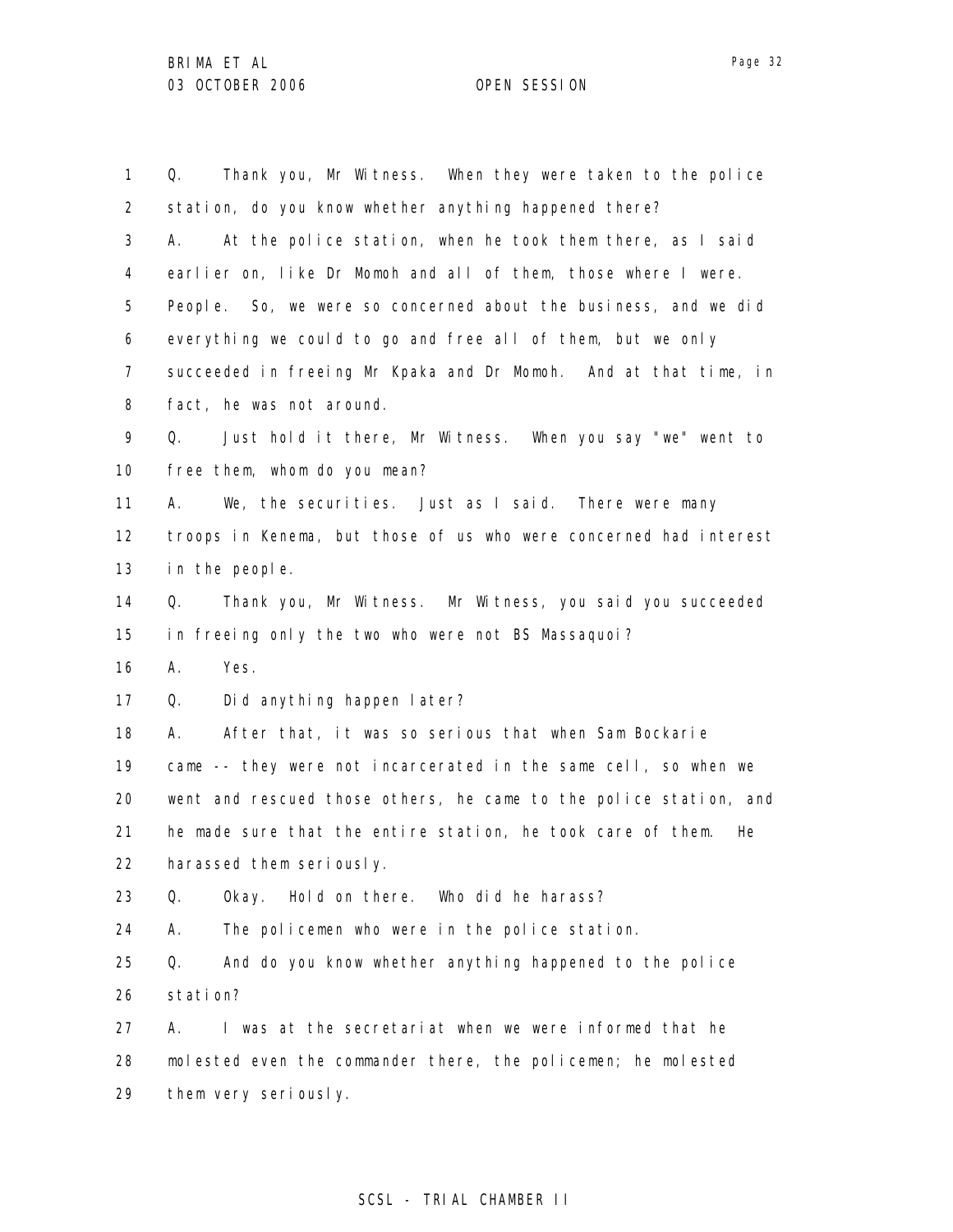1

Q. Yes, I'm asking you not about the people working in the

2 3 4 5 6 7 8 9 10 11 12 13 14 15 16 17 18 19 20 21 22 23 24 25 26 27 28 police station, about the police station itself. Did anything happen to it? A. I can't tell if something happened, but the structure, we used to see it, it was there. It was the molestation that we heard about that was so serious and we were concerned about. Q. Thank you, Mr Witness. Mr Witness -- A. Yes, sir. Q. -- after Mosquito took BS Massaquoi to the police station -- can I please ask this question, Mr Witness -- I keep calling him Mosquito. Do you know whether Sam Bockarie had any other name, or was called by any other name? A. They were calling him Mosquito. Q. Thank you, Mr Witness. After you had taken BS Massaquoi to the police station, did you see BS Massaquoi again? A. I did not see him. When he went there, he took him out. When he took him out, where he took him afterwards, all of us didn't know. And at that time, the tension had mounted, and he was a man who went -- wherever he reacted, nobody could go -nobody would go near him. Q. Thank you, Mr Witness. Mr Witness, how did you know that Sam Bockarie took BS Massaquoi to a place which you did not know? A. As I said earlier on, I was -- I was in the intelligence wing. Even the securities came and -- came at the secretariat and were working with the police. We were working. So when he went and took him out, they made sure that they informed us that that man had come and took out BS Massaquoi, and he had taken him away.

29 Q. Thank you, Mr Witness. Mr Witness, did you later learn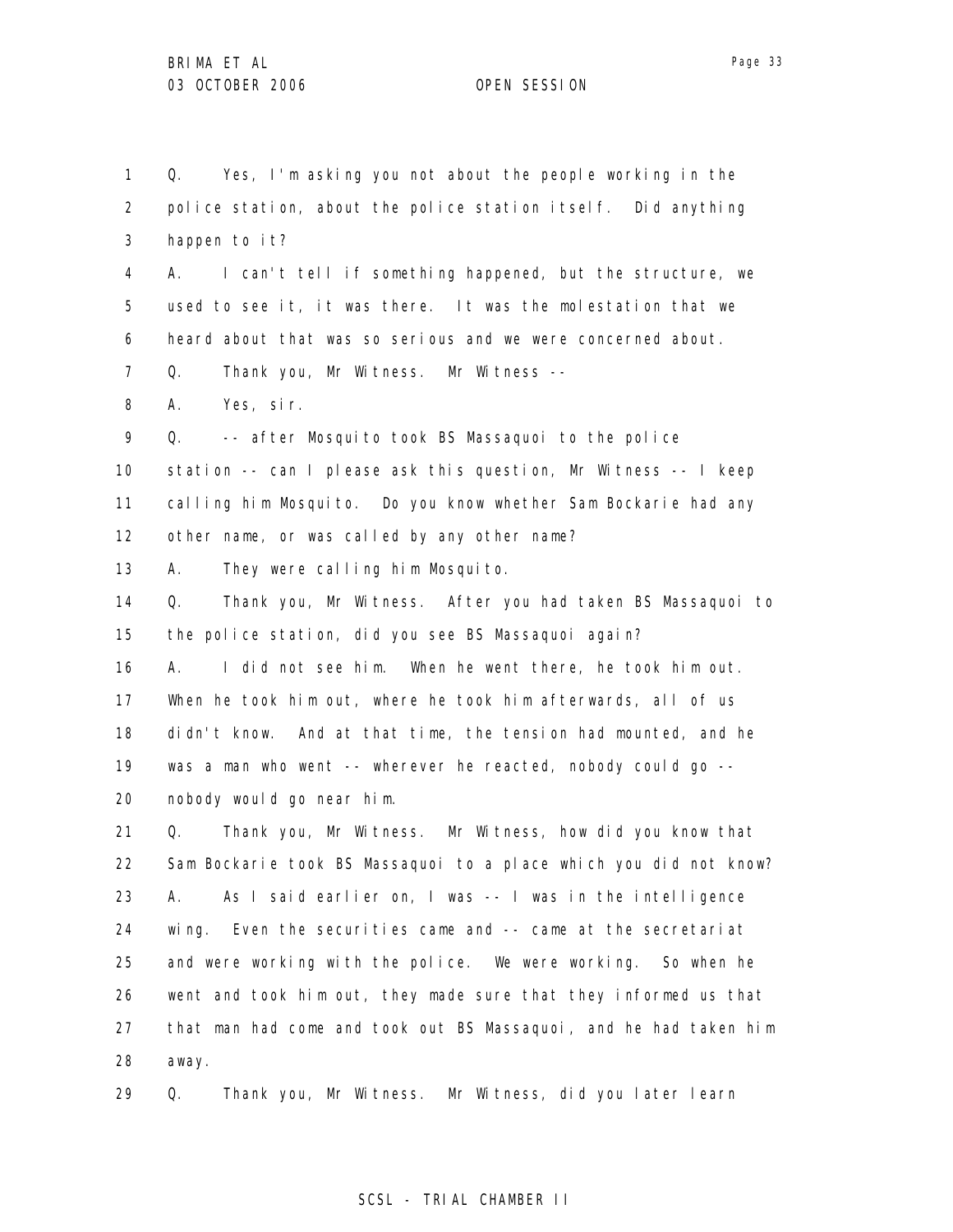1 2 3 4 5 6 7 8 9 10 11 12 13 14 15 16 17 18 19 20 21 22 23 24 25 26 27 28 29 anything about BS Massaquoi? A. Yes, sir. Q. What did you learn about him? A. We at the secretariat, when people came and informed us that he had gone and killed him at the Guinea base. Q. You said, "We were the secretariat." With whom were you the secretariat? A. I served the secretariat. The commanders were there like Ben Kenneh. Of course, at that time, Demoh Musa had been transferred, and the man who relieved him was also there, and the secretariat security, as a whole, were all there. Q. Thank you, Mr Witness. Mr Witness, you mentioned Guinea base. Do you know where Guinea base was situated? A. Yes, sir. Q. Where was that? A. It was at the back of SS Camp. If I say SS Camp, that is at the back of Kenema show field, where the Guinean troops were based during the NPRC era. Q. Thank you. Mr Witness, you said that you were informed that Sam Bockarie had taken BS Massaquoi to SS Camp and killed him  $-$ JUDGE SEBUTINDE: That is not what the evidence said, Mr Manly-Spain. He simply said he took him and killed him. We don't know who took who yet. MR MANLY-SPAIN: Thank you, Your Honour. Q. Who took who? A. This Sam Bockarie, Sam Bockarie, who is also Mosquito. We were informed that he had gone and taken BS Massaquoi from the police station and had taken him to SS Camp, at that Guinea base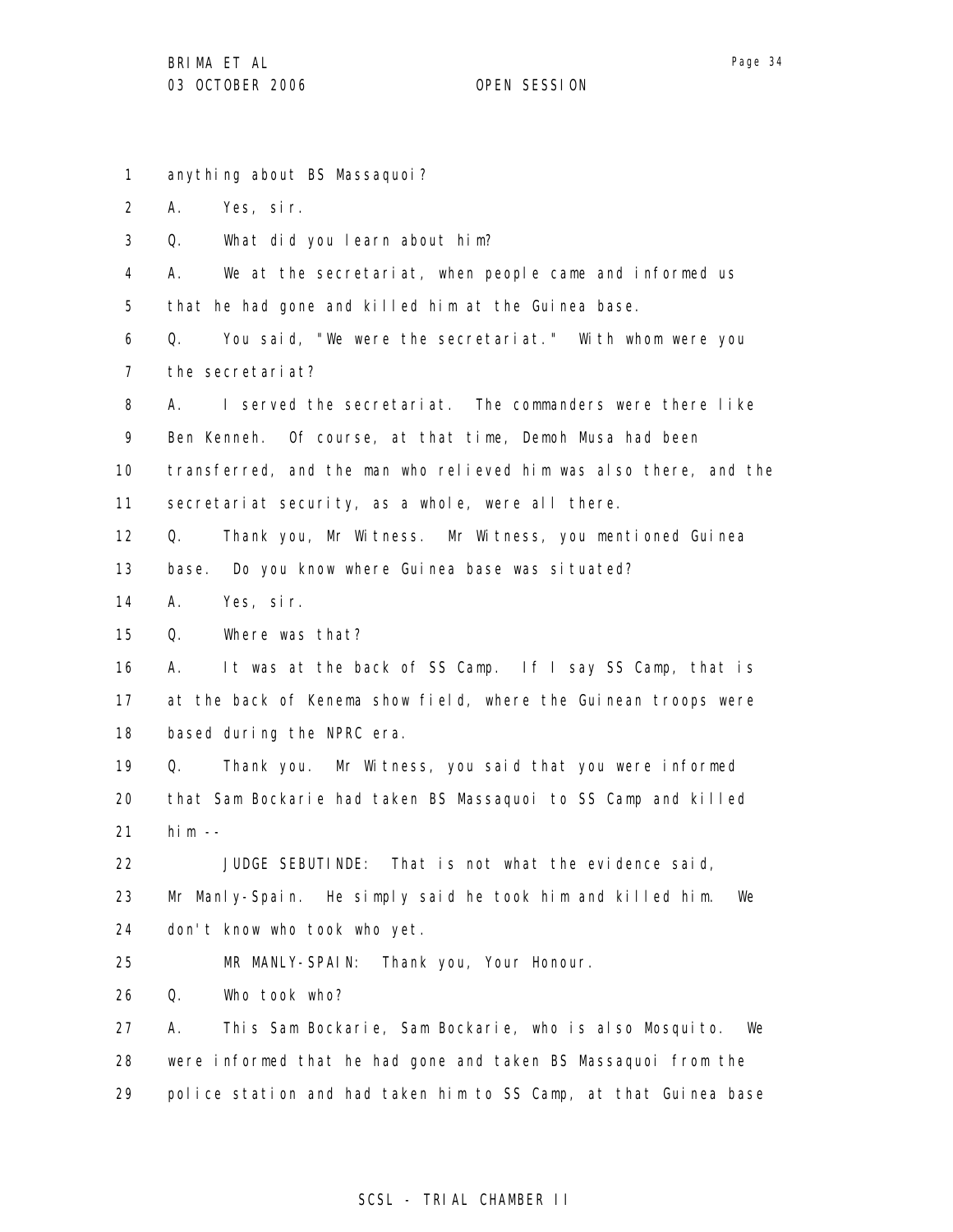1 2 3 4 5 6 7 8 9 10 11 12 13 14 15 16 17 18 19 20 21 22 23 24 25 26 27 28 29 area, and he had killed him there. Q. Thank you. Mr Witness, did you see BS Massaquoi again. A. I did not see him again. Q. Just since that time, when have you seen him? A. I did not see him again. Q. Thank you, Mr Witness. Mr Witness, you said you went to Tongo Field -- A. Yes, sir. Q. -- a couple of times. A. Yes, sir. Q. When you went there, were there any forces stationed at Tongo Field? A. Yes, sir. Q. Which forces were there? A. The AFRC troops, the combined forces. Q. What do you mean by combined forces? A. What I mean, we had the soldiers and the RUF; these two forces. Q. Thank you. When you went there, was there anyone in charge of them in Tongo? JUDGE DOHERTY: Mr Manly-Spain, witness had said Tongo, you said Tongo Field and now you're back to Tongo. Are they the one and the same place? MR MANLY-SPAIN: I'll ask him, Your Honour, to clarify. Q. Mr Witness, is Tongo Field and -- you know Tongo Field and Tongo? A. Yes. Q. Are they the same places? A. They're the same place.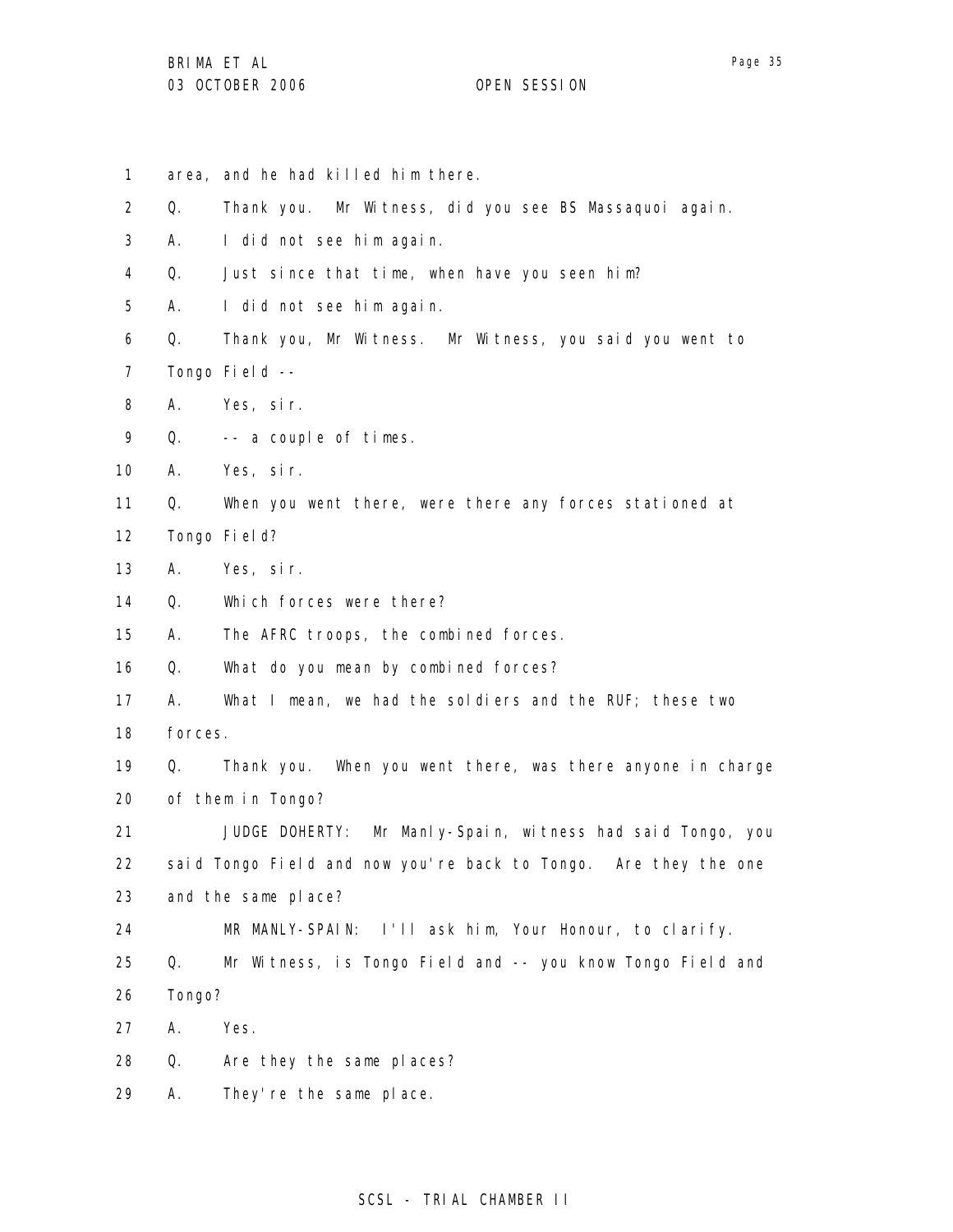| 1              |         | Thank you, Your Honour.<br>MR MANLY-SPAIN:                       |
|----------------|---------|------------------------------------------------------------------|
| $\overline{2}$ | 0.      | So when you went there, do you know whether anyone was in        |
| 3              |         | charge of Tongo?                                                 |
| 4              | А.      | I can still remember the OC secretariat at that time.            |
| 5              | Q.      | And who was that?                                                |
| 6              | А.      | It was one Sergeant-Major Junior.                                |
| 7              | Q.      | Thank you. When you were there, did you notice any killing       |
| 8              |         | of civilians in Tongo?                                           |
| 9              |         | Objection, Your Honour. It's a leading question.<br>MR AGHA:     |
| 10             |         | PRESIDING JUDGE: What do you say, Mr Manly-Spain?                |
| 11             |         | MR MANLY-SPAIN: That it goes to the indictment and I'm           |
| 12             |         | putting it to you the witness.                                   |
| 13             |         | PRESIDING JUDGE: Go ahead.                                       |
| 14             |         | MR MANLY-SPAIN:                                                  |
| 15             | Q.      | Did you notice any killing in Tongo?                             |
| 16             | А.      | Yes, sir. There were killings in Tongo.                          |
| 17             | Q.      | Do you know who were doing this?                                 |
| 18             | А.      | It was the RUF troops.                                           |
| 19             | Q.      | How do you know that?                                            |
| 20             | А.      | It was at the mining areas, where they were mining.<br>The       |
| 21             |         | place was called Cyborg Pit, one of the areas. They were doing   |
| 22             |         | mining there. And, according to them, they were getting diamonds |
| 23             |         | from that place. So they were the only people working there.     |
| 24             |         | So, if anybody went there who was a civilian, to go and mine     |
| 25             |         | there, they would kill you there.                                |
| 26             | Q.      | Thank you, Mr Witness. Mr Witness, to whom do you refer as       |
| 27             | "they"? |                                                                  |
| 28             | А.      | These, the RUF.<br>The RUF.                                      |
| 29             | Q.      | Do you know whether anyone was in charge of the RUF at           |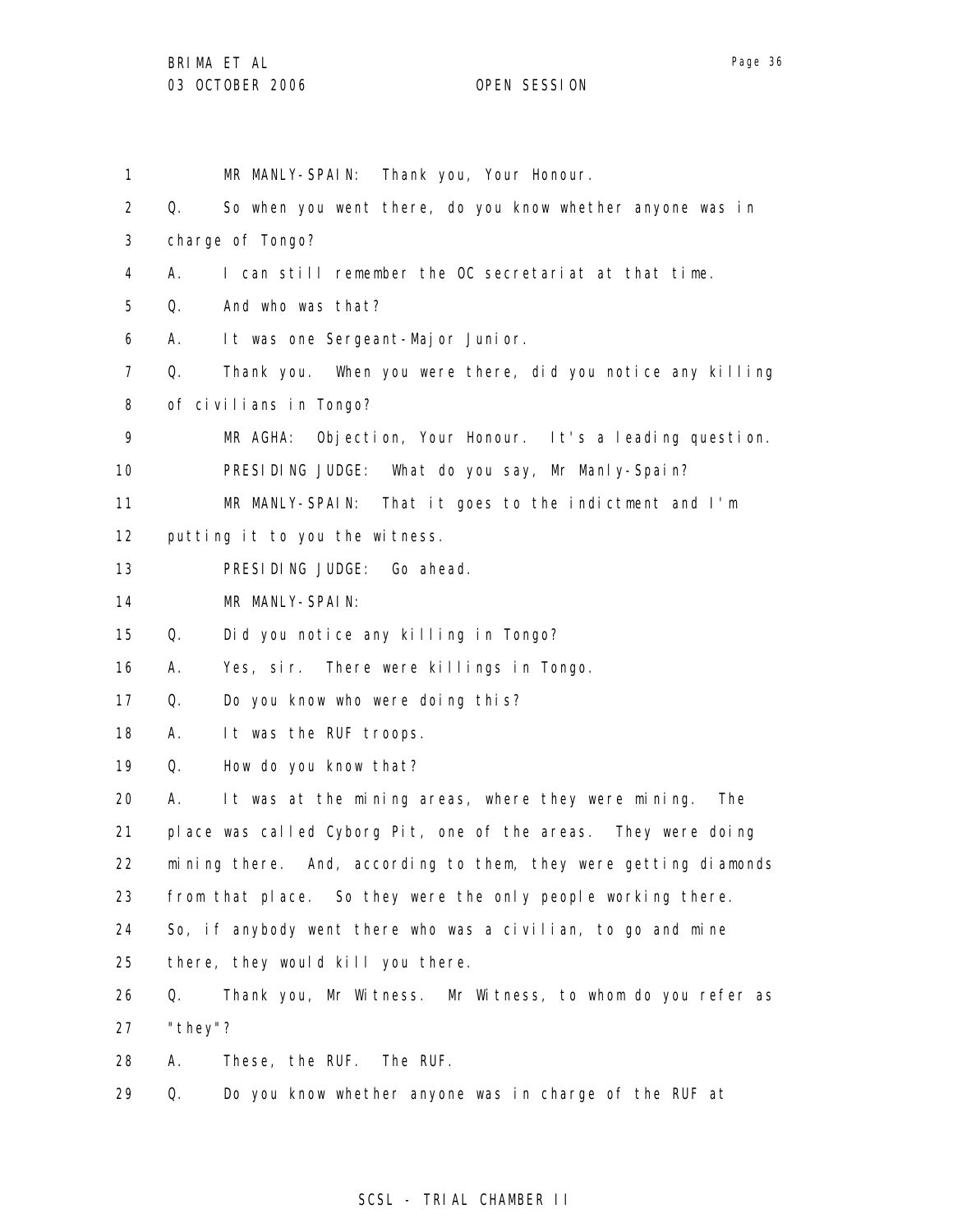- 1 Cyborg Pit?
- 2 A. I can remember some.
- 3 Q. Please tell the Court the names, if you can remember them.
- 4 A. I can remember Manawa.
- 5 Q. Manawa. Do you know how to spell it?
- 6 A. Yes, sir.
- 7 Q. Please spell it.
- 8 A. M-A-N-A-W-A-H [sic].
- 9 Q. Thank you. [Indiscernible].
- 10 A. There was another one who was called Mopleh.
- 11 Q. Can you spell that?
- 12 A. Well, we used to spell it M-O-P-L-E-H.
- 13 Q. Thank you. Do you remember any other one?
- 14 A. I can't remember any other one. These were the popular
- 15 ones. As I said, I used to visit them -- I visited the place
- 16 twice.
- 17 18 Q. Do you know, Mr Witness, whether Manawa and Mopleh reported to anyone about the mining?
- 19 A. Yes, sir.
- 20 Q. To whom did they report?
- 21 A. To Sam Bockarie.
- 22 Q. How do you know that?

23 24 25 26 A. His appointment was made in the open. People were there when he said these people have put them here and they're in charge of this place. And everybody would know that they were there.

27 28 29 Q. Did you personally, Mr Witness, go to Cyborg Pit? A. I was not doing mining. I did not go to that particular pit.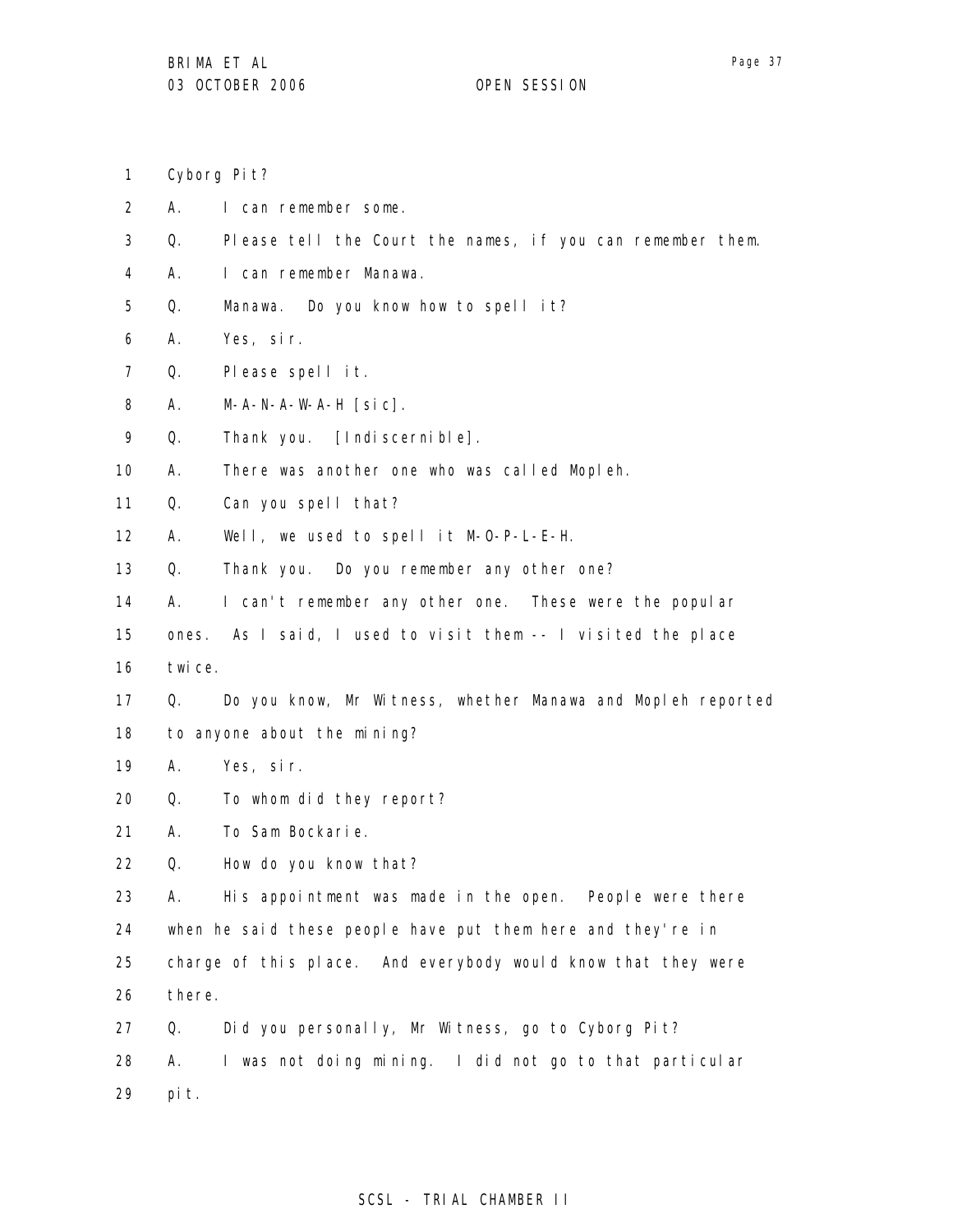Page 38

1 2 3 4 5 6 7 8 9 10 11 12 13 14 15 16 17 18 19 20 21 22 23 24 25 26 27 28 29 Q. Thank you, Mr Witness. Mr Witness. A. Yes, sir. PRESIDING JUDGE: If you're starting another topic, I think we'll take the morning break, Mr Manly-Spain. MR MANLY-SPAIN: Most obliged. Thank you, Your Honour. PRESIDING JUDGE: Mr Witness, we're going to have a short break now. Don't talk about the evidence, or the case with anybody else in the meantime; do you understand that? THE WITNESS: Okay, sir. PRESIDING JUDGE: We'll adjourn until 11.00 a.m. [Break taken at 10.45 a.m.] [Upon resuming at 11.05 a.m.] PRESIDING JUDGE: Go ahead, Mr Manly-Spain. MR MANLY-SPAIN: Thank you. Q. Good morning again, Mr Witness. A. Yes, good morning, sir. Q. Mr Witness, during the period you were with the SLAs in Kenema, did you witness any beatings of civilians by soldiers in Kenema? A. I did not witness that one. Q. Did you also witness killings of civilians by soldiers in Kenema? A. I did not witness that. Q. Did you, when you were in Tongo, Tongo Field, did you witness soldiers, or AFRC soldiers, as you were calling them, force civilians to mine at Cyborg pit? A. No, sir. Q. Thank you, Mr Witness, when you heard that Mr Witness, you said that you were in Kenema until February 1998?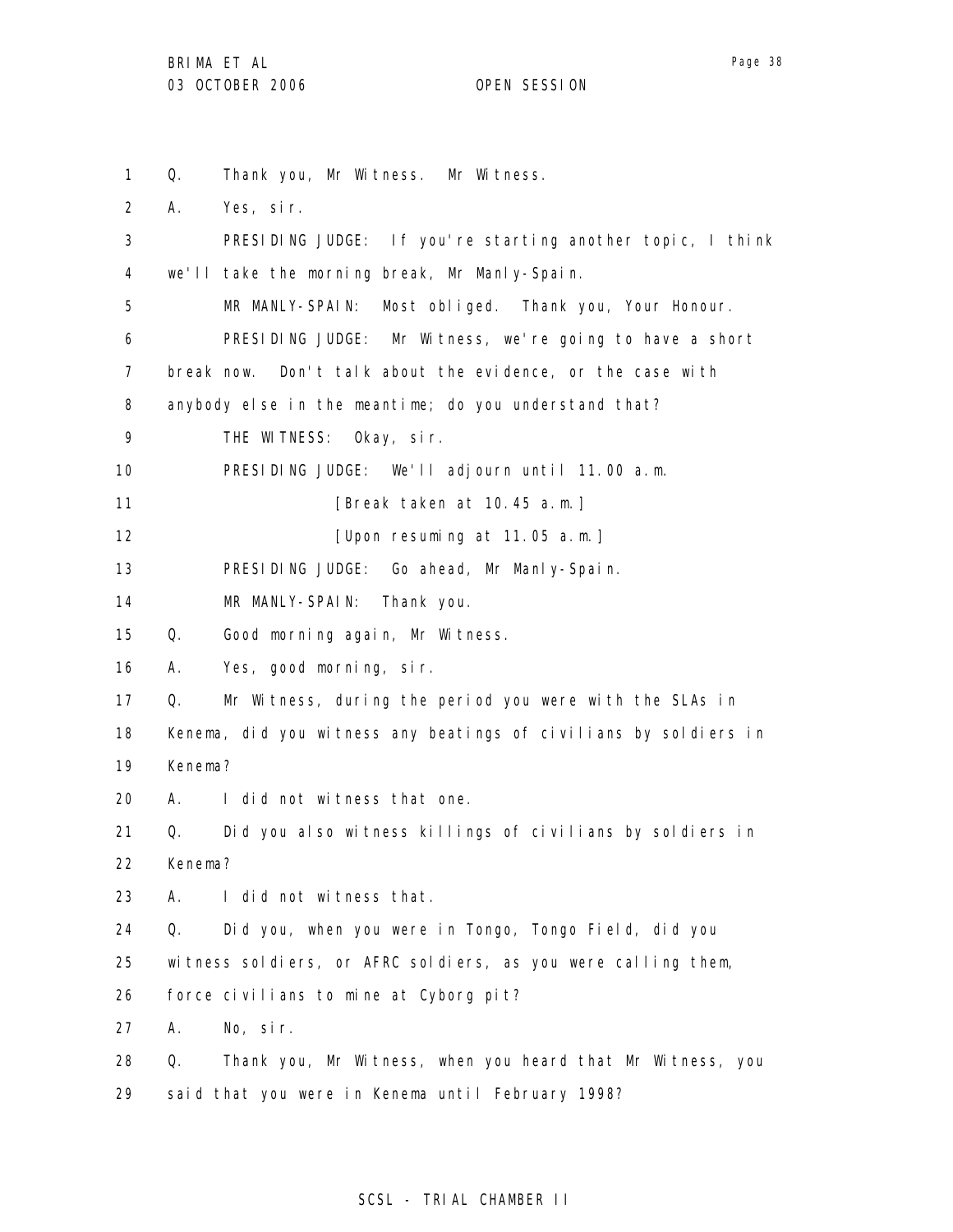Page 39

- 1 A. Yes, sir.
- 2 Q. Do you recall anything happening in Sierra Leone
- 3 in February 1998?
- 4 A. Yes, sir.
- 5 Q. What was that?
- 6 7 A. I can only recall when Sam Bockarie declared Operation Pay Yourselves, in Kenema.
- 8 9 Q. Thank you, Mr Witness. Do you remember the date when you made this declaration?
- 10 11 A. I cannot remember the dates. It was when the intervention forces took over the capital city.
- 12 13 Q. Thank you. Who do you refer to as the intervention forces? A. The ECOMOG.
- 14 Q. Thank you. And, Mr Witness, when the intervention forces,
- 15 the ECOMOG, took over the capital city, do you know what happened
- 16 to -- if anything happened to the AFRC?
- 17 A. Yes, sir.
- 18 Q. What was it?
- 19 A. They retreated.
- 20 Q. From where did they retreat?
- 21 22 A. We, who were in Kenema, we heard it through the radio that they moved and came through the peninsula to Waterloo.
- 23 Q. Thank you, Mr Witness. When you heard that, did anything
- 24 happen in Kenema?
- 25 A. Yes, sir.
- 26 Q. Thank you. What happened in Kenema?
- 27 A. Sam Bockarie, who is Mosquito, he met us at the
- 28 secretariat. He said, "Gentlemen, the city has fallen. So now,
- 29 we, who are here, we should realise that we have fallen, so all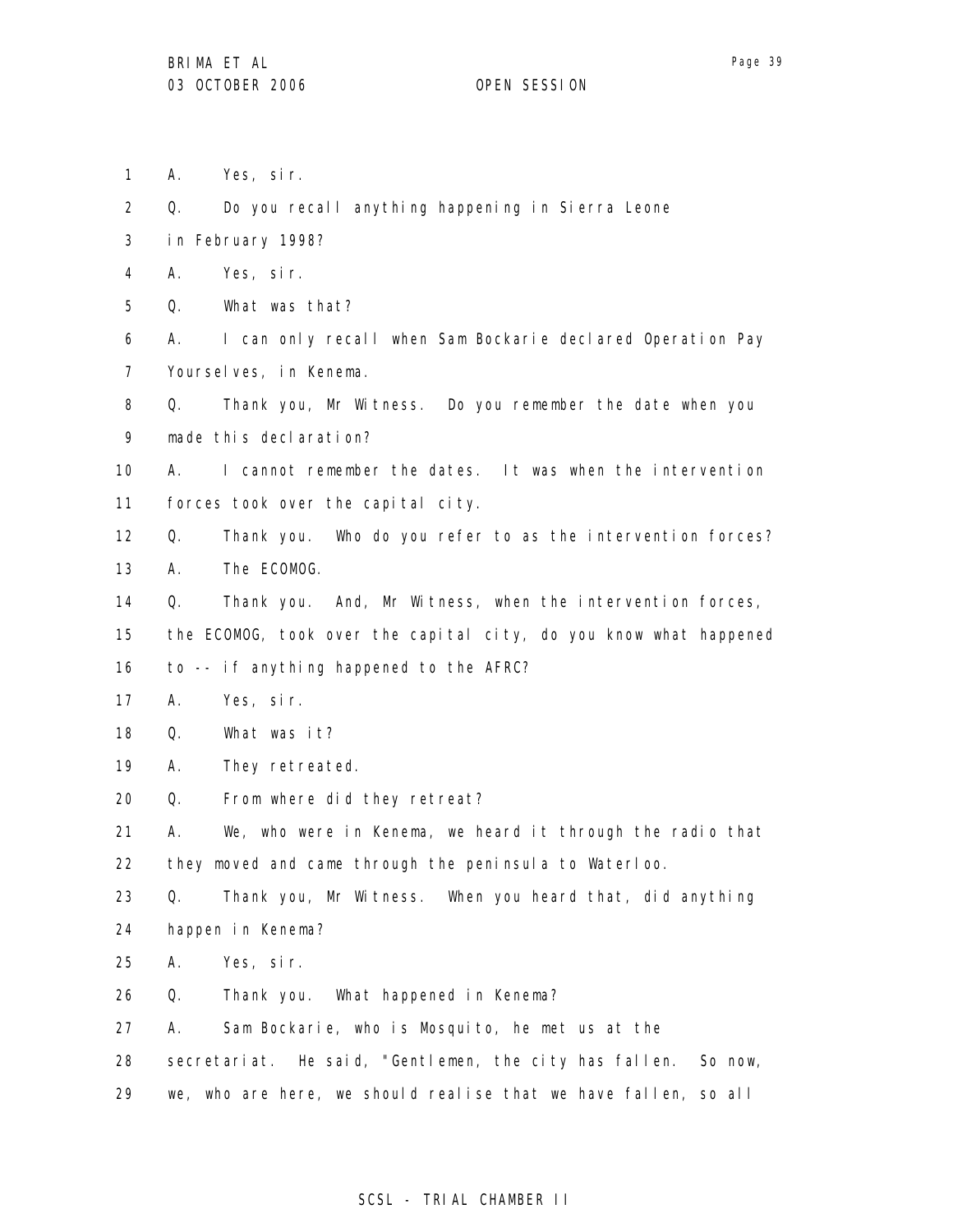1 of us should prepare to move."

| $\overline{2}$ | Q. | Thank you, Mr Witness. Were you present when he said this?      |
|----------------|----|-----------------------------------------------------------------|
| 3              | А. | Yes, sir. I was at the secretariat. As I said, there were       |
| 4              |    | a lot of people there, both civilians -- civilians were worried |
| 5              |    | about where to go.                                              |
| 6              | Q. | When he told you that you should leave, did he tell you         |
| $\overline{7}$ |    | where you should go to?                                         |
| 8              | А. | He didn't tell me personally, but he just said everybody        |
| 9              |    | should prepare -- everybody should prepare a way to go through  |
| 10             |    | Segbwema, through Daru.                                         |
| 11             | Q. | Do you know what district Daru is?                              |
| 12             | А. | Yes, sir.                                                       |
| 13             | Q. | What district is that?                                          |
| 14             | А. | Kailahun District. Kailahun District.                           |
| 15             | Q. | Thank you. Do you know whether at that time any forces          |
| 16             |    | were stationed at Kailahun?                                     |
| 17             | А. | Yes, sir.                                                       |
| 18             | Q. | What force or forces were there?                                |
| 19             | A. | It was the RUF who were there.                                  |
| 20             |    | JUDGE SEBUTINDE: Is this Kailahun Town or Kailahun              |
| 21             |    | District? Your question, Mr Manly-Spain?                        |
| 22             |    | MR MANLY-SPAIN: Yes, I will clarify, Your Honour.               |
| 23             | Q. | Where in Kailahun District were they in?                        |
| 24             | А. | The entire Kailahun District. They were all mixed in Daru.      |
| 25             | Q. | And is there any -- was there any particular thing at Daru?     |
| 26             |    | Police at Daru?                                                 |
| 27             | А. | Barracks was there.                                             |
| 28             | Q. | Do you know or did you know, at the time, who was in            |
| 29             |    | occupation of the barracks at Daru?                             |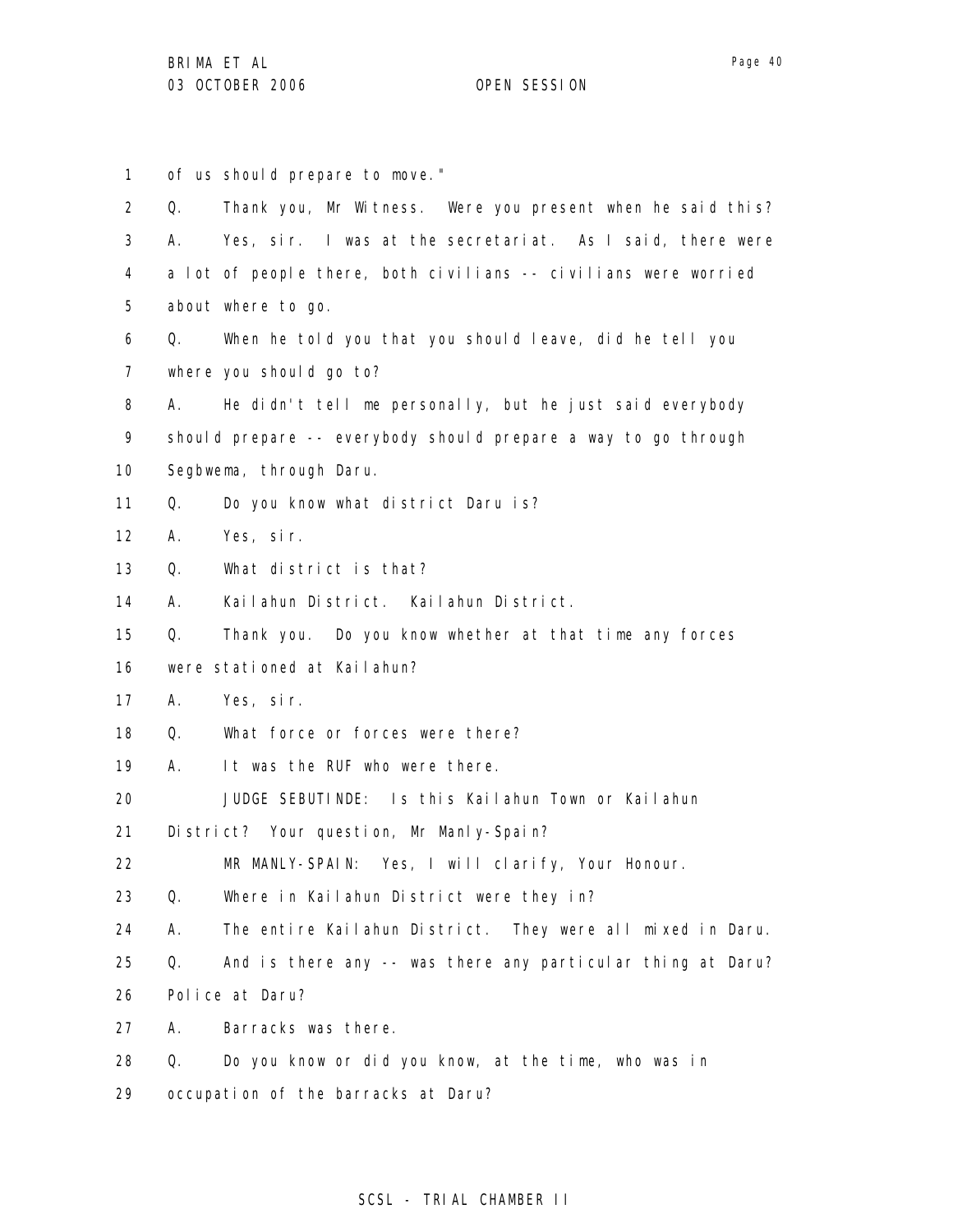1 2 3 4 5 6 7 8 9 10 11 12 13 14 15 16 17 18 19 20 21 22 23 24 25 26 27 28 29 A. It's -- RUF were there. Q. Thank you, Mr Witness. Mr Witness, I believe you mentioned that Mosquito declared something after the fall of the AFRC; did anything happen after that in Kenema? A. Yes, sir. Q. What happened? A. It was the Operation Pay Yourselves. Q. What did you -- sorry. Did you understand what he meant by that? A. Yes, sir. Q. Please explain to the Court what you understood by that? A. Well, it's my own understanding it was to loot. He meant the looting. Q. Do you know -- A. Because he himself demonstrated it. Q. Thank you. Do you know whether any looting took place after this declaration by Mosquito? A. Yes, sir. Q. Yes; what happened? A. It was the looting. As I said, there was no control in the entire township. It was only to loot. Q. Do you know who did the looting? A. Yes, sir. Q. Please tell the Court. A. The RUF did it at that time. They knew that they don't have anywhere to go, except Kailahun, which was their home base. Q. Okay. Mr Witness, you said the whole town was in -- I don't know whether a better word could be turmoil. Do you know what happened to the civilians then, in Kenema?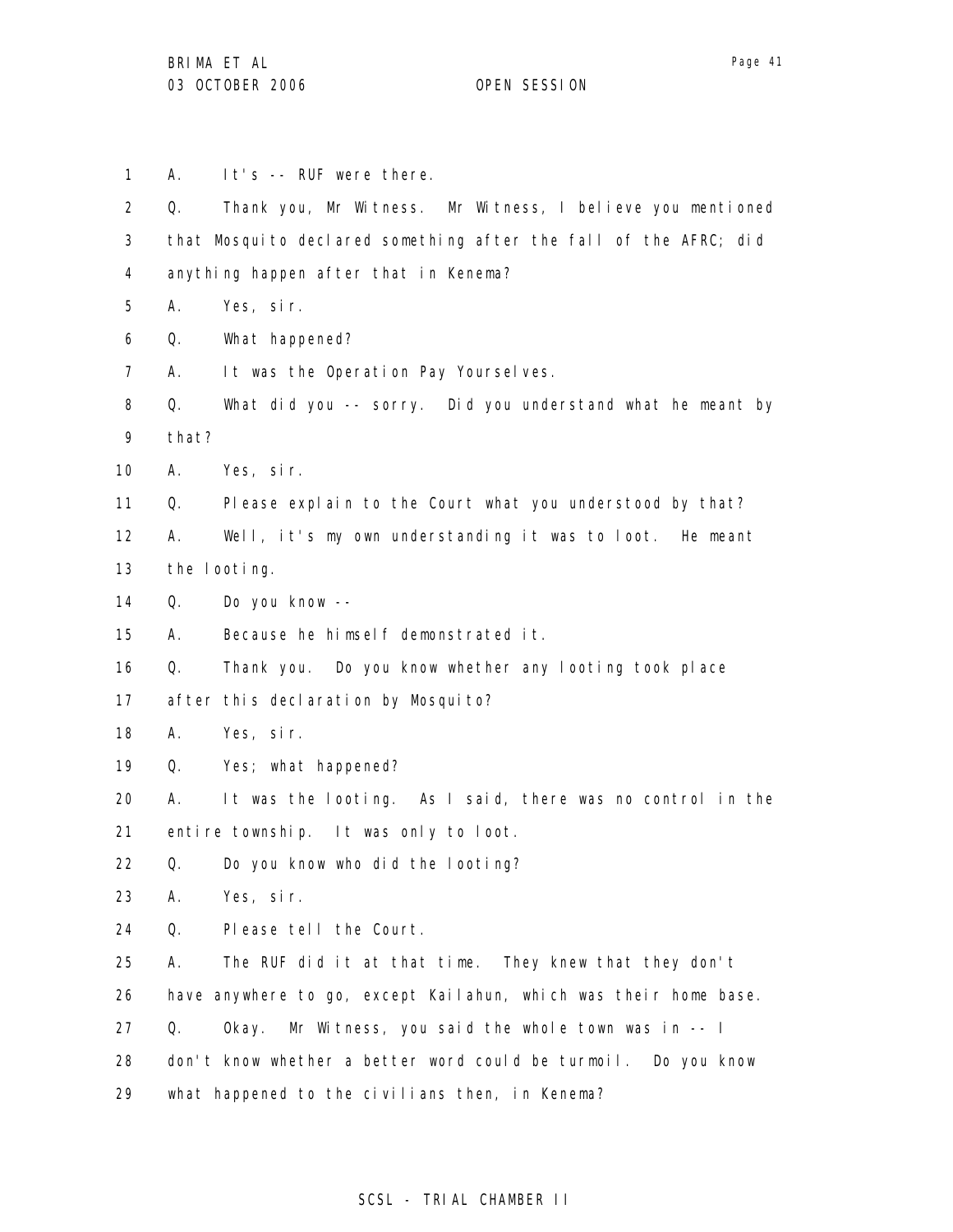1 A. I can recall some.

2 Q. Yes; what happened?

3 A. Many people joined Mosquito's pulled out -- pulling out.

4 Q. Thank you. Mr Witness, at the time, were there any senior

5 Sierra Leone Army officers in Kenema?

6 A. Yes, sir.

7 Q. And can you remember any of them and their names?

8 A. Well, I can recall some names.

9 Q. Please tell the Court.

10 A. I can remember Captain Rogers. And I can still remember

11 Seth Marah.

12 13 14 Q. Thank you. Do you know what happened to these people when they received the news that the AFRC had fallen - the soldiers I am talking about now?

15 A. Well, the soldiers were under threat.

16 Q. Threat from who?

17 A. From Sam Bockarie.

18 Q. What do you mean by that?

19 A. What I mean is that he was telling them that they were --

20 21 22 23 24 they were the ones who had sabotaged the revolution because they were -- because they were there, and the city was taken over from them. So he was threatening them that they didn't want to fight. That if they wanted to fight, they would not have allowed that to happen.

25 26 Q. Thank you, Mr Witness. Did you and the soldiers in Kenema, at the time, do anything?

27 A. No, sir.

28 29 Q. Thank you, Mr Witness. Mr Witness, after the RUF had left Kenema, what happened?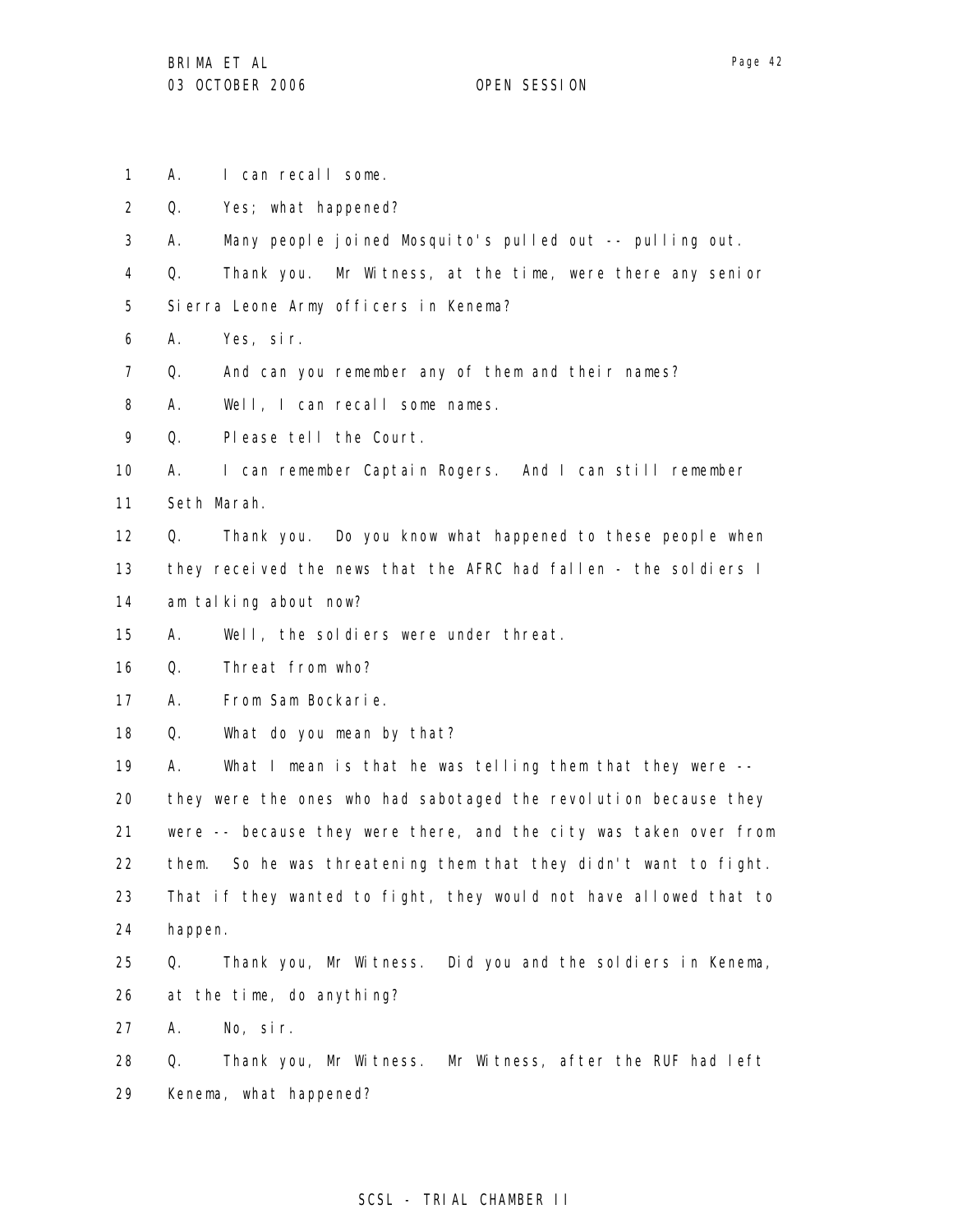1 2 3 4 5 6 7 8 9 10 11 12 13 14 15 16 17 18 19 20 21 22 23 24 25 26 27 28 29 A. The majority followed them. At any time, they said there were threats was coming that the Nigerians and the Kamajors would come. Q. Yes. Who do you refer to as "majority"? A. These soldier or civilians, as long as you are there, they were the ones I meant that the majority. We, who were in the town, all of us moved. Q. And did you go anywhere? A. Yes, sir. Q. Where did you go to? A. I went to Segbwema. Q. Can you please spell it? A. Yes, sir. Q. Spell it for the Court, please. A. S-E-G-B-W-E-M-A. Q. Now, what district is Segbwema? A. Segbwema is at the Kailahun District. Q. Thank you. Mr Witness, when -- did you stay in Segbwema? A. I stayed there for two days. Q. Where after -- did you go anywhere? A. I run away from there and went to Daru. Q. Thank you. Did you go alone? A. We were many, we who run away from Kenema. Q. When you say "we," who do you mean? A. As I'm talking about we, civilians, the rebels themselves, soldiers; all of us ran. Q. Thank you. You went to Daru. Was that Daru Town or Daru Barracks? A. Daru Town.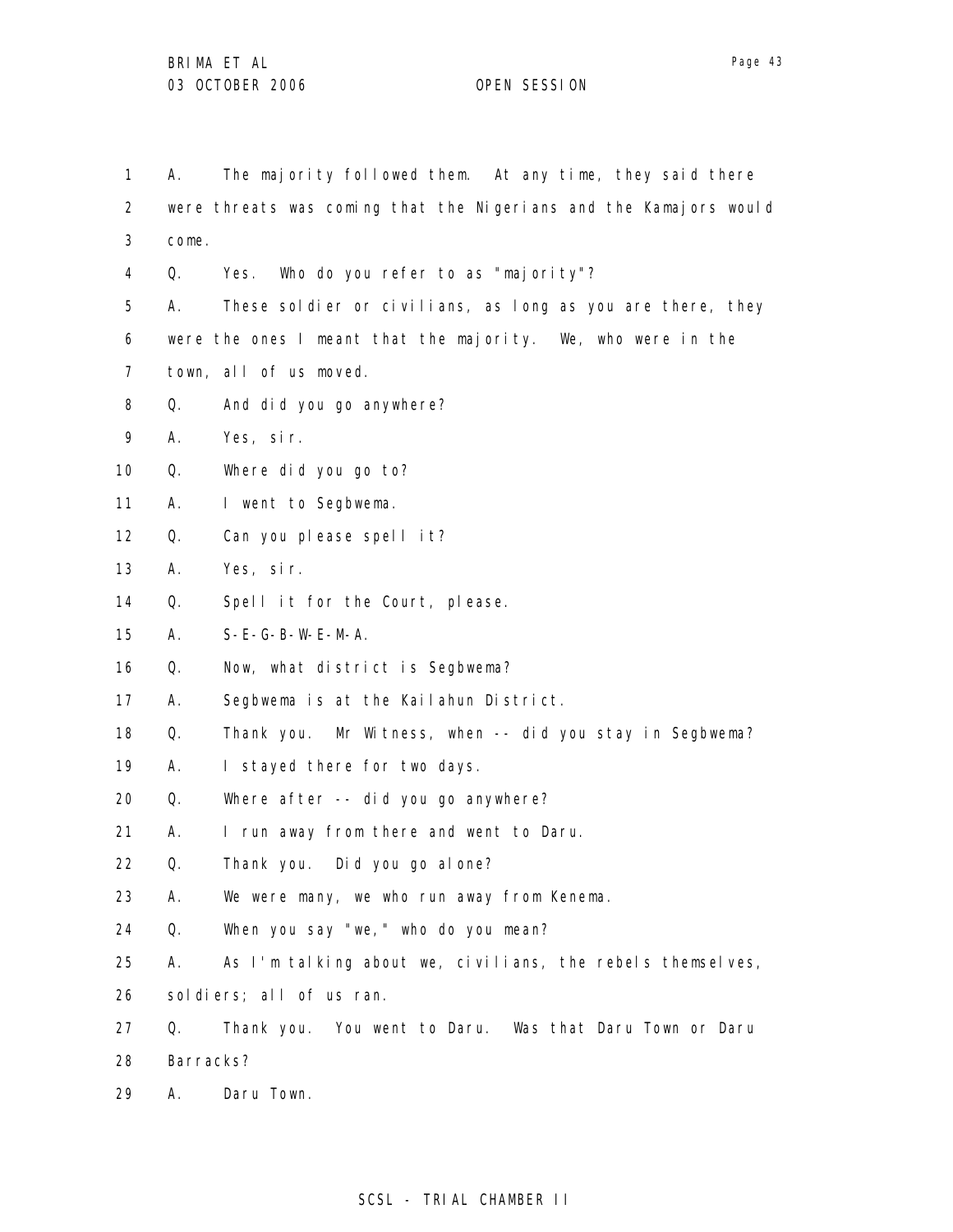- 1 Q. Can you, Mr Witness, if you can, tell this Court how many
- 2 of you went to Daru Town?
- 3 A. I cannot tell. There were many people.
- 4 5 Q. Thank you. Were there any SLA officers with you at Daru Town?
- 6 A. Yes, sir.
- 7 Q. Do you recall their names?
- 8 A. As I have been mentioning their names, Captain Rogers,
- 9 Major Seth Marah; all of us moved.
- 10 Q. Thank you, Mr Witness. Whilst -- when you arrived at Daru,
- 11 Mr Witness, did you and the other soldiers report to anyone?
- 12 A. No, sir.
- 13 Q. Whilst you were at Daru, did anything happen?
- 14 A. Yes, sir.
- 15 Q. What happened?
- 16 A. There was the serious fighting. As I said, we wouldn't
- 17 18 just move like that. The Ogas had reached Segbwema. Their jets were raiding Daru itself.
- 19 Q. Okay, Mr Witness. I want you to take it small- small, bit
- 20 by bit, okay? You said the Ogas; who do you mean?
- 21 A. The Nigerian soldiers.
- 22 MR MANLY-SPAIN: Your Honour, I can just say Ogas, O-G-A's,
- 23 or O-G-A-S which he mentioned.
- 24 Q. You say that means the Nigerian soldiers?
- 25 Q. You said they had reached Segbwema. Do you know how
- 26 Segbwema was from Daru Town?
- 27 A. You mean the mileage?
- 28 Q. Yes, yes.
- 29 A. I can't tell, but it's not a far distance.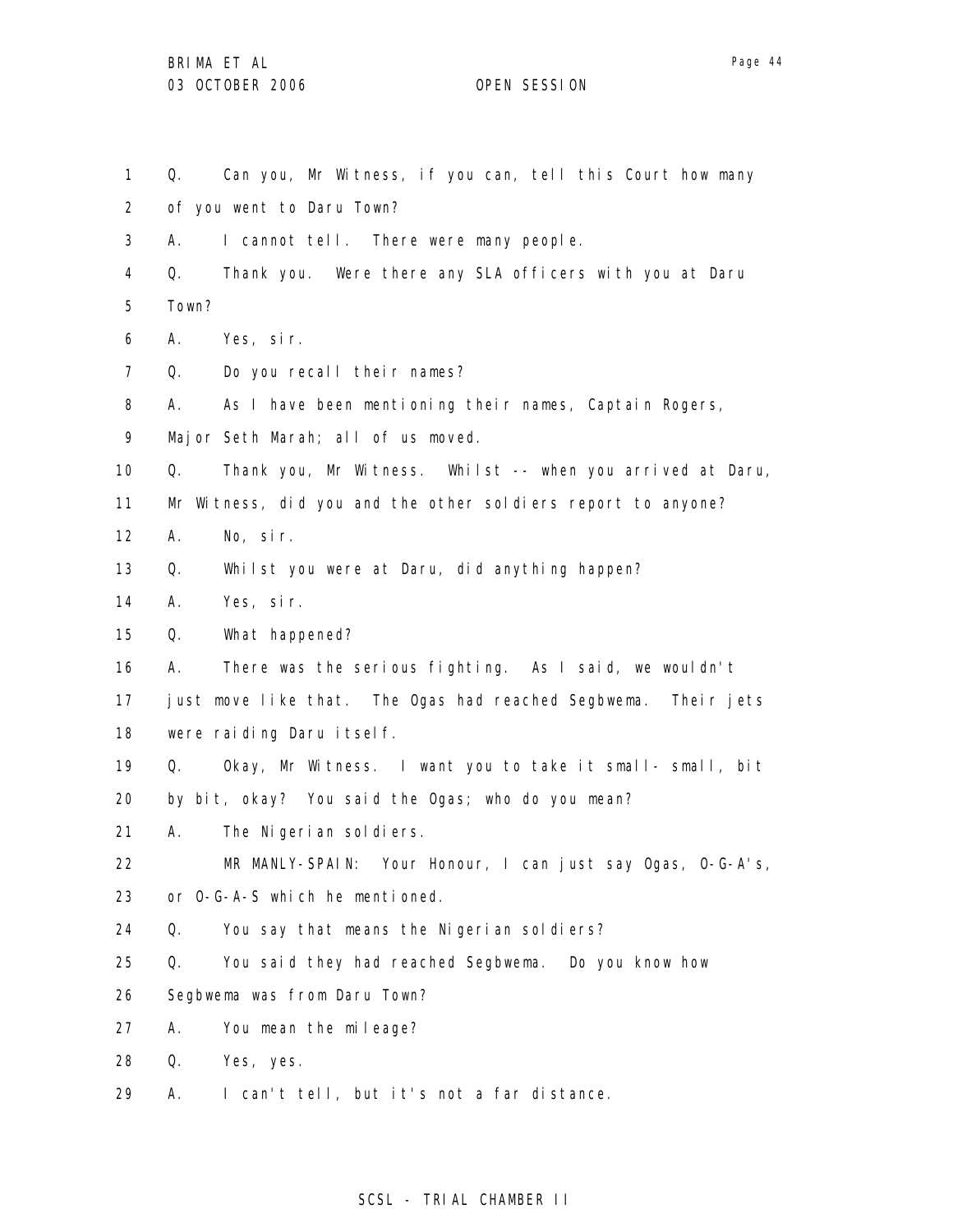1 2 3 4 5 6 7 8 9 10 11 12 13 14 15 16 17 18 19 20 21 22 23 24 25 26 27 28 29 Q. How did you know that the ECOMOG troops had reached Segbwema while you were at Daru? A. It was because of the bombardment, that long-range bombardment. That was enough to tell us that they had got to the place, so you didn't stand there to wait for them. Q. I believe, also -- first of all, where were you when you were bombarded? A. I was in Daru itself. Q. You also mentioned jets. What happened? What about the jets? A. I was still there. Q. Did the jets do anything? A. Yes, sir. Q. What did it do? A. They bombarded. Q. Where did they bombard? A. The entire town. There were no specific places where they could bombard, so they bombarded the entire town. Q. Thank you, Mr Witness. As a result of this bombardment by ECOMOG, did anything happen to the town? A. Yes, sir. Q. What happened? A. Some places were destroyed. Some places got destroyed and sometimes it would hit targets. Q. Thank you. What do you mean by places? A. Houses. Houses, and even the barracks itself was bombarded. Q. Thank you. Mr Witness, you also used the word just now, "some hit target." What do you mean by "target"?

### SCSL - TRIAL CHAMBER II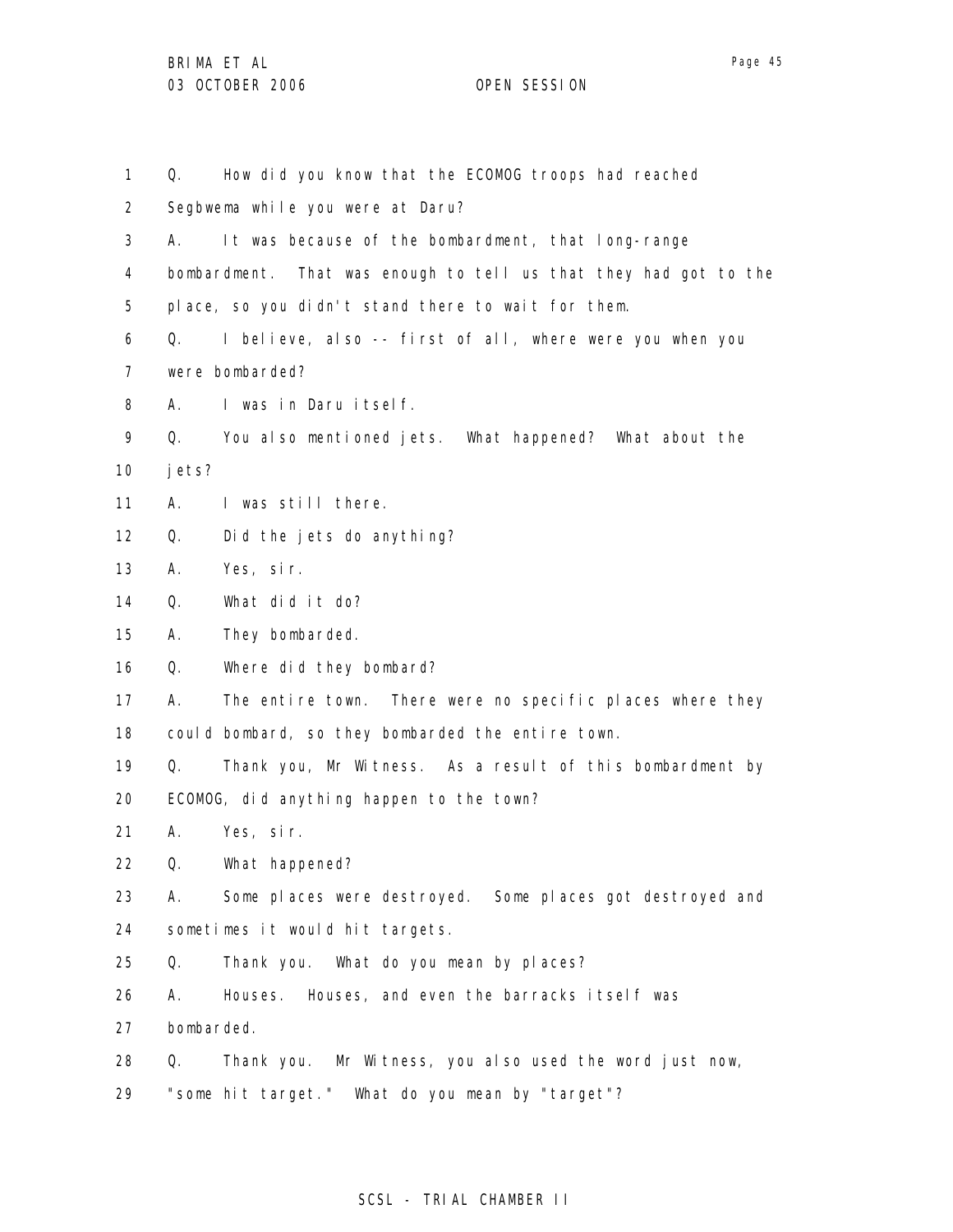1 2 3 4 5 6 7 8 9 10 11 12 13 14 15 16 17 18 19 20 21 22 23 24 25 26 27 28 29 A. Well, that target, like the barracks or where fighters were -- when they were firing against the jet, so it would bombard them. That is what I meant by hitting targets. Q. As a result of this bombardment hitting targets, did anything happen? A. Yes, sir. Q. What happened? A. We were getting prepared again to run away. Q. Mr Witness, before you go to that, what was the effect of the bombardment hitting targets? A. Well, people died. It was killing people. Q. Which people? A. Fighters. Fighters. Q. Thank you, Mr Witness. As a result of the bombardment, did you do anything? A. If I did anything? Q. Yes. A. I only run away. Q. Please tell us about running away. A. I run away, trying to escape. Q. Thank you, Mr Witness. Mr Witness, did you do that alone? A. No, sir. Q. With whom did you do that? A. We were many, just as I said earlier on. It was not a single amount of movement. There were many people, both civilians and fighters. We were many. Q. Thank you, Mr Witness. When you run away from Daru, did you go anywhere in particular? A. Yes, sir.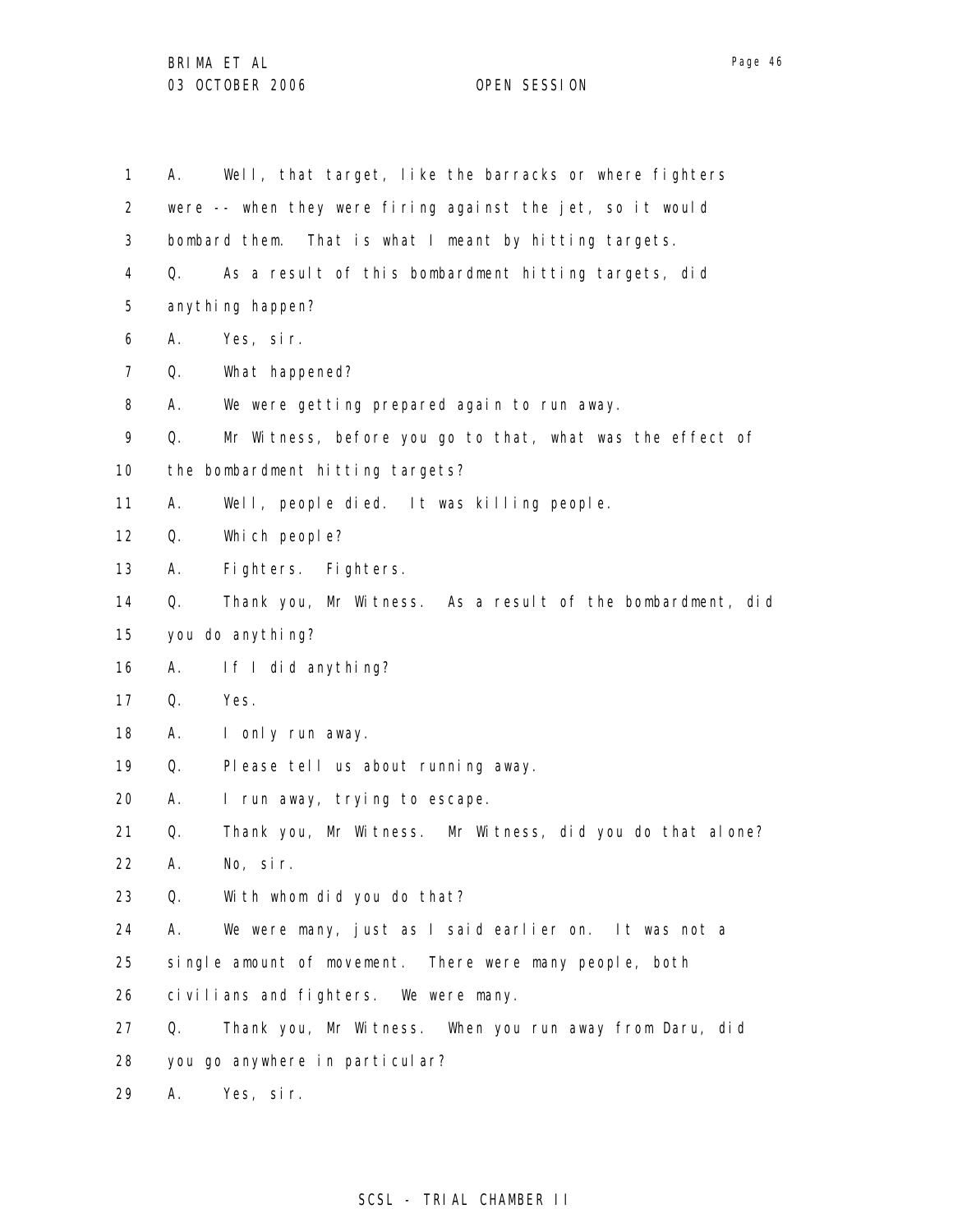Page 47

- 1 Q. Where did you go?
- 2 A. We went by Kailahun.
- 3 Q. When you say Kailahun, do you mean the town, or just the
- 4 district?
- 5 A. Kailahun District, I mean.
- 6 Q. Any particular place?
- 7 A. Initially, I settled at a village called Kigbai.
- 8 Q. Thank you, Mr Witness. Can you spell Kigbai?
- 9 A. I can try.
- 10 Q. Please do.
- 11 A. K-I-G-B-A-I.
- 12 Q. Thank you, Mr Witness. Mr Witness.
- 13 A. Yes, sir. Yes, sir.
- 14 Q. Between the month of February 1998 and June 1998, were you
- 15 in Kailahun Town?
- 16 A. I had not been in the Kailahun Town at that time.
- 17 Q. Whilst you were there, did anything happen?
- 18 A. Yes, sir.
- 19 Q. What happened?
- 20 A. I was there when Sam Bockarie killed Kamajors there.
- 21 Q. Do you know what happened after that?
- 22 A. When he killed them, that was what happened there.
- 23 Q. Thank you, Mr Witness. Mr Witness.
- 24 A. Yes, sir.
- 25 Q. Just to complete your evidence, I want you to tell this
- 26 Court, if you know, what happened to the Sierra Leone Army
- 27 officers with whom you went to Kailahun, if anything.
- 28 A. Yes, sir.
- 29 Q. Please tell the Court.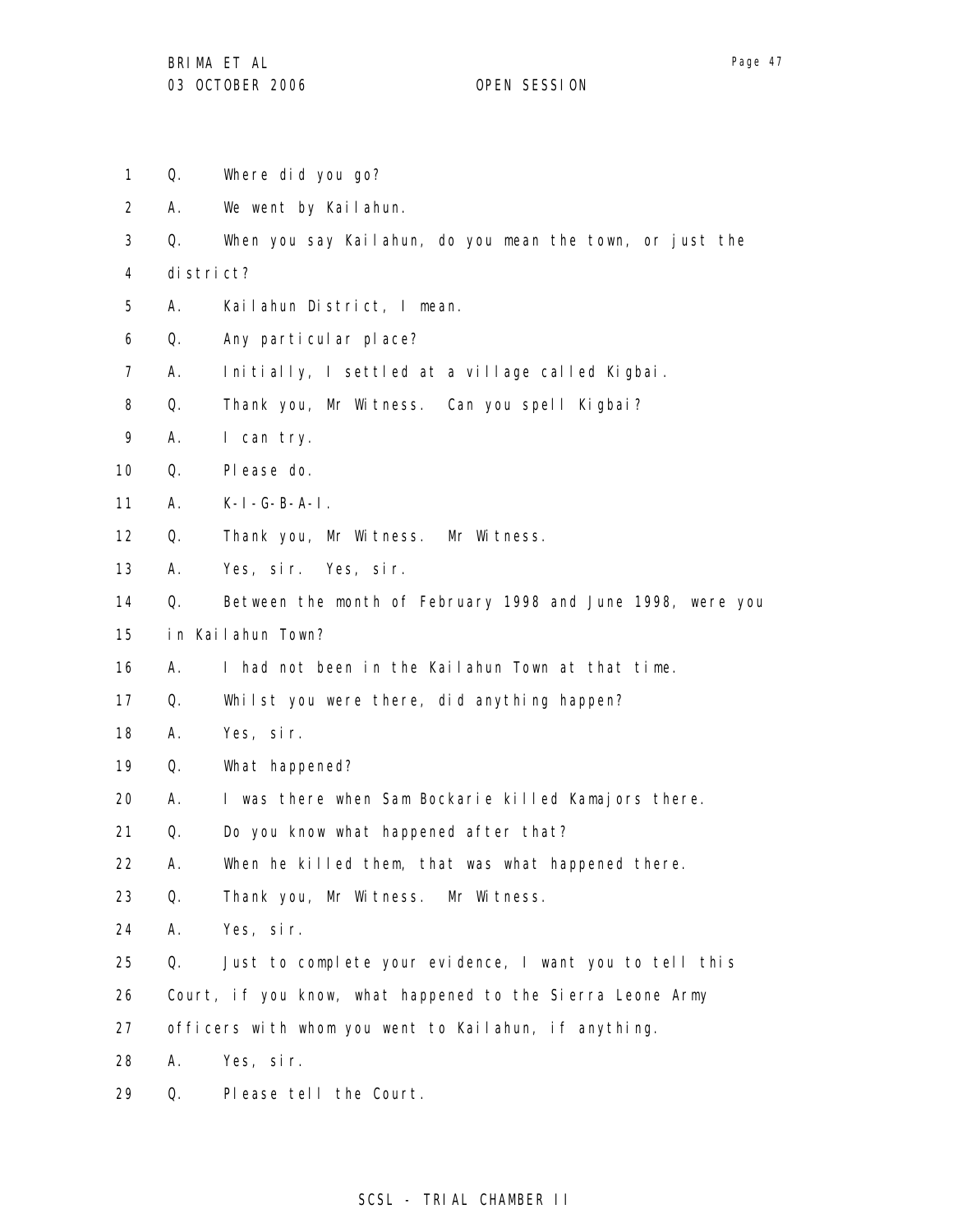1 2 3 4 5 6 7 8 9 10 11 12 13 14 15 16 17 18 19 20 21 22 23 24 25 26 27 28 29 A. As I said earlier on, that Sam Bockarie said that they had betrayed the revolution and he harassed them. He harassed them so badly that, in fact, some of them were killed by him. Q. Do you know any of those who were killed by Mr Bockarie? A. I can remember two of them. Q. Can you tell this Court their names? A. Yes, sir. Q. Please do. A. He killed one Lieutenant Foday. And an officer who was called Major Fonti Kanu. MR MANLY-SPAIN: I believe we've had that before. Q. Thank you, Mr Witness. Mr Witness. A. Yes, sir. Q. Do you know what happened to the SLA soldiers with whom you were? A. What happened to them is what I've been explaining to you, that they were harassed, and some even died, because Sam Bockarie said they wanted to escape; they wanted to go and surrender. Q. Thank you. What about those who [overlapping speakers]? A. Yes, sir. Well, you wouldn't get anywhere to go, except you just prefer to stay with them. Q. What do you mean by "just prefer to stay with them"? A. You wouldn't have any other option, any other place to go, because that place is their main base. You wouldn't have anywhere to escape where you wouldn't be caught, because they know all the areas. Q. Thank you, Mr Witness. What did you do? A. So I stayed there with them. Q. When you stayed there, were you under the command of

### SCSL - TRIAL CHAMBER II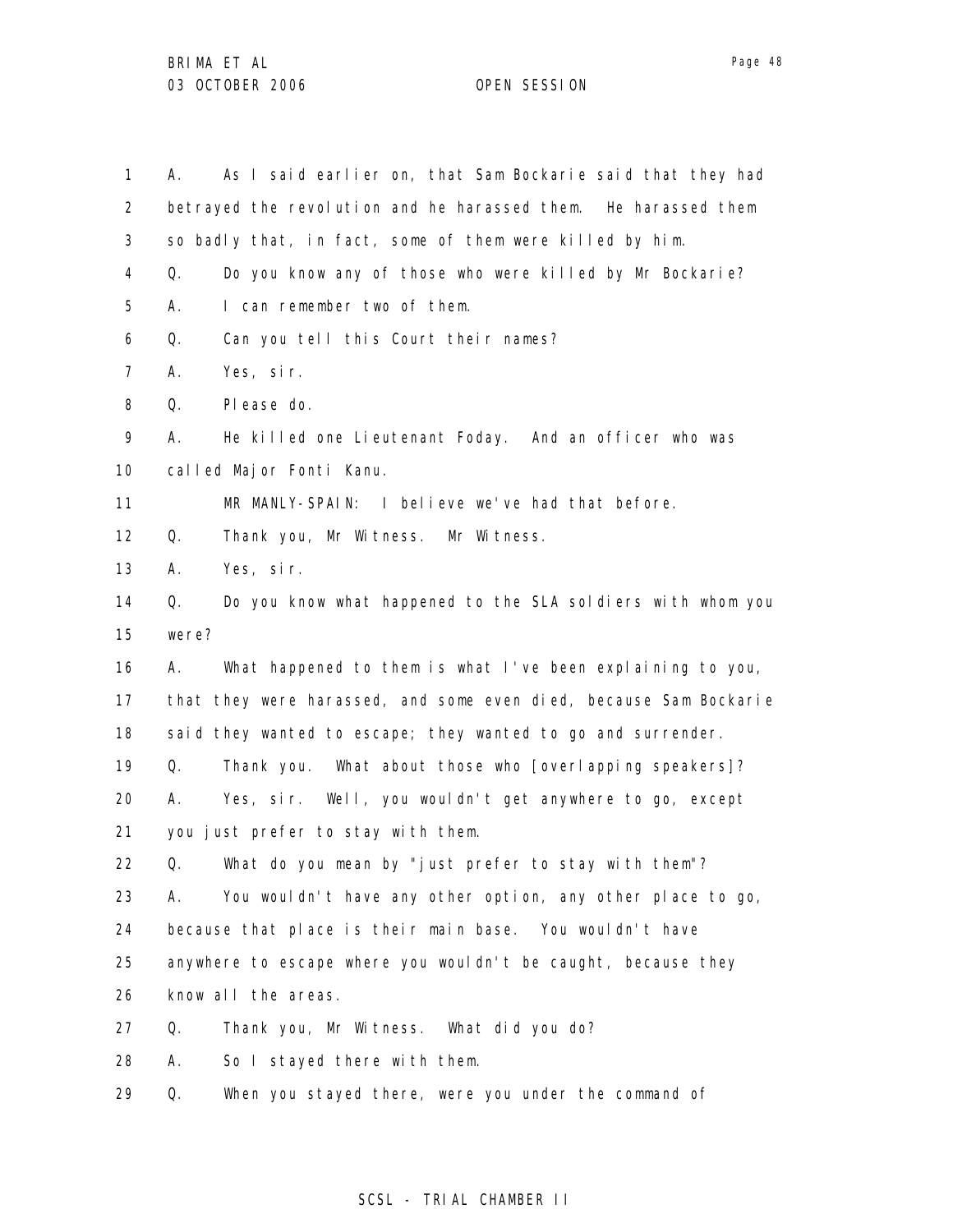1 2 3 4 5 6 7 8 9 10 11 12 13 14 15 16 17 18 19 20 21 22 23 24 25 26 27 28 29 anyone? A. I was under their command, Sam Bockarie and other's command. Q. Do you recall who were the RUF commanders there at the time? A. Yes, sir. I can remember some. Q. Yes, please tell the Court. A. I can remember Sam Bockarie, Issa Sesay, Morris Kallon. Q. Thank you, Mr Witness. Mr Witness, during this period now, you remember the time I told you, February and June 1998 -- MR AGHA: I'd object on this point, Your Honour, directing and pinpointing a time period. I should have objected earlier. I missed it. PRESIDING JUDGE: What's the basis of the objection? MR AGHA: The basis of the objection is that I think the witness himself should be asked when these events occurred, rather than saying between this period and that period. PRESIDING JUDGE: I think he's already said that, hasn't he? MR AGHA: Yes, on the basis of Mr Manly-Spain's question to him, during this period, then he answered. It was a point I should have been faster on the floor. PRESIDING JUDGE: Well, that much is on the record. What do you reply to that objection? MR MANLY-SPAIN: I believe my learned friend has answered the question, that he did not object at the time and it is now part of the evidence. PRESIDING JUDGE: Yes. MR AGHA: But I continue to --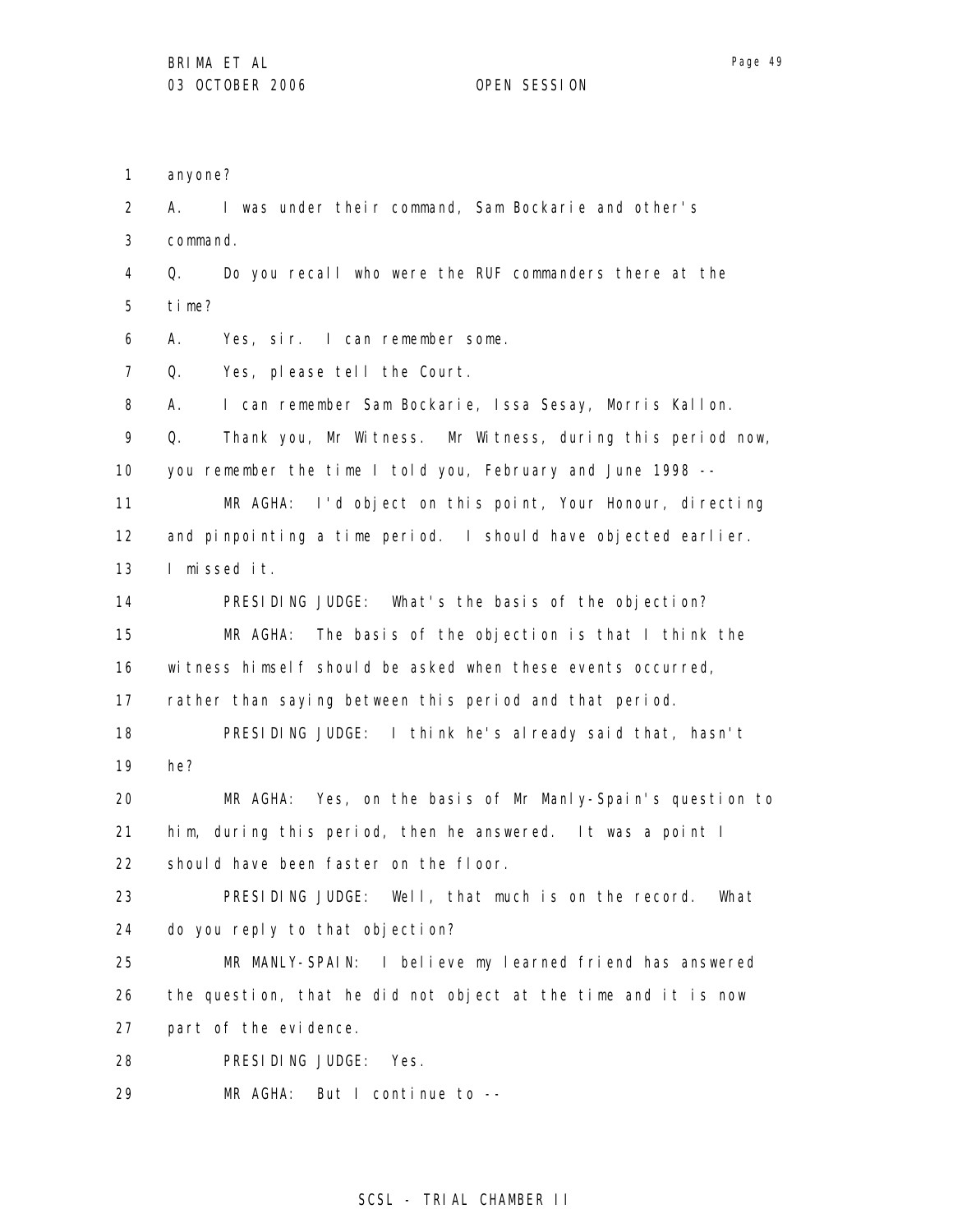| ואי<br>16 | 11 |
|-----------|----|
|-----------|----|

| 1               |         | PRESIDING JUDGE: You're objecting to his new question,            |
|-----------------|---------|-------------------------------------------------------------------|
| $\overline{2}$  |         | though, on those grounds.                                         |
| 3               |         | MR MANLY-SPAIN:                                                   |
| 4               | Q.      | Do you recall, Mr Witness, saying that you were in Kailahun       |
| 5               |         | between February and June 1998?                                   |
| 6               | А.      | It was that '98 as we ran away. I can't recall the dates          |
| $\overline{7}$  |         | after that.                                                       |
| 8               | Q.      | Whilst you were there, do you know whether there was any          |
| 9               |         | SLA officer commanding troops in Kailahun?                        |
| 10 <sup>°</sup> | А.      | No, sir.                                                          |
| 11              | Q.      | I don't know. What do you mean by "no"? Were there any            |
| 12              |         | SLA officers commanding troops in Kailahun?                       |
| 13              | А.      | They were not commanding troops there.                            |
| 14              | Q.      | What were they doing?                                             |
| 15              | А.      | They were just there somewhere. As I was saying, some were        |
| 16              |         | looking for ways to escape.                                       |
| 17              | Q.      | Thank you, Mr Witness. Mr Witness, during your time in            |
| 18              |         | Kenema when you said you were with the army between May 1997      |
| 19              |         | and February 1998, did you meet with anyone called Tamba Brima in |
| 20              | Kenema? |                                                                   |
| 21              |         | A. No, sir.                                                       |
| 22              | Q.      | This person called Tamba Brima is also alleged to be known        |
| 23              |         | as Gullit. Did you meet with any Sierra Leone Army soldier        |
| 24              |         | called Gullit in Kenema at that time?                             |
| 25              | А.      | No, sir.                                                          |
| 26              | Q.      | Did you, at that time, meet with any Sierra Leone Army            |
| 27              |         | sol di er known as Ibrahim Kamara?                                |
| 28              | А.      | No, sir.                                                          |
| 29              | Q.      | He is also referred to as Bazzy.<br>Did you meet with him in      |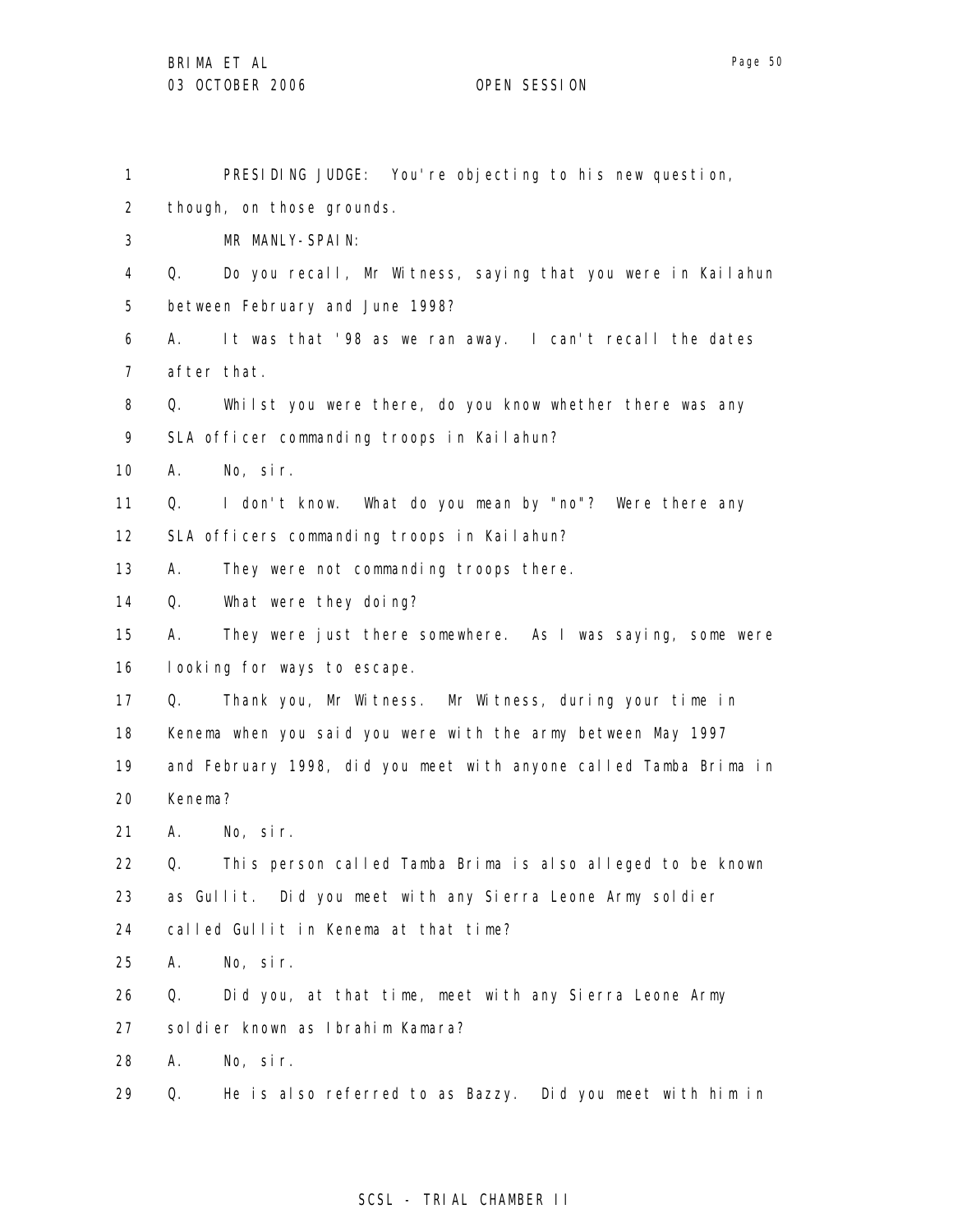1 2 3 4 5 6 7 8 9 10 11 12 13 14 15 16 17 18 19 20 21 22 23 24 25 26 27 28 29 Kenema? A. No, sir. Q. Did you meet with any Sierra Leone Army soldier known as Santigie Borbor Kanu? A. No, sir. Q. He's also referred to as Five-Five. Did you meet with that person in Kenema? A. No, sir. Q. Do you know whether these people whom I've referred to commanded troops of the army or AFRC in Kenema at the time? A. No, sir. Q. Thank you very much, Mr Witness. MR MANLY-SPAIN: That is all. PRESIDING JUDGE: Thank you. Is there anything else in chief? MS THOMPSON: Yes, Your Honour, just a couple of questions. EXAMINED BY MS THOMPSON: Q. Mr Witness -- A. Yes, sir. Q. -- you said you went to Daru and when you left Daru -- you moved from Segbwema to Daru, and that you moved with some officers. Now, when you went to Daru, did you meet any SLA officers there? A. Yes. Q. Do you know their names? A. It is only that late man, Lieutenant Foday, whom I can recall. Q. Okay. You said, also, that -- you mentioned a Major Fonti Kanu. Before Major Fonti Kanu was killed, had you seen him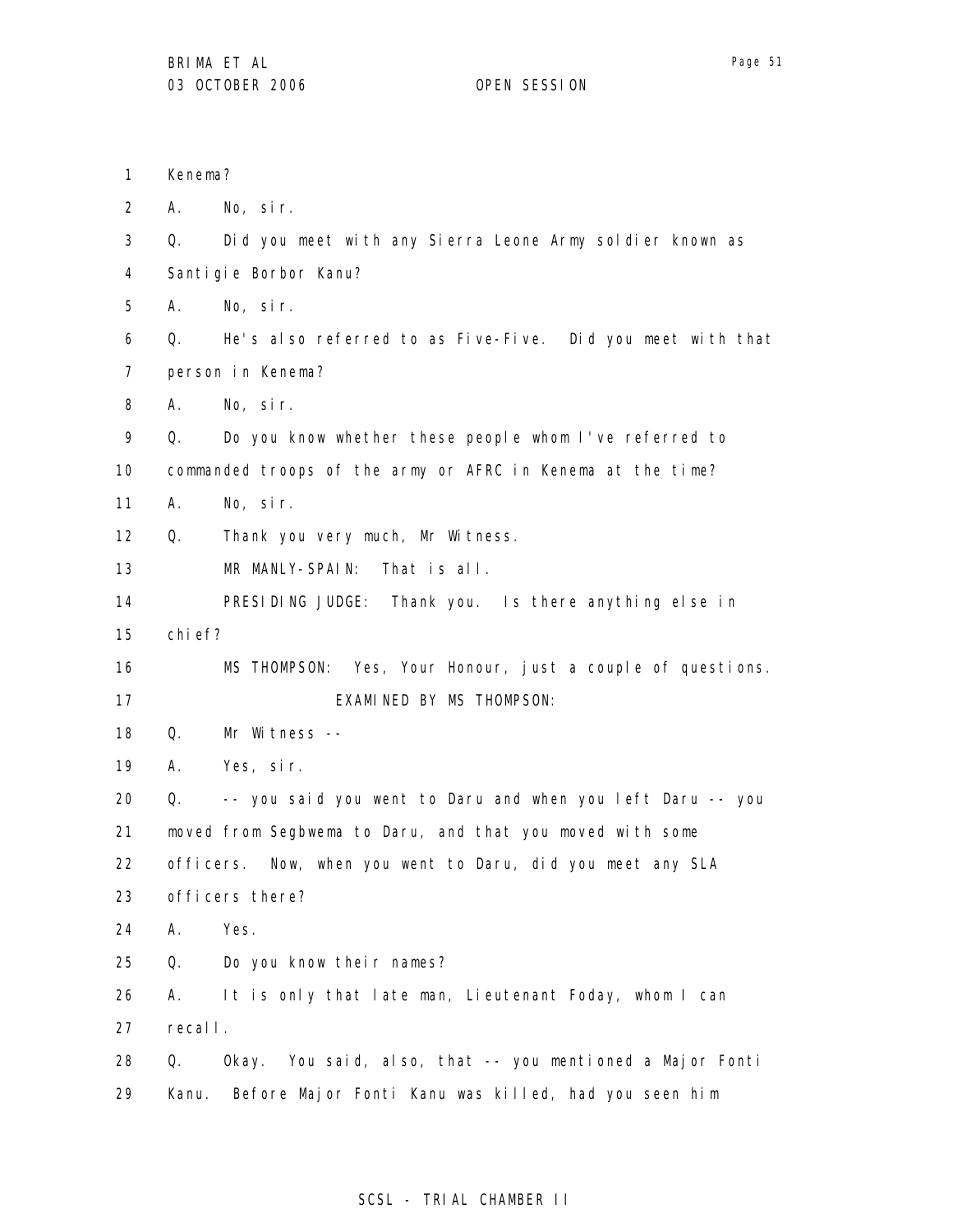- 1 before?
- 2 A. Yes, sir.
- 3 Q. Where did you see him?
- 4 A. It was after Daru.
- 5 Q. Where?
- 6 7 A. There were villages there, which I cannot call. I don't know how to call them.
- 8 Q. How far from Daru are these villages?

9 A. I don't know the distance. It is not a far distance. They

10 were the surrounding villages.

11 Q. Okay. If you were walking to these villages, how long

12 would it take you?

13 A. Well, it could take three hours, roughly.

- 14 Q. All right, Mr Witness. That is all I'm going to ask you.
- 15 Thank you very much.

16 EXAMINED BY MR DANIELS:

- 17 Q. Good morning, Mr Witness.
- 18 A. Good morning, sir.

19 Q. I have a couple of questions for you. Mr Witness, during

20 the period 25th May 1997 and February 1998, did you ever hear of

21 the first accused, Tamba Brima, working together with Sam

- 22 Bockarie?
- 23 A. No, sir.

24 25 Q. During this same period, did you ever hear Ibrahim Kamara working together with Sam Bockarie?

26 A. No, sir.

27 Q. And likewise, did you ever hear Santigie Borbor Kanu,

28 during this period, 25 May 1997 to February 1998, in Kenema

29 District, working together with Sam Bockarie?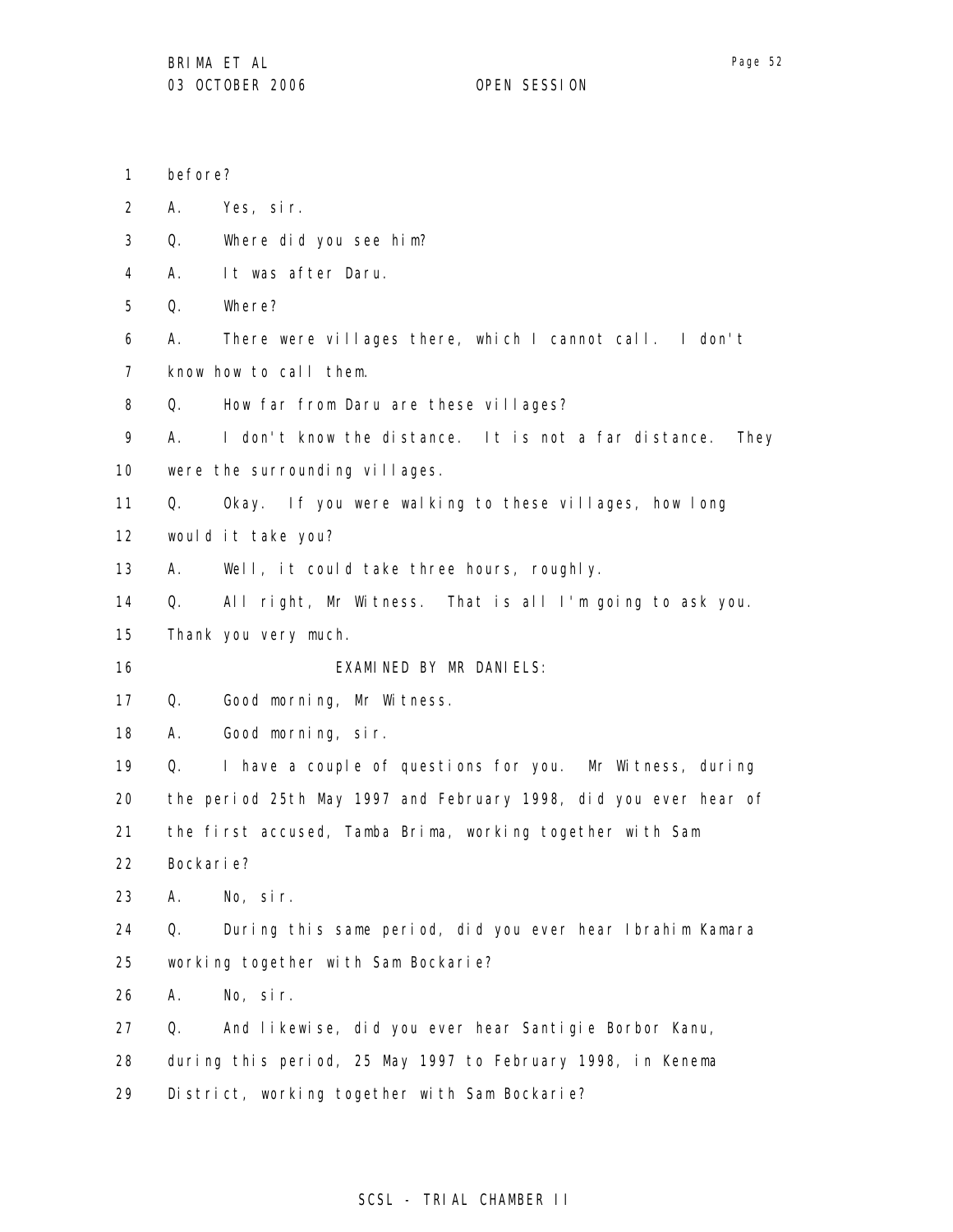1 2 A. No, sir. Q. Mr Witness, did you at any time during the period

3 4 5 6 7 8 9 10 11 12 13 14 15 16 17 18 19 20 21 22 23 24 25 26 27 28 29 14th February 1998 and 30th June 1998, within the Kailahun District, hear of the presence of those three names I just mentioned to you? A. No, sir. Q. Did you ever hear of those three persons having any command control within Kailahun District over any troops? A. No, sir. MR DANIELS: That will be all. Thank you very much. PRESIDING JUDGE: Yes, thank you. Yes, Mr Agha. CROSS-EXAMINED BY MR AGHA: Q. Yes. Witness, I'm going to ask you a few questions. And if you could answer them as concisely as possible, that would be of assistance. So most of them can be answered with a simple "yes," "no," "I don't know." And if I require further explanation then I'll ask that of you; do you understand? A. Yes. Q. Now, in 1992, were you a Sierra Leone Border Guard? A. Yes. Q. And you were attached to the 4th Battalion in Kenema; is that right? A. Yes. Q. And what was your role at that time? Were you infantry or intelligence? A. Infantry. Q. And what was the name of the 4th Battalion before the NPRC came to power in 1992? A. At that time, there was no battalion there.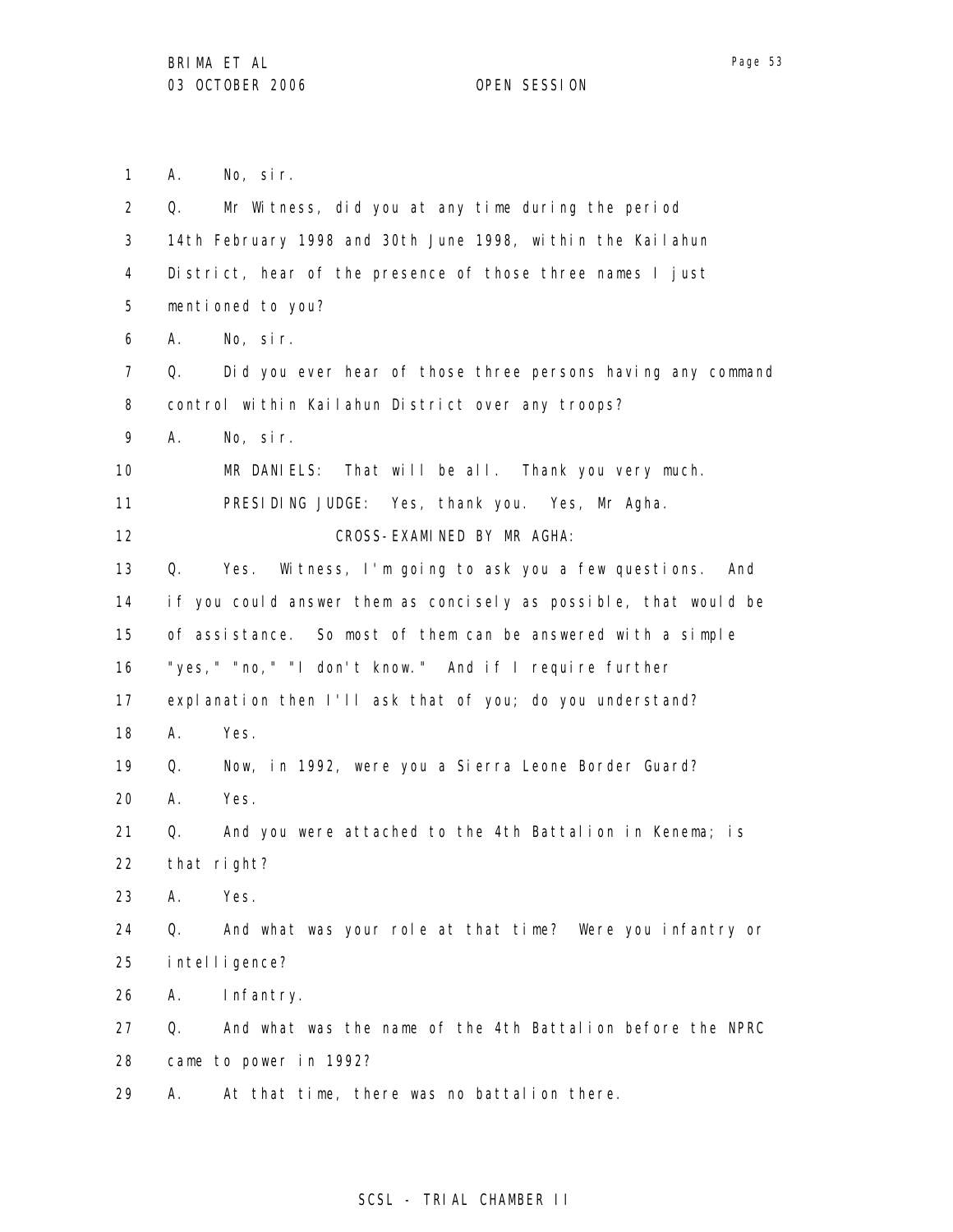1 2 3 4 5 6 7 8 9 10 11 12 13 14 15 16 17 18 19 20 21 22 23 24 25 26 27 28 29 Q. I say to you, witness, that there was a Cobra Battalion there; what do you have to say about that? A. Yes. Q. Now, when did you leave the Sierra Leone Border Guards? A. As I said, between '92 and '93. I wanted -- I liked the job, but I didn't have the chance to succeed. Q. So in which year did you leave? A. '93. Q. And what were you doing until you answered the call to join the army in May of 1997? A. I was trading. Q. Now, in May 1997, President Kabbah's government was overthrown. Are you aware of that? A. Yes. Q. And Kabbah's government was overthrown by other ranked sol diers of the Sierra Leone Army, wasn't it? A. Yes. Q. And did you learn that Alex Tamba Brima was one of the sol diers who overthrew the Kabbah government? A. No. Q. Now, when you joined the army in May of 1997, you became an intelligence officer, didn't you? A. Yes. Q. Now, whilst you were an intelligence officer, did you ever learn that some soldiers were referred to as honourables? A. Yes. Q. And what were the names of those soldiers who were referred to as honourables? A. I can think of one. I think I can just remember one of

# SCSL - TRIAL CHAMBER II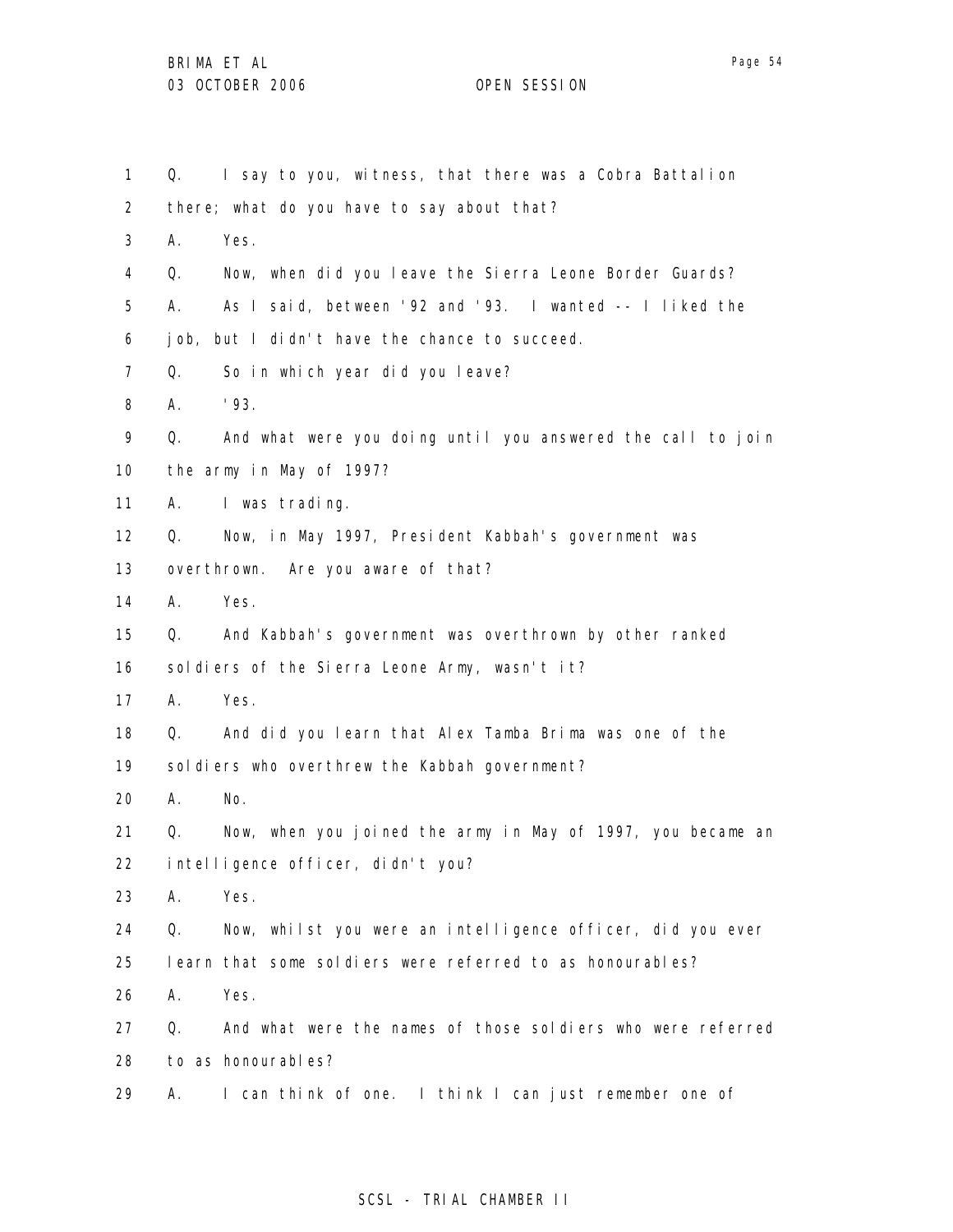- 1 them.
- 2 Q. What was the name of that one?
- 3 A. Honourable Adams.
- 4 Q. So you didn't find out, through your intelligence sources,

5 that Alex Tamba Brima was an honourable?

- 6 A. At all.
- 7 8 Q. And you didn't find out that Ibrahim Bazzy Kamara was an honourable?
- 9 A. At all.

10 JUDGE SEBUTINDE: Mr Interpreter, speak English, please.

11 What does "at all" mean in English?

- 12 THE INTERPRETER: Not at all.
- 13 MR AGHA:

14 Q. And, as an intelligence officer, did you learn that

15 Santigie Kanu, aka Five-Five, had been one of the other ranks

16 who'd overthrown the Kabbah government?

- 17 A. No.
- 18 Q. So what was your actual job as an intelligence officer?
- 19 Could you please tell me what it entailed?

20 A. Yes, I can say a bit about that, from my understanding.

21 Q. Well, can you please tell us what your job as an

22 intelligence officer involved; what you did?

23 A. Well, we were trying to know -- we were finding out if

24 25 Kamajors had a plan to go and attack us in Kenema. That was the most important role I was playing.

- 26 27 Q. So would you agree that your job involved the gathering of information?
- 28 A. I didn't get you clear.
- 29 Q. Would you agree with me that your job involved the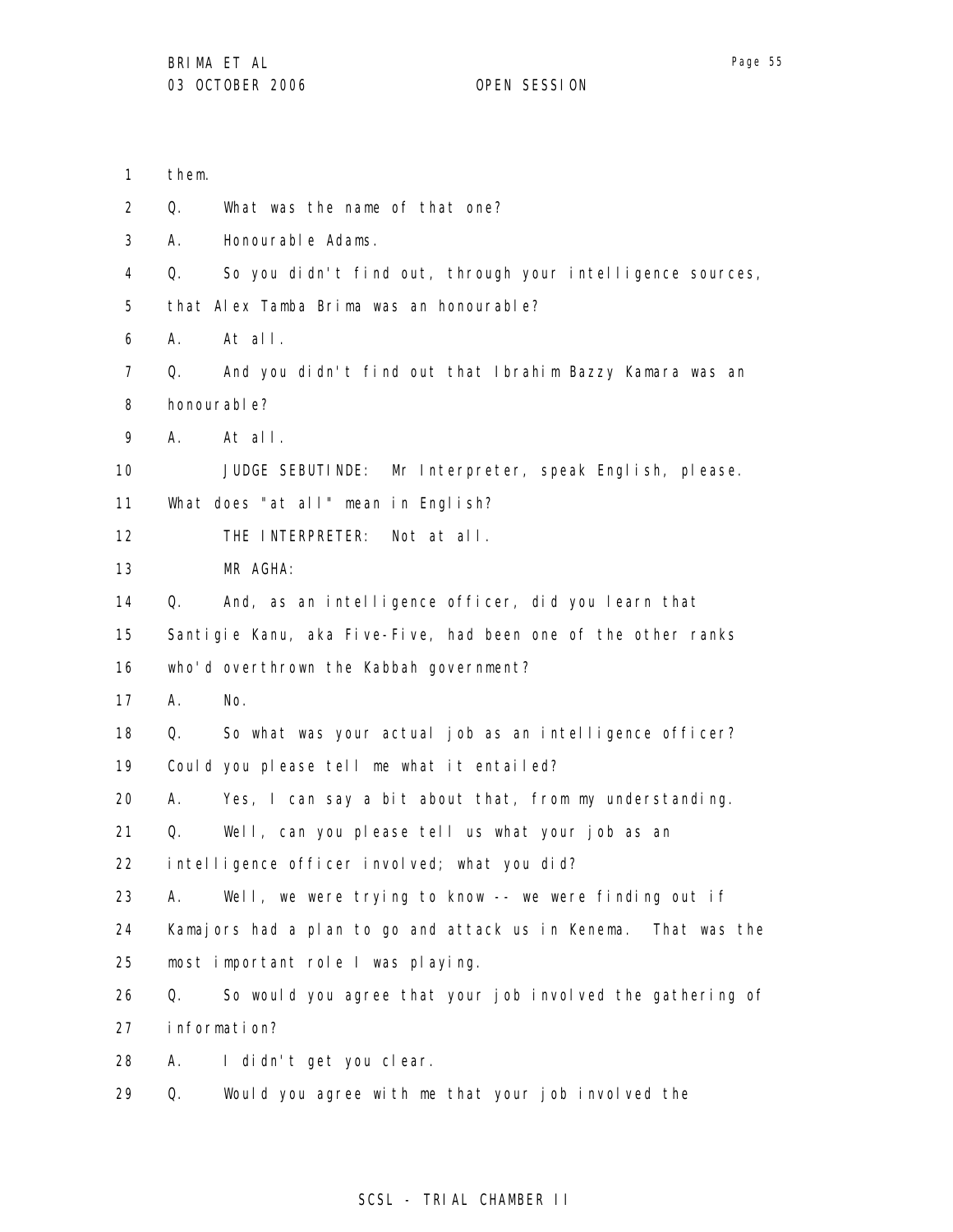1 2 3 4 5 6 7 8 9 10 11 12 13 14 15 16 17 18 19 20 21 22 23 24 25 26 27 28 29 gathering, the finding out of information, about what was going on in the Kenema area? A. Yes. As I just said, I find out about Kamajors, if they were coming to attack us. Q. But, presumably, you'd also find out other information about what was going on in Kenema; for example, what the RUF were doing, wouldn't you? A. Yes. Q. And this information, when you received it, you passed it on to your superiors; is that right? A. Yes. Q. Now, as an intelligence officer, didn't you learn that honourables were the other ranks who'd overthrown the AFRC government? A. No. Q. Did you ever make inquiries about that while you were gathering intelligence? A. I didn't bother to ask because what we cared about, we had already known that after the overthrow they had a head of state, and the eastern province had the secretary of state. That was what we were concerned about in that area. Q. And who was the secretary of state of the eastern province? A. It was retired Captain Eddie Kanneh. Q. And did he ever come to Kenema? A. Eddie Kanneh? Q. Yes. A. He was there. Q. And what was he doing there? A. He was the secretary of state in the provincial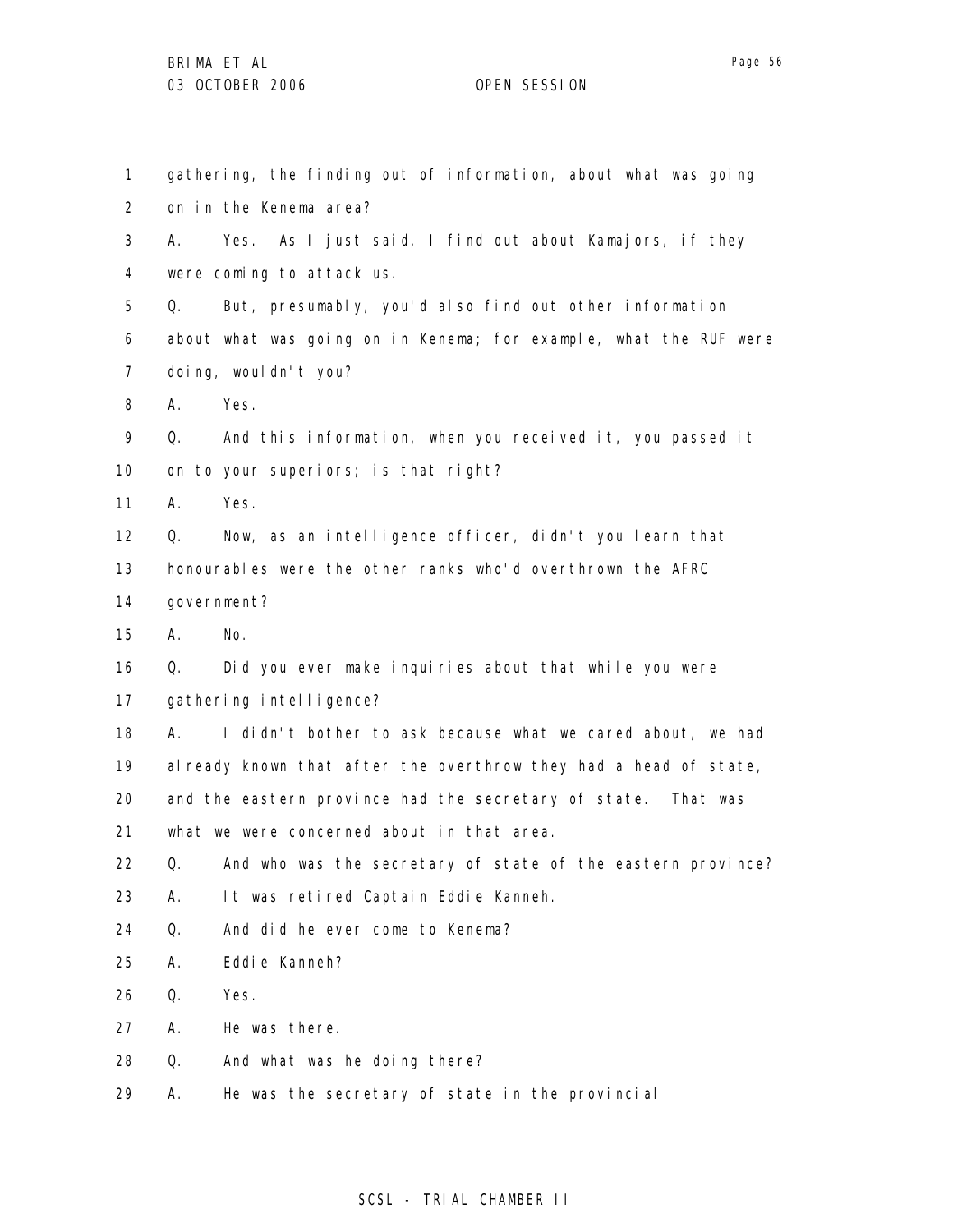1 2 3 4 5 6 7 8 9 10 11 12 13 14 15 16 17 18 19 20 21 22 23 24 25 26 27 28 29 headquarters for the east. Q. So he was also finding out what was happening in Kenema; is that right? A. He, the secretary of state? Q. Yes. People used to tell him what was happening in Kenema? A. Yes. Q. And Eddie Kanneh, in his role as secretary of state, passed on this information to the AFRC government in Freetown; didn't he? A. Well, I can't say so much about that place, because I don't really know. Q. Do you know who Eddie Kanneh's superior was? A. Yes. Q. Who was that? A. It was Johnny Paul Koroma. Q. Now, you say that Sam Bockarie, alias Mosquito, carried out various executions in Kenema Town; do you remember that? A. Yes. Q. Did you personally see these executions? A. Yes. Q. And you say they were carried out by Sam Bockarie and his men; is that right? A. Yes. Q. I say to you that SLA soldiers were also a part of Sam Bockarie's men who carried out the executions; what do you say about that? A. I didn't really see them with him, except his own security. Q. So is your answer you don't know whether there were any SLA soldiers as a part of his men?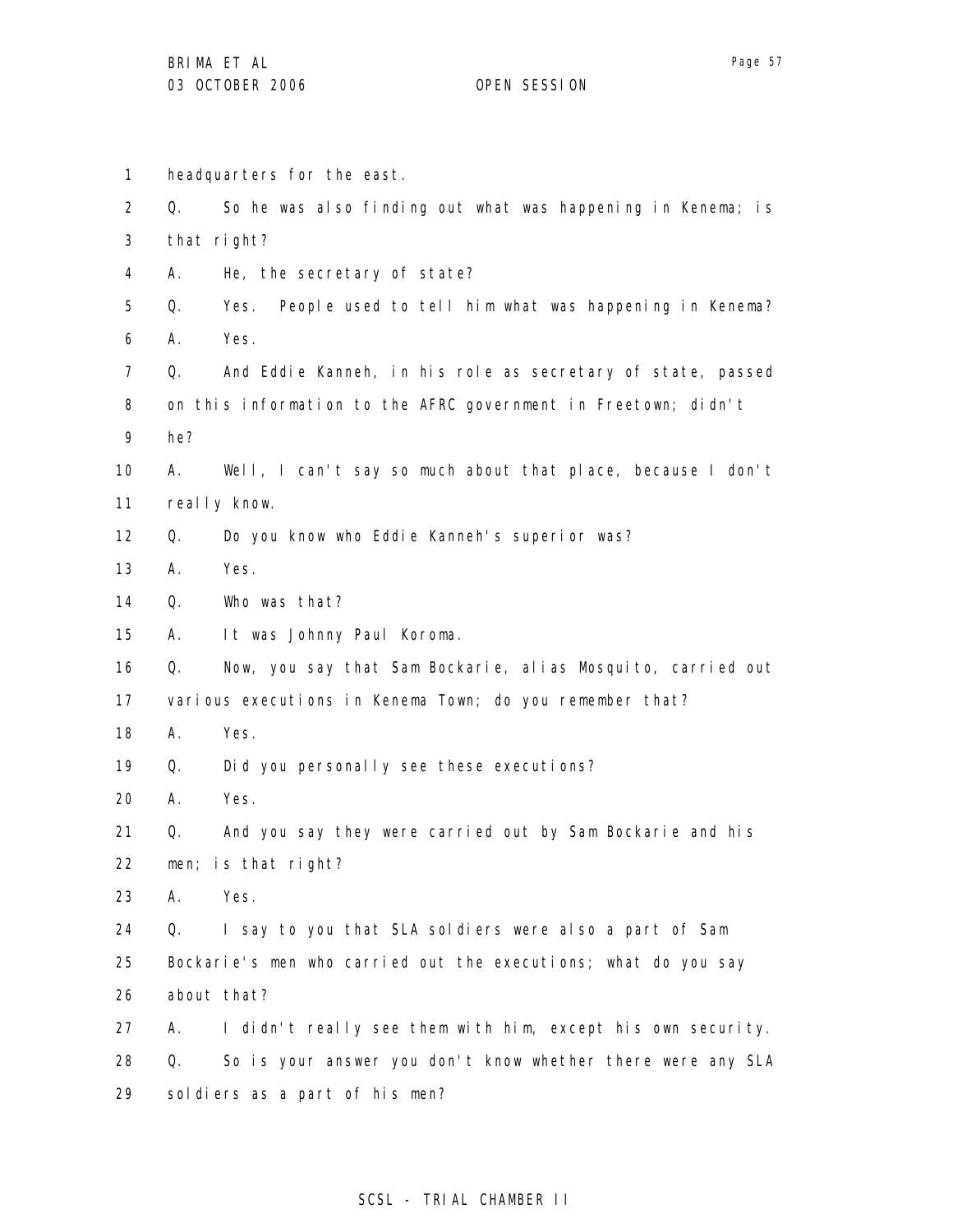1 A. Not at all.

2 Q. What does that mean "yes" or "no"?

3 A. No.

4 PRESIDING JUDGE: Yes, Mr Manly-Spain.

5 6 7 8 MR MANLY-SPAIN: The witness said, "I didn't see them with him. Only his own security." And counsel put back to him, is your answer that you don't know. He said he knew, he did not see them with Sam Bockarie.

9 10 PRESIDING JUDGE: I thought when it was put to him, "you don't know," he agreed.

11 MR MANLY-SPAIN: He said no.

12 PRESIDING JUDGE: When he was asked, "You don't know?"

13 MR MANLY-SPAIN: He said no.

14 15 16 MR AGHA: My understanding, I didn't know what his answer was, so I said, "I presume you don't know." And I thought he said, "yes," he agreed.

17 18 PRESIDING JUDGE: In all fairness, I think we should ask again.

19 THE WITNESS: No. No.

20 21 PRESIDING JUDGE: Just a minute. Just a minute. Ask it again.

22 MR AGHA: Yes.

23 24 25 Q. I say to you that some of the people who were with Sam Bockarie who killed the civilians were also members of the SLS -- SLA, I beg your pardon.

26 A. No.

27 28 Q. So did you see every single person of Sam Bockarie's men who carried out the executions?

29 A. No.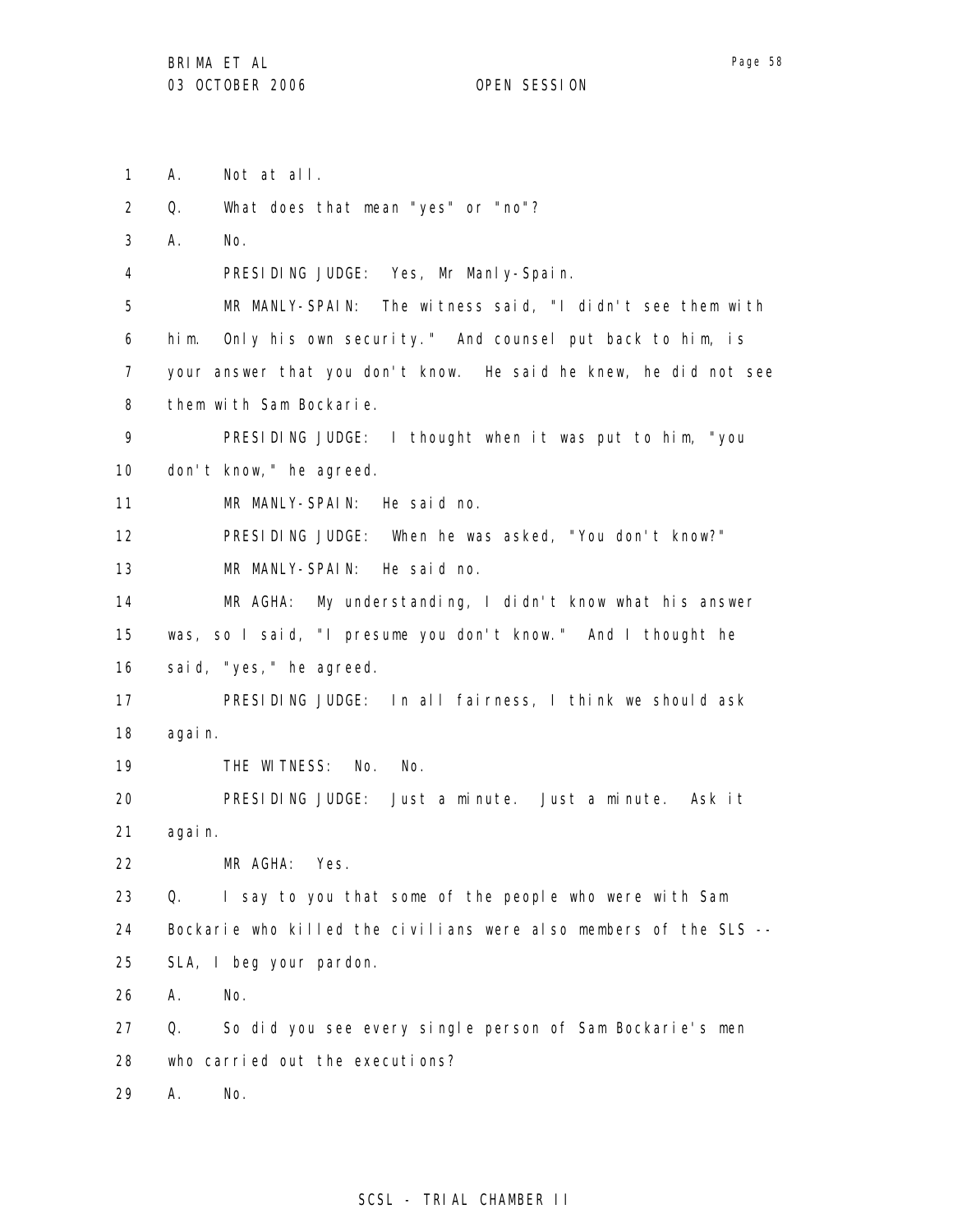1 2 3 4 5 6 7 8 9 10 11 12 13 14 15 16 17 18 19 20 21 22 23 24 25 26 27 28 29 Q. So how can you say none of them were SLAs? A. Sam Bockarie had his securities. His securities, he had them. That was the reason I said, "no." Q. Well, I say to you amongst Sam Bockarie's securities were some SLAs; what do you have to say about that? A. I don't know about that. Q. Now, when Mosquito executed or ordered the execution in Kenema Town, which we've just been talking about, the AFRC government was in power, wasn't it? A. Yes. Q. And Mosquito was a member of the RUF; is that right? A. Yes. Q. And, at that time, the SLAs and the RUF formed the AFRC government, didn't they? A. Yes. Q. Now, as an intelligence officer, and based on your evidence, you knew about these executions, didn't you? A. Yes. Q. Now, did you report these executions to your superior? A. Yes. Q. And, likewise, with the incident with BS Massaquoi that you mentioned, the AFRC government was also still in power, wasn't it? A. At the time the AFRC had fallen in Freetown, they had no good command at that time. Q. Well, I'll ask you the question again, witness. When the incident you referred to were involving BS Massaquoi, had the intervention taken place? A. The intervention was going on in Freetown then.

# SCSL - TRIAL CHAMBER II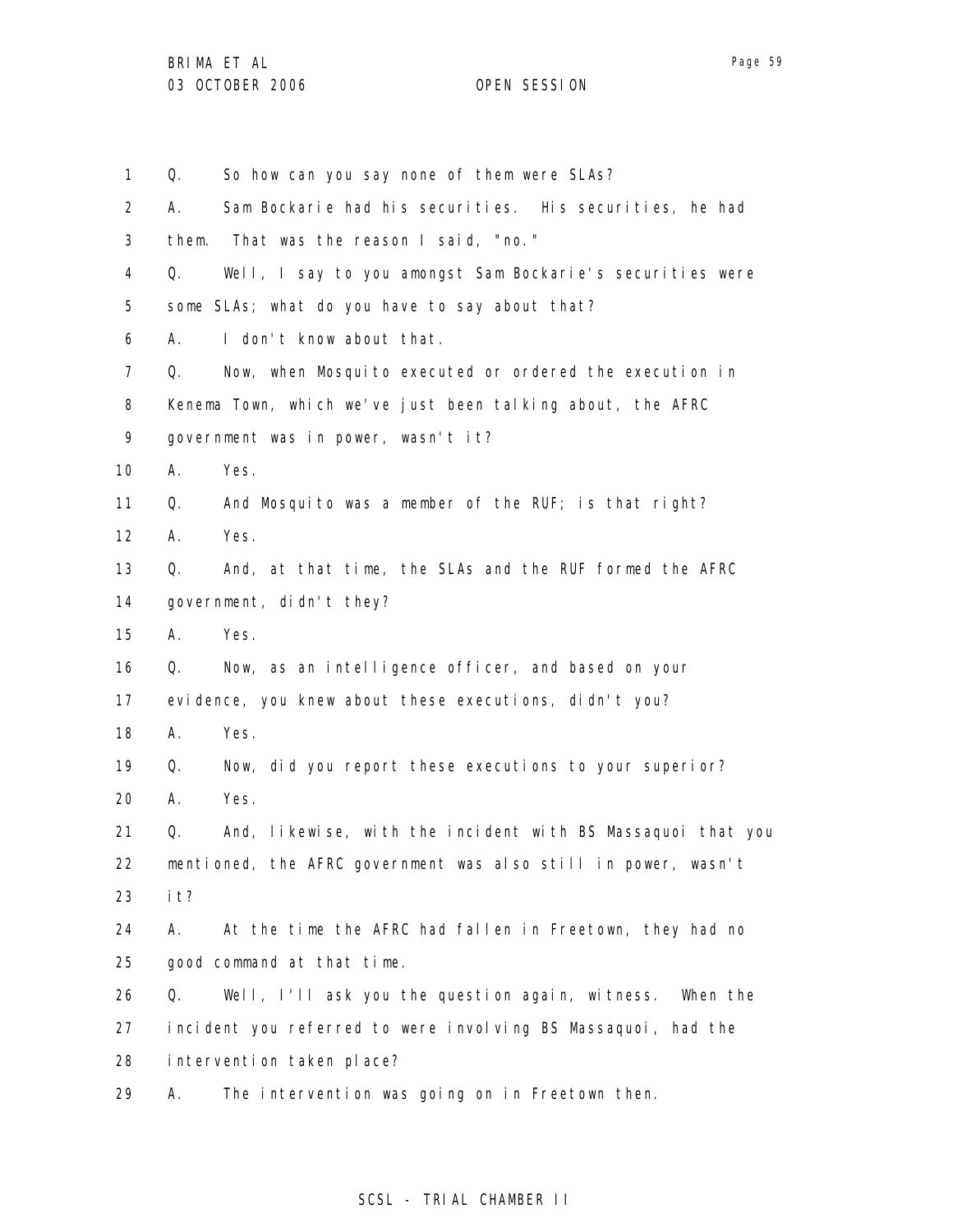1 2 3 4 5 6 7 8 9 10 11 12 13 14 15 16 17 18 19 20 21 22 23 24 25 26 27 28 29 Q. So you're saying that BS Massaquoi was killed during the intervention; is that your evidence? A. It was during that time. Q. I say to you that BS Massaquoi was killed whilst the AFRC was still in power; what do you have to say about that? A. Well, the information that we had at that time was that the AFRC -- that the intervention was going on in Freetown, very seriously. Q. Now, when you were working with the AFRC secretariat, you were also working with the police, weren't you? A. There were police in the office. Q. Right. And you were working together, the police and the military and the intelligence, et cetera; is that right? A. We were working together, but the commander was an RUF, so we were working with him. THE INTERPRETER: Under him, Your Honours. MR AGHA: Q. So you were working with the RUF as well and they be your commander; right? A. That Ben Kenneh that I spoke about, the intelligence commander was an RUF at the secretariat. Q. Now, you mentioned that you were able to rescue, I believe, two detainees from the police station at the time when BS Massaquoi had been arrested; is that right? I think that's what you said. A. I did not say myself. I said "we". Q. So who was it who managed to rescue them? A. As I said, some of us who were indigenes of Kenema. Q. So was it you? You say it wasn't you. Was it the police;

### SCSL - TRIAL CHAMBER II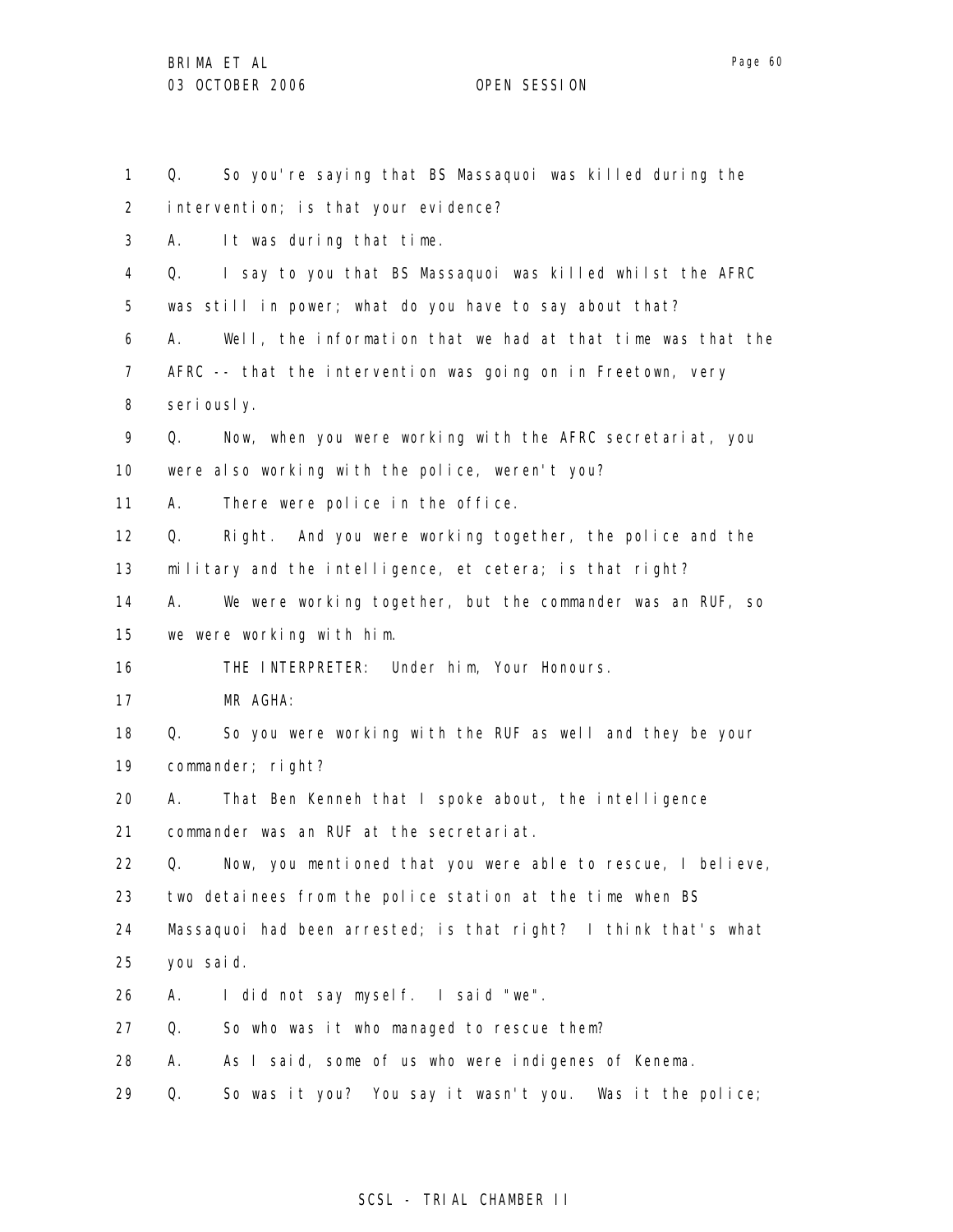| $\mathbf{1}$      |    | was it the military; was it the local people? Who managed to     |
|-------------------|----|------------------------------------------------------------------|
| $\overline{2}$    |    | rescue these two people?                                         |
| 3                 | А. | It was not the police. It was the AFRC forces themselves.        |
| 4                 | Q. | Now, you say that you heard that BS Massaquoi was killed,        |
| 5                 |    | di dn't you?                                                     |
| 6                 | А. | Yes.                                                             |
| $\overline{7}$    | Q. | Did you report this incident to your superiors?                  |
| 8                 | А. | It was from them at the secretariat that we heard that,          |
| 9                 |    | right at the secretariat.                                        |
| 10                | Q. | Sorry, it was known by the AFRC secretariat that BS              |
| 11                |    | Massaquoi had been killed by, I believe you say it was Mosquito; |
| $12 \overline{ }$ |    | is that right?                                                   |
| 13                | А. | Yes.                                                             |
| 14                | Q. | Now, at this time, the 4th Battalion was based in Kenema         |
| 15                |    | Town, wasn't it?                                                 |
| 16                | А. | It was not 4th again at that time. Initially it was 4th          |
| 17                |    | Battalion, but later, it became 18th Battalion.                  |
| 18                | Q. | Sorry, it was the 10th Battalion at that time; right?            |
| 19                | А. | 18th.                                                            |
| 20                | Q. | 18th.<br>Now, the 18th Battalion and the SLAs didn't attempt     |
| 21                |    | to arrest Mosquito after they heard about the killing of BS      |
| 22                |    | Massaquoi, did they?                                             |
| 23                | Α. | They hadn't the power to do that.                                |
| 24                | Q. | I say to you that the SLAs/AFRC did not arrest Mosquito          |
| 25                |    | because they were working with the RUF; what do you have to say  |
| 26                |    | about that?                                                      |
| 27                | Α. | Mosquito was difficult to arrest.                                |
| 28                | Q. | Yes, but I'm saying to you that they didn't even try to          |
| 29                |    | arrest him because they were working with the RUF; that's right, |

# SCSL - TRIAL CHAMBER II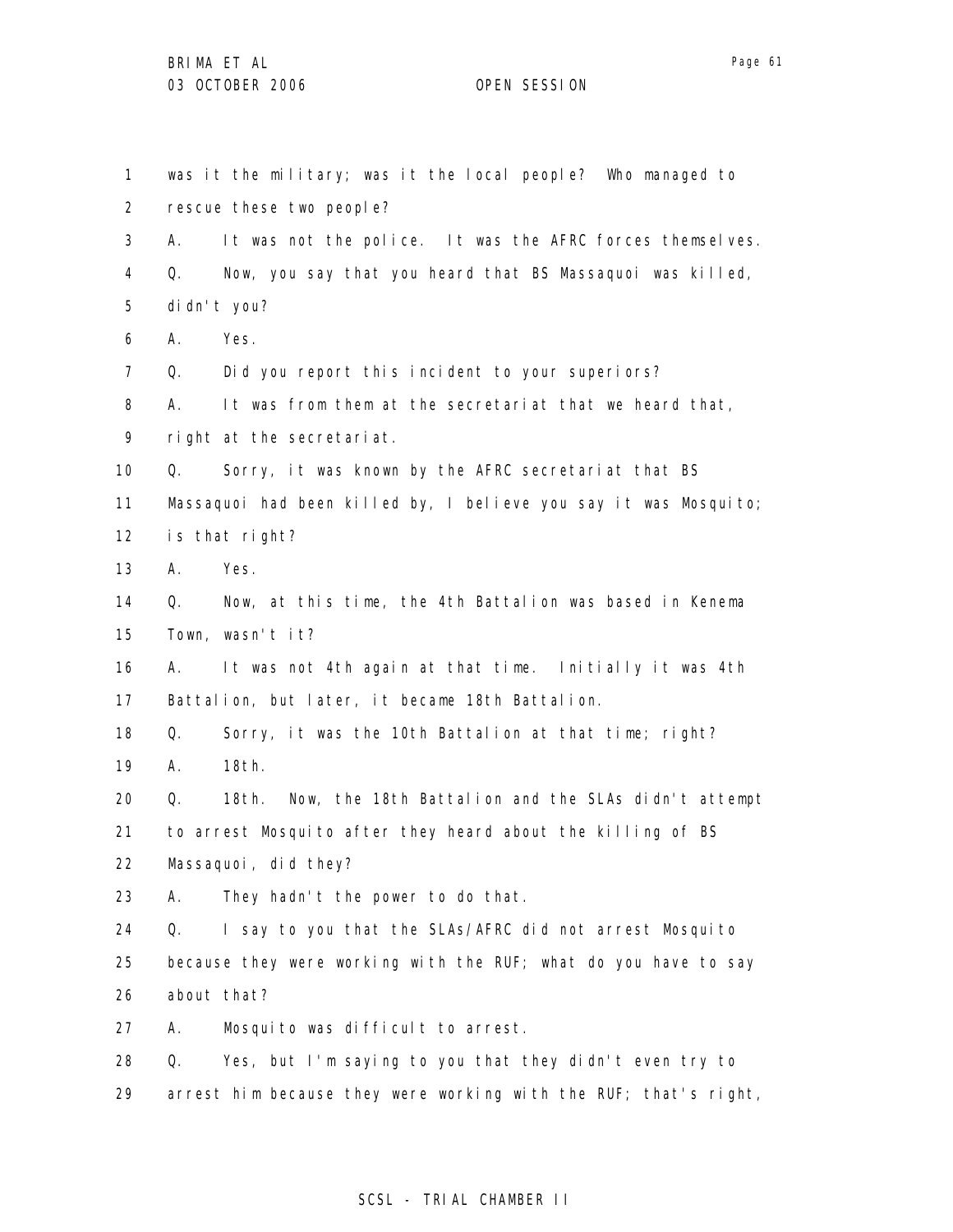1 isn't it?

2 A. Yes.

3 4 Q. Now, whilst you were in Kenema, the AFRC government forced civilians to mine for diamonds, didn't they?

5 A. Yes.

6 7 Q. And you say there was an AFRC secretariat in Tongo; is that right?

8 A. Yes.

9 10 Q. And the AFRC secretariat was monitoring the diamond mining operations on behalf of the AFRC government, wasn't it?

11 A. Go over that again.

12 13 14 Q. I'm saying to you that the AFRC secretariat, in Tongo, was monitoring the diamond mining operations on behalf of the AFRC government; is that right?

15 A. No.

16 Q. So what was it doing?

17 18 19 20 A. Sam Bockarie -- you know, there, in those times, they said he was representing Foday Sankoh, so he would do things on his own. That mining, he did his appointment for himself, at that pit.

21 Q. Mr Witness --

22 A. They were not reporting to the secretariat.

23 24 25 Q. Mr Witness, I'm not talking about Sam Bockarie. But, apart from this pit, the AFRC secretariat, in Kenema and Tongo, was monitoring the mining of the AFRC government, wasn't it?

26 27 A. I didn't get that clearly. They were monitoring it, but I didn't get that clearly.

28 29 PRESIDING JUDGE: Can you repeat the question, please. MR AGHA: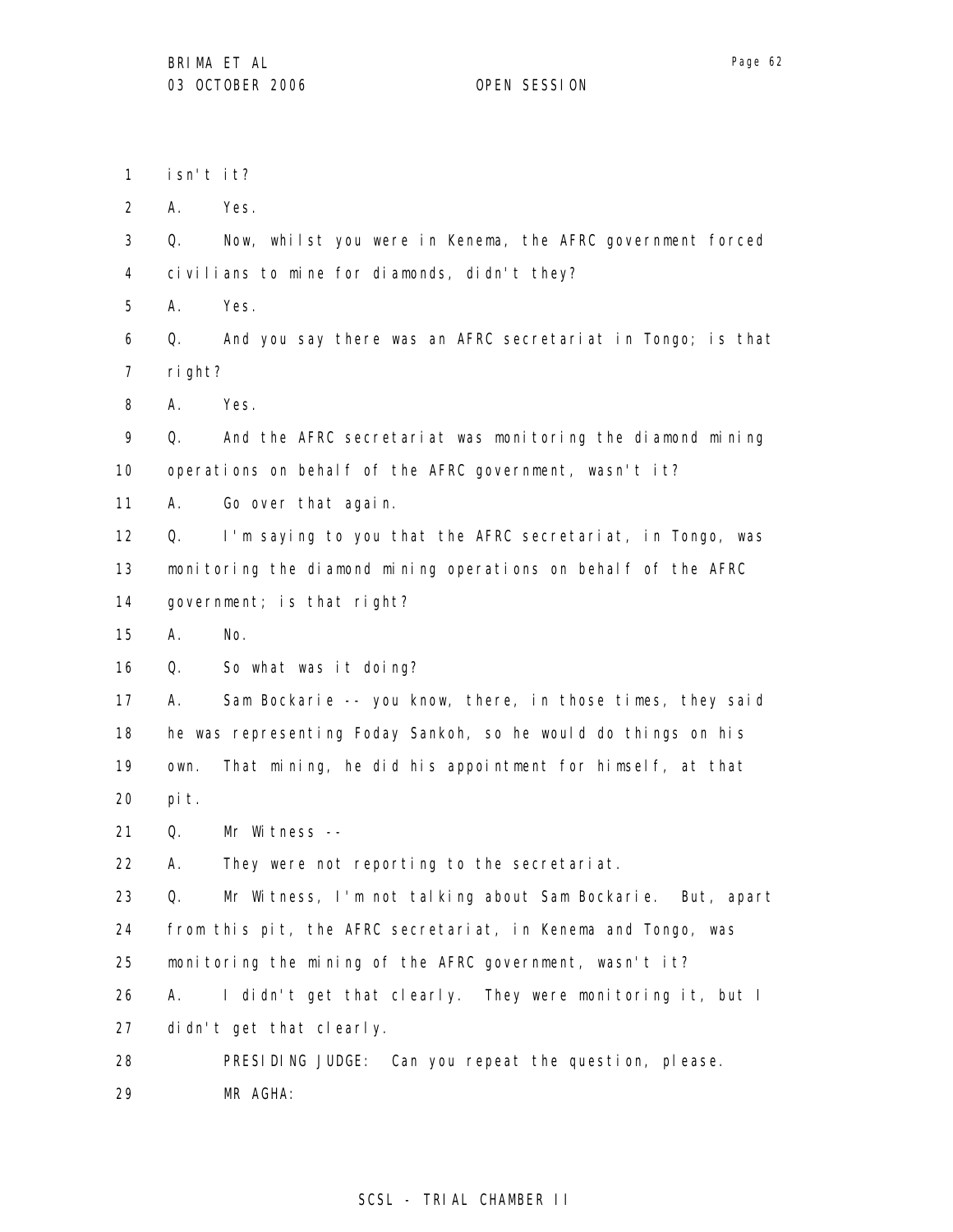1 2 3 4 5 6 7 8 9 10 11 12 13 14 15 16 17 18 19 20 21 22 23 24 25 26 Q. So, forget about Sam Bockarie and his pit, the AFRC secretariats, in Kenema and Tongo, were monitoring the diamond mining on behalf of the AFRC government, weren't they? A. It is very difficult for me to say "yes" or "no," because I only visited there twice. Q. So your answer is you don't know? A. Not at all. MS THOMPSON: Your Honour, I rise because, as far as mining is concerned, and mining has to do with forced labour and all of that, in terms of Kenema District which was restricted to Cyborg Pit, and evidence before this Court about monitoring mining and monitoring people who are mining has to do with the Kono District, and that's where the evidence has been led, and that's the evidence that the Defence has had to meet in bringing witnesses. As far as Kenema District is concerned, it is restricted to Cyborg Pit. So I think it's an unfair question to then ask the witness, or ask, especially a Defence witness, to meet something that hasn't been before this Court; that is to say, monitoring of mining elsewhere in the Kenema District, apart from Cyborg Pit. PRESIDING JUDGE: Yes; do you wish to reply? MR AGHA: Well, firstly, I think the Prosecution is at liberty to ask any questions it wants in cross-examination which are relevant, and one of the relevance to this indictment is forced labour, but I can direct my questions directly to Cyborg Pit, if need be.

27 28 PRESIDING JUDGE: Well, this witness is capable of answering that last question, Mr Agha.

29 MR AGHA: Exactly.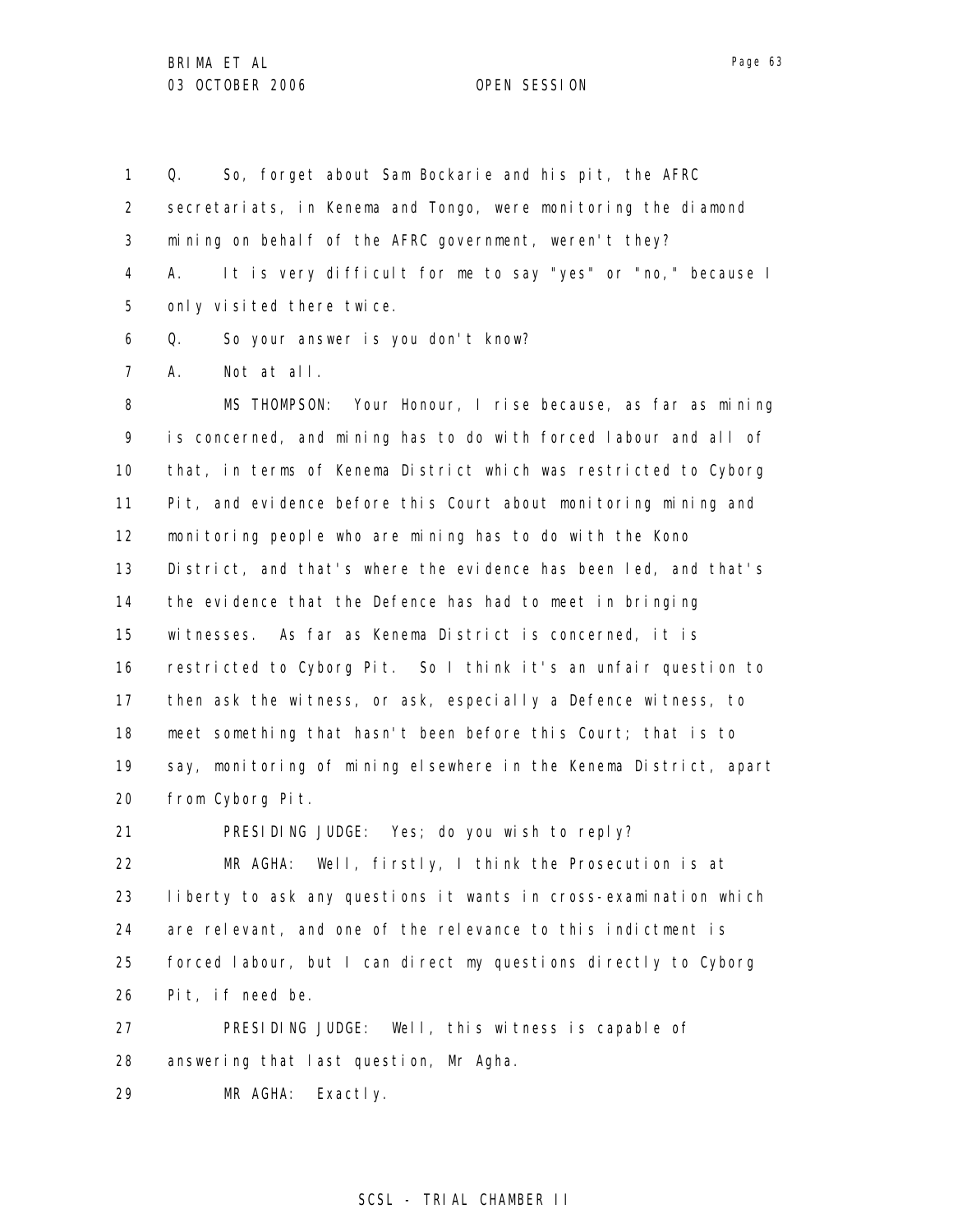1 2 3 4 5 6 7 8 9 10 11 12 13 14 15 16 17 18 19 20 21 22 23 24 25 26 27 28 29 PRESIDING JUDGE: He can always say -- MR AGHA: "I don't know." That's what I'm saying, Your Honour. I don't think I'm restricted in the questions I ask. And if he doesn't -- if he is unable to answer me, he can say "I don't know." PRESIDING JUDGE: As long as they are relevant. MR AGHA: If they are relevant to the indictment, and I believe that these questions were. PRESIDING JUDGE: All right. Go ahead. MR AGHA: Q. Now, how many SLAs were based in Tongo, roughly? A. I can't tell. Q. But there were SLAs there, in Tongo, weren't there? A. Yes. Q. I say to you that Junior Sheriff was in charge of monitoring the mining of Cyborg Pit on behalf of the AFRC government; what do you have to say about that? A. I don't know about that. Q. I say to you that the SLAs, as well as the RUF were also forcing civilians to mine at Cyborg Pit; what do you have to say about that? A. I have been talking about the RUF. That is what I know about. Q. I'm saying to you that the SLAs were also forcing civilians to mine at Cyborg Pit. Do you know about that, or don't you know about that? A. I don't know about that. Q. Now, you also say that there were killings going on by the RUF at Cyborg Pit; is that right?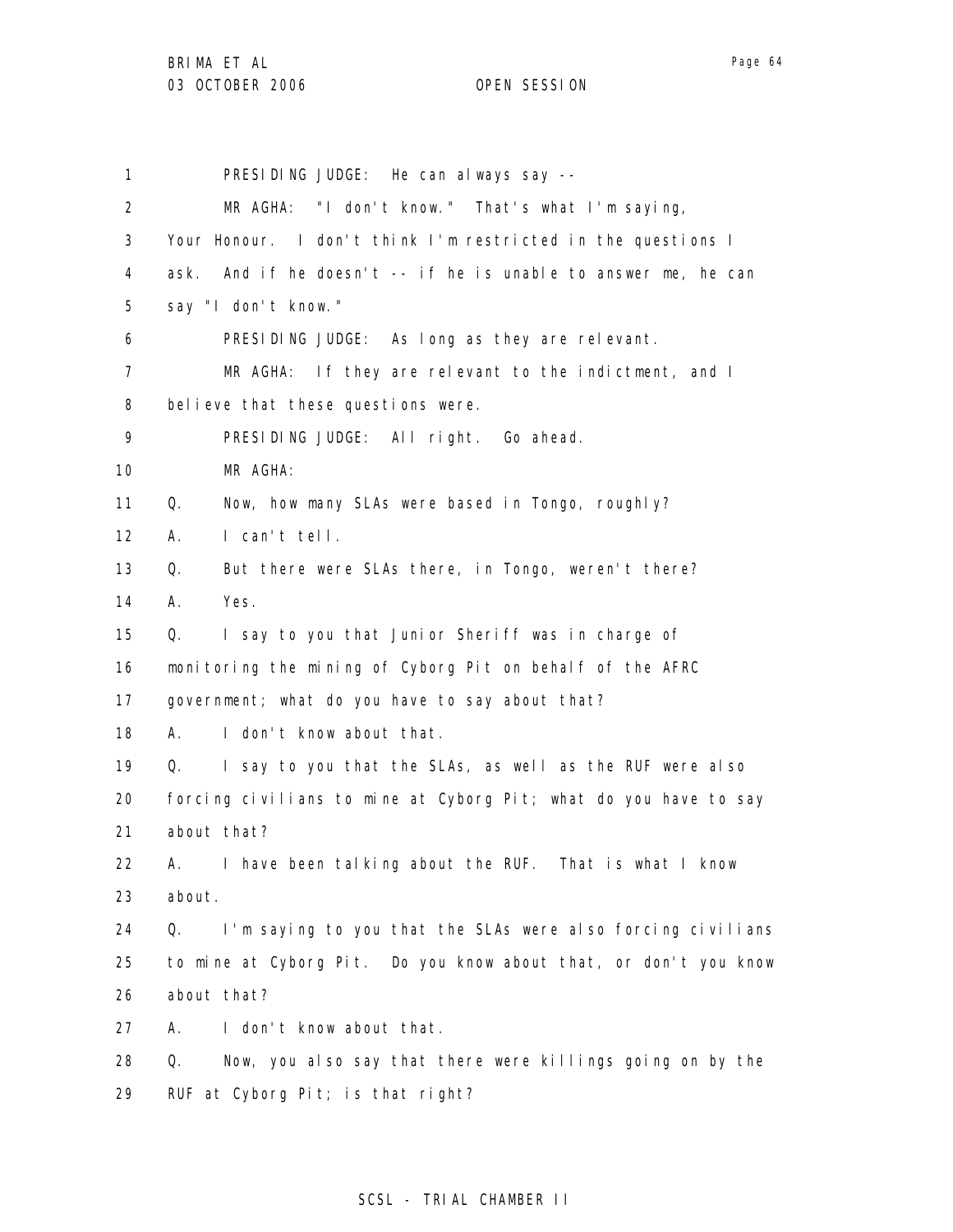1 A. Yes.

2 3 4 5 6 7 8 9 10 11 12 13 14 15 16 17 18 19 20 21 22 23 24 25 26 27 28 29 Q. And, as an intelligence officer, did you report that to your superiors? A. Yes. Q. And you say there were at least some SLAs based in Tongo. Could they communicate with the 18th Battalion by radio? A. I can't say. I was at the secretariat, so I can't say anything about that area. Q. Well, did you know whether they had radio equipment, the SLAs in the Tongo area -- the secretariat in Tongo? A. Yes. Q. And they could communicate with you at the secretariat in Kenema Town; is that right? A. Yes. Q. I say to you that the SLAs did not stop the killings at Cyborg Pit, because they were supporting the RUF in forcing civilians to mine; what do you have to say about that? A. Well, I can't say anything about that. I don't know about that, if they were supporting. Q. Now, Alex Tamba Brima used to visit Kenema and Tongo to monitor the mining operations, didn't he? A. No. Q. You never saw him? A. I never saw him. Q. Now, I say to you that Alex Tamba Brima did go to Kenema to monitor the mining operations; what do you have to say about that? A. I don't know about that. Q. Now, you mentioned that Operation Pay Yourself was ordered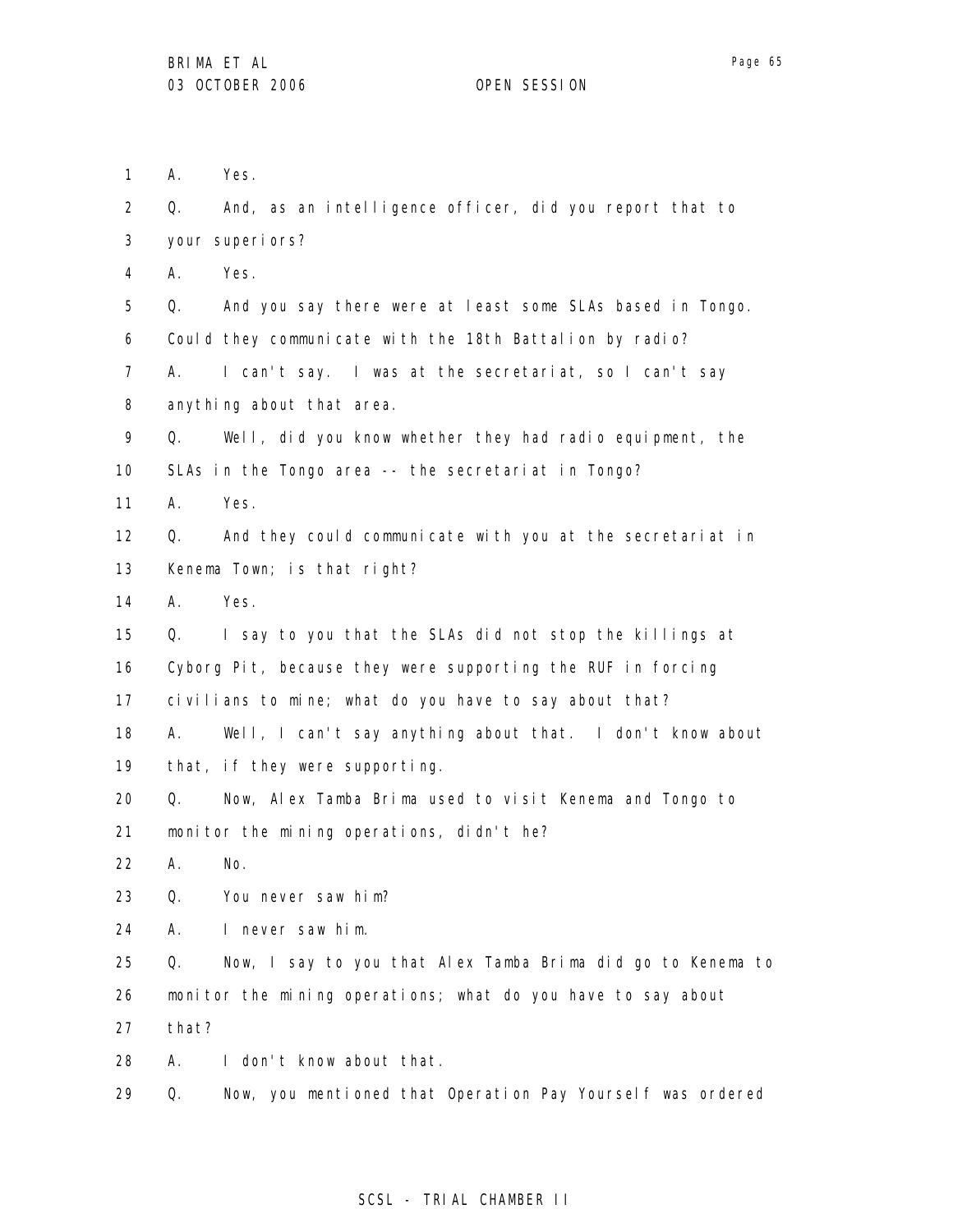1 2 3 4 5 6 7 8 9 10 11 12 13 14 15 16 17 18 19 20 21 22 23 24 25 26 27 28 29 by Mosquito; do you remember that? A. Yes. Q. And there were still SLAs in Kenema at that time? A. Yes. Q. I say to you that Mosquito was passing on Johnny Paul Koroma's order of Operation Pay Yourself, which he had already announced over the BBC radio; what do you have say about that? A. I don't know about that. What Mosquito himself said before us is what I really know about. Q. Now, Operation Pay Yourself led to widespread looting in Kenema by both SLAs and RUF, didn't it? A. I said Mosquito. Q. Apart from Mosquito, is it your evidence you didn't see any SLAs or RUF carrying out any looting after Operation Pay Yourself was announced? A. Not at all. Q. I say to you that you're being untruthful, and that looting took place by both the SLAs and RUF as they retreated from Kenema Town; what do you have to say about that? A. I can't say "yes" or "no." What I saw is what I've spoken here. Q. Now, you mentioned that you heard about the intervention through the radio, and that the AFRC was retreating; do you remember that? A. Yes. Q. Now, did you hear that through the BBC or the military radio at the AFRC headquarters in Kenema Town? A. I didn't get you clear. Say that again. Q. Did you hear about the retreat from the military radio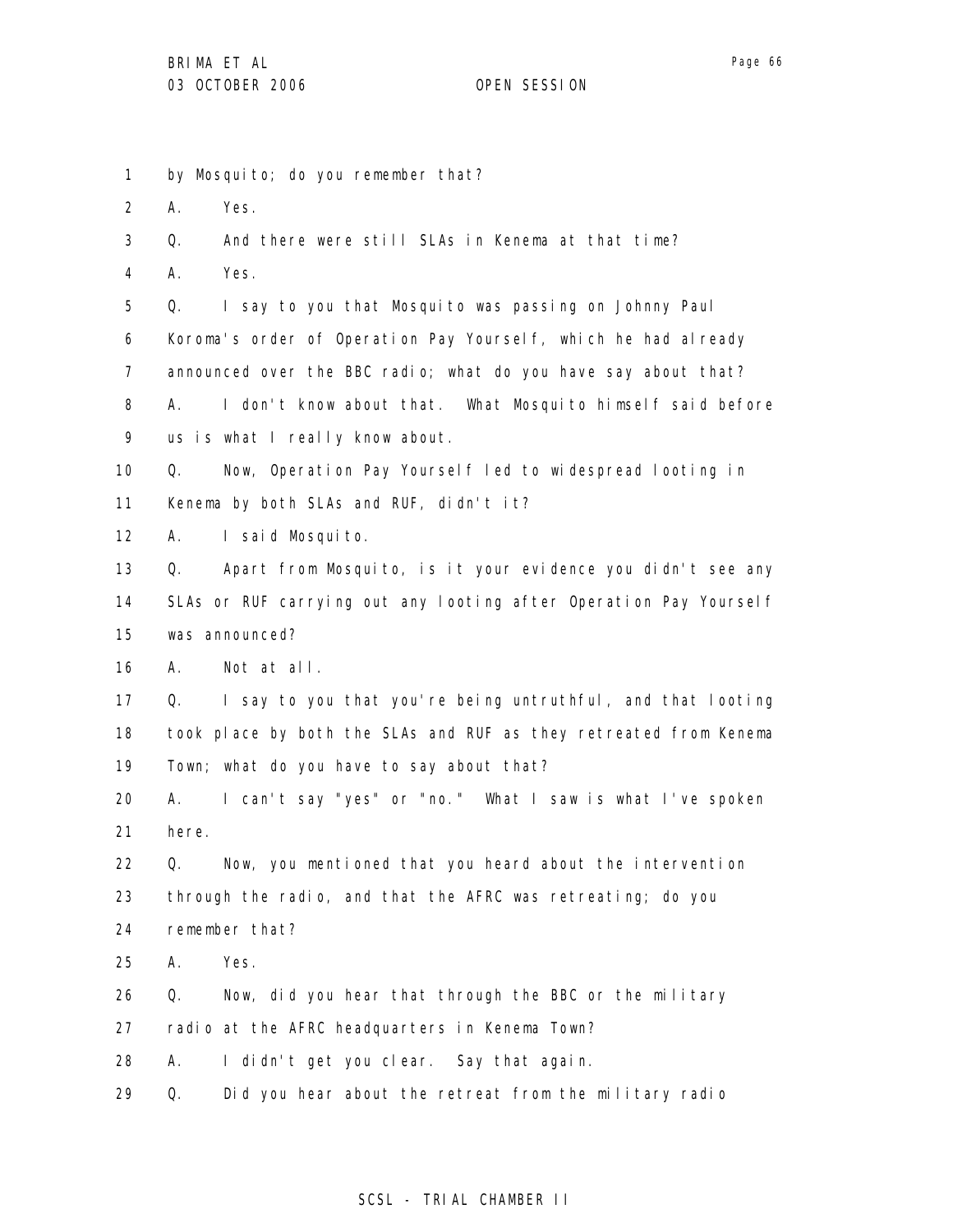Page 67

1 2 3 4 5 6 7 8 9 10 11 12 13 14 15 16 17 18 19 20 21 22 23 24 25 26 27 28 29 based in the AFRC secretariat, or over the BBC news? A. BBC news used to talk about that. Q. And what about the AFRC secretariat? Did you have any communications with other battalions in your area after the intervention? A. I can't say because I was not near any radio set. Q. So you say you were an intelligence officer. So are you aware that there was an AFRC secretariat in Kono? A. I was so concerned about Kenema. Kenema. Q. But did you know whether there was an AFRC secretariat in Kono? A. I don't know. Q. Did you know that the SLA had a battalion based in Ngaia, in Kono? A. I only know about Kenema, that's why I can only talk about Kenema, because I was concerned about there. Q. So you have no knowledge about what was going on in Kono; is that right? A. Yes. Q. Now, I want to talk to you about the period when you left from Kenema and went to Kailahun. Did you ever learn that Koidu Town had been recaptured by joint SLA /RUF force? A. I didn't get you clearly. Q. When you had retreated to Kailahun and you were in Daru, did you ever learn that Koidu Town had been recaptured by joint SLA and RUF force? A. I can't say much about that because I don't know about that. Q. Now, you say that you went from Daru to Kigbai; is that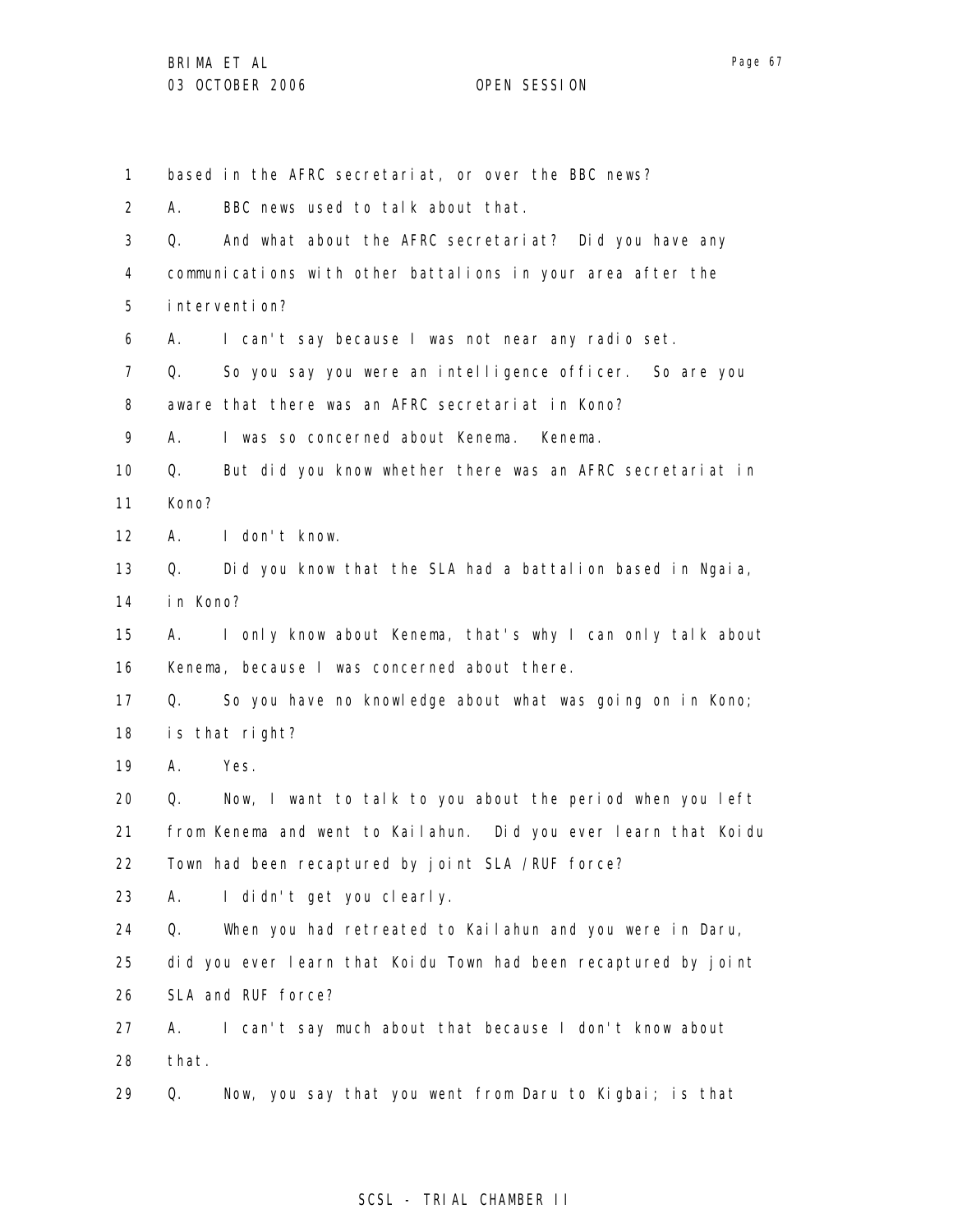| 1              | right?      |                                                             |
|----------------|-------------|-------------------------------------------------------------|
| $\overline{2}$ | А.          | Ki gbai?                                                    |
| 3              | Q.          | Yes.                                                        |
| 4              | Α.          | I don't know Kigbai. Do you mean Kigbai?                    |
| 5              | Q.          | Kigbai. I apologise. You went there?                        |
| 6              | Α.          | Yes.                                                        |
| $\overline{7}$ | Q.          | And did you go straight from Daru to Kigbai?                |
| 8              | А.          | I had a problem with my foot, so I was going slowly.        |
| 9              | Q.          | But you got to Kigbai before you got to Kailahun Town; is   |
| 10             | that right? |                                                             |
| 11             | Α.          | Yes. Yes.                                                   |
| 12             | Q.          | And how long did you stay in Kigbai, or Kigbai?             |
| 13             | А.          | About two to three days. I can't recall, but I didn't       |
| 14             |             | spend a long time there. It was about two to three days.    |
| 15             | Q.          | And then you went to Kailahun Town; is that right?          |
| 16             | А.          | Yes.                                                        |
| 17             | Q.          | Which months were you in Kailahun Town?                     |
| 18             | Α.          | I can't recall.                                             |
| 19             | Q.          | Now, you say that you saw an execution of an unknown number |
| 20             |             | of Kamajors in Kailahun Town, don't you?                    |
| 21             | А.          | Yes.                                                        |
| 22             | Q.          | And this is on the orders of Sam Bockarie?                  |
| 23             | А.          | Yes.                                                        |
| 24             | Q.          | Did you give a statement to the Special Court, or any       |
| 25             |             | representatives from the Special Court?                     |
| 26             | А.          | About that?                                                 |
| 27             | Q.          | Yes.                                                        |
| 28             | А.          | About that killing, yes.                                    |
| 29             | Q.          | Well, in the summary we've been provided, you say it was on |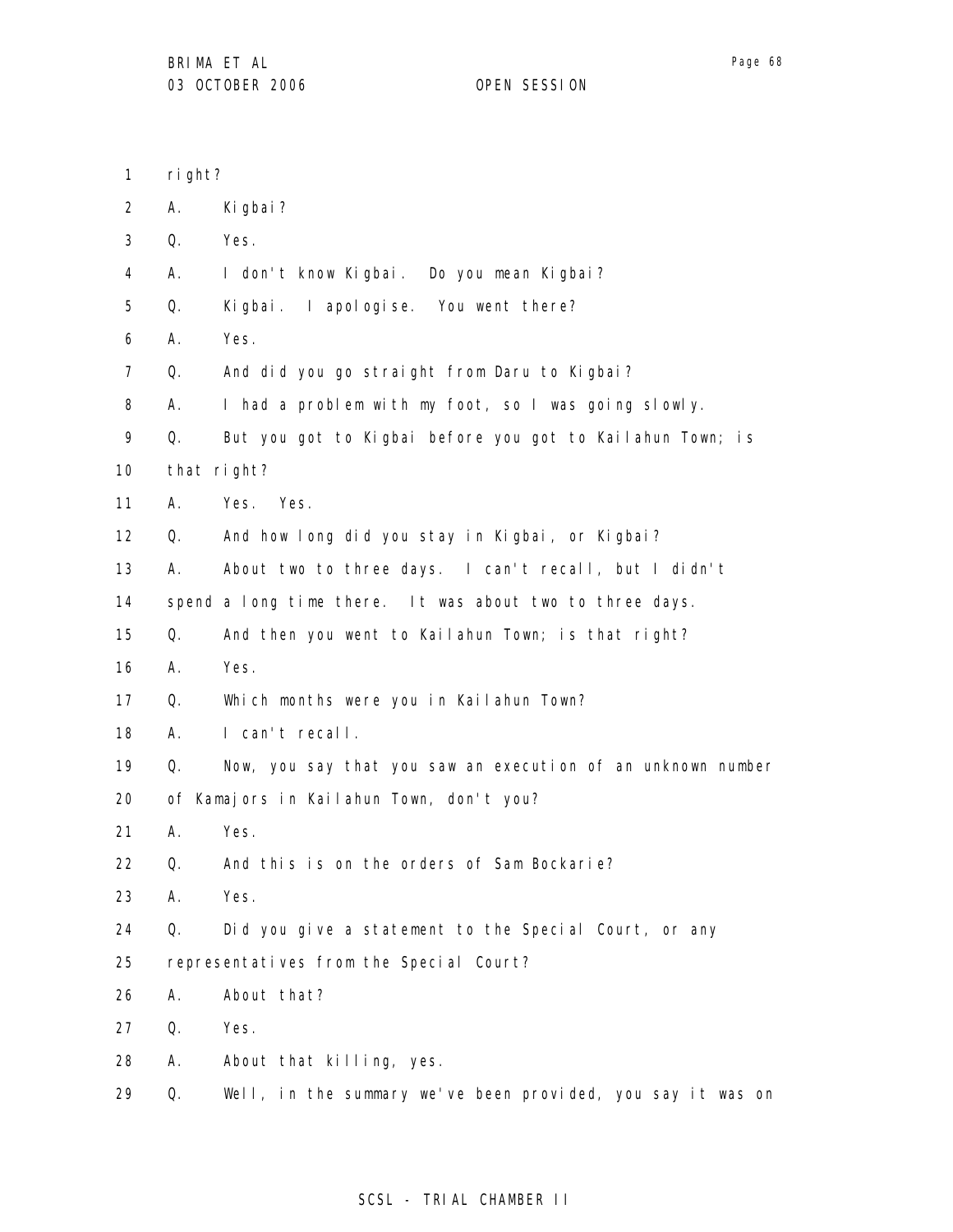1 Superman's orders.

2 A. Yes.

- 3 Q. So was it on Superman's orders or Sam Bockarie's orders;
- 4 which is right?

5 6 A. I said Sam Bockarie. Sam Bockarie. I don't know if it was a mistake, but I said Sam Bockarie.

- 7 8 Q. Okay. So it's a mistake by the person who was writing down your statement?
- 9 A. Yeah.

10 Q. Now, you say that Sam Bockarie killed SLA officers,

11 including Fonti Kanu; do you remember that?

12 A. Yes.

13 Q. Did you personally see Sam Bockarie kill Fonti Kanu?

14 A. I saw it.

15 16 Q. Did you mention this to the investigators when they took your statement?

17 18 A. Yes. I said that. I don't know if they didn't write it, but I said it.

19 Q. Well, in the summary we've received, there's no mention of

20 that. So I say to you, you did not ever mention that to the

21 people who took your statement; what is your response?

22 A. Just as I said, someone could make a mistake.

23 [Indiscernible] maybe me tell that person something, probably --

24 probably he didn't write it. It could be a mistake.

25 26 Q. I say to you that it's a lie that Sam Bockarie killed Fonti Kanu and that Fonti Kanu was killed by Issa Sesay; what do you

27 have to say about that?

28 29 A. I said it was Mosquito. So if he said it's a lie, that's his own side of the story, but I know about Mosquito.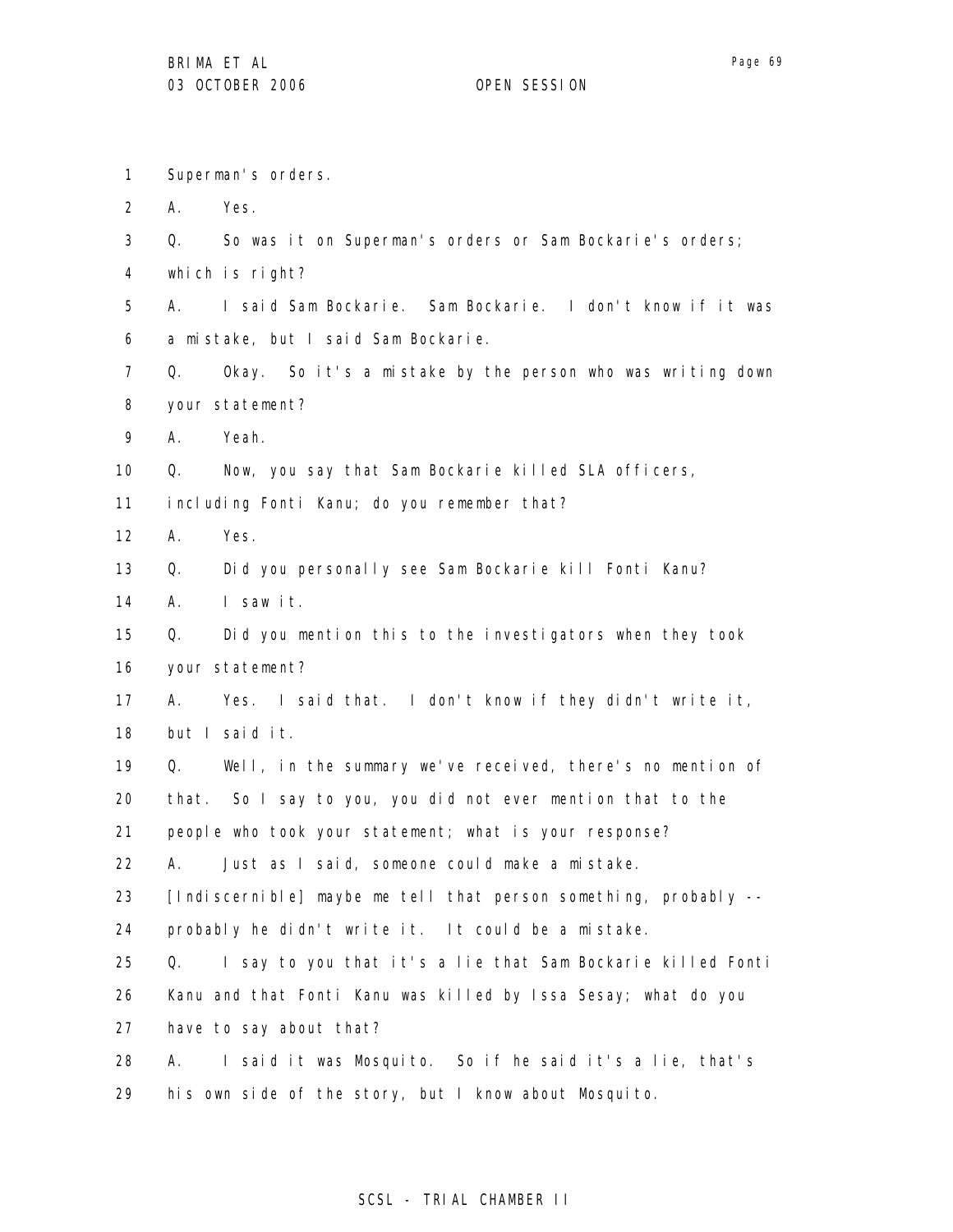1 2 3 4 5 6 7 8 9 10 11 12 13 14 15 16 17 18 19 20 21 22 23 24 25 26 27 28 29 Q. No. I say you're lying and I say it was Issa Sesay who shot Fonti Kanu. A. That is what you are saying, but I said Sam Bockarie. MR AGHA: That's all, Your Honour. That completes my cross-examination. PRESIDING JUDGE: Thank you, Mr Agha. Is there anything in re-examination? MR MANLY-SPAIN: Just one small question, Your Honour. RE-EXAMINED BY MR MANLY-SPAIN: Q. Mr Witness, my learned friend asked you whether you knew that the order for Operation Pay Yourself, given by Mosquito, whether Mosquito was passing on the order of Johnny Paul Koroma, which he declared on the BBC; you remember that question? A. Yes. Q. Did you, at any time -- you said you listened to the BBC. Did you, at any time, hear Johnny Paul Koroma on the BBC declaring Operation Pay Yourself? A. No. MR MANLY-SPAIN: That is all, Your Honour. PRESIDING JUDGE: Thank you. I take it there's no other re-examination? All right. Thank you, Mr Witness, for coming to Court. THE WITNESS: Yes, sir. PRESIDING JUDGE: Just sit there, and we'll make arrangements for you to leave the courtroom. THE WITNESS: Okay, sir. [The witness withdrew] MR DANIELS: Your Honours, while the witness is leaving the courtroom, I want to announce, on behalf of the Defence, that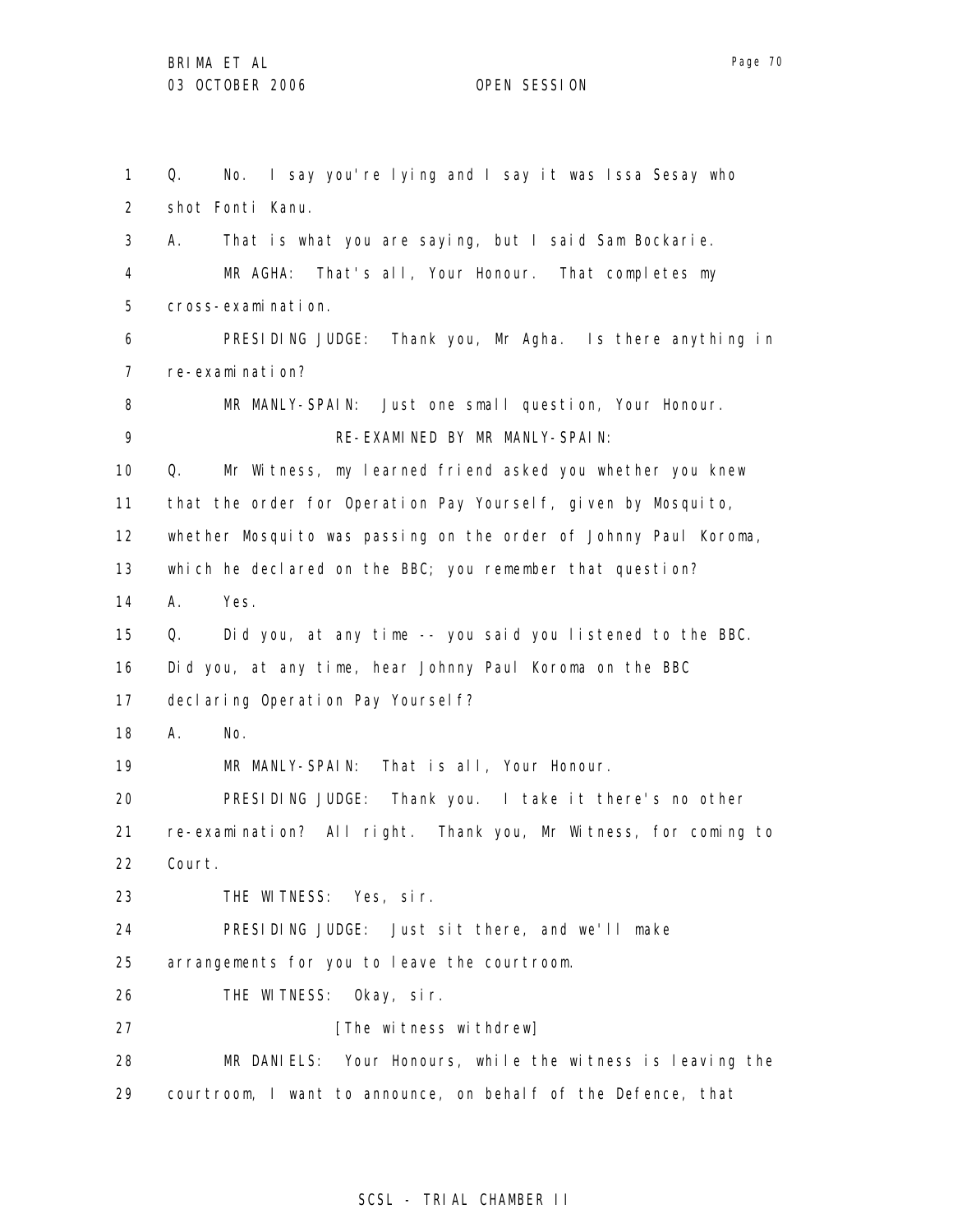1 that is the end of our common witnesses.

| $\overline{2}$ | PRESIDING JUDGE: Thank you, Mr Daniels.                           |
|----------------|-------------------------------------------------------------------|
| 3              | MR DANIELS: The Kamara team are due to start with their           |
| 4              | first individual witness. Your Honour, given that this is a new   |
| 5              | chapter in the proceedings, and looking at the time, we crave the |
| 6              | indulgence of the honourable Court to be able to start after the  |
| 7              | lunch break so we do not interrupt the proceedings.               |
| 8              | PRESIDING JUDGE: Yes, Mr Hardaway.                                |
| 9              | MR HARDAWAY: The Prosecution would object, even though it         |
| 10             | is a new phase of the witnesses here, we have 25 minutes; the     |
| 11             | witness can be sworn and we can perhaps make a huge dent into it  |
| 12             | and perhaps even finish. I don't know how long the chief is       |
| 13             | going to be, but given the fact there is almost a half hour       |
| 14             | remaining in the session, the Prosecution would object. We're     |
| 15             | ready to go.                                                      |
| 16             | PRESIDING JUDGE: Mr Daniels, what exactly are you saying;         |
| 17             | we take an early lunch and come back early?                       |
| 18             | MR DANIELS: That is all, if we can take an early lunch and        |
| 19             | come back early, so we go on without any interruption.            |
| 20             | PRESIDING JUDGE: So we're not actually losing any Court           |
| 21             | time?                                                             |
| 22             | MR DANIELS: Not at all.                                           |
| 23             | PRESIDING JUDGE: Yes, Mr Hardaway.                                |
| 24             | MR HARDAWAY:<br>Based upon that, Your Honour, if there is no      |
| 25             | time to be lost, and I did not understand my learned friend, we   |
| 26             | mi sunderstood at that point.                                     |
| 27             | PRESIDING JUDGE: That's why I asked him that question. I          |
| 28             | thought you had misunderstood. Yes, that application is granted,  |
| 29             | We'll take our lunch break now and we'll come back<br>Mr Daniels. |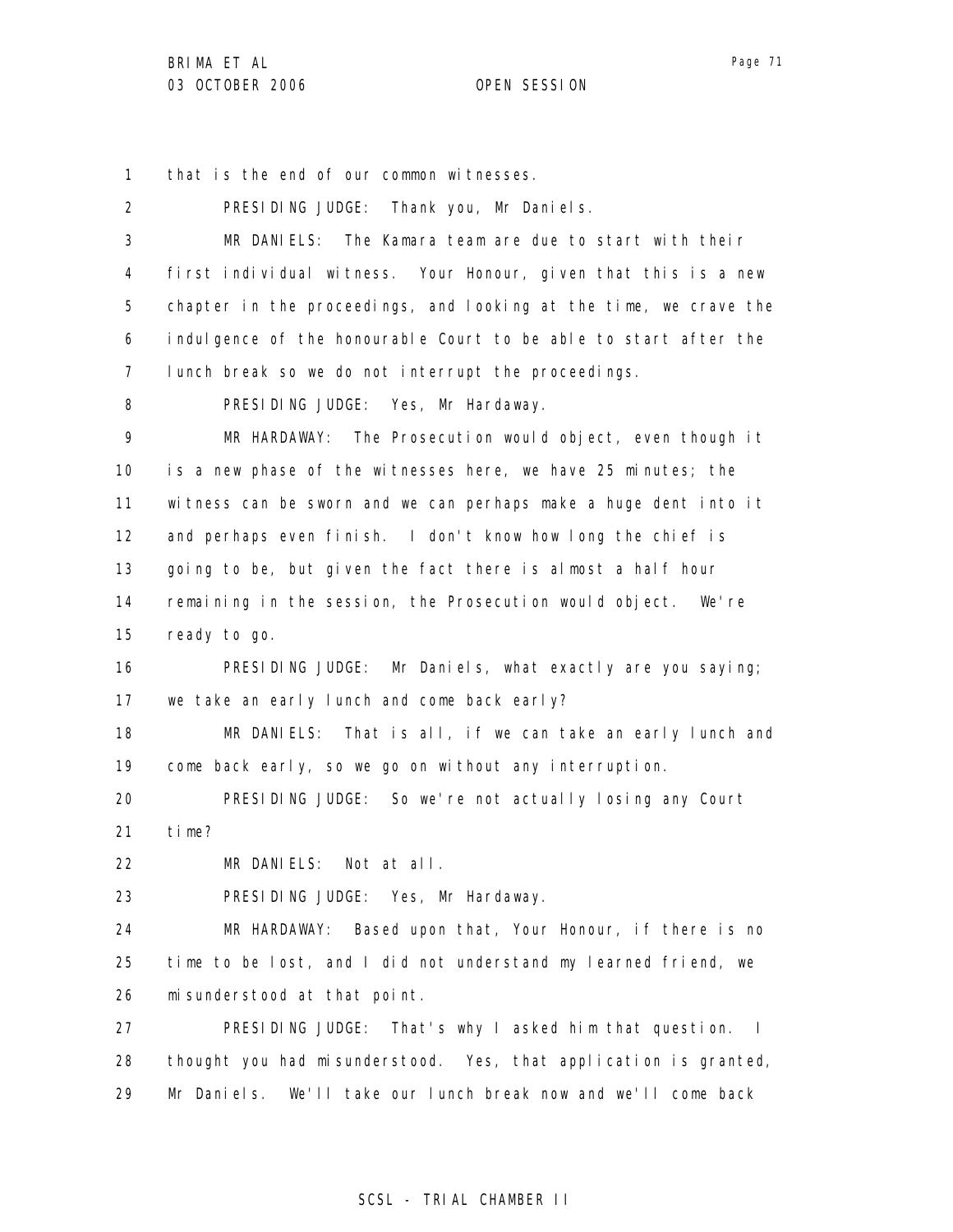29

Page 72

1 2 3 4 5 6 7 8 9 10 11 12 13 14 15 16 17 18 19 20 21 22 23 24 25 26 27 28 at 2.00. MR DANIELS: Most grateful, Your Honour. [Luncheon recess taken at 12.27 p.m.] [Upon resuming at 2.06 p.m.] PRESIDING JUDGE: Yes, Mr Agha. MR AGHA: Your Honour, it is just that I might kindly ask -- PRESIDING JUDGE: Just before you say something, we know Mr Brima is absent and he's requested leave to do so, which we have granted. Where is Mr Kamara? MR DANIELS: Your Honour, just as you were walking in, he's gone to use the gents. He will be back in a second. PRESIDING JUDGE: I understand. All right. Well, while we're on that subject, we will note that the first accused, Mr Brima, has expressly waived his right to be present. The Court proceedings will proceed in his absence, pursuant to Rule 60. Now, Mr Agha. MR AGHA: Yes, sorry, Your Honour. It was just to say that I would apologise, but I would like to excuse myself from Court this afternoon, as I have other matters to address dealing with the case, and also from time to time during the week, perhaps, although I would try to keep it as limited as possible. And, in my absence, my learned friend Mr Hardaway will have conduct of the case for the Prosecution. So I'm really just seeking permission of the Court. PRESIDING JUDGE: Thank you for your courtesy, Mr Agha. Certainly, you go about your other business. We'll note that, from time to time during the week, you also may not be available.

### SCSL - TRIAL CHAMBER II

MR AGHA: Thank you, Your Honour.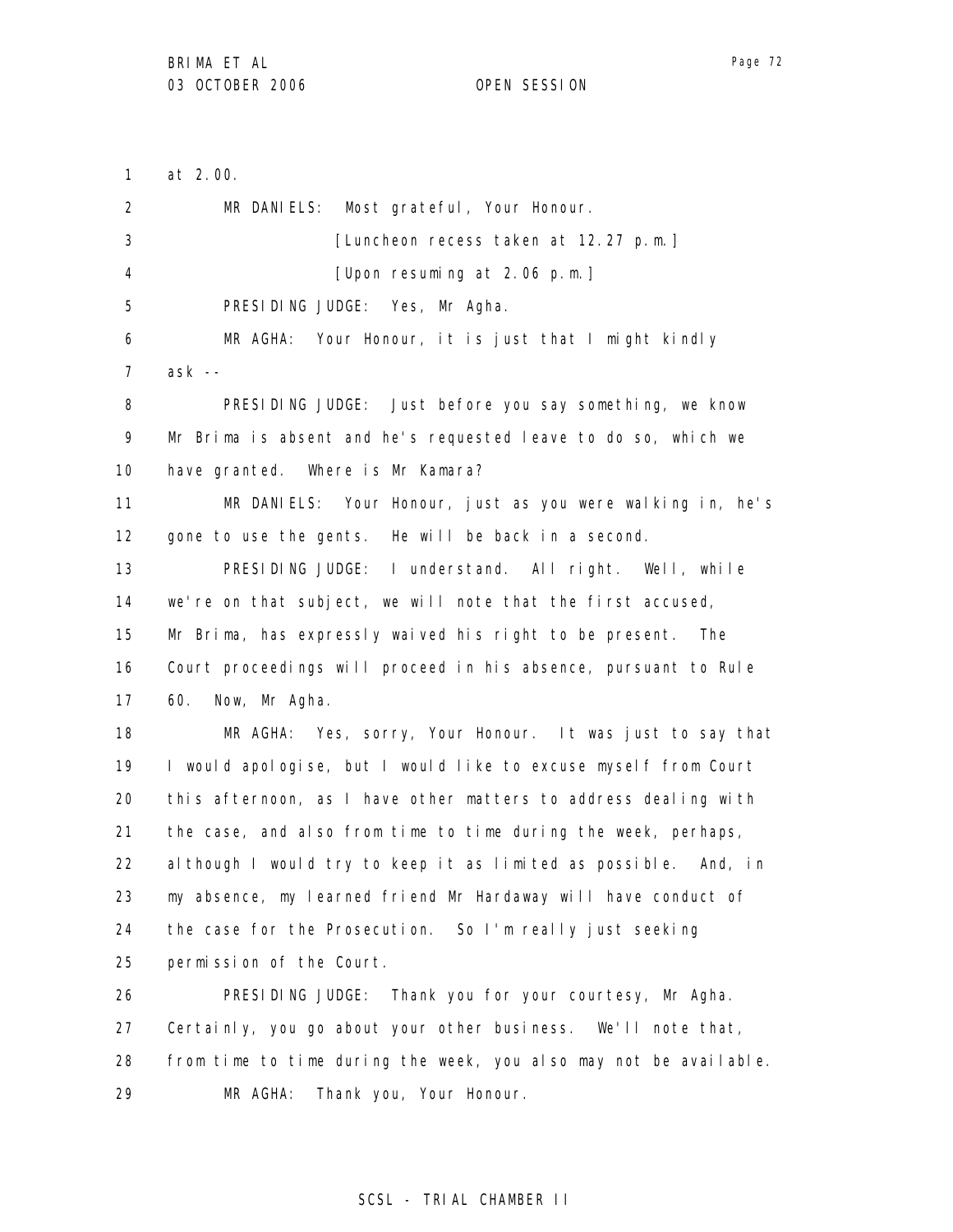1 2 3 4 5 6 7 8 9 10 11 12 13 14 15 16 17 18 19 20 21 22 23 24 25 26 27 28 29 PRESIDING JUDGE: Now, Mr Daniels, this witness would be DBK-037, is that correct? To be sworn. MR DANIELS: That's correct. That is correct, Your Honours. JUDGE DOHERTY: Mr Daniels, which list is this gentleman on? MR DANIELS: Your Honours, he's on the Kamara individual list, appearing, I believe, as the first witness. JUDGE SEBUTINDE: The summary is to be found on the joint Defence disclosure of individual summaries for the first and second accused, filed on 11 September. I think he is witness number one on the Kamara list. MR DANIELS: Witness number one, that is so, on the Kamara list. WITNESS: DBK-037 [Sworn] [The witness answered through interpreter] MR DANIELS: Your Honours, just before I start, I want to bring the Court's attention to the fact that a very short application may be made to go into closed session, only to disclose his military ranking number. The reasons will become apparent as we go along. PRESIDING JUDGE: Yes, all right. You make that application when necessary, Mr Daniels. MR DANIELS: I have also alerted my friend on the other side. EXAMINED BY MR DANIELS: Q. Mr Witness, good afternoon. A. Good afternoon, sir. Q. I shall be asking you a few questions. After that, my

### SCSL - TRIAL CHAMBER II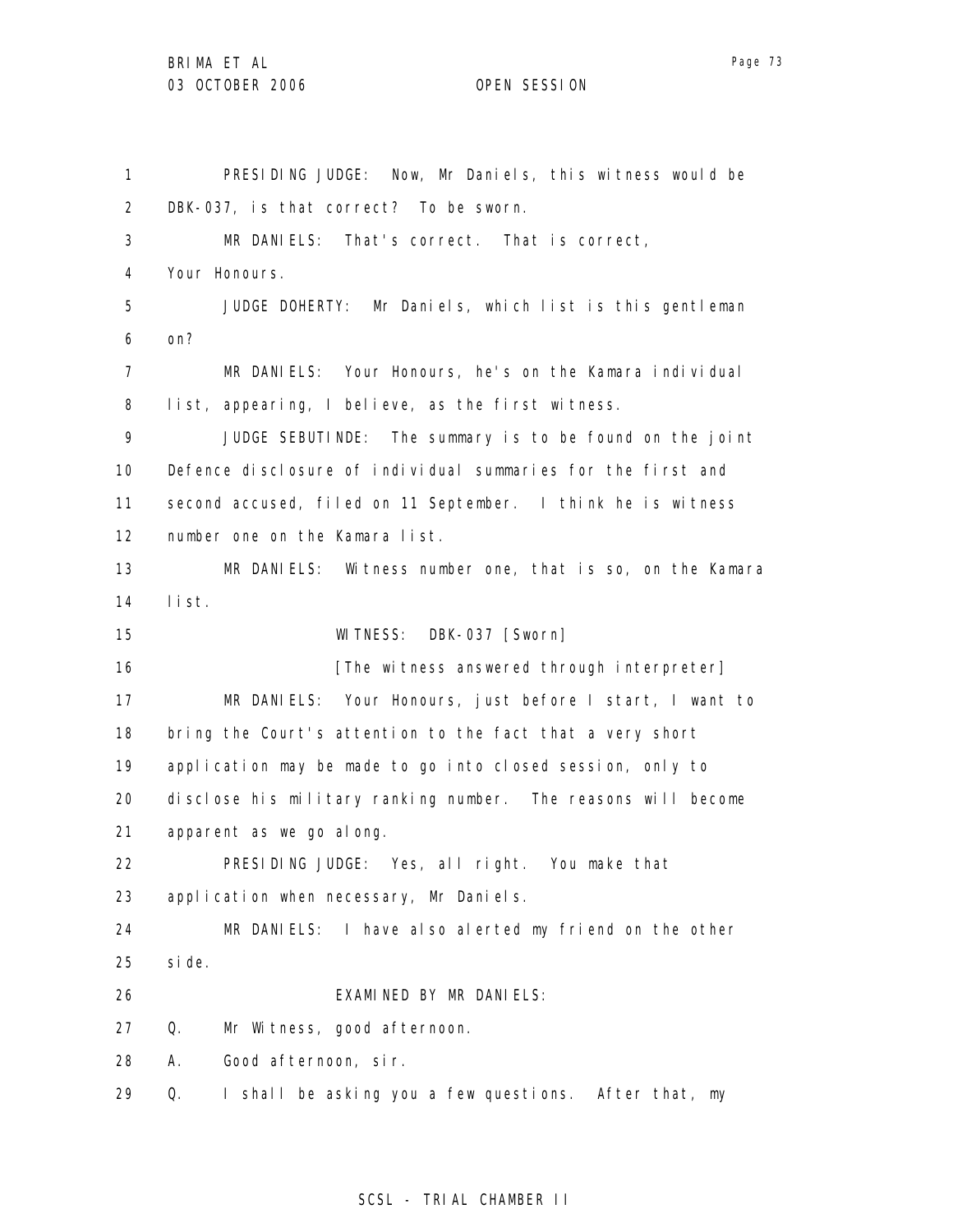| $\mathbf{1}$      |           | colleagues on this side to my left, will also ask you some     |
|-------------------|-----------|----------------------------------------------------------------|
| $\overline{2}$    |           | questions. And, after that, my colleagues to my right will ask |
| 3                 |           | you some questions; do you understand?                         |
| 4                 | А.        | Sir.                                                           |
| 5                 | Q.        | I caution you to speak slowly, because what you say will be    |
| 6                 |           | translated, so that everybody can understand what you say; you |
| 7                 |           | understand?                                                    |
| 8                 | Α.        | Okay, sir.                                                     |
| 9                 | Q.        | Mr Witness, you are Sierra Leonean by nationality?             |
| 10                | А.        | Yes, sir.                                                      |
| 11                | Q.        | Please wait me to finish the question before you talk.<br>You  |
| $12 \overline{ }$ |           | were born in Freetown?                                         |
| 13                | А.        | Yes, sir.                                                      |
| 14                | Q.        | You are 36 years old?                                          |
| 15                | А.        | Yes, sir.                                                      |
| 16                | Q.        | What is your tribe?                                            |
| 17                | А.        | I am a Temne.                                                  |
| 18                | Q.        | And what languages do you speak?                               |
| 19                | А.        | I speak Temne.                                                 |
| 20                | Q.        | And your religion?                                             |
| 21                | А.        | I am a Muslim.                                                 |
| 22                | Q.        | You are married?                                               |
| 23                | А.        | I intend to marry.                                             |
| 24                | Q.        | And you attended the Sierra Leone Police School in Kingtom,    |
| 25                | Freetown? |                                                                |
| 26                | Α.        | Yes, sir.                                                      |
| 27                | Q.        | You dropped out of school at class 6, for financial            |
| 28                | reasons?  |                                                                |
| 29                | Α.        | Yes, sir.                                                      |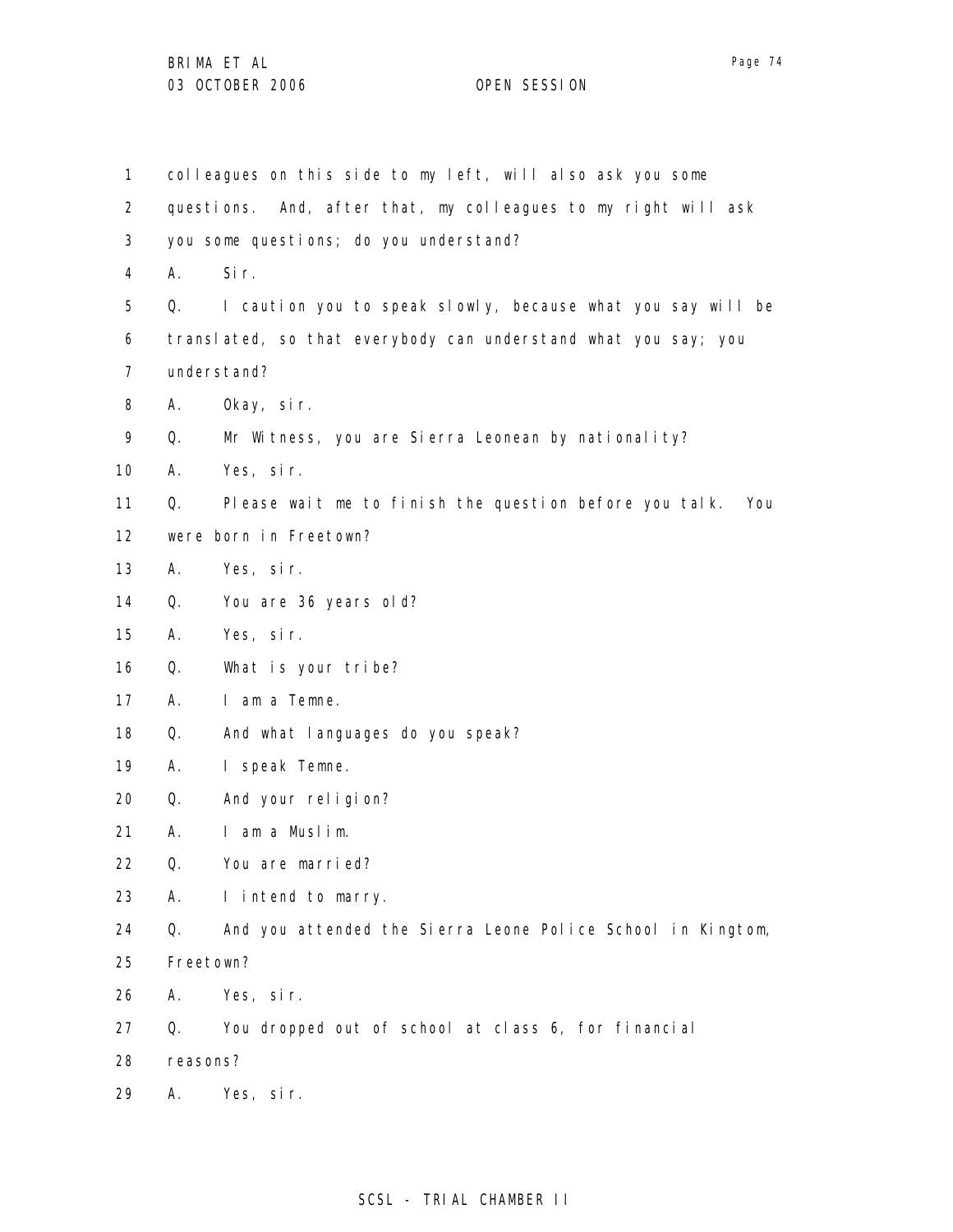- 1 Q. Thank you very much. Mr Witness, I'm now going to ask you
- 2 questions to deal specifically with your military background.
- 3 Mr Witness --
- 4 A. Yes, sir.
- 5 Q. -- when did you join the Sierra Leone Army?
- 6 A. In 1991.
- 7 Q. Where was this?
- 8 A. I trained in Makeni.
- 9 Q. And how long did you train for?
- 10 A. I trained for a couple of months.
- 11 Q. By a couple, what do you mean?
- 12 A. I trained for certain months.
- 13 Q. How many months?
- 14 A. I took four months.
- 15 Q. What was the nature of your training?
- 16 A. Well, we were in the billet and did some physical training
- 17 and military combat, something pertaining to guerilla warfare.
- 18 Q. When exactly did you complete your training?
- 19 A. It was in May.
- 20 Q. Of what year?
- 21 A. 1991.
- 22 Q. Where you trained, is it the name of a battalion?
- 23 A. Yes, sir.
- 24 Q. What is that?
- 25 A. Depot.
- 26 Q. A depot; D-E-P-O-T, depot?
- 27 A. Daru Barracks.
- 28 Q. Did you receive any training on the laws of war?
- 29 A. Not at all.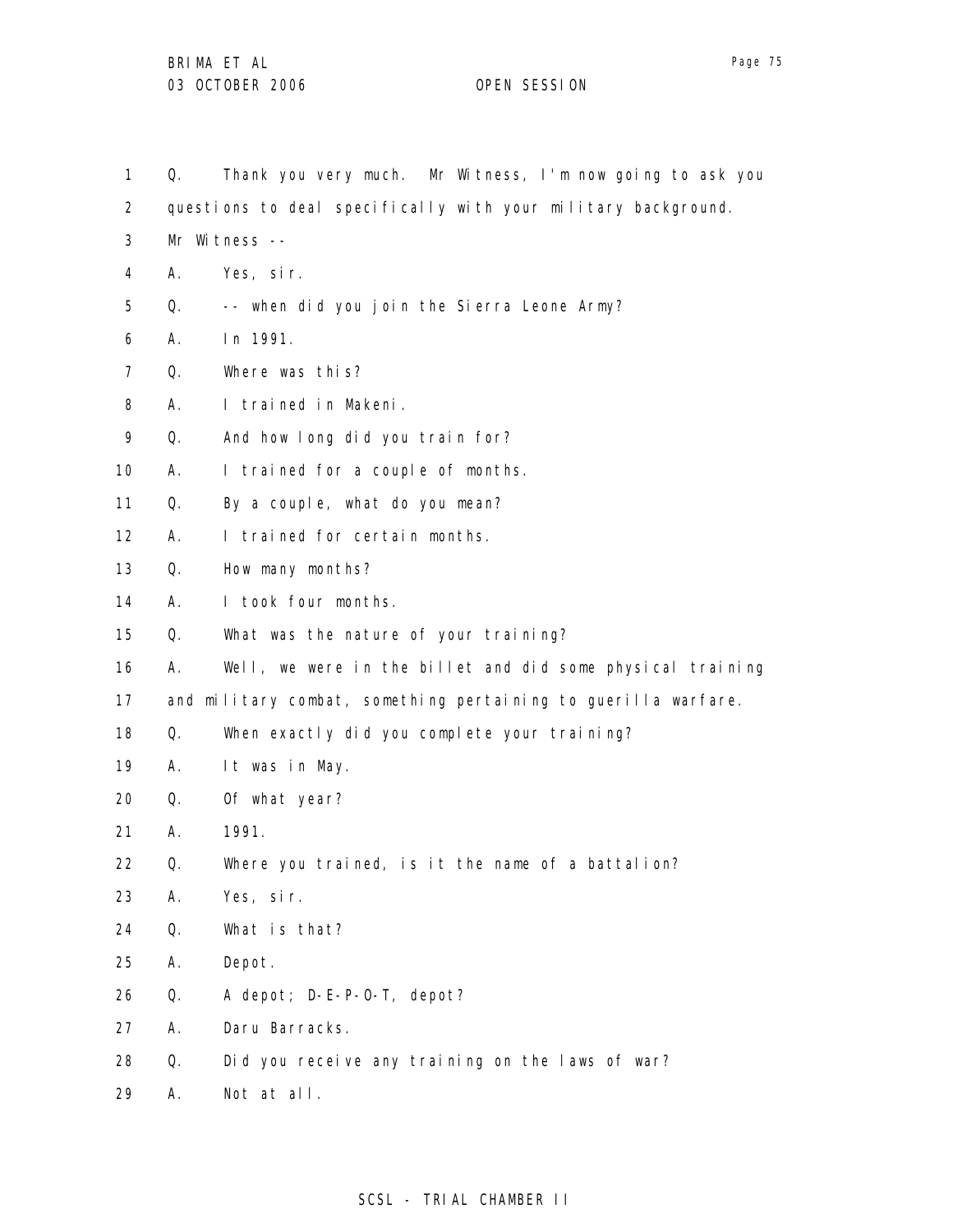1 2 3 4 5 6 7 8 9 10 11 12 13 14 15 16 17 18 19 20 21 22 23 24 25 26 27 28 29 Q. Who was your commanding officer? A. The battalion commander was Colonel Marie Conte. Q. Mr Witness, I would like you to give me your military identification number. Are you in a position to write it down? A. It is impossible, because my hand has a problem. Q. What is the problem with your hand? A. This hand, I'd had a problem during the war. Q. Just tell us what the problem was. A. The problem of this particular hand was caused by the intervention force in 1998; that was the ECOMOG force. It was during that time that I had this problem. MR DANIELS: At this stage, Your Honours, I'd like to make -- JUDGE SEBUTINDE: Mr Daniels, just for curiosity, the witness has put up his left hand. Am I to assume that he is ordinarily left-handed, and that he cannot write with his right hand? MR DANIELS: I'll verify. Q. Mr Witness, are you in a position to write with your right hand? A. Not at all. Q. Are you telling me that you are left-handed? A. I am left-handed, yes. PRESIDING JUDGE: But, Mr Daniels, you mean to say he can't even write down numbers, a few numbers, with his right hand? MR DANIELS: Your Honours, I'm not too keen to go into a closed session if we can solve it another way. I just want, ask him to give us his numbers so we can move on. I asked him earlier on and he told me he's not in a position to write.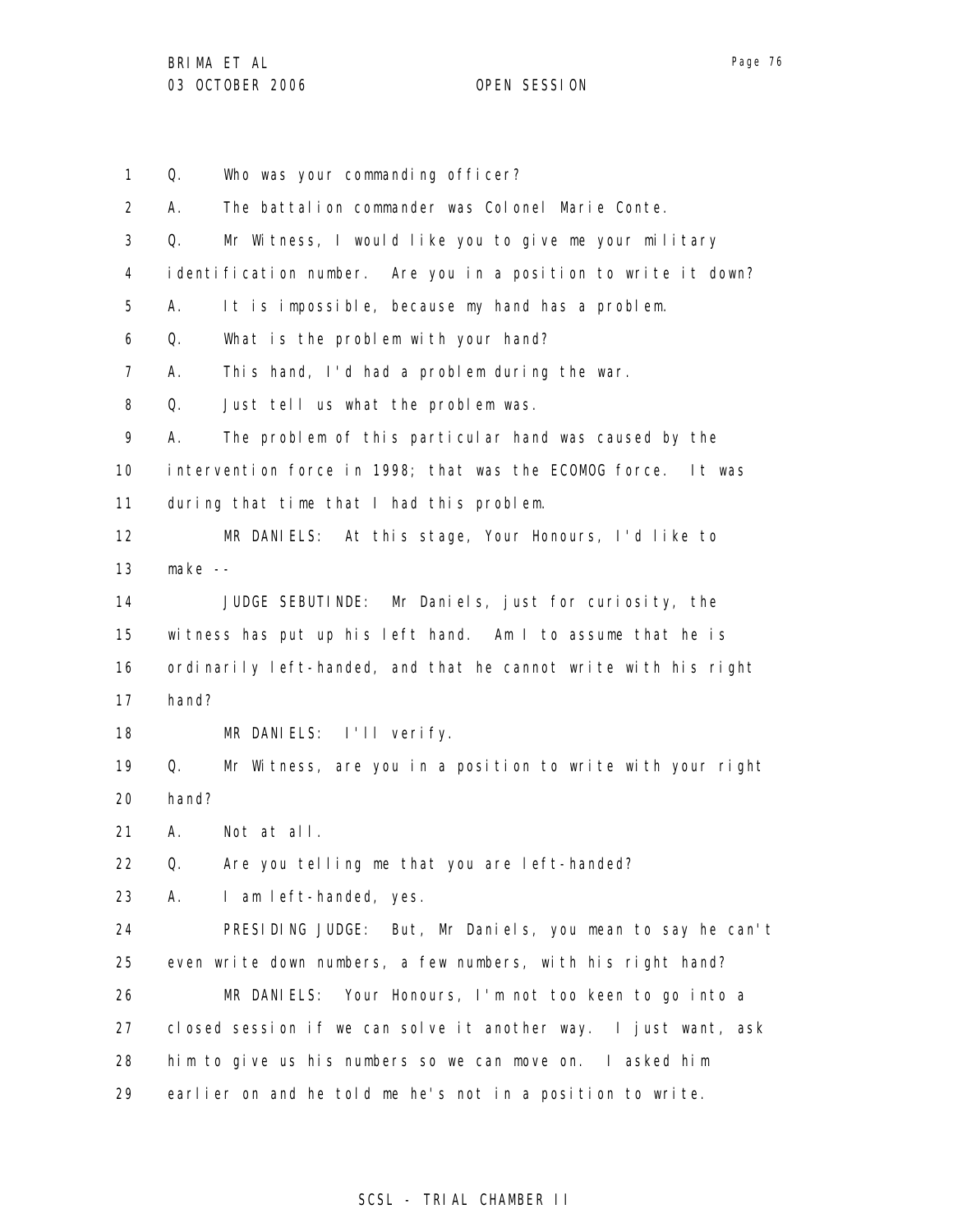| $\mathbf{1}$      | PRESIDING JUDGE: No, I certainly don't want to restrict           |
|-------------------|-------------------------------------------------------------------|
| $\overline{2}$    | him in any way, but most people who say they are right-handed can |
| 3                 | usually write down numbers with their left hand and vice versa.   |
| 4                 | MR DANIELS: I will verify. I will verify.                         |
| 5                 | Mr Witness, can you attempt just to write those numbers<br>Q.     |
| 6                 | down with your right hand?                                        |
| 7                 | It is impossible, sir.<br>А.                                      |
| 8                 | PRESIDING JUDGE: Why is it impossible?                            |
| 9                 | MR DANIELS:                                                       |
| 10                | Q.<br>Why can't you do that?                                      |
| 11                | А.<br>Because I cannot hold a pen with this hand in any way.      |
| $12 \overline{ }$ | I'm talking about your right hand.<br>Q.                          |
| 13                | I am unable to write with the right hand.<br>А.                   |
| 14                | JUDGE SEBUTINDE: Why, Mr Witness? Why can't you use your          |
| 15                | right hand to write?                                              |
| 16                | THE WITNESS: I am unable to write with my right hand. I           |
| 17                | used to use my left hand.                                         |
| 18                | PRESIDING JUDGE: Well, Mr Witness, we'll make it clear to         |
| 19                | $you --$                                                          |
| 20                | THE WITNESS: Yes, sir.                                            |
| 21                | PRESIDING JUDGE: -- Mr Daniels is not going to ask you to         |
| 22                | write anything; is that clear? He's not going to ask you to       |
| 23                | write. He's simply going to ask you to put down some numbers on   |
| 24                | a piece of paper. He's not asking you to write words, just to     |
| 25                | formulate some numbers on a piece of paper. Do you think you can  |
| 26                | do that with your right hand?                                     |
| 27                | THE WITNESS: Well, I am unable to write with my right             |
| 28                | hand, because I cannot write with it.                             |
| 29                | MR DANIELS: Your Honours, if I could suggest that,                |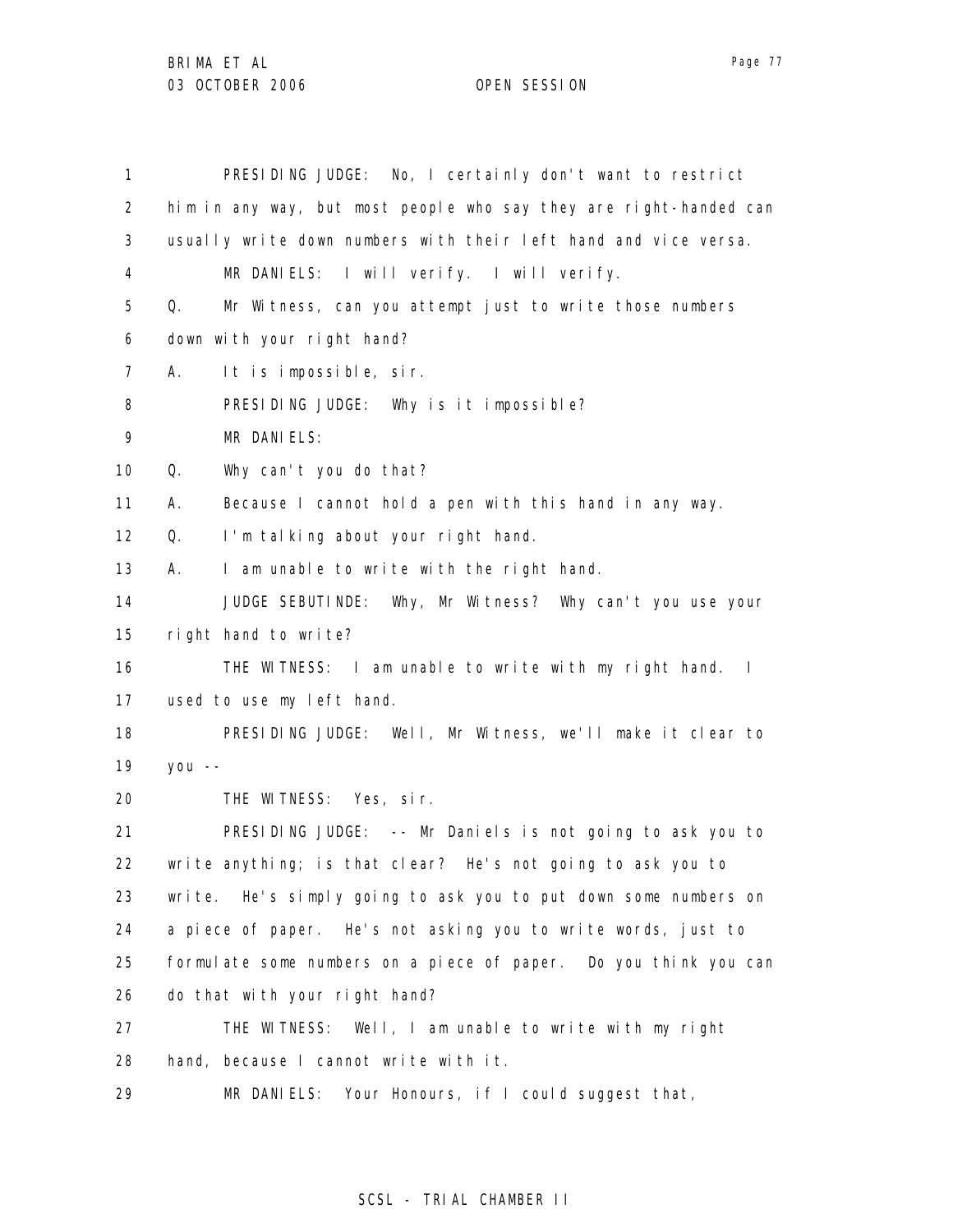1 2 3 4 5 6 7 8 9 10 11 12 13 14 15 16 17 18 19 20 21 22 23 24 25 26 27 28 29 perhaps, he could dictate the numbers to the Court attendant and then maybe that would solve the problem. PRESIDING JUDGE: No, that's not the satisfactory, Mr Daniels. We're going to have to order a closed Court so he can write down a few numbers. MR DANIELS: Very well, Your Honour. Then at this juncture, I would like to make an application pursuant to Rule 79. PRESIDING JUDGE: All right. We'll announce to the public that this witness is about to write something on a piece of -- I beg your pardon. This witness is about to give some evidence that might reveal his identity and, seeing he is a protected witness, we have no option but to close the Court. So, Court attendant, would you make arrangements for the Court to be closed, please. MR DANIELS: Most grateful. MR HARDAWAY: Your Honour, just for the record, there is no objection from the Prosecution. PRESIDING JUDGE: Yes, I understood that, from what Mr Daniels said earlier. Thank you, Mr Hardaway. [At this point in the proceedings, a portion of the transcript, pages 78 to 79, was extracted and sealed under separate cover, as the proceeding was heard in a closed session]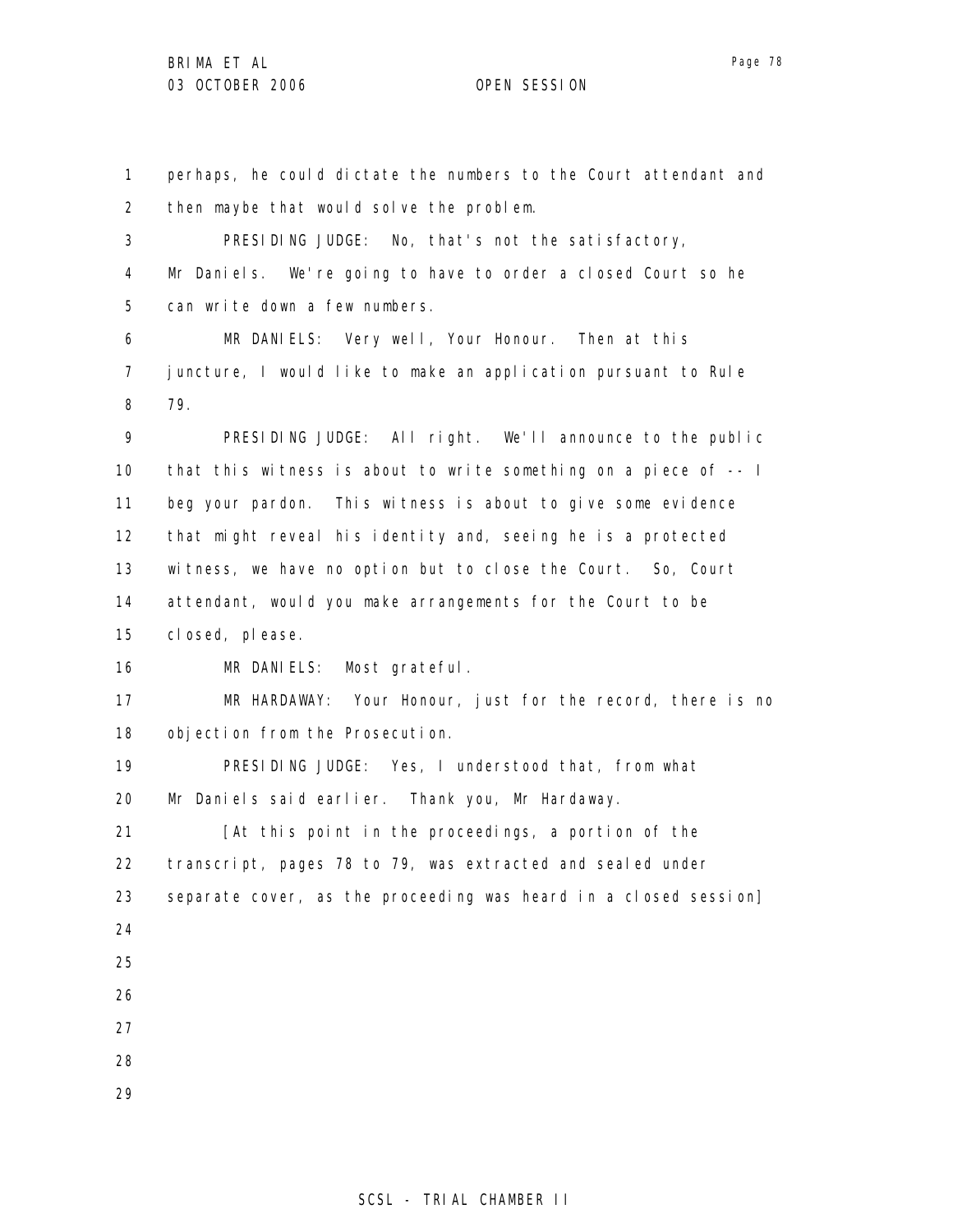1 2 3 4 5 6 7 8 9 10 11 12 13 14 15 16 17 18 19 20 21 22 23 24 25 26 27 28 29 [Open session] MR DANIELS: Thank you very much. Q. Mr Witness, you have just told us your rank. When were you promoted to that rank? A. I was promoted in 2004. Q. Mr Witness, after your military training, were you deployed anywhere? A. After the military training, they took us to Daru. Q. And after you were in Daru, were you deployed anywhere? A. Well, I -- THE INTERPRETER: Your Honour, could the witness repeat his testimony again. MR DANIELS: Q. Mr Witness, could you please speak to the mic and speak up so that the interpreter can hear you. A. I was deployed in Daru. I had a casualty there. I had a blast problem which caused problem with my eardrum. Therefore, they sent me to the military hospital at 34. Q. Mr Witness, do you recall 25 May 1997? A. Well, I can remember some, but I cannot remember everything. Q. Where were you on 25th of May 1997? A. I was in the barracks. Q. Which barracks? A. The barracks of the 1st Battalion, Wilberforce. Q. What were you doing? A. Well, as I was a soldier, I was in the barracks because I used to take my salary down Cockerill, so I was not having anything to do there. It was my residential area that I was.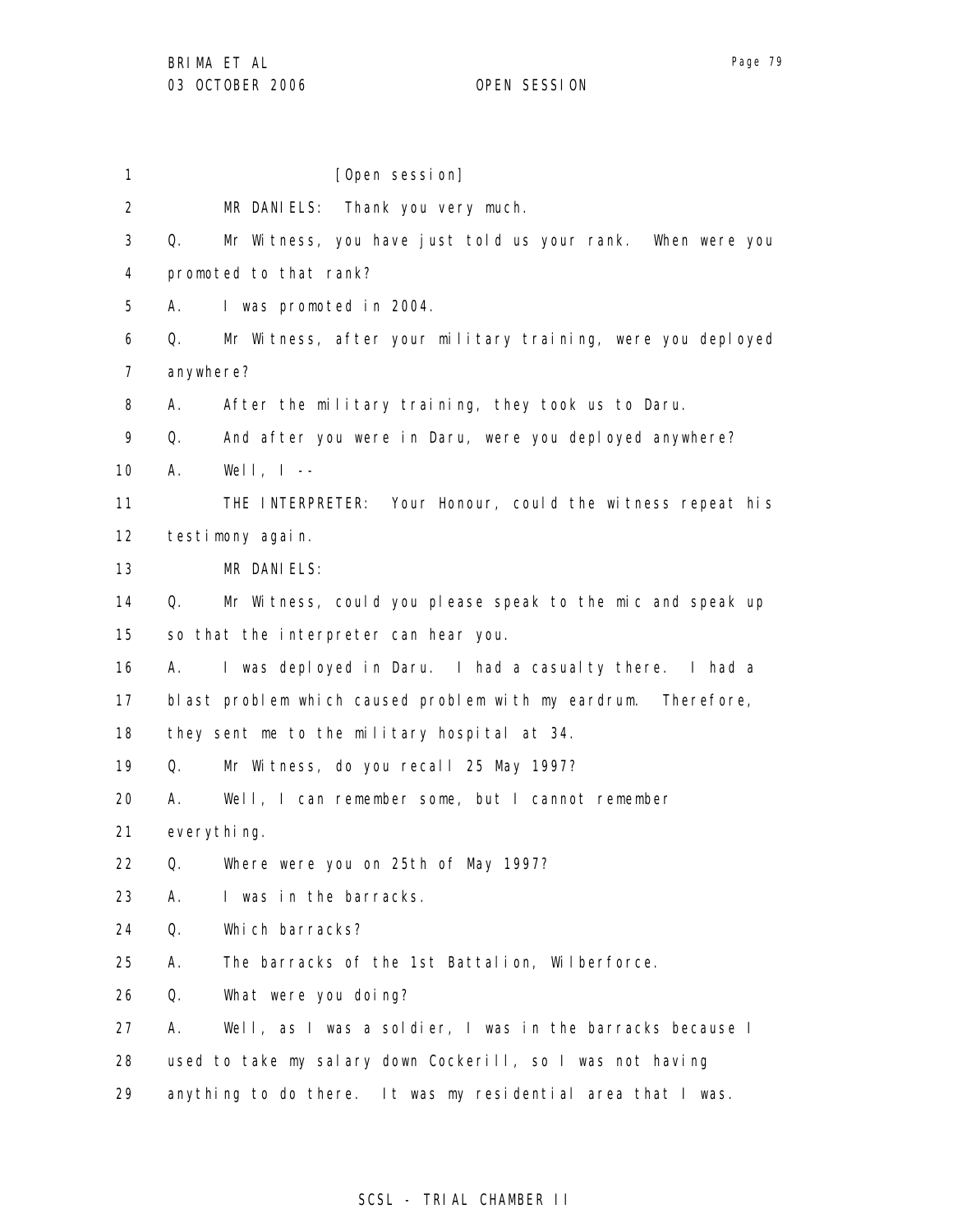1 2 3 4 5 6 7 8 9 10 11 12 13 14 15 16 17 18 19 20 21 22 23 24 25 26 27 28 Q. Do you recall anything significant happening in Freetown on 25th of May 1997? A. Well, I can remember what happened in May 25. Q. Please tell this Court. A. In 1997, the 25th of May, in the morning, I heard an announcement from Corporal Gborie. He said, "Today I had overthrown the elected government." Q. How did you hear this announcement? A. I heard the announcement through radio. Q. Do you know those who staged the coup? A. Well, I know some, but I don't know the others. Q. Please tell us those that you know of. A. I knew Corporal Gborie. I knew Adams. I knew Abdul Sesay, and Zagalo. We were all sports men. Q. Do you know which government was overthrown as a result of the coup? A. The government that was overthrown was the government of Tejan Kabbah. Q. Do you know whether the second accused, Ibrahim Kamara, took part in the coup? A. Those that I knew were the ones that I have mentioned to the Court. Q. After you heard about the coup on 25 May 1997, did anything happen to you? A. Nothing happened to me. Q. Did you do anything? A. Well, I do not feel that I did anything. Q. Apart from the coup, did anything else happen in Freetown?

29 A. Yes.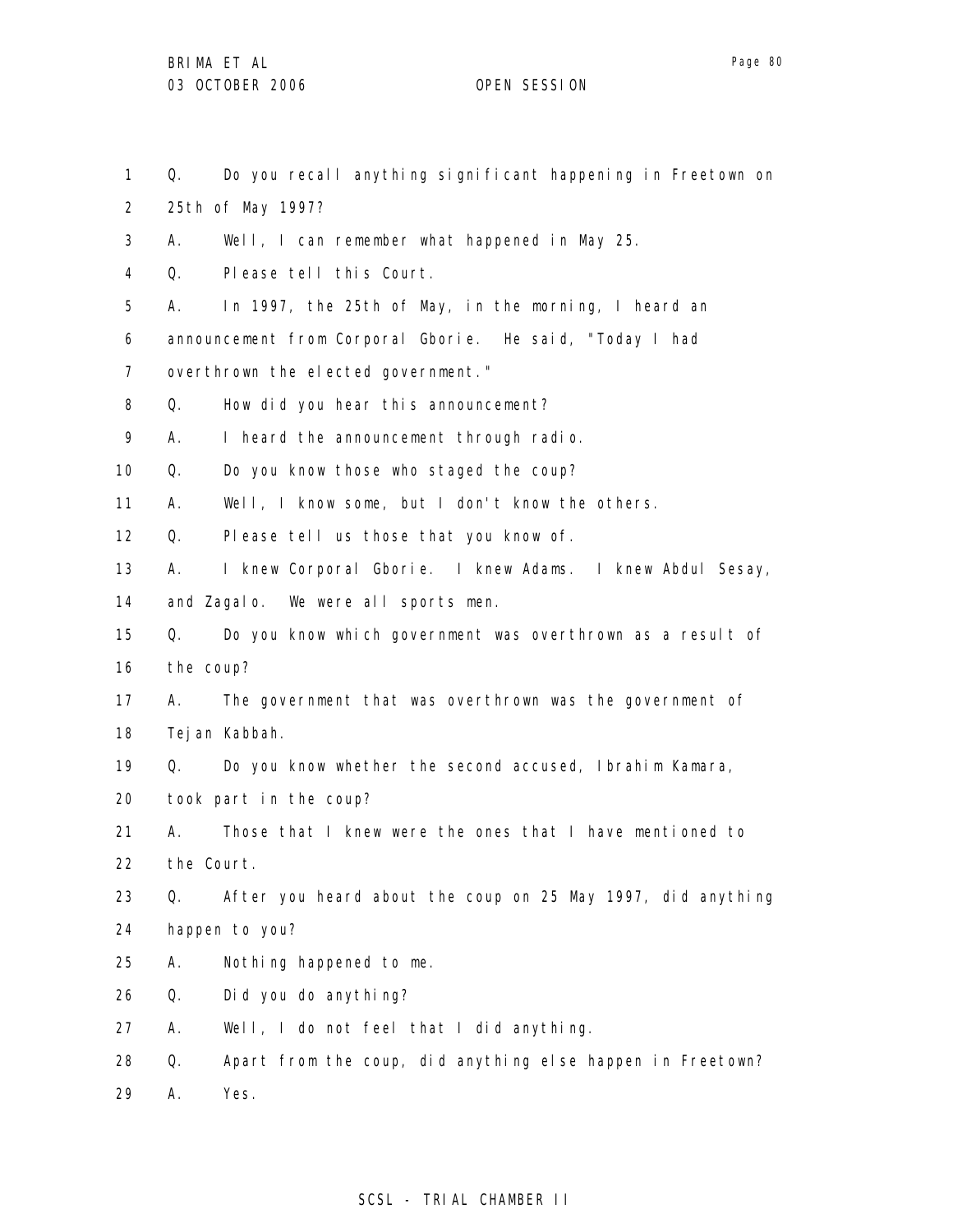1 Q. What happened?

2 3 4 5 6 7 8 9 10 11 12 13 14 15 16 17 18 19 20 21 22 23 24 25 26 27 28 29 A. In June 1998, the Nigerian-led ECOMOG force, invaded Sierra Leone from the sea, and the land at Mammy Yoko. Q. Can you go over the date again? MR HARDAWAY: Objection, Your Honours. It is clear: Asked and answered. MR DANIELS: I didn't hear. I'm just asking. MR HARDAWAY: He said June 1998. MR DANIELS: June 1998, very well. Q. Where were you when the ECOMOG entered -- JUDGE DOHERTY: He didn't mention ECOMOG, he mentioned a Nigerian force. MR DANIELS: Q. When did the Nigerian force enter Sierra Leone? JUDGE DOHERTY: Sorry, I have been corrected, Mr Daniels. THE WITNESS: The Nigerian force --MR DANIELS: Q. Where were you when the Nigerian-led force entered Freetown? A. Where I was, I was in the barracks. Q. Did anything happen to you? A. Well, nothing happened to me. Q. Did you stay in Freetown? A. I was in Freetown, in the barracks. Q. For how long did you stay in Freetown after the Nigerian forces entered Freetown? A. I was in the 1st Battalion from - in 1997, when the Nigerian forces came in, when Johnny Paul Koroma went and received them and took them to Jui, because I was with my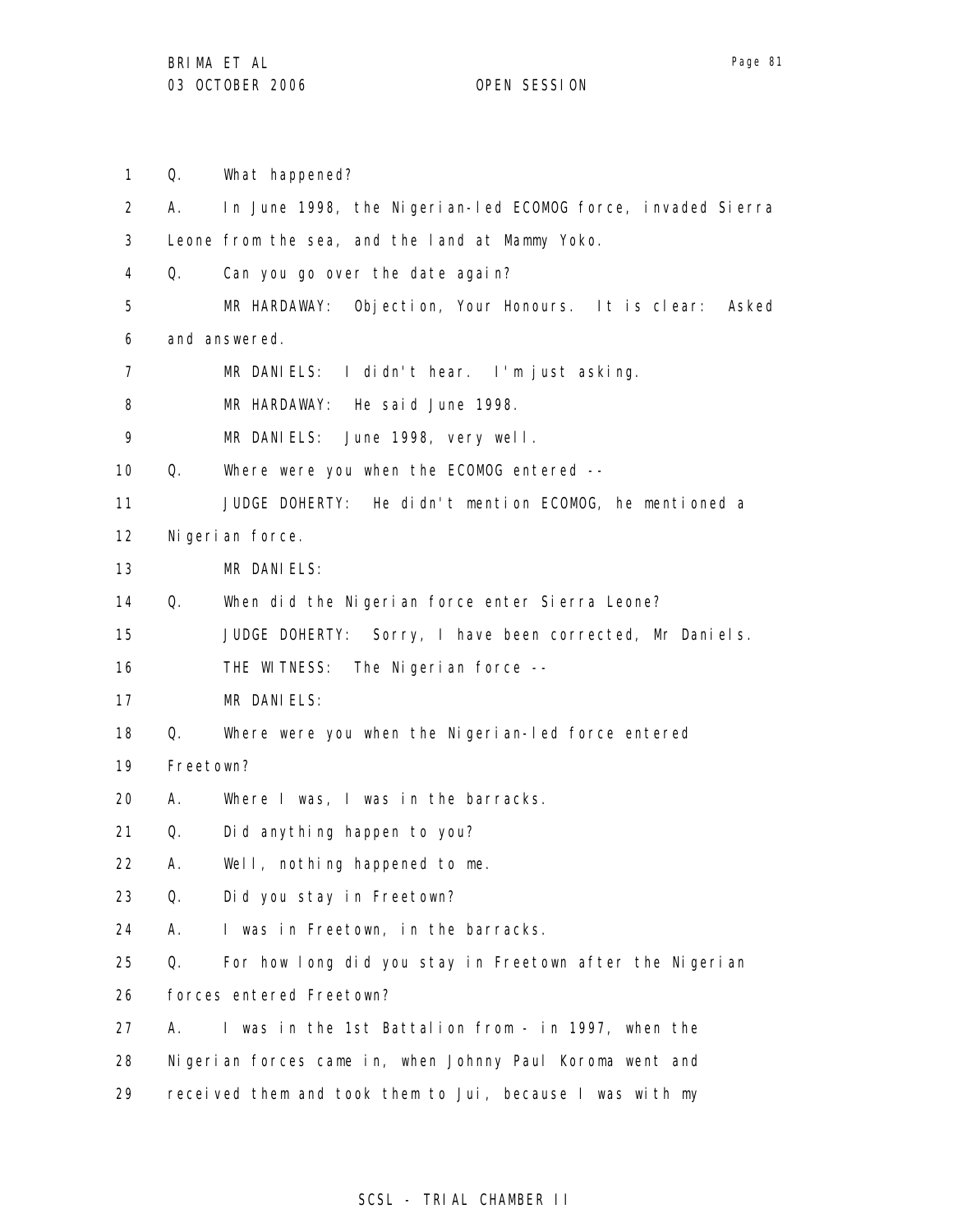1 2 3 4 5 6 7 8 9 10 11 12 13 14 15 16 17 18 19 20 21 22 23 24 25 26 27 28 29 commander, who was commander Paul Thomas. Q. Did you go anywhere after that? A. Well, I was with my commander. When my commander moved, he moved with me. Q. Did your commander move anywhere? A. Yes. Q. Where did he move to? A. Well, he moved with Johnny Paul Koroma to visit the Nigerian-led ECOMOG force that came to Freetown, anchored at the navy, own land. Q. Did Johnny Paul Koroma continue to stay in Freetown? A. Yes. Q. Do you know how long he stayed in Freetown for? A. I can remember from 1997 to February 13, when we withdrew from Freetown. Q. You said, "When we withdraw from Freetown." Who withdrew from Freetown? A. When the Nigerian intervention force, which was called the ECOMOG, when they invaded us, we had no other alternative, because of the safetiness of our people and ourselves, we were told by our commander, who was Johnny Paul Koroma that, and Paul Thomas, who was my own commander, told us that, "Gentlemen, now we have to move." And we went as far as Tombu to Fogbo, from Fogbo to Four Mile, and from Four Mile, we found ourselves at Masiaka. Q. So how did you eventually get to Masiaka? A. Well, I entered Masiaka using the seaside route through Tombu and, from there, the boat took us to a place called Fogbo, because we were many and, at that time, soldiers were throwing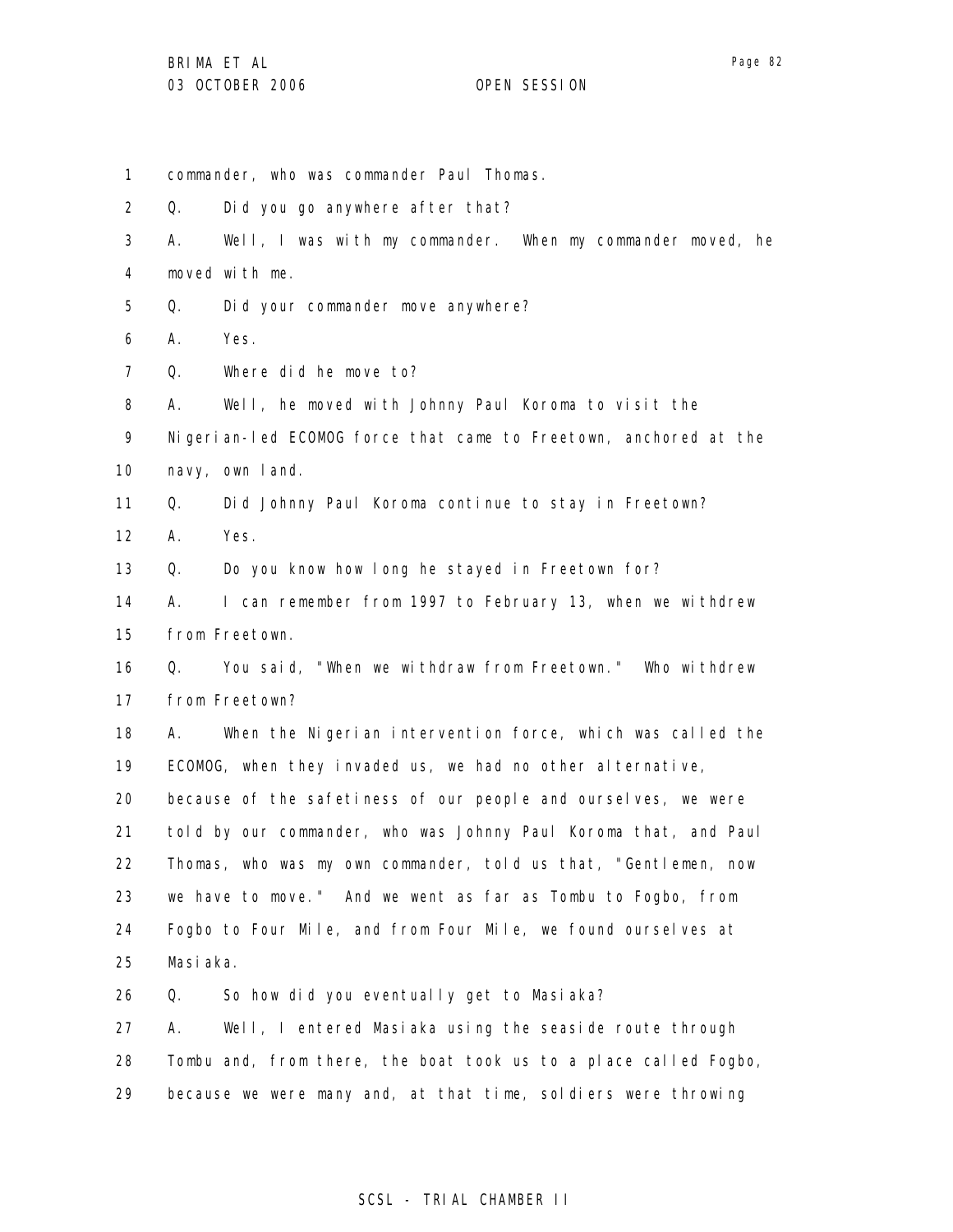| 1                 | their guns into the sea and some of us moved up to Four Mile.<br>At |
|-------------------|---------------------------------------------------------------------|
| $\overline{2}$    | that time, as I told you earlier, my hand, I incurred a damage on   |
| 3                 | my hand and they took us in a vehicle and took us to Masiaka.       |
| 4                 | So when you got to Masiaka, can you mention the name of<br>Q.       |
| 5                 | some of the senior officers who were present?                       |
| 6                 | Objection. Leading, Your Honour.<br>MR HARDAWAY:                    |
| 7                 | MR DANIELS: I'll rephrase.                                          |
| 8                 | Who was in command of the troops at Masiaka?<br>Q.                  |
| 9                 | Well, when we had withdrawn in May, from Freetown, we<br>А.         |
| 10                | reached Masiaka on the 13th of February 1997. I can tell you,       |
| 11                | for certain, that it was Johnny Paul Koroma and SAJ Musa.           |
| $12 \overline{ }$ | Did anything happen when you got to Masiaka?<br>Q.                  |
| 13                | Yes.<br>А.                                                          |
| 14                | Q.<br>Please tell me what happened.                                 |
| 15                | That day, it was a very sad day for the armed forces of<br>А.       |
| 16                | Sierra Leone. When we had all vacated Freetown and went to          |
| 17                | Masiaka, Johnny Paul Koroma started addressing the entire troop,    |
| 18                | but before he started giving his address, the Nigerian ECOMOG       |
| 19                | force came unexpectedly with the Alpha Jet and dropped bombs, so    |
| 20                | we all took cover. And, after some time, he called us up again      |
| 21                | to line up and have a parade. And, that day, he told us that        |
| 22                | this time there is no longer AFRC, but that each and every one of   |
| 23                | us should look out for a safety area where you can rest yourself.   |
| 24                | Because, at that time, the south and the eastern part of the        |
| 25                | country were not at all safe for us.                                |
| 26                | Did you personally hear Johnny Paul Koroma address the<br>Q.        |
| 27                | troops?                                                             |
| 28                | I was subject to his command, and I was on the ground at<br>А.      |
| 29                | that time.                                                          |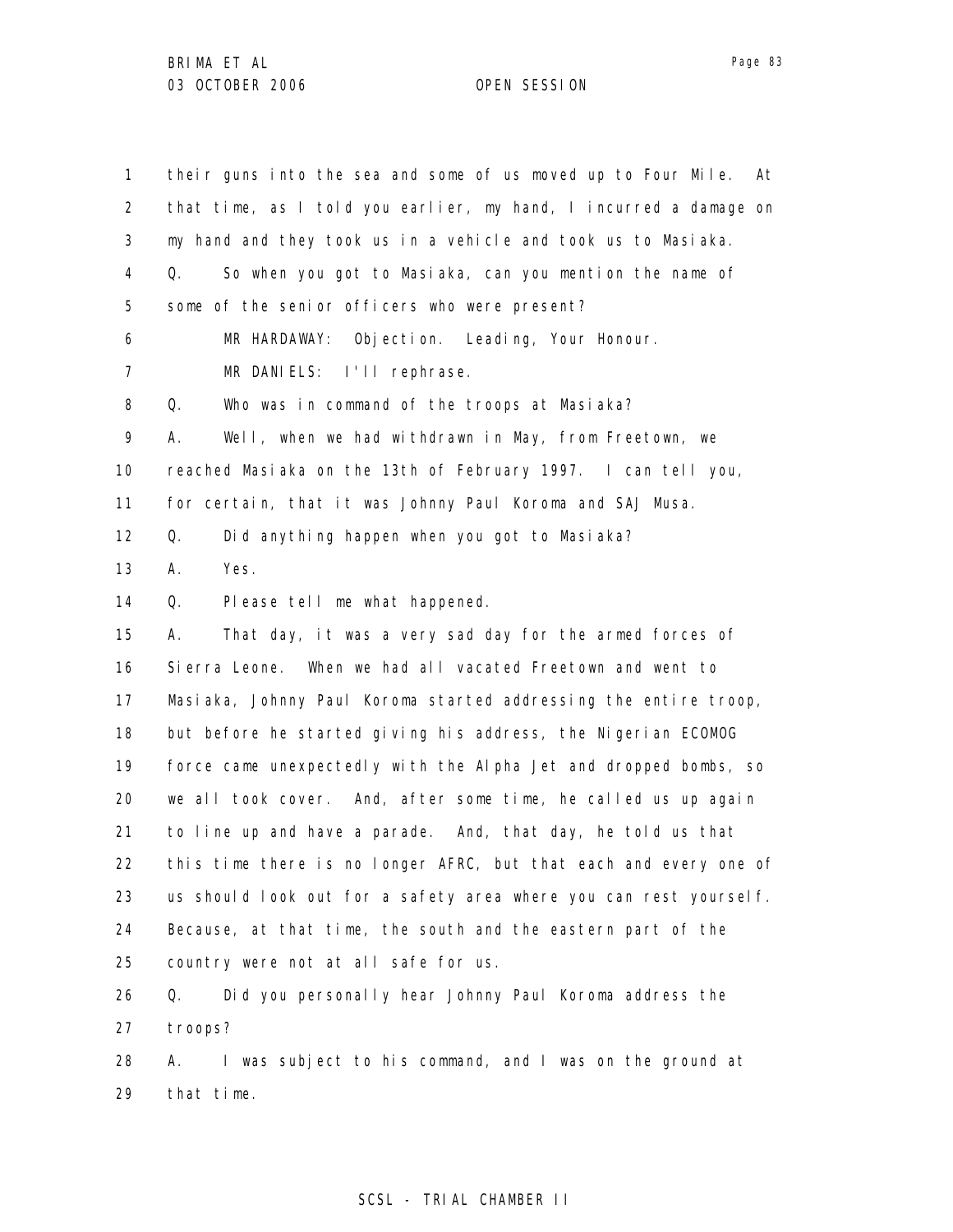1 2 Q. Apart from telling you that the AFRC is no more, did Johnny Paul Koroma say anything else?

3 4 5 MR HARDAWAY: Objection, Your Honour. Asked and answered. He's mentioned that, just the fact that there's no AFRC, but that the south and east were no longer safe for them.

6 7 PRESIDING JUDGE: How does it follow from that that he didn't say anything else?

8 9 10 11 MR HARDAWAY: Well, my learned friend's question was, after he said there's no more AFRC what, if anything else, did he say and he responded to that in the broad general question the last time.

12 13 14 PRESIDING JUDGE: Well, we've got his answer so far. You're asking: Did Johnny Paul say anything after that; is that correct?

15 MR DANIELS: That's it. That is so.

16 17 18 19 20 THE WITNESS: Johnny Paul addressed us, the soldiers, and said that all soldiers should try and find themselves in the northern part of the country because there was safer, and that the eastern part and the southern part were not safer zones for them.

21 MR DANIELS:

22 23 24 25 26 27 28 Q. So what happened to you after Johnny Paul Koroma's address? A. As I had told the Court earlier, I said that day was a very sad day for the armed forces of Sierra Leone. What happened finally to me was that my commander, who was Paul Thomas, and SAJ Musa, they loaded all of us on board a vehicle, a Toyota Hilux, and took us to Makeni, all of us who were wounded in action.

29 Q. Before we talk about that, please tell me why you said it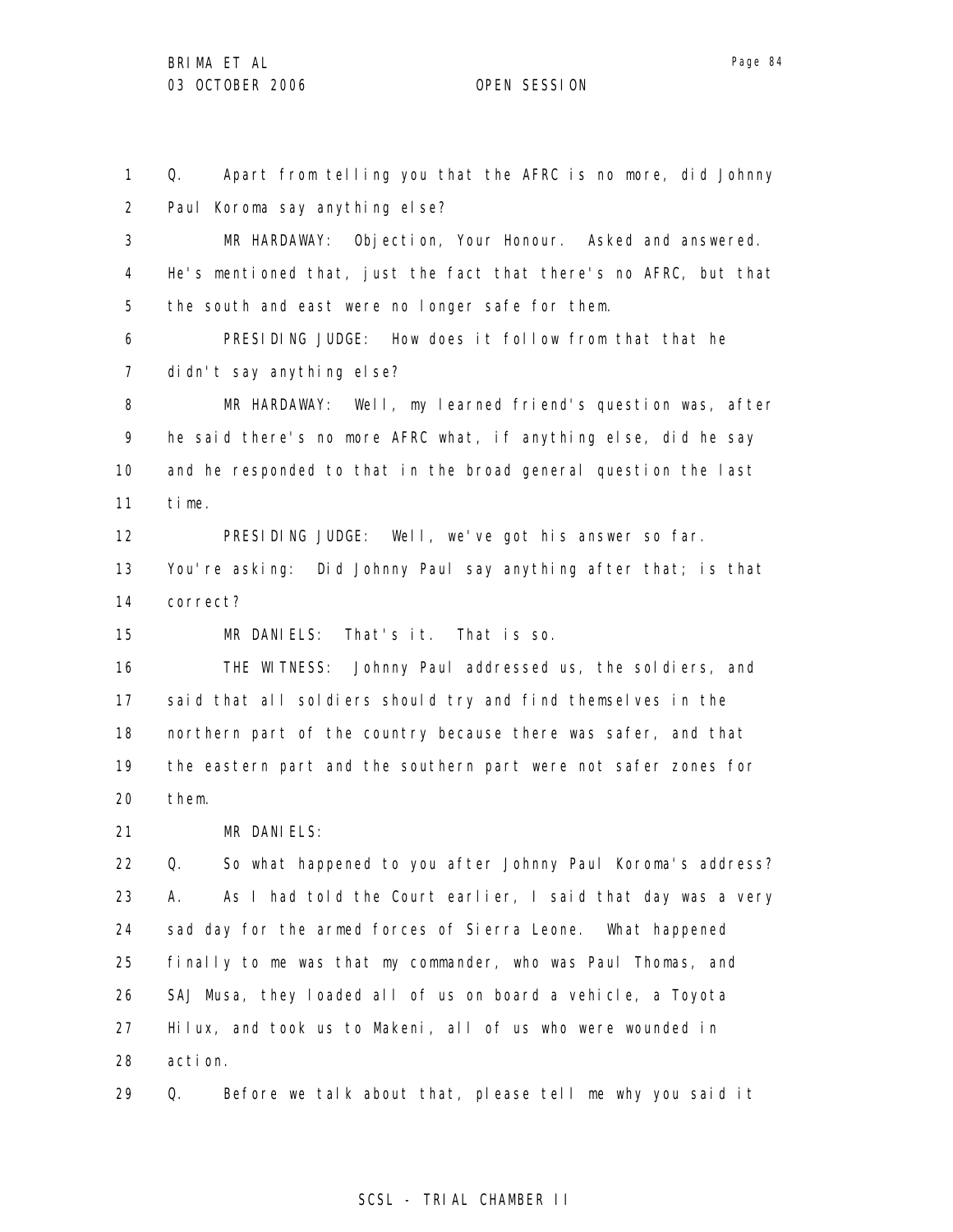1 was a sad day?

| $\overline{2}$ | Because we were in Freetown, just as I, that you see me<br>А.    |
|----------------|------------------------------------------------------------------|
| 3              | speaking to you now, I was at the 34 Military Hospital           |
| 4              | in February 1998. I was shot at. And that particular night I     |
| 5              | was admitted at the hospital. They did a surgical operation on   |
| 6              | me and, in the morning, whilst we are about to wake up and get   |
| 7              | our breakfast, we saw the Nigerians and the Kamajors coming      |
| 8              | through the mobile area around Hill Cott Road area.              |
| 9              | Q.<br>0kay.                                                      |
| 10             | And before they came to the hospital where we had a<br>А.        |
| 11             | surgical ward.                                                   |
| 12             | Thank you, Mr Witness. Mr Witness, how long did you stay<br>Q.   |
| 13             | at Makeni for?                                                   |
| 14             | We were in Makeni for a couple of days.<br>А.                    |
| 15             | Do you recall the name of any senior commanders at Makeni?<br>Q. |
| 16             | Well, at that time, I was with Paul Thomas and SAJ Musa.<br>А.   |
| 17             | From Makeni, you said you stayed a couple of days there;<br>Q.   |
| 18             | did you go anywhere else?                                        |
| 19             | Yes.<br>А.                                                       |
| 20             | Q.<br>Where did you go to?                                       |
| 21             | Paul Thomas and SAJ Musa took us, all of us who were<br>А.       |
| 22             | damaged in action, they took us to Kabala because, at that time, |
| 23             | ECOMOG was now drawing closer, so we went to Kabala.             |
| 24             | How did you get to Kabala?<br>Q.                                 |
| 25             | Every soldier that was wounded, they saw to it that he was<br>А. |
| 26             | being taken care of well, and he was loaded on board a vehicle   |
| 27             | and taken to Kabala.                                             |
| 28             | Do you recall the names of some of the soldiers who went<br>Q.   |
| 29             | with you to Kabala?                                              |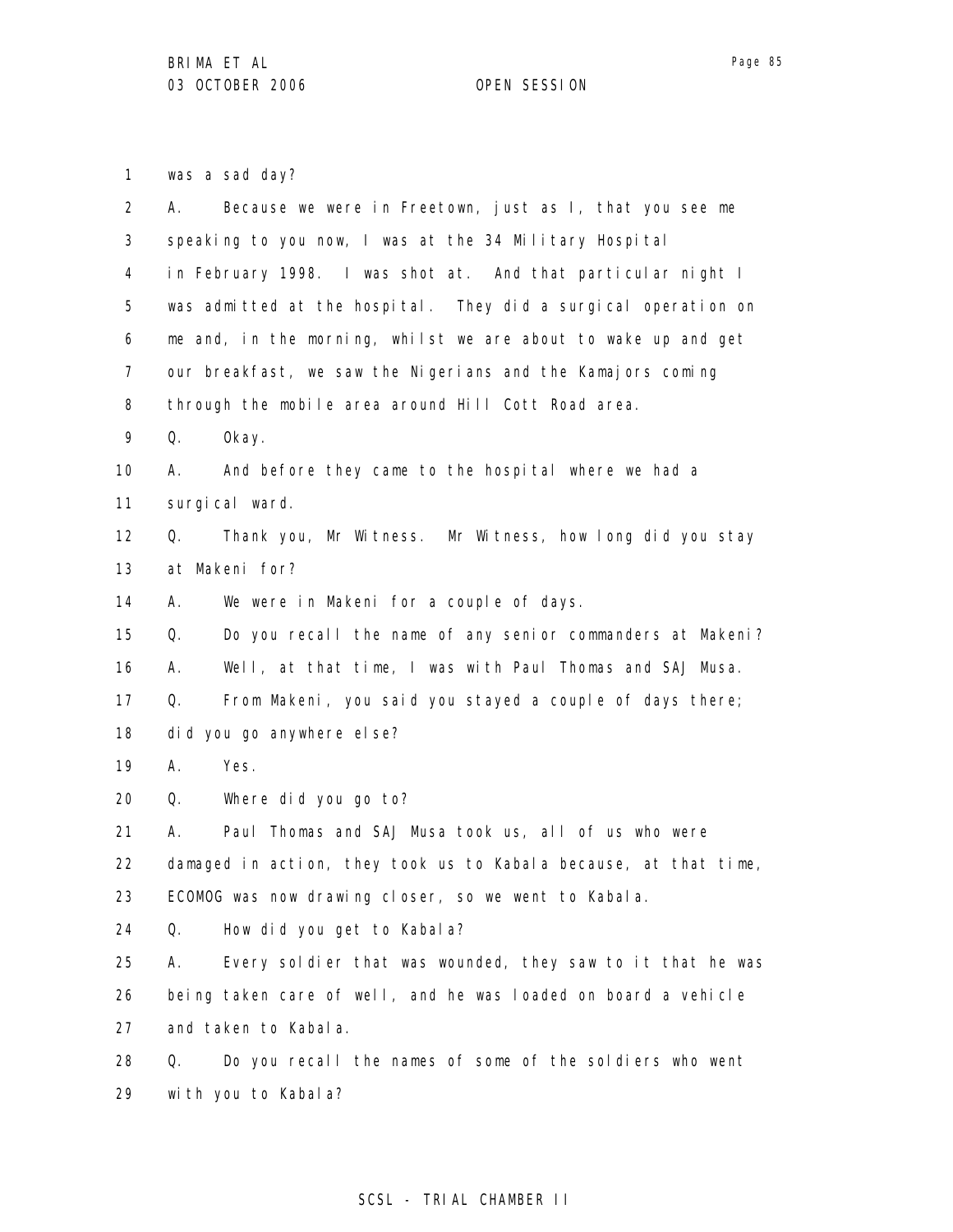1 2 3 4 5 6 7 8 9 10 11 12 13 14 15 16 17 18 19 20 21 22 23 24 25 26 27 28 29 A. I can recall some of them, but not all of them. Q. Please tell us those you can recall. A. My own commander, who was Paul Thomas and SAJ Musa and Kis Kamara, and some other officers. Q. And for how long did you stay in Kabala? A. In Kabala, I spent about five days, because the Nigerian ECOMOG force also invaded us there. Q. Do you recall exactly when it was you got to Kabala, what time of the year it was? A. Within the year. It was within that same February that I reached there. Q. And when you got to Kabala, what did you see? A. Well, I saw a lot of soldiers, with whom I was in Freetown. They were all there in Kabala Town. So that brought me a little courage for me to sustain my life there. Q. Who was the commander of the troops while you were in Kabala? A. At that time, my overall commander was Sergeant Musa. Q. Were there any civilians in Kabala? A. Yes. Q. Did these civilians come with you from Freetown? A. Our families were all there with us, some of them who were able to come with us. Q. From Kabala, did you go anywhere else? A. Yes. Q. Where did you go to? A. The place where we went to was called Mongo. Q. Did you go straight to Mongo? A. We passed through Dankawally to Mongo.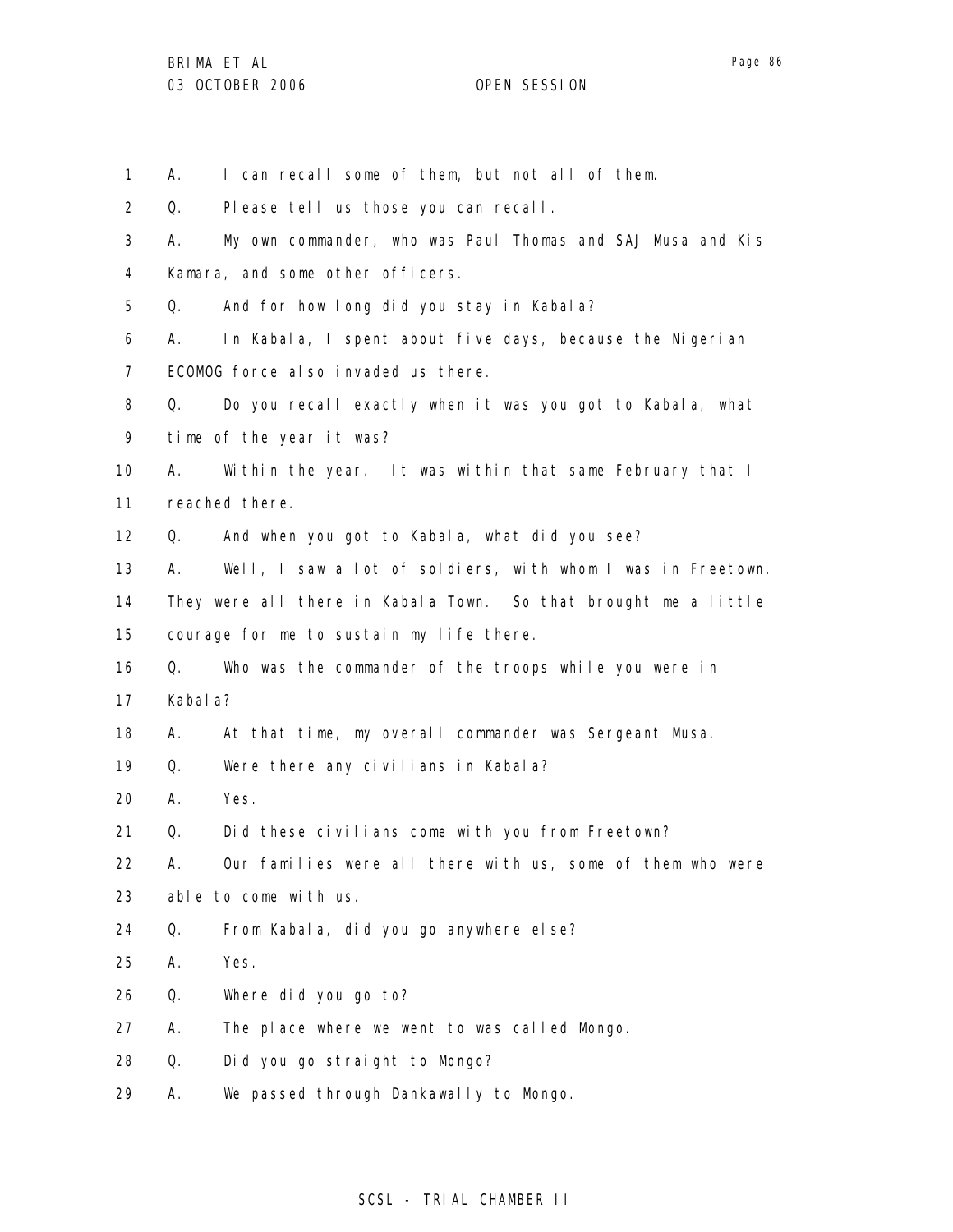1 2 3 4 5 6 7 8 9 10 11 12 13 14 15 16 17 18 19 20 21 22 23 24 25 26 27 28 29 MR DANIELS: Dankawally is D-A-N-K-A-W-A-L-L-Y. Q. How long did you spend in Dankawally. MR HARDAWAY: Objection, Your Honour. He never said he stayed in Dankawally. He said he passed through. PRESIDING JUDGE: All right. Perhaps you can rephrase that, Mr Daniels. MR DANIELS: I will do. Q. Did you spend any time in Dankawally? A. Yes. Q. How much time did you spend there? A. We spent two days there. Q. Were you alone in Dankawally? A. As I have always told you in this Court, I was a wounded-in-action man, and I was with people who were trying to cure me. I was not alone there. Q. Do you know which district Dankawally is in? A. It is under Kabala. Q. Mr Witness, you've told us that, from Dankawally, you went to Mongo. When you went to Mongo, did anything happen? A. We reached Mongo. The thing that happened at Mongo was terrible. Q. Please tell us what was terrible that happened at Mongo. A. Well, that particular day when we were at Mongo. Q. Yes, please. A. When we were at Mongo, on that particular day, the Nigerian-led ECOMOG Alpha Jets, invaded the hospital where we were admitted. Q. Did anything happen as a result of the invasion of the hospital by the Nigerian-led ECOMOG?

## SCSL - TRIAL CHAMBER II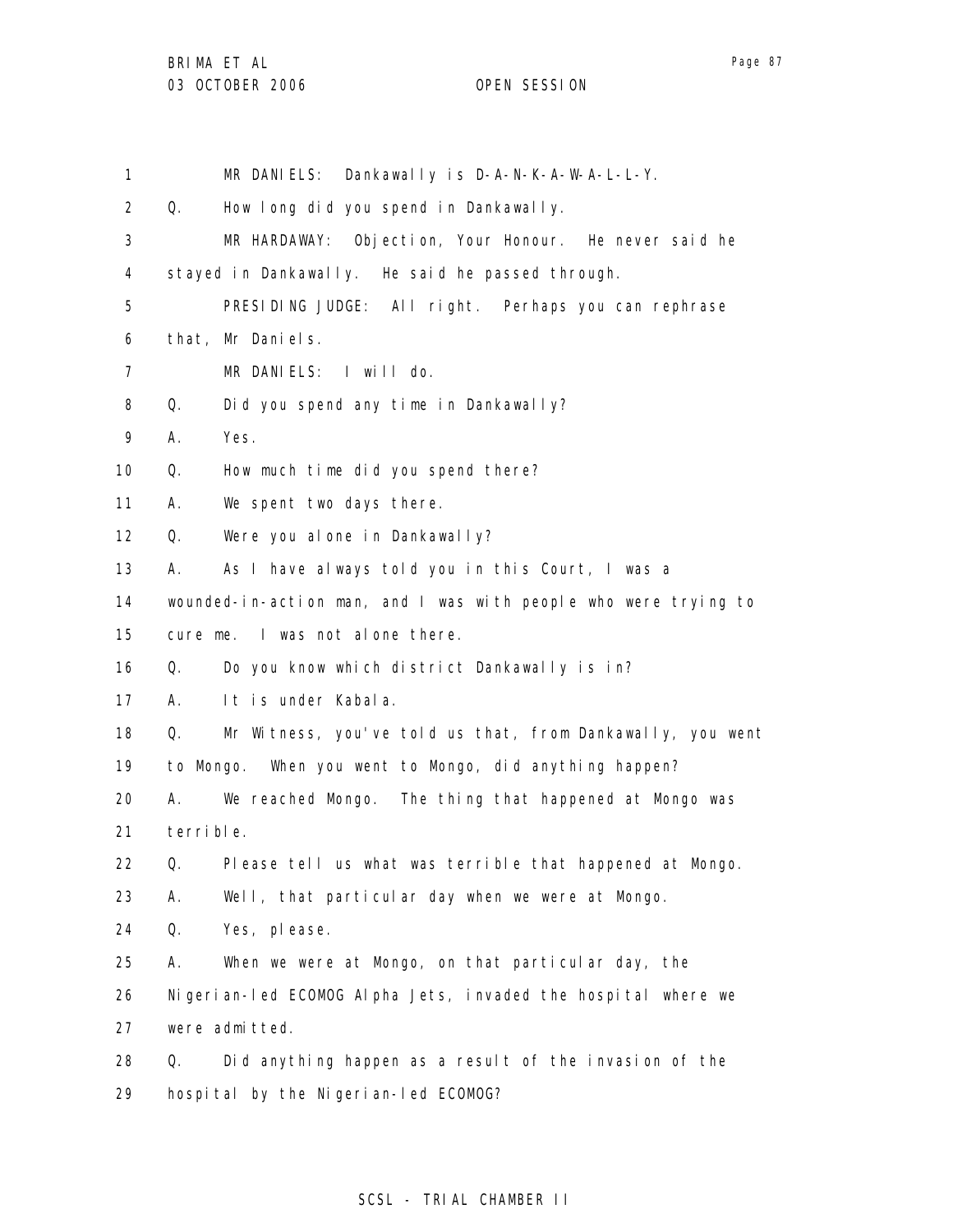1 2 3 4 5 6 7 8 9 10 11 12 13 14 15 16 17 18 19 20 21 22 23 24 25 26 27 28 29 PRESIDING JUDGE: Did he say the Alpha Jets or the ECOMOG? MR DANIELS: The Alpha Jets. I beg your pardon. Q. As a result of the Alpha Jets, did anything happen in Mongo? A. Yes. Q. Please tell us. A. There were about 25 wounded men. We were being treated. And during that time, about 15 soldiers were killed. Q. How were they killed? A. They released cluster bombs and they fired BMG anti-aircraft weapon against. Q. In what district is Mongo? A. It falls under Kabala. Q. For how long were you in Mongo? A. We last spent up to March. Q. March of which year? A. 1998. Q. Who was the -- Mr Witness, are you okay? A. I'm okay. Q. Who was the commander? Who was the commander of the forces in Mongo? A. The commander at Mongo was SAJ Musa. Q. Did SAJ Musa do anything in Mongo? A. Yes. Q. What did he do? A. Well, that particular day, in March, we heard an announcement from the President Dr Ahmed Tejan Kabbah, that the military has been disbanded and that he was calling on the entire army that was there in Mongo at that time.

### SCSL - TRIAL CHAMBER II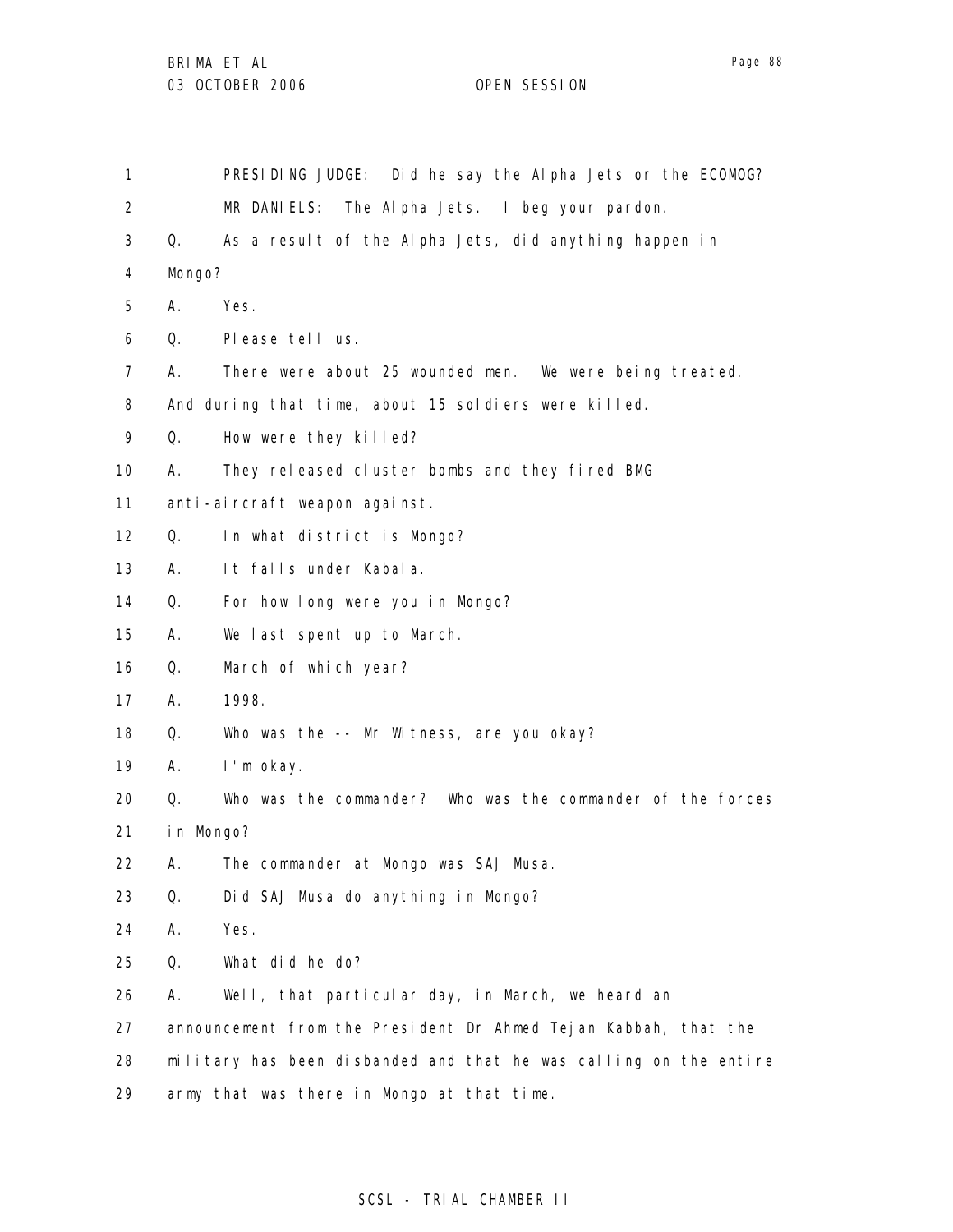1 2 3 4 5 6 7 8 9 10 11 12 13 14 15 16 17 18 19 20 21 22 23 24 25 26 27 28 29 Q. He was calling on the army to do what? A. He called on the army, for us to be briefed about the new development that has taken place in the city, and that we should now take a cause that would be very relevant for us, the sol di ers. Q. How did you hear this announcement? A. He listened to the announcement on the radio station, which was 99.9. JUDGE SEBUTINDE: Sorry, who listened to the announcement? I'm not sure. MR DANIELS: I'll clarify, Your Honour. Q. Who listened to the announcement? A. Sergeant Musa. Sergeant Musa. MS THOMPSON: Your Honour, before my learned friend goes on, this happened on Friday and I think -- because I think we all know who Sergeant Musa is, but for the purpose of the transcript, the interpreter keeps saying "Sergeant Musa," which is not what the witness is saying, and it happened on Friday again. But I did not bring it up then. What I'm concerned, if we're getting "Sergeant Musa" when, in fact, the witnesses are saying "SAJ Musa," when we come to look at the transcript at some later date, we may think we're talking about someone totally different. PRESIDING JUDGE: All right. Did you hear that, Mr Interpreter? THE INTERPRETER: Yes, I heard it clearly, but the witness is also saying Sergeant Musa, which is different from SAJ Musa. PRESIDING JUDGE: Well, sergeant is a rank, but SAJ is a nickname. Are you sure he's saying Sergeant Musa? THE WITNESS: He is not somebody that I really do not know.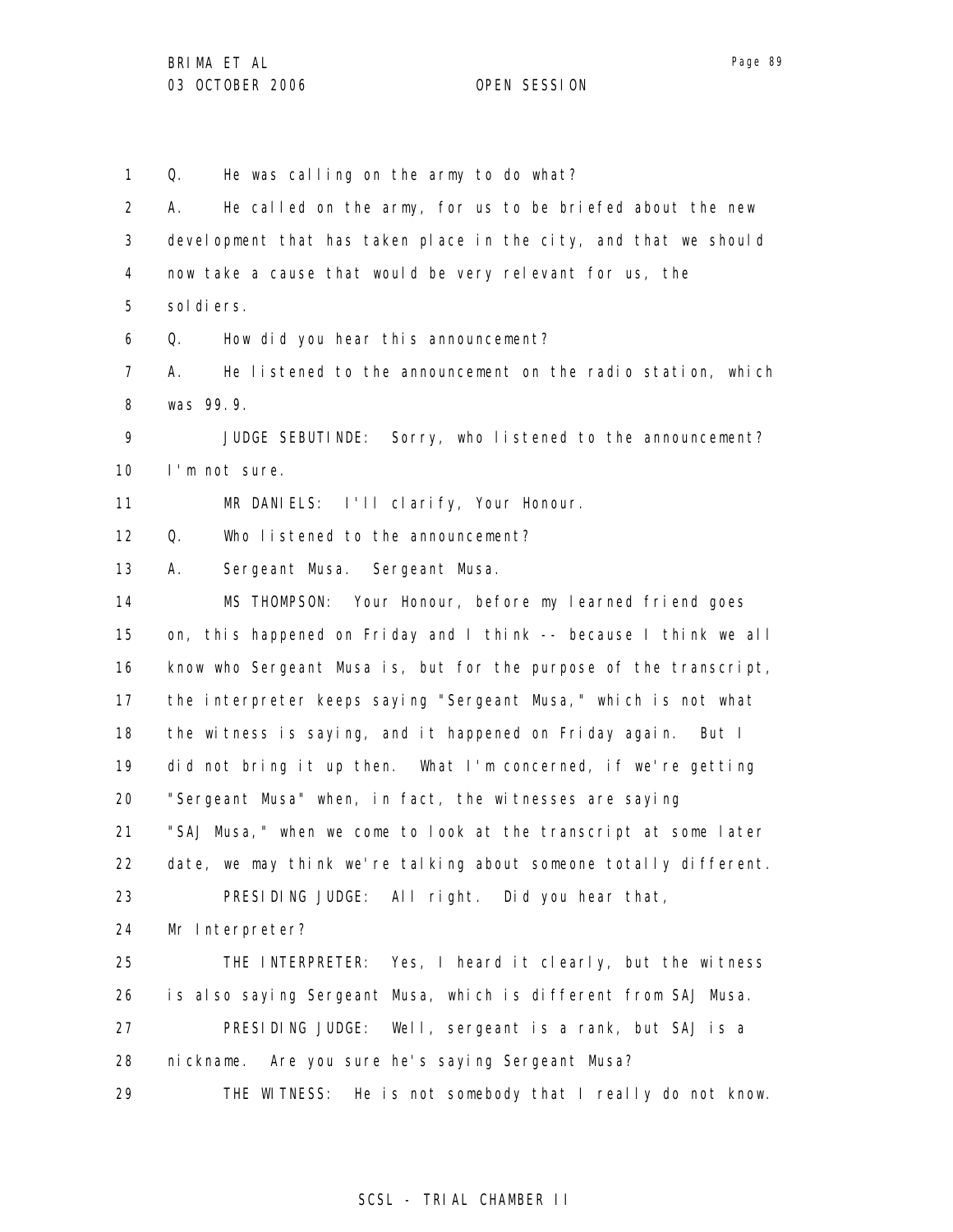Page 90

1 2 3 4 5 6 7 8 9 10 11 12 13 14 15 16 17 18 19 20 21 22 23 24 25 26 27 28 29 He was my commander. I was subject to him, and I took all instructions from him. I knew him very well. MR DANIELS: Q. Mr Witness, can you give us his full name and rank. A. I can do that, sir. Q. What is he called? A. The time -- Q. What is he called? What is his name and rank? A. Captain Sergeant Musa Solo. JUDGE SEBUTINDE: Sorry, did he say Captain Sergeant Musa? MR DANIELS: Q. Can you give the full name again. Repeat. A. His name was Captain Sergeant Musa. MR DANIELS: We have all heard it. While I'm on my feet, can I seek the permission of the Court for the third accused who would like to be excused to use the convenience. PRESIDING JUDGE: Mr Kanu can leave the courtroom. MR DANIELS: Q. Mr Witness, did you yourself hear the announcement? A. Well, that particular day, I never heard the announcement. It was Captain Sergeant Musa who gave us the information, and he called up a forum. Q. What do you mean by he called a forum? A. He called a muster parade. Q. Were you present at the muster parade? A. Yes, sir. Q. Apart from him telling you that the army had been disbanded, did anything else happen at the muster parade? A. That particular day, again, was another sad day. It was a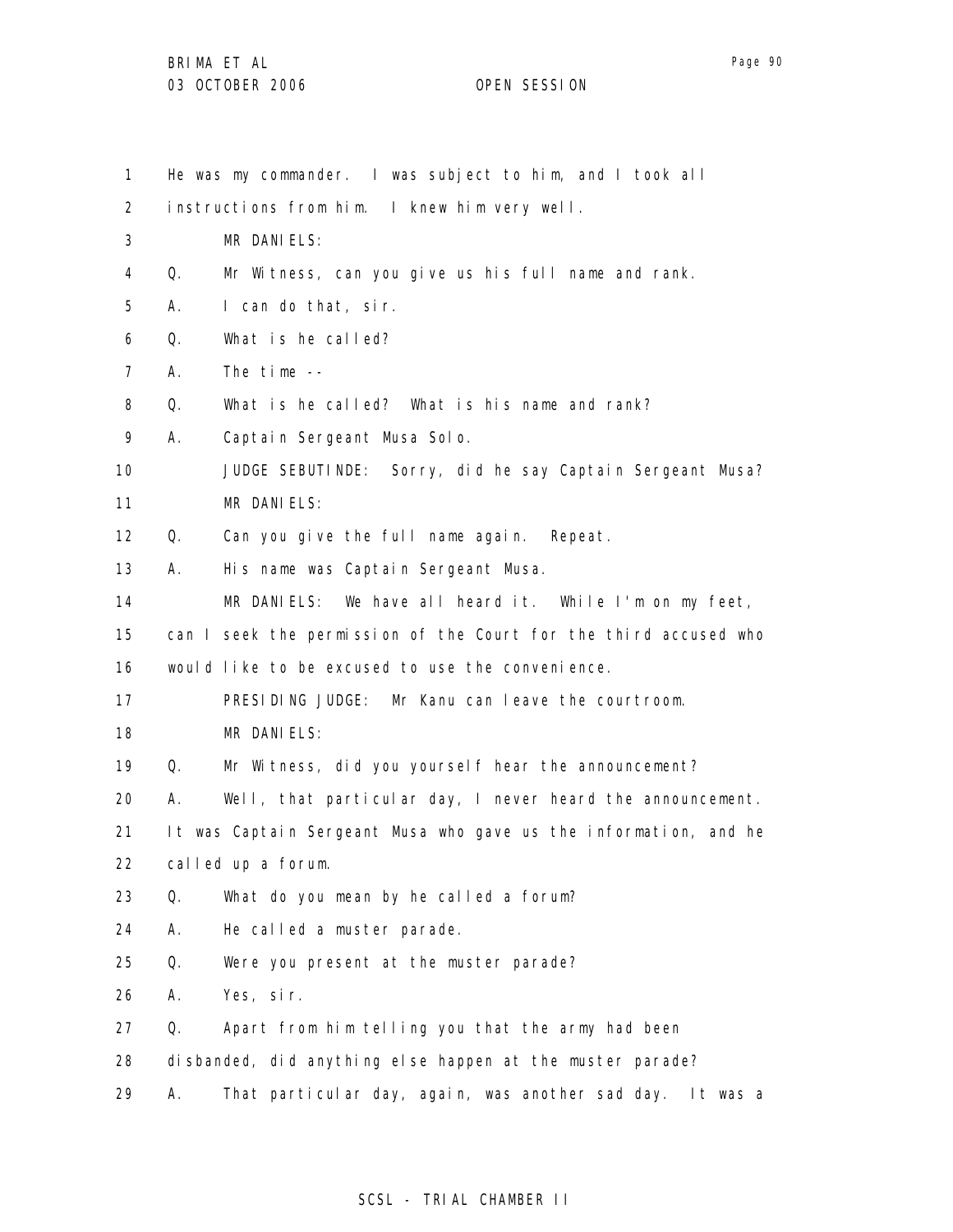1 2 3 4 5 6 7 8 9 10 11 12 13 14 15 16 17 18 19 20 21 22 23 24 25 26 27 28 29 very loose day. Q. Why do you say so? A. Because the soldiers never expected that the President was going to say that he was going to disband the army. Q. Before I go on, Mr Witness, can you spell Sergeant Musa? A. Not at all, because my level of education did not reach there. JUDGE SEBUTINDE: I think -- I keep hearing this witness say SAJ Musa. There's no NT at the end. He keeps saying SAJ Musa. I didn't hear him say Sergeant Musa. MR DANIELS: Q. Mr Witness, can you help us, are you referring to the rank Sergeant Musa, or SAJ Musa? A. Anyway, I think the Court wants to say it in a different way. But I want them to understand that his name is Captain Sergeant Musa. Not a sergeant. He was a trained cadet officer in the Sierra Leone Army. Q. Thank you very much, Mr Witness. PRESIDING JUDGE: Well, Mr Daniels, I'd still like the witness to answer your question. Can you ask him again. What is he saying, sergeant or SAJ? MR DANIELS: Q. Mr Witness, are you, when you are referring to Captain Musa, are you saying Sergeant or SAJ Musa? A. Sergeant Musa, not a sergeant. Because this was the usual name by which he was called in the army. MR DANIELS: Your Honours -- PRESIDING JUDGE: We've heard him. MR DANIELS: Very well. I'll move on.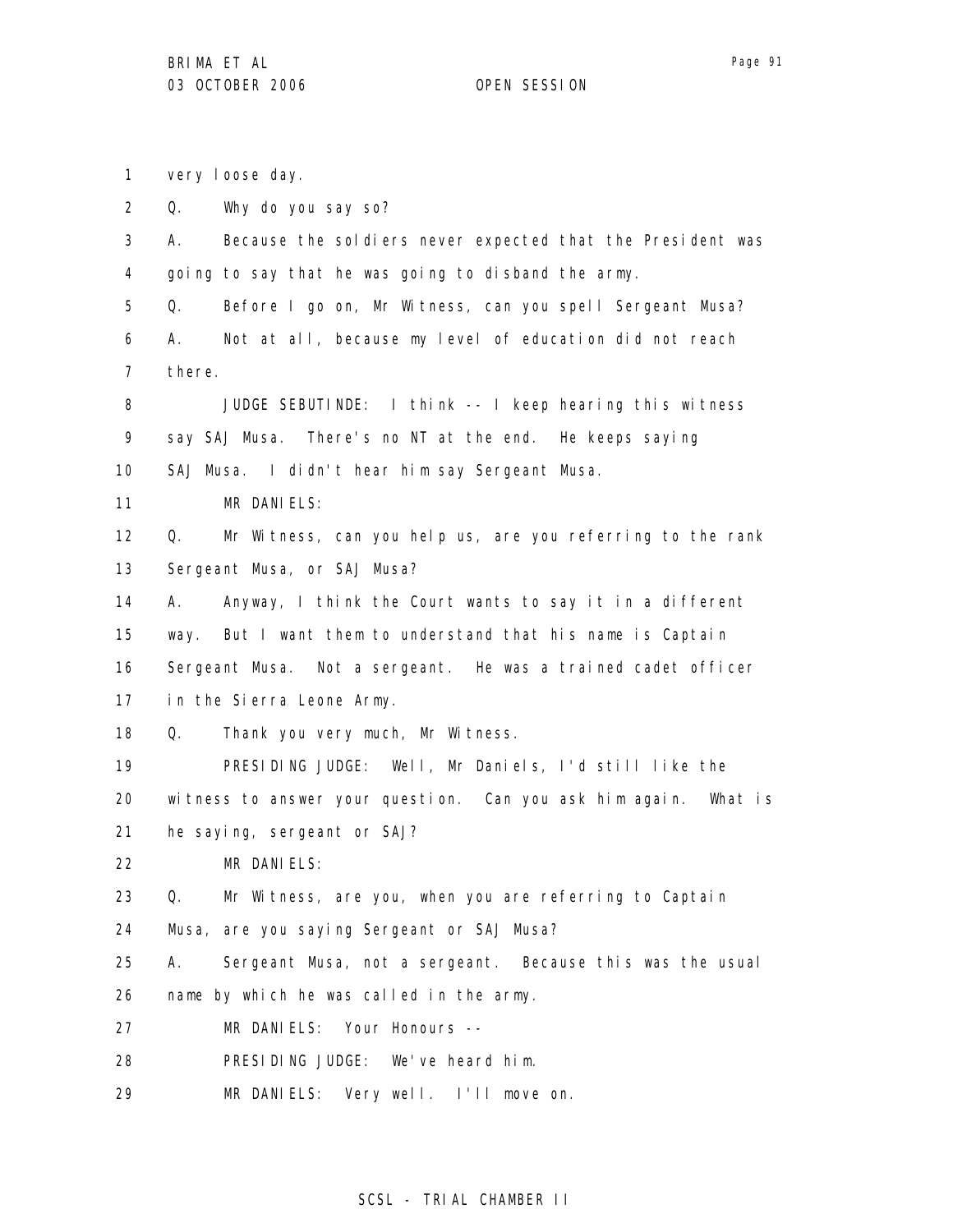| 1               | Q.    | Mr Witness, who was second in command to Captain SAJ Musa    |
|-----------------|-------|--------------------------------------------------------------|
| $\overline{2}$  |       | while you were in Mongo?                                     |
| 3               | А.    | We had Paul Thomas, who was next to him, at that time.       |
| 4               | Q.    | Mr Witness, while you were in Mongo, was the second accused  |
| 5               |       | present, Ibrahim Kamara?                                     |
| 6               | А.    | As I am seated in front of this Court, I want to say I       |
| $\overline{7}$  |       | never saw Ibrahim at Mongor.                                 |
| 8               | Q.    | For how long were you in Mongor?                             |
| 9               | А.    | We were there in March.                                      |
| 10              | Q.    | But I'm saying, how long did you spend there? How much       |
| 11              |       | time were you there for?                                     |
| 12 <sup>2</sup> | А.    | Well, about three weeks. We spent about three weeks there.   |
| 13              | Q.    | From Mongor, did you go anywhere?                            |
| 14              | А.    | Yes.                                                         |
| 15              | Q.    | Where did you go?                                            |
| 16              | А.    | We went to Kurubonla.                                        |
| 17              | Q.    | Kurubonla; do you know which district it is in?              |
| 18              | А.    | Yes.                                                         |
| 19              | Q.    | What district is that?                                       |
| 20              | А.    | It is under Kabala.                                          |
| 21              | Q.    | And when you said "we went to Kurubonla," who are "we"?      |
| 22              | Α.    | Well, I mean the army; part of the army went to Kurubonla.   |
| 23              | Q.    | Were there civilians in Kurubonla?                           |
| 24              | Α.    | Yes.<br>Yes.                                                 |
| 25              | Q.    | I mean, the same civilians who left Freetown with you?       |
| 26              | А.    | Well, we $--$                                                |
| 27              |       | Your Honours, the witness is running too<br>THE INTERPRETER: |
| 28              | fast. |                                                              |
| 29              |       | MR DANIELS:                                                  |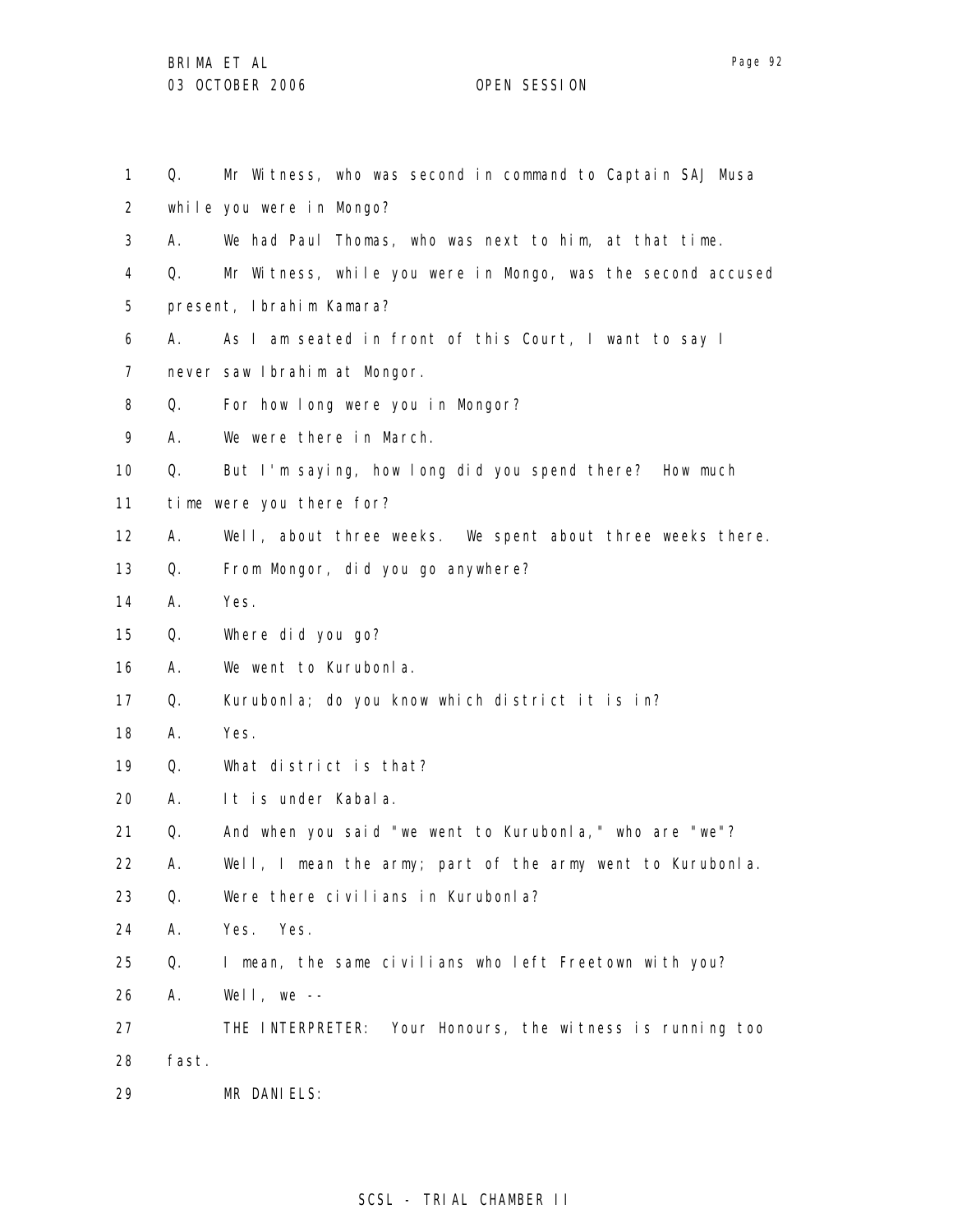1 2 3 4 5 6 7 8 9 10 11 12 13 14 15 16 17 18 19 20 21 22 23 24 25 26 27 28 29 Q. Mr Witness, can you repeat what you are saying, but do so slowly. A. The people with whom we left Freetown and the civilians that we met there. Q. Did anything happen in Kurubonla? A. Yes. Q. What happened? A. On that day, the Nigerian Alpha Jets also invaded us there and started bombarding. Q. Did anything happen as a result of the Alpha Jets bombarding? A. Yes. Q. What happened? A. They killed about five civilians when they dropped the bombs. Q. And while you were in Kurubonla, who was in command of the forces? A. Sergeant Musa was the commander at Kurubonla. Q. And for how long did you stay in Kurubonla? A. In Kurubonla, we were there for about a month. Q. And after you stayed in Kurubonla for about a month, did anything happen? A. Yes. Q. What happened? A. Sergeant Musa had to call a muster parade, which had to do with a dispatch team, which was the first batch, headed by a commander called FAT. Q. Before we get there, was the second accused, Ibrahim Bazzy Kamara, was he in Kurubonla at this time you are talking about?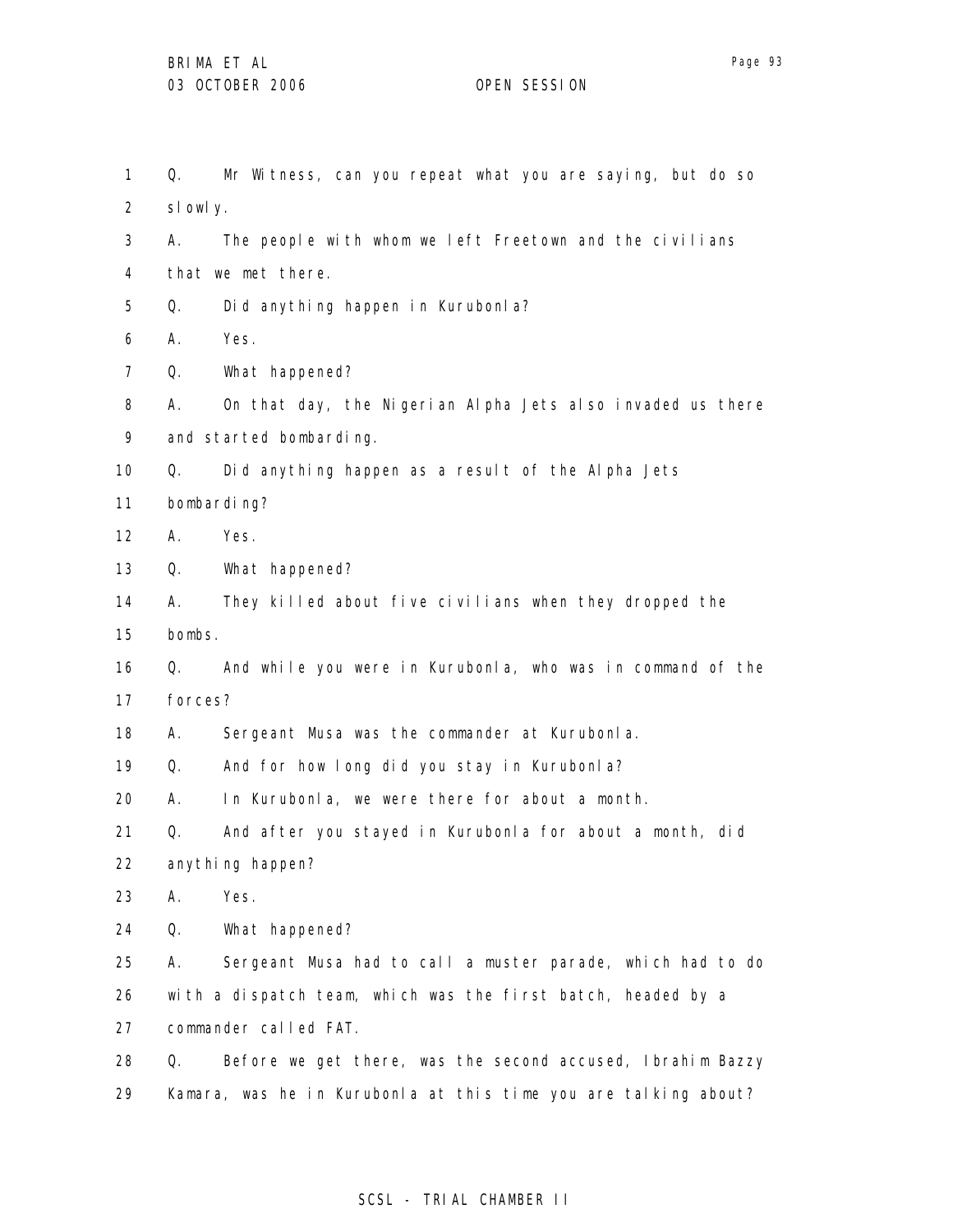| 1              | А.        | As I told you the last time, this man, I never saw him              |
|----------------|-----------|---------------------------------------------------------------------|
| $\overline{2}$ |           | around Kurubonla.                                                   |
| 3              | Q.        | You have also just mentioned that SAJ Musa arranged for an          |
| 4              |           | advance team; advance team to do what?                              |
| 5              | А.        | Well, this advance team was the team that he chose, because         |
| 6              |           | when they spelt out to us that since $-$ - from this point in time, |
| 7              |           | there is no longer a Sierra Leone Army, the army has been           |
| 8              |           | disbanded. He said this team was now going to go and look out       |
| 9              |           | for a base.                                                         |
| 10             | Q.        | Did the team actually go and look out for a base?                   |
| 11             | А.        | Yes, sir.                                                           |
| $12 \,$        | Q.        | Do you know who were part of the team that went to look for         |
| 13             | the base? |                                                                     |
| 14             | А.        | Yes, sir.                                                           |
| 15             | Q.        | Please tell us.                                                     |
| 16             | А.        | The first man was FAT; the second man, Eddie; the third man         |
| 17             |           | was King; the fourth man, alias Junior Lion.                        |
| 18             | Q.        | Do you know why they were going to look for a base?                 |
| 19             | А.        | Yes.                                                                |
| 20             | Q.        | Please tell us.                                                     |
| 21             | А.        | Because that base was going to be a base that was going to          |
| 22             |           | be located by the first batch within the northern area where we     |
| 23             |           | can build ourselves up, and then push towards Freetown.             |
| 24             | Q.        | Were you part of the advance team?                                  |
| 25             | Α.        | Yes.                                                                |
| 26             | Q.        | So where did you proceed to?                                        |
| 27             | А.        | This base, the first base that we located, was at Rosos.            |
| 28             | Q.        | Where is Rosos?                                                     |
| 29             | Α.        | Rosos is in the Sanda Chiefdom.                                     |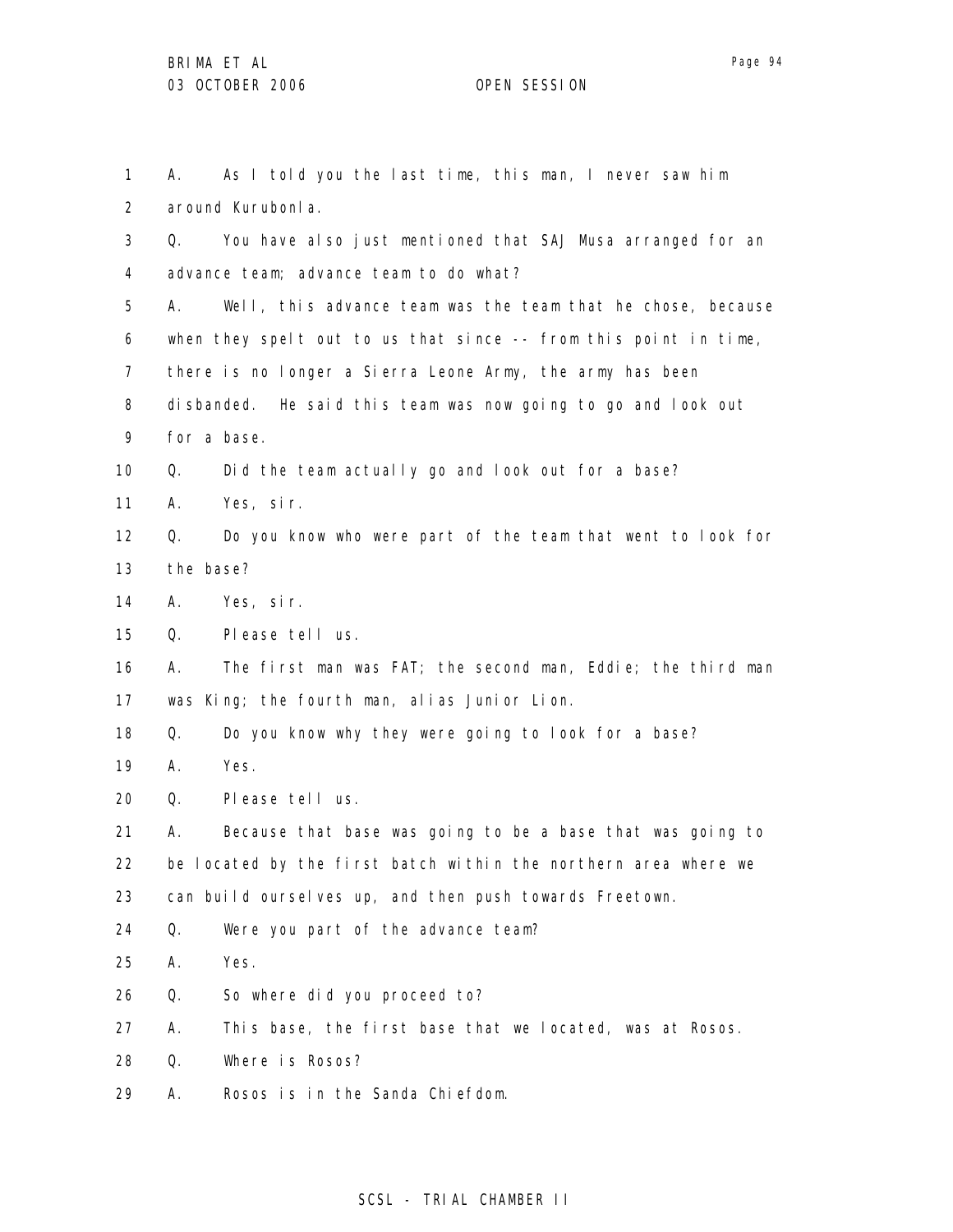| $\mathbf{1}$      | Q.        | Apart from the advance team, did any other teams advance          |
|-------------------|-----------|-------------------------------------------------------------------|
| $\overline{2}$    |           | to -- or go to Rosos?                                             |
| 3                 | А.        | No other team went to Rosos. We were the only one that            |
| 4                 |           | were there.                                                       |
| 5                 | Q.        | And for how long were you in Rosos?                               |
| 6                 | А.        | We were there for a month.                                        |
| $\mathcal{I}$     | Q.        | While you were at Rosos was the second accused, Ibrahim           |
| 8                 |           | Bazzy Kamara, was he present at Rosos?                            |
| 9                 | А.        | He was not there.                                                 |
| 10                |           | JUDGE SEBUTINDE: Mr Daniels, are we to assume that this           |
| 11                |           | witness somehow knows these accused persons, because no evidence  |
| $12 \overline{ }$ |           | has been led as to the fact whether he knows them or how he knows |
| 13                |           | them, in order to attest to their presence or absence at X, Y, Z. |
| 14                |           | MR DANIELS: I'll clarify.                                         |
| 15                | Q.        | Mr Witness, do you know the second accused in this --             |
| 16                | А.        | I know him.                                                       |
| 17                | Q.        | And how do you know him?                                          |
| 18                | А.        | How I knew Ibrahim, both of us were given cards to go to          |
| 19                |           | Benguema for medical checkup.                                     |
| 20                | Q.        | And for how long have you known him?                              |
| 21                | А.        | Well, all of us trained as soldiers from 1991.                    |
| 22                | Q.        | Thank you, Mr Witness. Mr Witness, from Rosos, did you go         |
| 23                | anywhere? |                                                                   |
| 24                | А.        | Yes.                                                              |
| 25                | Q.        | Where did you go?                                                 |
| 26                | А.        | Well, to begin, before we left Rosos, it was the                  |
| 27                |           | Nigerian-led ECOMOG force that invaded us, they used artillery    |
| 28                |           | against us, they bombarded, or they used artillery.<br>The        |
| 29                |           | communication that we had, they destroyed it, and they killed the |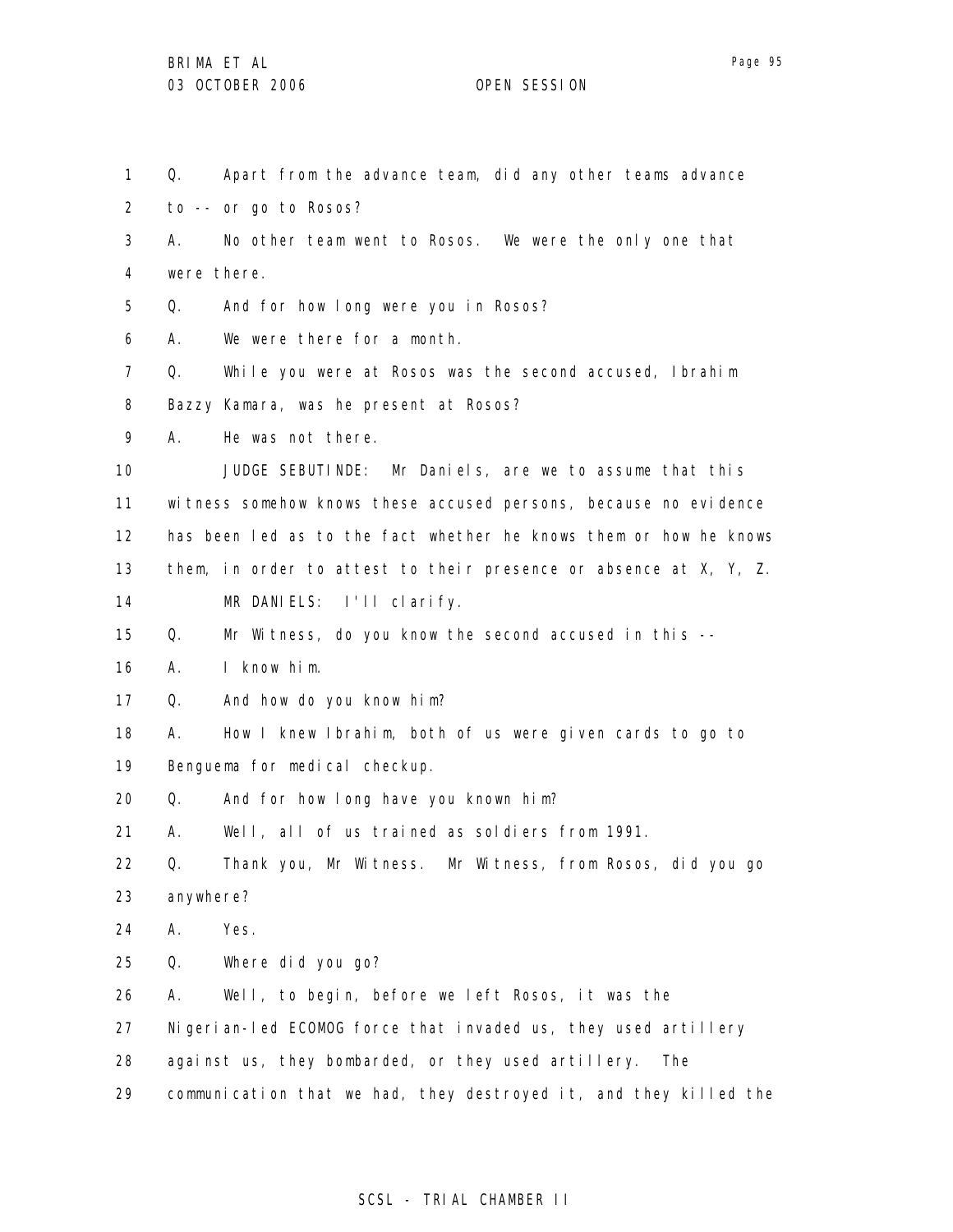- signaller. So we found another base called Camp Eddie.
- 2 Q. Who was the overall commander while you were at Rosos?
- 3 A. It was FAT.

1

- 4 Q. What was his rank?
- 5 A. In the army, he was a lieutenant.
- 6 Q. And for how long were you at Rosos?
- 7 A. We were there up to the end of July.
- 8 Q. And you've just told us that you, from Rosos, you went to
- 9 Eddie, Eddie Town; how many of you went to Eddie Town?
- 10 A. We were about one-and-a-half company.
- 11 Q. How many people are in a company?
- 12 A. Three platoons make one company.
- 13 Q. When you arrived at Eddie Town, did anything happen?
- 14 A. When we arrived, when we were in Camp Eddie, something
- 15 happened.
- 16 Q. What happened?
- 17 18 19 20 21 22 A. We had an information from one civilian that one former AFRC man, who was called Ibrahim Kamara, was in a village, so they informed FAT, who was the commander. He organised a team. He called the MP commander, who was Junior Lion, to make a team and appoint one commander to go and collect this man where he was.
- 23 24 Q. This man you are talking about, is he the same second accused?
- 25 A. Yes.
- 26 Q. And did they eventually go to find him?
- 27 A. Yes.
- 28 Q. Do you know why they went to find the second accused?
- 29 A. Yes.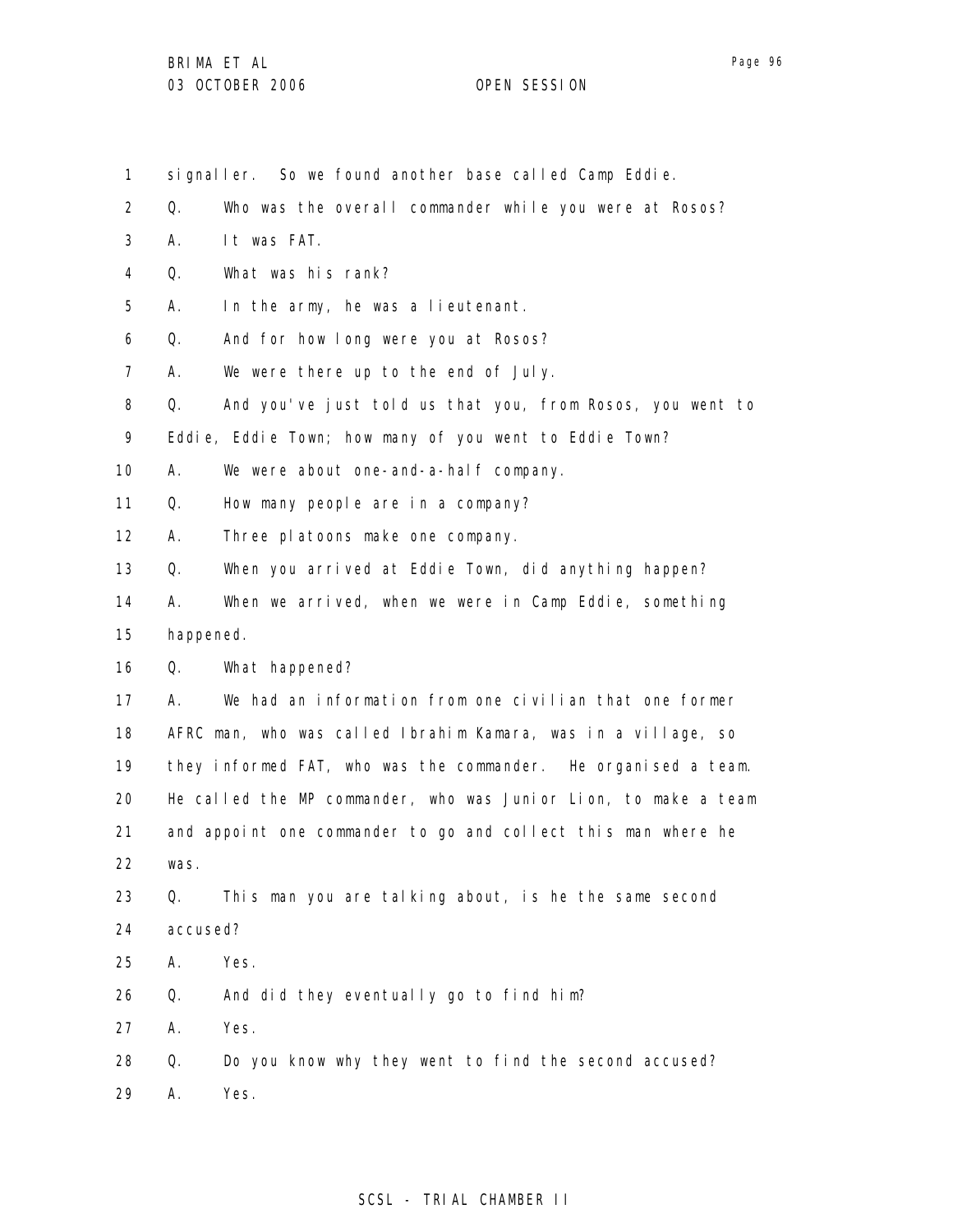1 Q. Please tell this Court.

2 3 4 5 6 7 8 9 10 11 12 13 14 15 16 17 18 19 20 21 22 23 24 25 26 27 28 29 A. First of all, SAJ, Sergeant Musa had given an order to FAT, who was the commander of the troops that had come ahead. He said anywhere that he had an information about members of the former AFRC they should be grabbed. Q. Did you know the second accused to be a member of the AFRC? A. I did not know him as a member of the AFRC, because I did not know the position that he was handling. I knew that he was a sol di er. Q. So what happened after you had been given instructions or instructions were given to go and grab the second accused? A. Well, they formed a patrol team comprising of two sections. They dispatched the man or the commander to effect this arrest. Q. Was the arrest effected? A. Yes. Q. Where was the arrest effected? A. At a town around Port Loko. Q. Did you personally go together with those who went to effect the arrest? A. Yes, sir. Q. And how long did it take you to get there from Eddie Town? A. We spent two days. Q. And after you effected the arrest, what happened? A. We brought the man, when we had arrested him, to the MP commander. We handed him over to the MP commander, who was Junior Lion. Q. Where did you hand him to the MP commander? A. The MP commander was at the HQ. Q. And where was the HQ?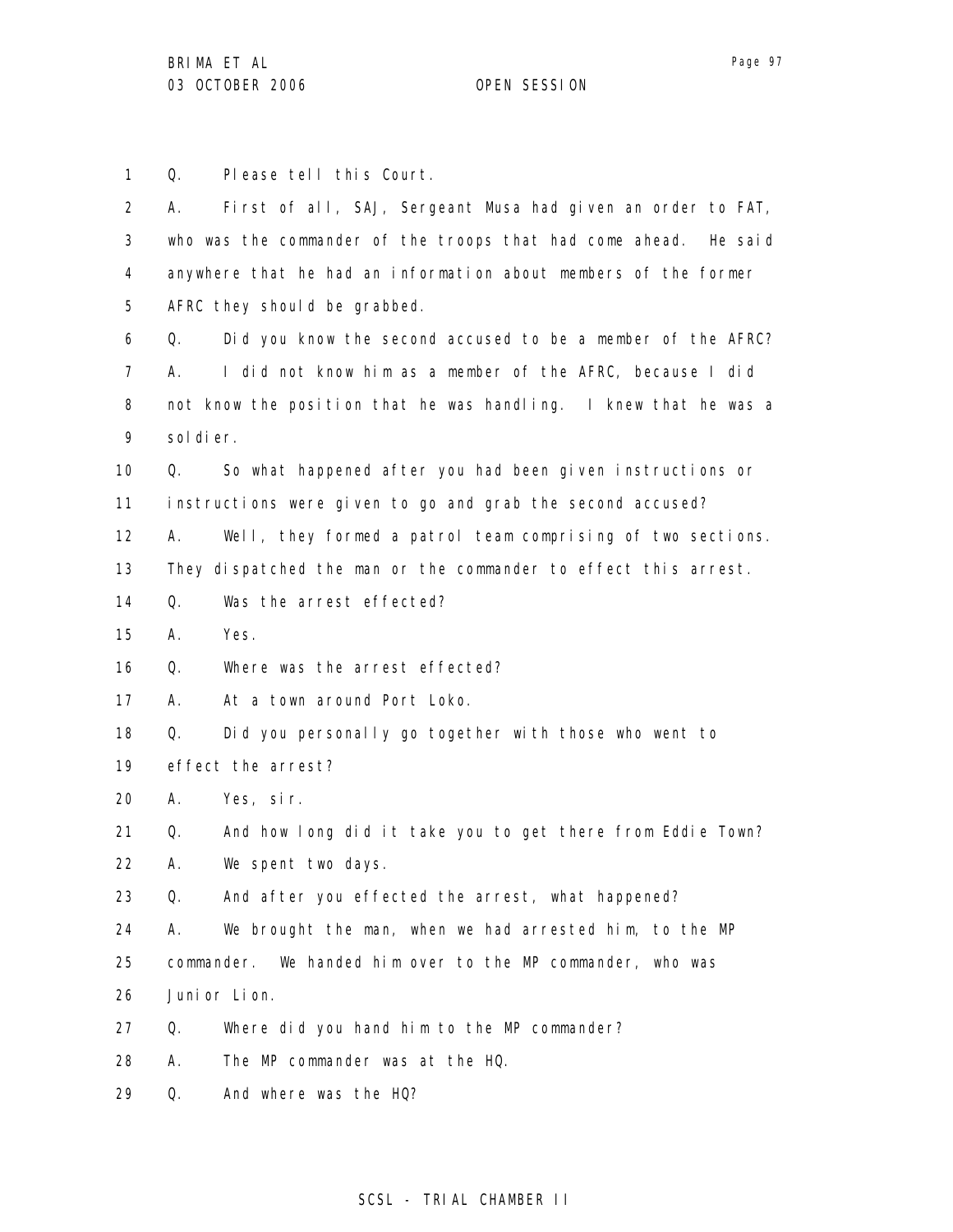1

2

3

4

5

6

7

8

9

10

11

12

13

14

15

16

17

18

19

20

21

22

23

24

25

26

27

28

29

A. The HQ was in Camp Eddie. Q. So after the second -- JUDGE SEBUTINDE: Could we just get these acronyms for the record straight. We think we know what HQ means, but we'd rather hear it from the witness. MR DANIELS: Q. Mr Witness, what do you mean by MP? A. MP was the intelligence, intelligent officer for the military. Q. Do you know what the letters "MP" stand for? A. I do not know. Q. Do you know what the letters "HQ" stand for? A. It was the headquarters. Q. Now, after the second accused was brought to the headquarters, did anything happen to him? A. He was taken to the -- to a cell where they were locked up; it was a booth house. Q. It was a what house? A. It was a house -- it was a house that was built in a house without mud, but they built grass-like around it. Q. And do you know the reason why he was taken there? A. He was taken there for safe-keeping. Q. After the second accused was taken to the booth house for safe-keeping, did anything happen in Eddie Town? A. Yes. Q. What happened? A. We had a report from the combat camp, which was a soldier named Kordulay was fired at. Q. Where was the combat camp?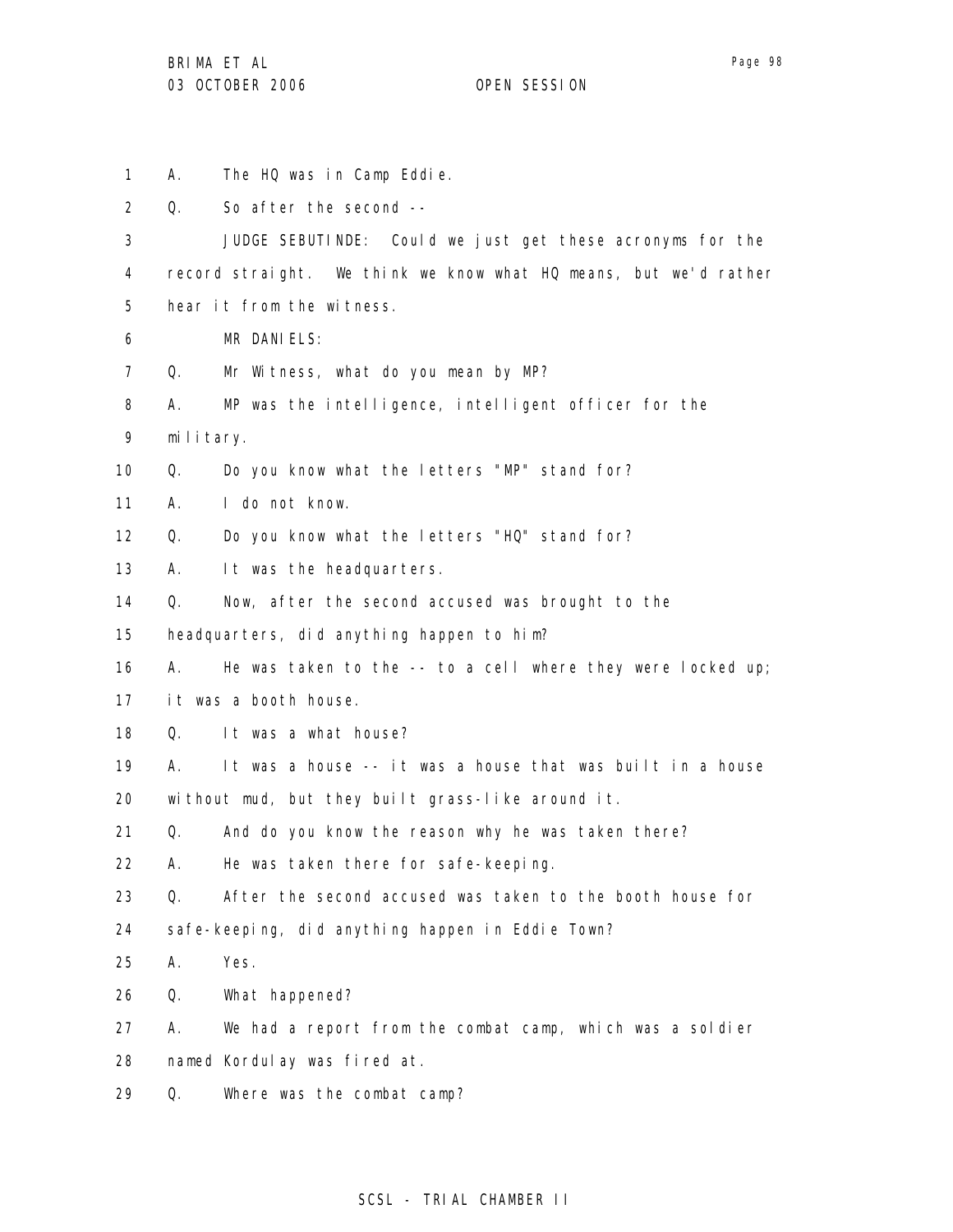1 A. It was one mile off.

2 3 4 5 6 7 8 9 10 11 12 13 14 15 16 17 18 19 20 21 22 23 24 25 26 27 28 29 Q. And who fired the soldier Kordulay? A. Well, they sent the MP commander, who was Junior Lion, because there was a clash around in that camp, to investigate the matter. So, from there, he went to the camp. When he went to that camp, later we were in the HQ. They -- we saw them came running and we learnt that -- they told us that it was Junior Lion who shot Kordulay. Q. Mr Witness, at this time, where was SAJ Musa? A. Sergeant Musa was at the rear, which was Kurubonla. Q. How do you know that? A. Well, it was from the signal set. Q. How -- what did you hear from the signal set? A. At one time, all of us, with the commander, FAT, he took his men for security, when he wanted to go and send a message to SAJ Musa. So he went there to send a message to SAJ Musa, and he said we had had a casualty in this camp. Since we had -- he informed that -- THE INTERPRETER: Your Honour, could the witness slow down his speed for the interpreter to catch up with him. MR DANIELS: Q. Mr Witness, can you stop there and repeat what you are saying, but do so slowly, so we can all hear. A. That day, we were in the camp. FAT took us to the signallers, the signal set area. He went there to send a message. He said we had arrested one of the AFRC member, so he said we should keep him; he was coming. After that, he said that another incident had happened again, that is to say, that a soldier had been fired to death, and he was killed by Junior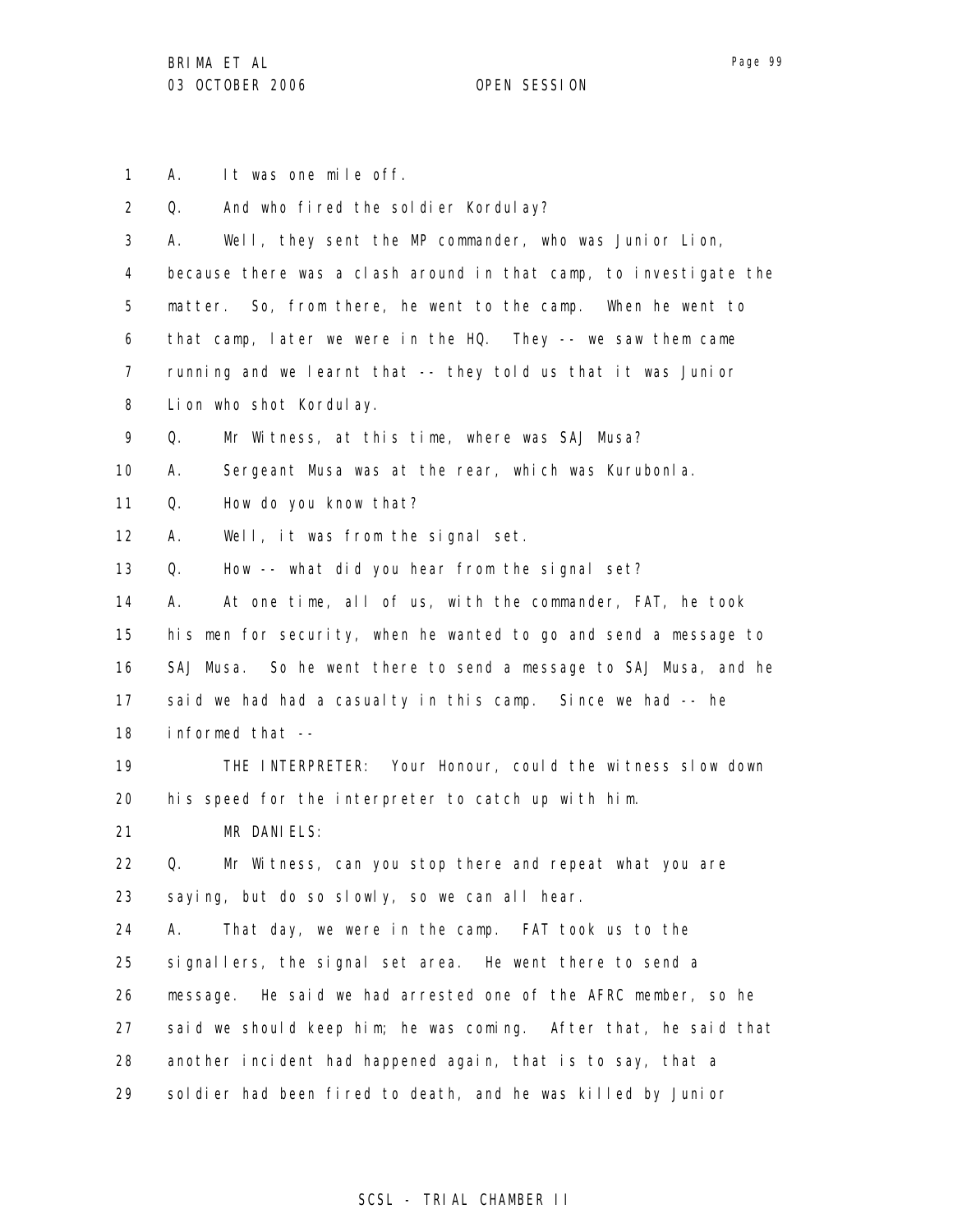2 3 4 5 6 7 8 9 10 11 12 13 14 15 16 17 18 19 20 21 22 23 24 25 26 27 28 Q. Who was coming? A. Well, Sergeant Musa told FAT that he had dispatched a team led by -- which was O-Five. Q. He had dispatched a team where, to go where? A. He said he dispatched this team to meet us to find a location where we, the first batch, are. Q. Do you know where the team were coming from? A. The team came from Kurubonla. Q. Did the team eventually come to Eddie Town? A. Yes. Q. Did you see the team coming into Eddie Town? A. Yes, we received them. Q. You have mentioned one person, O-Five. Who else was with the team when they came? A. We had Foyoh, we had Keforkeh, we had Sheriff, and we had NPFL. Q. When this team came, did anything happen in Colonel Eddie Town? A. Well, this team, they, too, came with a prisoner for -- a prisoner, who was Tamba Brima. Q. Did you know Tamba Brima at that time? A. I know Tamba Brima. Q. And when they brought him to Eddie Town, did anything happen? A. Well, he was taken to the next detainee, who was already detained earlier. Q. Who took him?

29 A. Who took Tamba Brima along?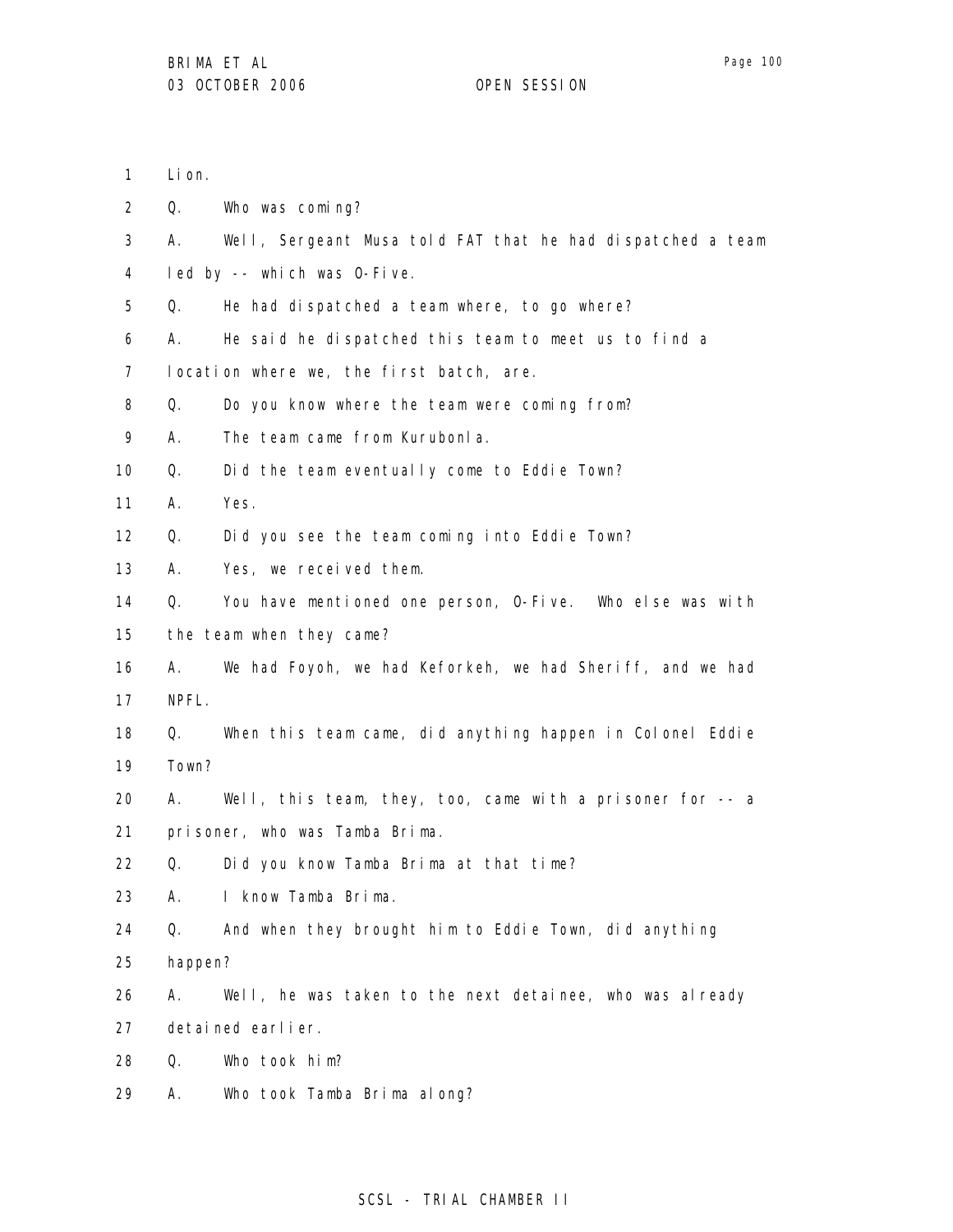It was the MP commander who took him to the detention where

1 Yes.

2 A.

| 3  | they put $--$ |                                                                 |  |
|----|---------------|-----------------------------------------------------------------|--|
| 4  | Q.            | Can you finish; where they put?                                 |  |
| 5  | А.            | I did not get the question clear.                               |  |
| 6  | Q.            | I'll move on. Mr Witness, did SAJ Musa eventually arrive        |  |
| 7  |               | at Colonel Eddie Town?                                          |  |
| 8  | А.            | Yes.                                                            |  |
| 9  | Q.            | When did he arrive at Colonel Eddie Town?                       |  |
| 10 | А.            | In late November.                                               |  |
| 11 | Q.            | Did he come al one?                                             |  |
| 12 | А.            | He was not alone that came.                                     |  |
| 13 | Q.            | If you know, who did he come with?                              |  |
| 14 | А.            | He had commanders who were his junior commanders.               |  |
| 15 | Q.            | Were you there when SAJ Musa came to Eddie Town?                |  |
| 16 | А.            | I was there.                                                    |  |
| 17 | Q.            | When SAJ Musa arrived at Eddie Town, did anything happen?       |  |
| 18 | А.            | Yes.                                                            |  |
| 19 | Q.            | What happened?                                                  |  |
| 20 | А.            | It was a very big celebration for that day, because it          |  |
| 21 |               | had -- it took a long time without us seeing him.               |  |
| 22 | Q.            | When SAJ Musa arrived in Eddie Town, for how long did you       |  |
| 23 |               | and the troops remain at Colonel Eddie Town?                    |  |
| 24 | А.            | Well, when SAJ Musa arrived, it was at the end of November.     |  |
| 25 |               | We left November, the first batch. The first batch to cross the |  |
| 26 |               | water, which is the Little Scarcies.                            |  |
| 27 | Q.            | Mr Witness, who led the first batch to cross the Little         |  |

- 28 Scarcies?
- 29 A. FAT led the first batch to cross the Little Scarcies.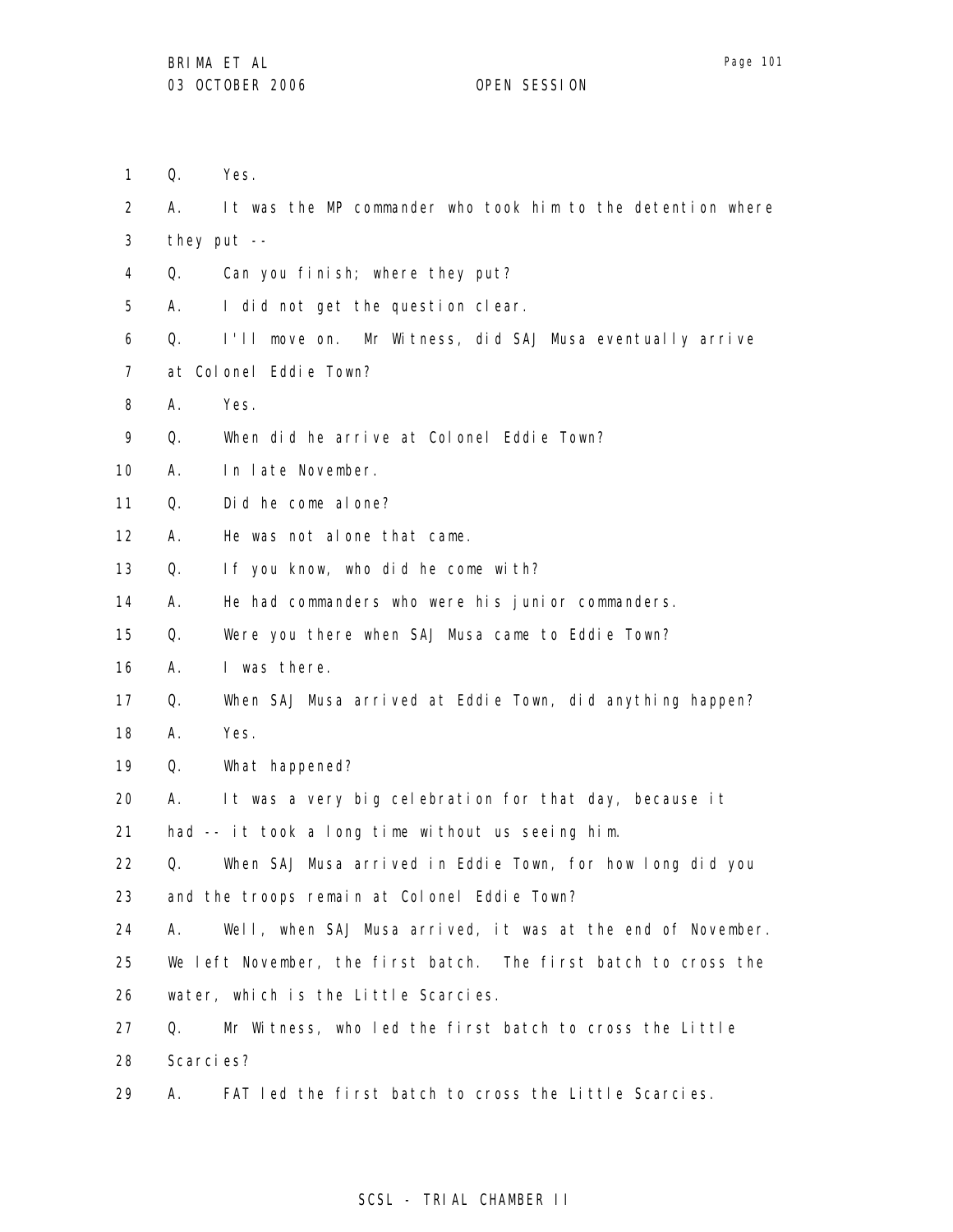| 1                 | Q.                                                             | Where did the first batch cross the Little Scarcies?              |
|-------------------|----------------------------------------------------------------|-------------------------------------------------------------------|
| $\overline{2}$    | А.                                                             | Because this batch was the batch which was -- which               |
| 3                 |                                                                | understood the ground, because we had been there for a long time. |
| 4                 |                                                                | We're used to crossing over the water to do some operations.      |
| 5                 | Q.                                                             | Did any other batch cross the Little Scarcies?                    |
| 6                 | А.                                                             | Well, when the second batch crossed, I was not there again.       |
| $\overline{7}$    |                                                                | I was part of the front team.                                     |
| 8                 | Q.                                                             | And where were you heading to with the front team?                |
| 9                 | А.                                                             | We were heading for Mange Bureh, which was the blocking           |
| 10                | force.                                                         |                                                                   |
| 11                | Q.                                                             | Who sent you to Mange Bureh as the blocking force?                |
| $12 \overline{ }$ | А.                                                             | Captain Sergeant Musa sent us to go as a blocking force.          |
| 13                | Q.                                                             | Can you explain what you mean by a blocking force?                |
| 14                | Α.                                                             | Well, our own team was in charge of clearing the front.           |
| 15                | Any obstacle that is in front of us, because we understood the |                                                                   |
| 16                |                                                                | terrain, that's why he sent us to go before, to look for any      |
| 17                |                                                                | obstacle, and come back.                                          |
| 18                | Q.                                                             | So did you stay at Mange Bureh, or did you return to Eddie        |
| 19                | Town?                                                          |                                                                   |
| 20                |                                                                | MR HARDAWAY: Objection, Your Honour. Leading.                     |
| 21                |                                                                | PRESIDING JUDGE: It is leading, Mr Daniels.                       |
| 22                |                                                                | MR DANIELS: The witness said, "and come back." I took it          |
| 23                |                                                                | to mean -- well, I'll clarify.                                    |
| 24                | Q.                                                             | Come back to where?                                               |
| 25                | А.                                                             | We did not return.                                                |
| 26                | Q.                                                             | Very well. For how long did you stay at Mange Bureh?              |
| 27                | А.                                                             | At Mange Bureh, we spent there a day, because we sent at          |
| 28                |                                                                | the rear, we said we had captured Mange Bureh, let the other      |
|                   |                                                                |                                                                   |
| 29                |                                                                | batch cross the stream and meet us.                               |

# SCSL - TRIAL CHAMBER II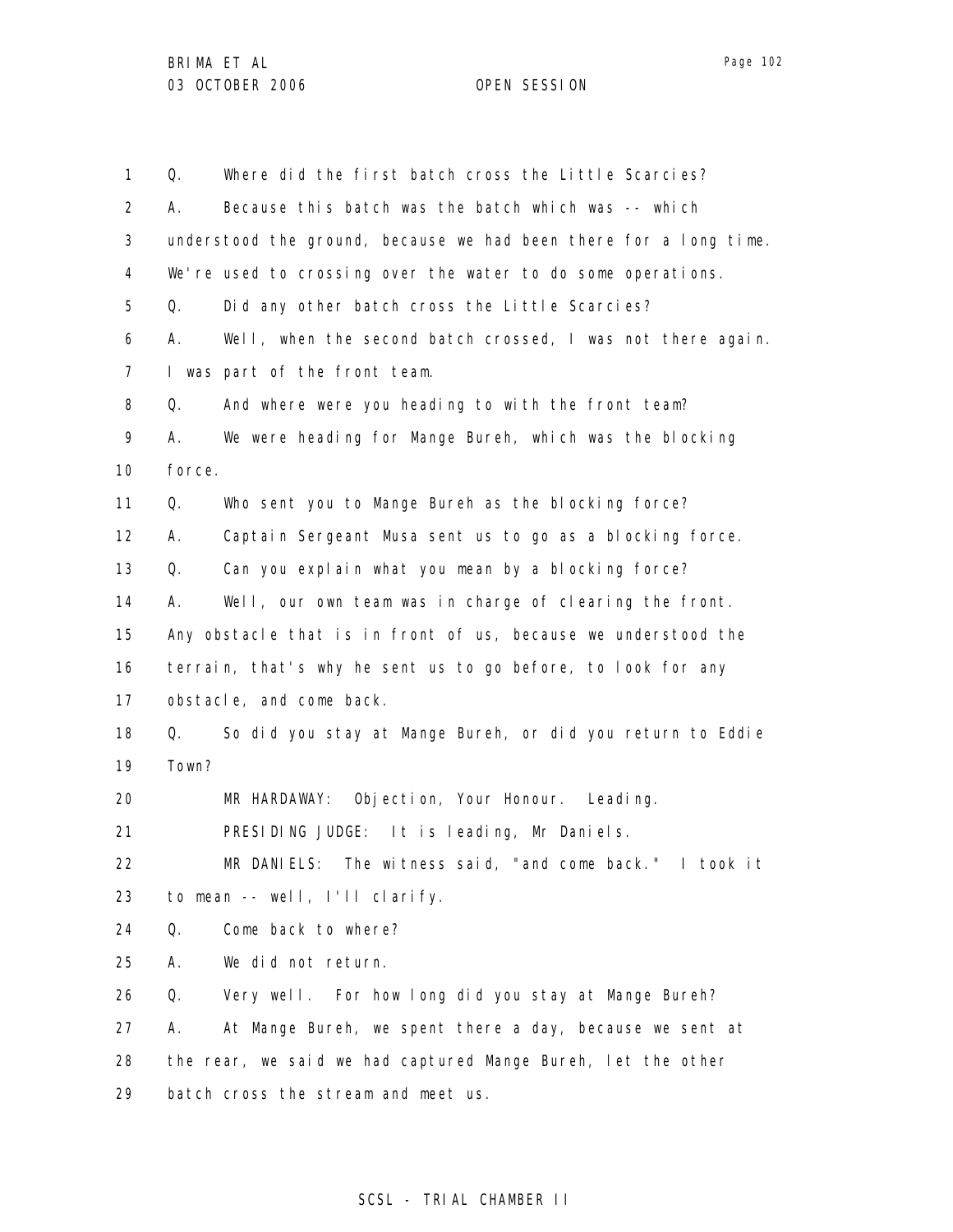1 2 3 4 5 6 7 8 9 10 11 12 13 14 15 16 17 18 19 20 21 22 23 24 25 26 27 28 29 Q. Did the other batch cross the stream to come and meet you? A. Yes. Q. If you know, who was the commander of the other batch that came to meet you? A. Well, that one, if I say anything, I would lie at you, because I was already at Mange Bureh with the first batch. Q. Apart from this second batch you are talking about, did any other batch come to Mange Bureh? A. When the second batch arrived, it did not take long. SAJ Musa arrived, who was the overall commander. Q. And when SAJ Musa arrived, who did he arrive with this? A. Well, he had a lot of people. He came with soldiers and families, all of them. Q. For how long did you stay at Mange Bureh? A. We spent a day there, and in two days' time, SAJ Musa came -- Sergeant Musa came and we all moved. And he said, "We are all now going to Freetown." And he said, "This particular operation for which we are living, we are going to reinstate the national army." Q. So from Mange Bureh, where did you go? A. We passed through Port Loko. Q. Did anything happen while you were at Port Loko? A. Around Port Loko, a village that is called Conakachik, the Nigerian-led ECOMOG force, and the Kamajors, they also attacked us there. They attacked us there, and they killed one of our officers, who was King. And, at the same time, some other ranks were killed. They were five in number. Therefore, we decided to move off from there again and go ahead for further developments. MR DANIELS: Your Honours, I have Conakachik as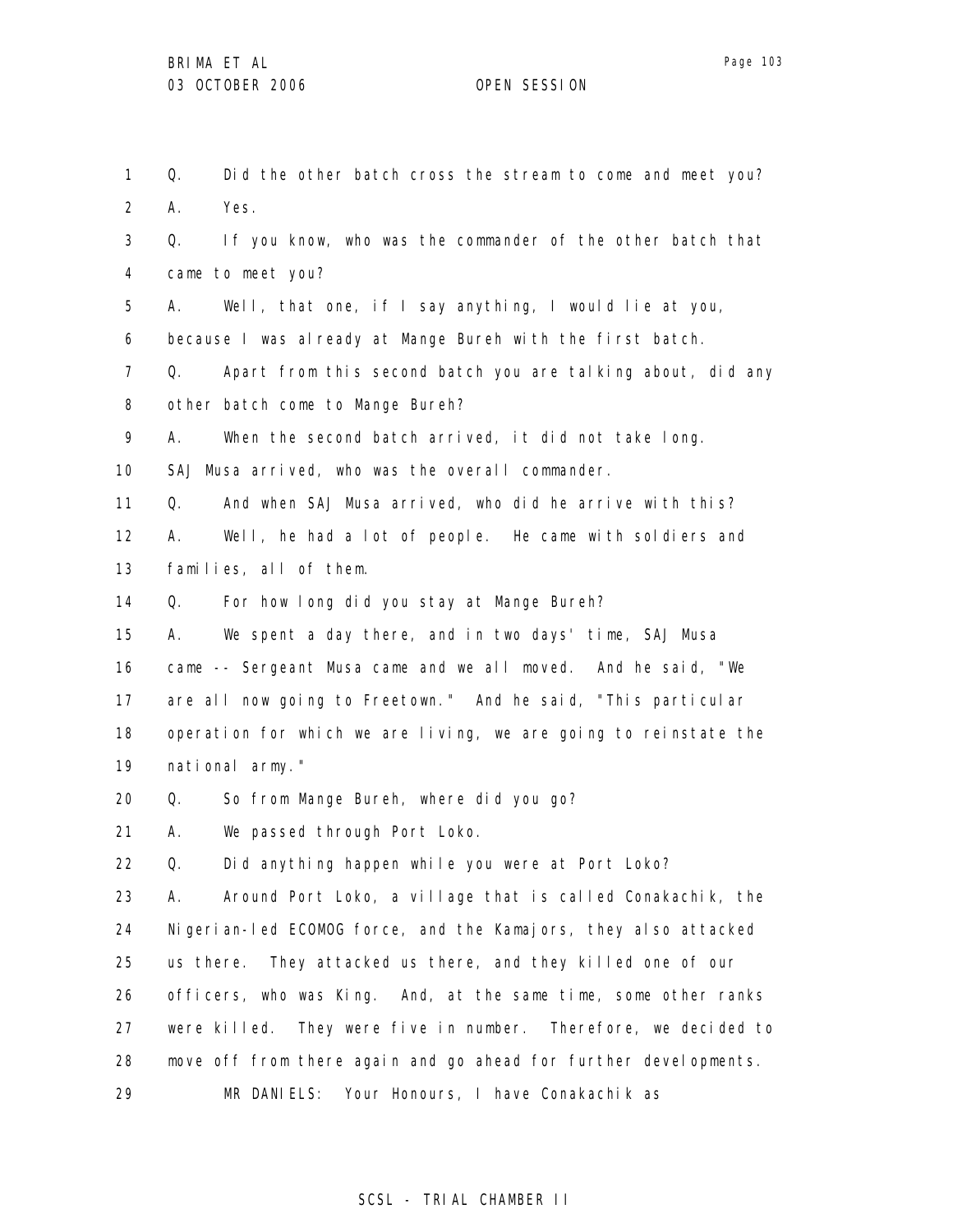1 C-O-N-A-K-A-C-H-I-K.

| $\overline{2}$ | Q. | At this time, where was the second accused?                       |
|----------------|----|-------------------------------------------------------------------|
| 3              | А. | As I told you, these guys were at the rear, with the              |
| 4              |    | headquarter team, that is, the team of SAJ Musa.                  |
| 5              | Q. | And from Conakachik, where did you go?                            |
| 6              | А. | Well, we crossed over to Mamusaia, and then we came towards       |
| $\overline{7}$ |    | Lunsar area.                                                      |
| 8              | Q. | Did you stop at Lunsar?                                           |
| 9              | А. | Well, it was around Lunsar that SAJ Musa asked us to              |
| 10             |    | blockade first.                                                   |
| 11             | Q. | What do you mean by that?                                         |
| 12             | А. | We decided to re-org there because some of our men, who had       |
| 13             |    | died, we decided to offer special prayers for them.               |
| 14             | Q. | Did I hear you say re-org?                                        |
| 15             | А. | Re-org, I said.                                                   |
| 16             | Q. | What is the meaning of that?                                      |
| 17             | А. | SAJ Musa told us that we should gather there and that he          |
| 18             |    | had something to tell us. In relation to the soldiers who had     |
| 19             |    | lost their lives, he wanted us to offer special prayers for them. |
| 20             | Q. | Were there special prayers held?                                  |
| 21             | А. | Yes.                                                              |
| 22             | Q. | I take it that this was at Lunsar?                                |
| 23             | Α. | Al ong Lunsar Village area.                                       |
| 24             | Q. | And for how long were you at Lunsar Village area?                 |
| 25             | Α. | We spent just two days there. That is what we spent there.        |
| 26             | Q. | And from there, did you go anywhere?                              |
| 27             | Α. | Yes.                                                              |
| 28             | Q. | Where did you go to?                                              |
| 29             | Α. | Sergeant Musa decided to monitor the Nigerian ECOMOG that         |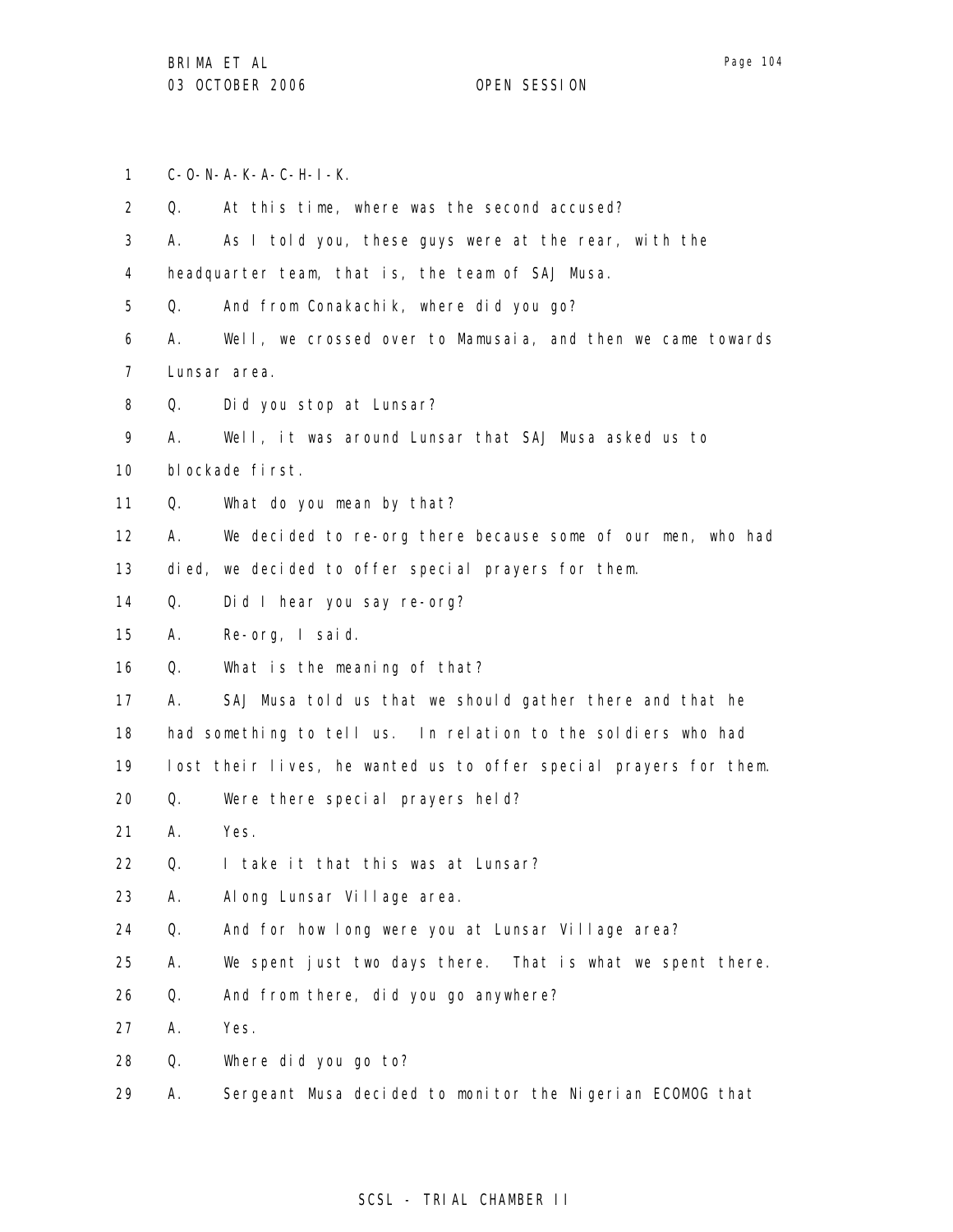| 1                 |           | was around Lunsar area, and he told us that we should plan an |
|-------------------|-----------|---------------------------------------------------------------|
| $\overline{2}$    |           | operation to enter Lunsar, and that we should enter there.    |
| 3                 | Q.        | Did you eventually enter Lunsar on the operation?             |
| 4                 | А.        | Yes, I was there during the operation, sir.                   |
| 5                 | Q.        | And who else was with you?                                    |
| 6                 | А.        | Foyoh, Sherrif and Terminator.                                |
| 7                 | Q.        | And from there, did you go anywhere?                          |
| 8                 | А.        | We withdrew, when we had had the material, and we withdrew    |
| 9                 |           | and gave -- handed over the material to SAJ Musa.             |
| 10                | Q.        | Mr Witness, what material are you referring to?               |
| 11                | А.        | Well, we got some ammunition. We got a signal set that        |
| $12 \overline{ }$ |           | comprised about five. We had about two cartons of American    |
| 13                |           | uniforms and boots.                                           |
| 14                | Q.        | So from Lunsar you went -- from this operation, where did     |
| 15                |           | you go back to?                                               |
| 16                | А.        | Well, Sergeant Musa had to tell us that we should move that   |
| 17                |           | particular night, and we decided to move that night. We came  |
| 18                |           | straight towards Masiaka area.                                |
| 19                | Q.        | What time did you get to Masiaka area?                        |
| 20                | А.        | Well, it was now within December month that we were in        |
| 21                | Masiaka.  |                                                               |
| 22                | Q.        | And for how long were you at Masiaka?                         |
| 23                | А.        | We spent three days around the Masiaka area.                  |
| 24                | Q.        | And who was the commander of the troops when you were at      |
| 25                | Masi aka? |                                                               |
| 26                | Α.        | The commander was Sergeant Musa.                              |
| 27                | Q.        | And who was his deputy?                                       |
| 28                | Α.        | It was FAT.                                                   |
| 29                | Q.        | At this time, was the second accused with you?                |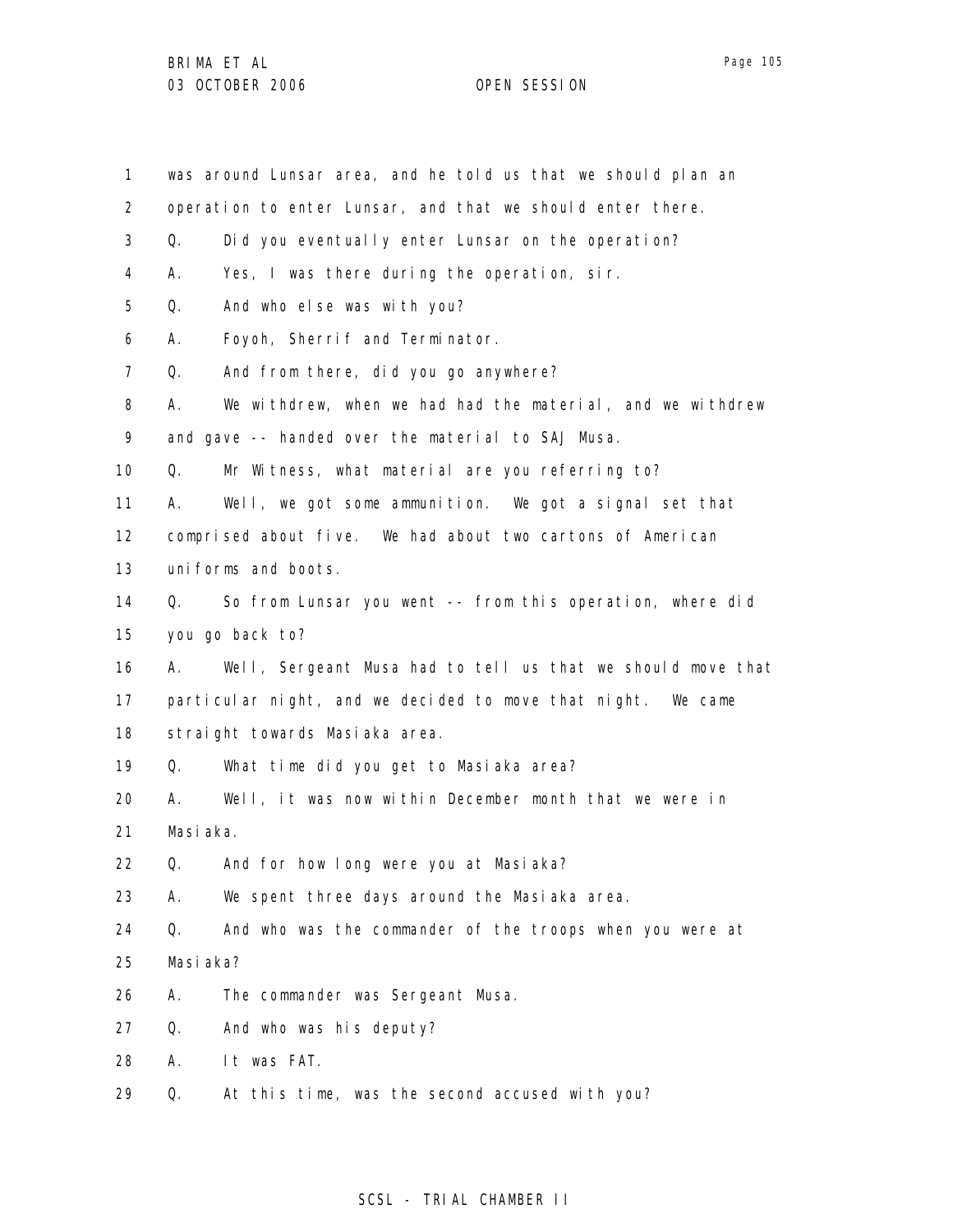- 1 A. Not at all.
- 2 Q. From Masiaka, did you go anywhere?
- 3 A. We headed towards Freetown.
- 4 Q. And where did you go to?
- 5 A. From there, we moved, and that operation was being planned
- 6 by Captain Sergeant Musa, during which he said now, as we were
- 7 heading for Freetown, we are going to pass through Benguema
- 8 first.
- 9 Q. Did you pass through Benguema?
- 10 A. Yes. Yes.
- 11 Q. And while you were at Benguema, did anything happen?
- 12 A. Yes.
- 13 Q. What happened?
- 14 15 A. Well, that particular night, and in the morning, that is the 22nd of December, FAT had to call on us and said, "Well,
- 16 finally, Sergeant Musa is dead."
- 17 18 Q. Where were you when you heard from FAT that SAJ Musa is dead?
- 19 A. Well, Junior Lion.
- 20 21 Q. I said where were you when you heard that SAJ Musa was dead?
- 22 A. It was when they tote him.
- 23 Q. Mr Witness, please listen to the question. Where were you
- 24 when you heard that SAJ Musa was dead? Where were you,
- 25 personal I y?
- 26 A. I was at Benguema.
- 27 Q. Do you know how SAJ Musa died?
- 28 A. He died by a shock from a fragment.
- 29 Q. Can you explain further?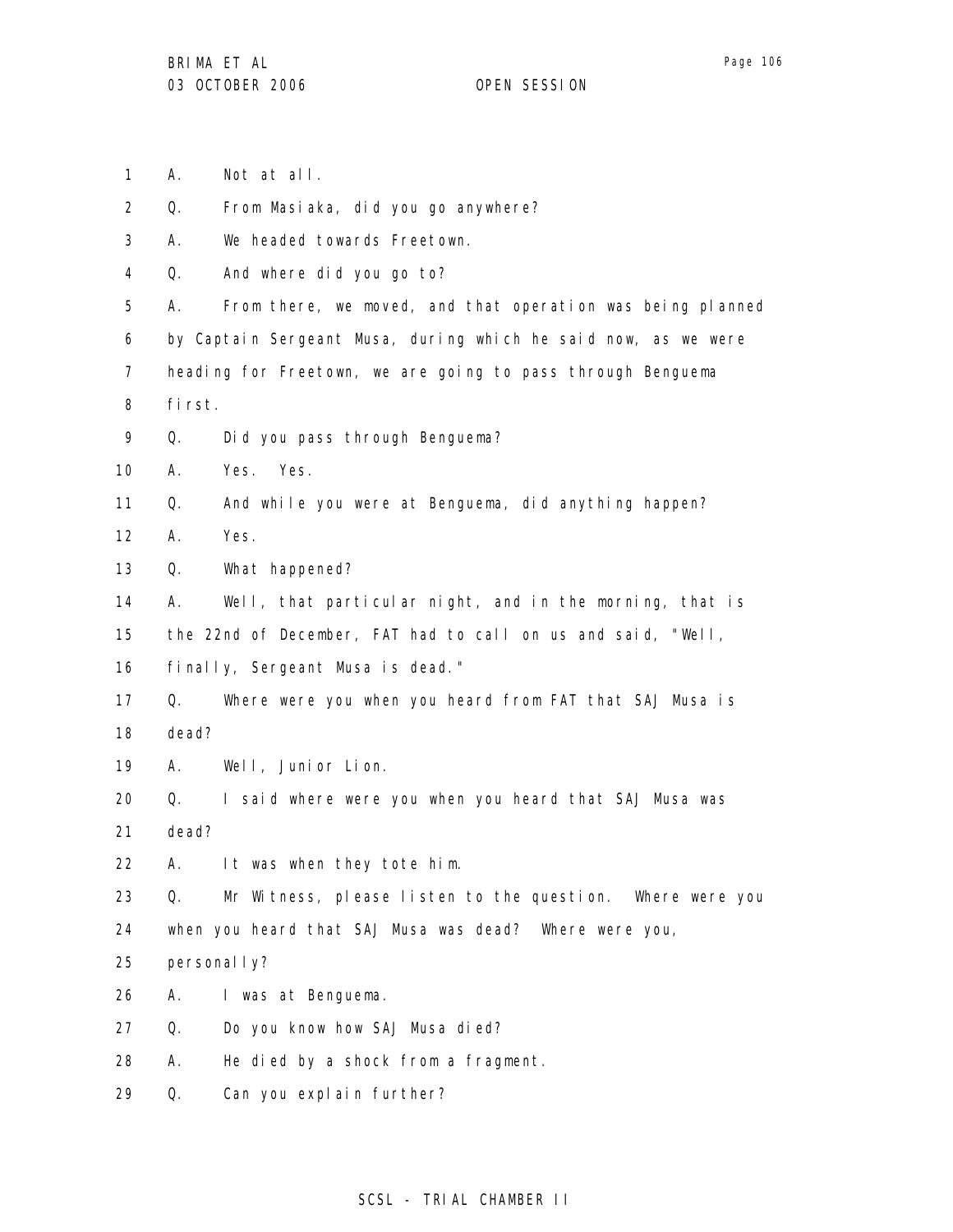1 2 3 4 5 6 7 8 9 10 11 12 13 14 15 16 17 18 19 20 21 22 23 24 25 26 27 28 29 JUDGE SEBUTINDE: Sorry, was that shot or shock? MR DANIELS: Your Honours, I heard "shock." I can clarify. Q. How did SAJ Musa die? A. When the fragment hit, there was an element in it, and when it hit him, it pierced through his head, and it was at that time that they called for a milk for him to drink. He was given the milk, he drank, and after an hour and 30 minutes, he could not withstand, then he passed away. Q. Were you close to SAJ Musa, as he had been hit by this fragment, as you say? A. I was not there at that time but, when I heard the message, I came close to the area and I saw him whilst he was lying down? Q. At that time, do you know where the second accused was? A. I never knew where he was at that time. Q. So where was the last time that you saw him? PRESIDING JUDGE: You mean at that time, or at present? MR DANIELS: No, at that time. Q. At the time that you were in Benguema, when was the last time you had seen the second accused? A. The last place where I saw him was at Camp Eddie. Q. Mr Witness, from there, after SAJ Musa died, did anything happen? A. Yes. Yes. Q. What happened? A. Well, the command structure. Q. What do you mean by "the command structure"? What happened to it? A. The commander, they all called themselves together at that time, and they decided to form up a new command structure.

### SCSL - TRIAL CHAMBER II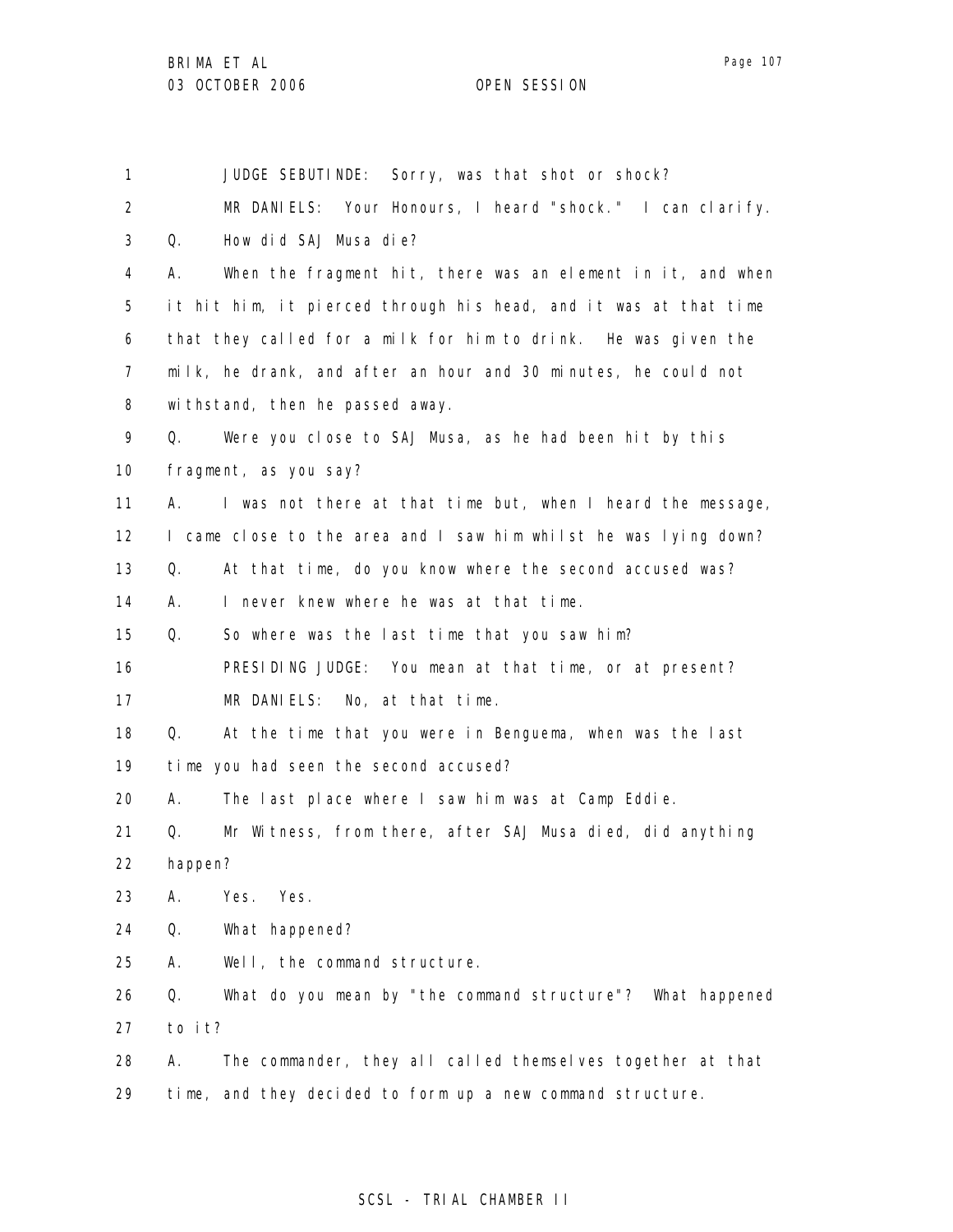1 2 3 4 5 6 7 8 9 10 11 12 13 14 15 16 17 18 19 20 21 22 23 24 25 26 27 28 29 Q. Who called themselves together? A. FAT and Eddie and Junior Lion, they called themselves together, so that a new man called O-Five to build up a new team. Q. Was this team actually built up? A. Yes. Q. And did anything happen after the team was built up? A. Well, certain things were shaky amongst the other ranks, but the commanders were trying to settle this and push ahead. Q. Can you explain what you mean by certain things were shaky? A. Yes. Q. Go on. A. In the first place, when Sergeant Musa had died, FAT decided to call a muster parade, and he said, "Now, gentlemen, the commander who had led us to come to Freetown, finally, his life has been taken by God. Now, at this point in time, we are going to have a new command structure. Never mind, our commander is dead, but we shall complete the mission." And he decided to brief all the men in the entire troop and try to put them together. Q. Was the command structure actually put together; that is, the new command structure? A. They were able to put it together again. Q. Can you tell us about this new command structure? A. Yes. Q. Please go ahead, Mr Witness. A. The overall commander at that time was the second in command, who deputised Sergeant Musa, who was FAT. He now took up the command, and he appointed Eddie, who was the adjutant, and he appointed O-Five, who was the operations commander. He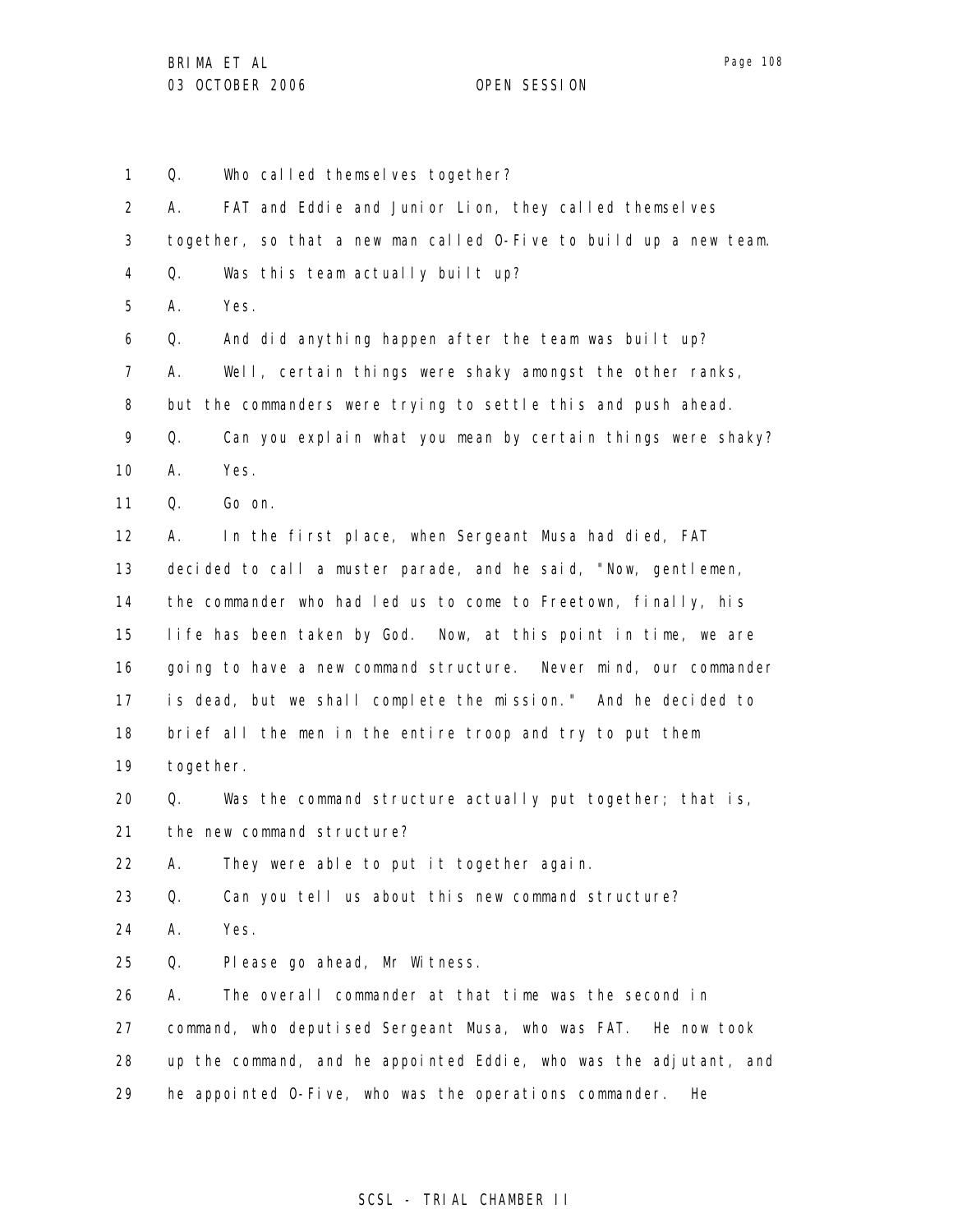1 2 3 4 5 6 7 8 9 10 11 12 13 14 15 16 17 18 19 20 21 22 23 24 25 26 27 28 29 appointed Junior Lion as the MP commander. Still, he remained in that office position to lead the team to Freetown. Q. You said that, in order to complete the mission, the new command structure was set up. Complete which mission? Which mission are you talking about? A. The mission was wholly and solely to reinstate the national army of Sierra Leone. Q. Where were you at that time? A. Well, we were all there for the muster parade while the commander was giving his appointments, and he told us that these are the commanders that I've called. Q. Do you know what happened to SAJ Musa after he died? A. After Sergeant Musa died, we had to bury him around the Benguema area. Q. After SAJ Musa was buried, and after the new command structure was set up, did anything happen? A. Well, we had to spend about a week. After all, we decided to offer a special prayer for him before we decided to dispatch. MR DANIELS: Your Honours, I'm looking at the time and I'm wondering whether this is a convenient time to stop? PRESIDING JUDGE: Yes, I think that's an appropriate time. Thank you, Mr Daniels. MR DANIELS: Most grateful. PRESIDING JUDGE: Mr Witness, we're going to finish for the day. You can come back tomorrow to finish your evidence off. I'll just caution you that, in the meantime, you're not permitted to discuss your evidence, or the case, with any other person. Is that clear? THE WITNESS: It's clear, My Lord.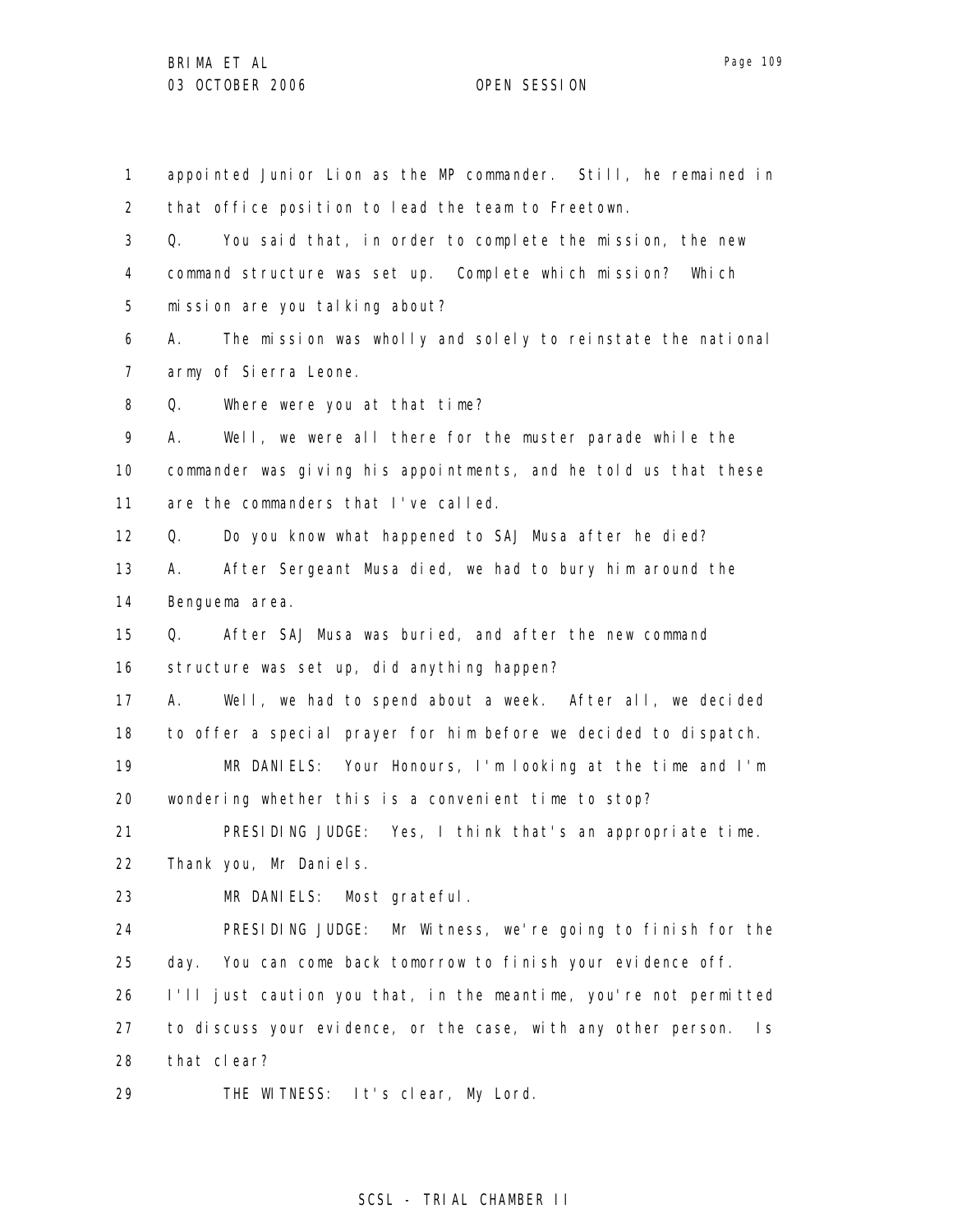Page 110

| $\mathbf{1}$   | PRESIDING JUDGE: Thank you. Yes, we'll adjourn Court now |
|----------------|----------------------------------------------------------|
| $\overline{2}$ | until 9.15 tomorrow morning.                             |
| $\mathfrak{S}$ | MS THOMPSON: Your Honour, I just inform the Court that   |
| 4              | Mr Graham will be taking over for me tomorrow.           |
| 5              | PRESIDING JUDGE: All right. Thank you, Ms Thompson.      |
| 6              | [Whereupon the hearing adjourned at 4.03 p.m., to be     |
| $\overline{7}$ | reconvened on Wednesday, the 4th day of October 2006,    |
| 8              | at 9.15 a.m.]                                            |
| 9              |                                                          |
| 10             |                                                          |
| 11             |                                                          |
| 12             |                                                          |
| 13             |                                                          |
| 14             |                                                          |
| 15             |                                                          |
| 16             |                                                          |
| 17             |                                                          |
| 18             |                                                          |
| 19             |                                                          |
| 20             |                                                          |
| 21             |                                                          |
| 22             |                                                          |
| 23             |                                                          |
| 24             |                                                          |
| 25             |                                                          |
| 26             |                                                          |
| 27             |                                                          |
| 28             |                                                          |
| 29             |                                                          |